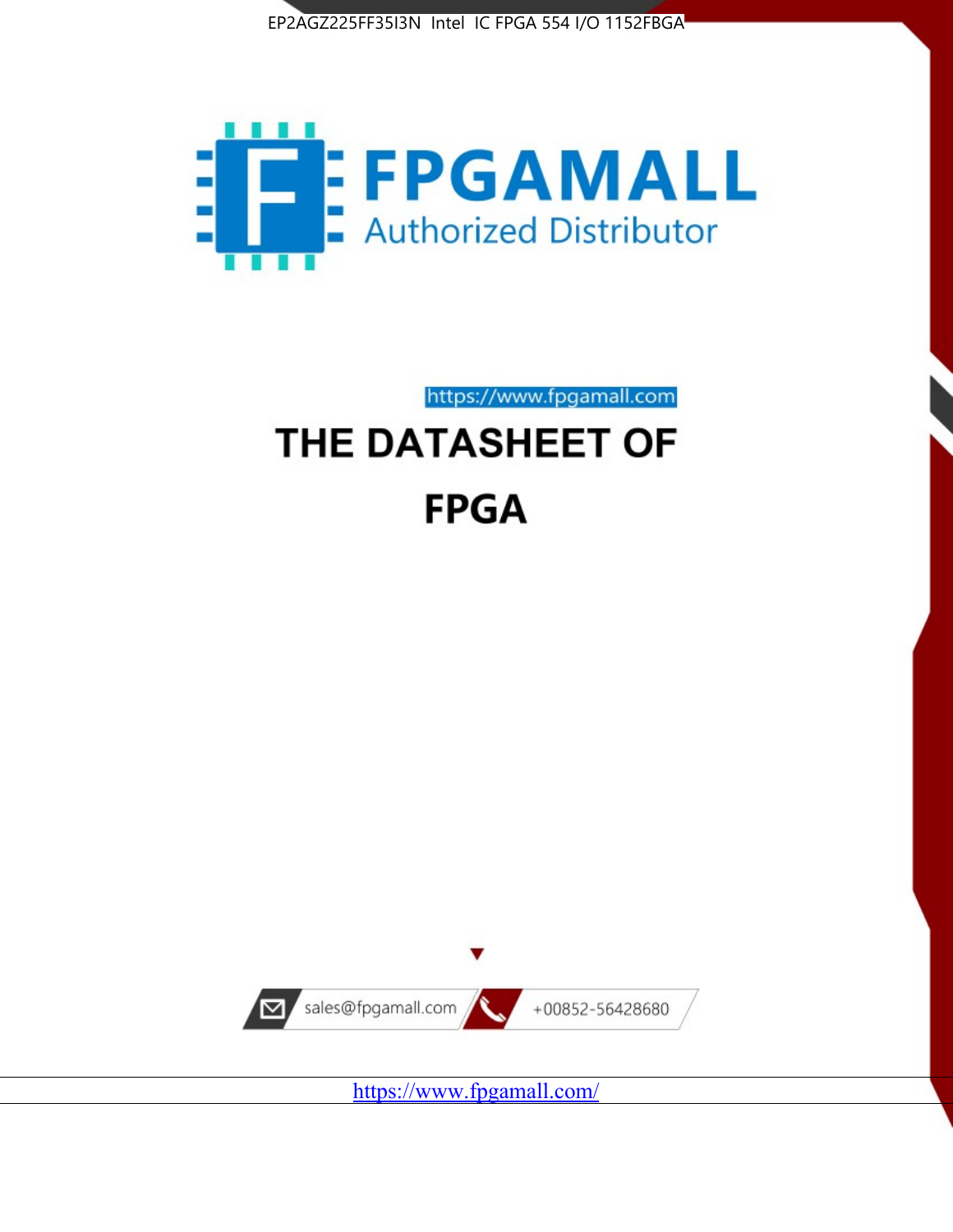EP2AGZ225FF35I3N Intel IC FPGA 554 I/O 1152FBGA



**1. Device Datasheet for Arria II Devices**

**AIIGX53001-4.4**

This chapter describes the electrical and switching characteristics of the Arria® II device family. The Arria II device family includes the Arria II GX and GZ devices. Electrical characteristics include operating conditions and power consumption. Switching characteristics include transceiver specifications, core, and periphery performance. This chapter also describes I/O timing, including programmable I/O element (IOE) delay and programmable output buffer delay.

For information regarding the densities and packages of devices in the Arria II device family, refer to *[Overview for the Arria II Device Family](http://www.altera.com/literature/hb/arria-ii-gx/aiigx_51001.pdf)* chapter.

This chapter contains the following sections:

- *"Electrical Characteristics"* on page 1–1
- "Transceiver Performance Specifications" on page 1–21
- "Glossary" on page 1–74

# **Electrical Characteristics**

The following sections describe the electrical characteristics.

# **Operating Conditions**

Arria II devices are rated according to a set of defined parameters. To maintain the highest possible performance and reliability of Arria II devices, you must consider the operating requirements described in this chapter.

Arria II devices are offered in both commercial and industrial grades. Arria II GX devices are offered in –4 (fastest), –5, and –6 (slowest) commercial speed grades and –3 and –5 industrial speed grades. Arria II GZ devices are offered in –3 and –4 speed grades for both commercial and industrial grades.

 $\Box$  In this chapter, a prefix associated with the operating temperature range is attached to the speed grades; commercial with the "C" prefix and industrial with the "I" prefix. Commercial devices are indicated as C4, C5, and C6 speed grade, and the industrial devices are indicated as I3 and I5.

# **Absolute Maximum Ratings**

Absolute maximum ratings define the maximum operating conditions for Arria II devices. The values are based on experiments conducted with the device and theoretical modeling of breakdown and damage mechanisms. The functional operation of the device is not implied under these conditions. Table 1–1 lists the absolute maximum ratings for Arria II GX devices. Table 1–2 lists the absolute maximum ratings for Arria II GZ devices.

© 2013 Altera Corporation. All rights reserved. ALTERA, ARRIA, CYCLONE, HARDCOPY, MAX, MEGACORE, NIOS, QUARTUS and STRATIX are Reg. U.S. Pat. & Tm. Off. [and/or trademarks of Altera Corporat](http://www.altera.com/common/legal.html)ion in the U.S. and other countri

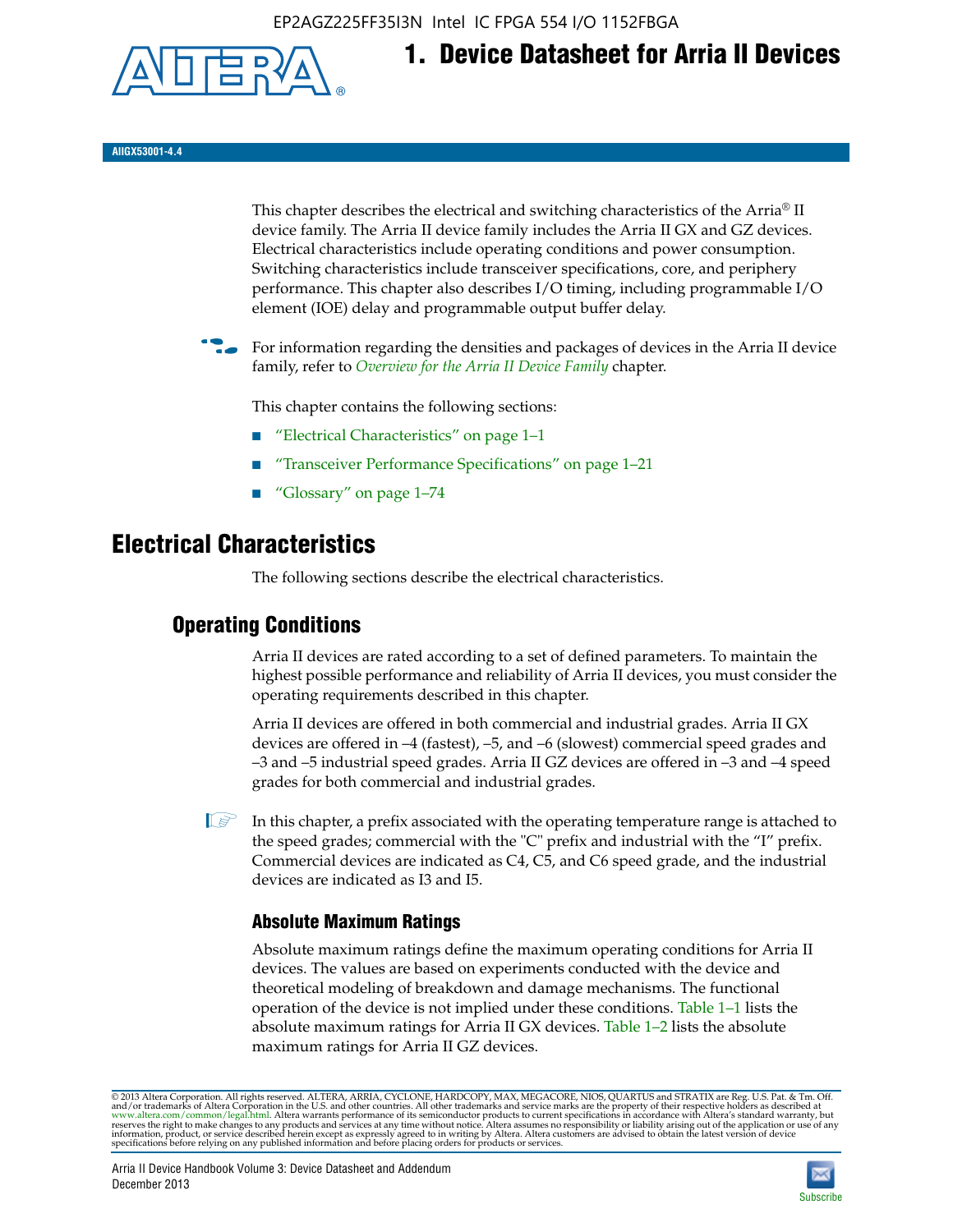

**Conditions beyond those listed in Table 1–1 and Table 1–2 may cause permanent** damage to the device. Additionally, device operation at the absolute maximum ratings for extended periods of time may have adverse effects on the device.

Table 1–1 lists the absolute maximum ratings for Arria II GX devices.

**Table 1–1. Absolute Maximum Ratings for Arria II GX Devices** 

| <b>Symbol</b>            | <b>Description</b>                                                                                                             | <b>Minimum</b> | <b>Maximum</b> | <b>Unit</b>  |
|--------------------------|--------------------------------------------------------------------------------------------------------------------------------|----------------|----------------|--------------|
| $\rm V_{CC}$             | Supplies power to the core, periphery, I/O registers, PCI Express <sup>®</sup><br>(PIPE) (PCIe) HIP block, and transceiver PCS | $-0.5$         | 1.35           | $\vee$       |
| $V_{CCCB}$               | Supplies power for the configuration RAM bits                                                                                  | $-0.5$         | 1.8            | V            |
| <b>V<sub>CCBAT</sub></b> | Battery back-up power supply for design security volatile key register                                                         | $-0.5$         | 3.75           | V            |
| $V_{CCPD}$               | Supplies power to the I/O pre-drivers, differential input buffers, and<br><b>MSEL circuitry</b>                                | $-0.5$         | 3.75           | $\vee$       |
| V <sub>CCIO</sub>        | Supplies power to the I/O banks                                                                                                | $-0.5$         | 3.9            | $\mathsf{V}$ |
| $V_{\text{CCD\_PLL}}$    | Supplies power to the digital portions of the PLL                                                                              | $-0.5$         | 1.35           | V            |
| $V_{\text{CCA\_PLL}}$    | Supplies power to the analog portions of the PLL and device-wide<br>power management circuitry                                 | $-0.5$         | 3.75           | $\mathsf{V}$ |
| $V_{1}$                  | DC input voltage                                                                                                               | $-0.5$         | 4.0            | $\mathsf{V}$ |
| $I_{\text{OUT}}$         | DC output current, per pin                                                                                                     | $-25$          | 40             | mA           |
| $V_{\text{CCA}}$         | Supplies power to the transceiver PMA regulator                                                                                |                | 3.75           | $\mathsf{V}$ |
| $V_{\rm CCL_GXB}$        | Supplies power to the transceiver PMA TX, PMA RX, and clocking                                                                 |                | 1.21           | $\mathsf{V}$ |
| $V_{\text{CCH_GXB}}$     | Supplies power to the transceiver PMA output (TX) buffer                                                                       |                | 1.8            | $\mathsf{V}$ |
| $T_{\rm J}$              | Operating junction temperature                                                                                                 | $-55$          | 125            | °C           |
| $T_{\tt STG}$            | Storage temperature (no bias)                                                                                                  | -65            | 150            | ℃            |

Table 1–2 lists the absolute maximum ratings for Arria II GZ devices.

**Table 1–2. Absolute Maximum Ratings for Arria II GZ Devices (Part 1 of 2)**

| <b>Symbol</b>            | <b>Description</b>                                                                              | <b>Minimum</b> | <b>Maximum</b> | <b>Unit</b>  |
|--------------------------|-------------------------------------------------------------------------------------------------|----------------|----------------|--------------|
| $V_{CC}$                 | Supplies power to the core, periphery, I/O registers, PCIe HIP block, and<br>transceiver PCS    | $-0.5$         | 1.35           | $\mathsf{V}$ |
| $V_{CCCB}$               | Power supply to the configuration RAM bits                                                      | $-0.5$         | 1.8            | $\vee$       |
| V <sub>CCPGM</sub>       | Supplies power to the configuration pins                                                        | $-0.5$         | 3.75           | $\vee$       |
| <b>V<sub>CCAUX</sub></b> | Auxiliary supply                                                                                | $-0.5$         | 3.75           | $\vee$       |
| <b>V<sub>CCBAT</sub></b> | Supplies battery back-up power for design security volatile key register                        | $-0.5$         | 3.75           | V            |
| <b>V<sub>CCPD</sub></b>  | Supplies power to the I/O pre-drivers, differential input buffers, and<br><b>MSEL circuitry</b> | $-0.5$         | 3.75           | $\mathsf{V}$ |
| V <sub>CCIO</sub>        | Supplies power to the I/O banks                                                                 | $-0.5$         | 3.9            | $\mathsf{V}$ |
| $V_{\rm CC\_CLKIN}$      | Supplies power to the differential clock input                                                  | $-0.5$         | 3.75           | V            |
| $V_{\text{CCD\_PLL}}$    | Supplies power to the digital portions of the PLL                                               | $-0.5$         | 1.35           | $\vee$       |
| V <sub>CCA_PLL</sub>     | Supplies power to the analog portions of the PLL and device-wide<br>power management circuitry  | $-0.5$         | 3.75           | $\mathsf{V}$ |
| $V_{1}$                  | DC input voltage                                                                                | $-0.5$         | 4.0            | $\vee$       |
| $I_{\text{OUT}}$         | DC output current, per pin                                                                      | $-25$          | 40             | mA           |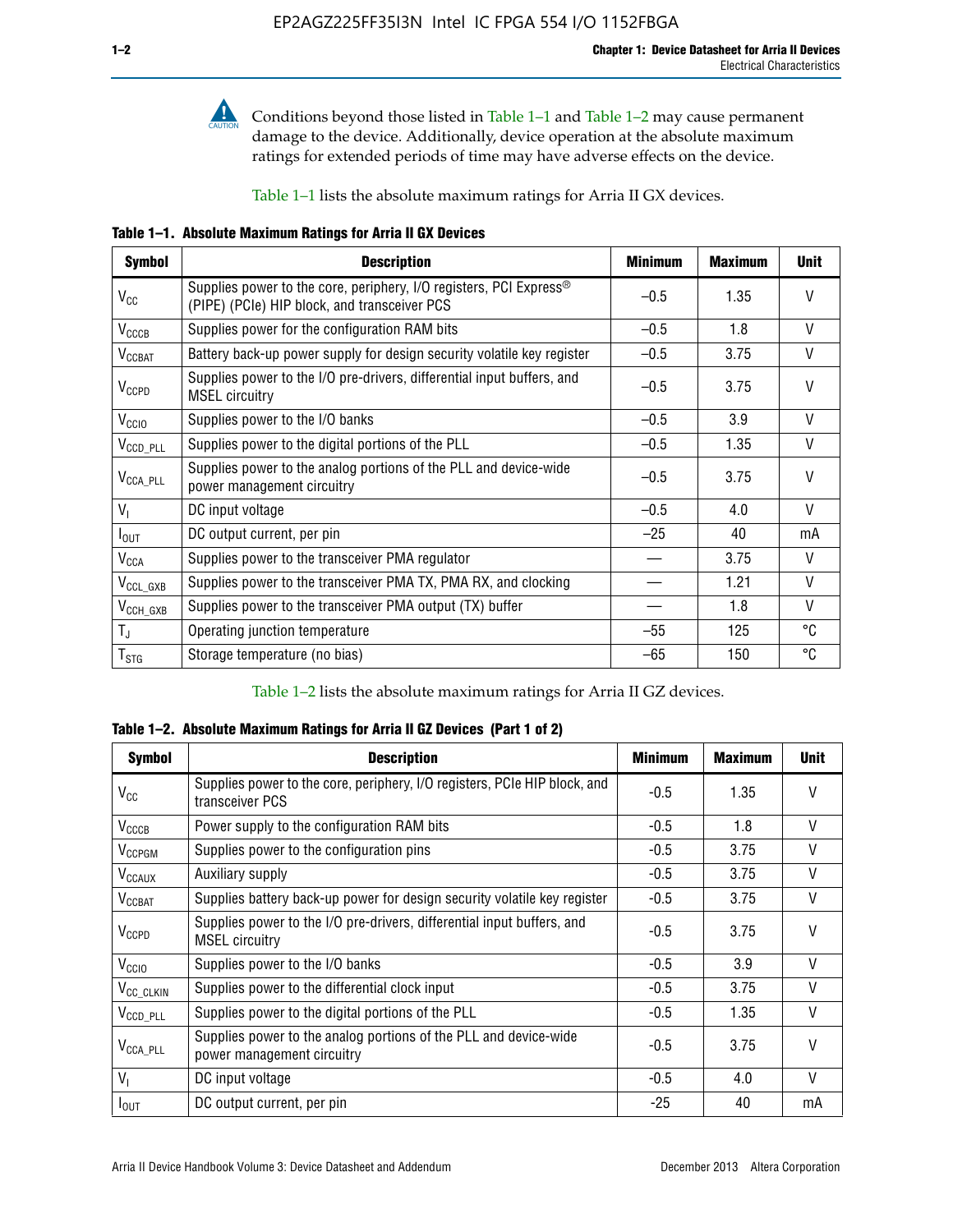| <b>Symbol</b>                  | <b>Description</b>                                                              | <b>Minimum</b> | <b>Maximum</b> | <b>Unit</b>  |
|--------------------------------|---------------------------------------------------------------------------------|----------------|----------------|--------------|
| $V_{\texttt{CCA}\_\textsf{L}}$ | Supplies transceiver high voltage power (left side)                             | $-0.5$         | 3.75           | V            |
| $V_{\text{CCA\_R}}$            | Supplies transceiver high voltage power (right side)                            | $-0.5$         | 3.75           | $\vee$       |
| $V_{CCHIP\_L}$                 | Supplies transceiver HIP digital power (left side)                              | $-0.5$         | 1.35           | $\vee$       |
| $V_{CCR\_L}$                   | Supplies receiver power (left side)                                             | $-0.5$         | 1.35           | $\mathsf{V}$ |
| $V_{CCR\_R}$                   | Supplies receiver power (right side)                                            | $-0.5$         | 1.35           | $\mathsf{V}$ |
| $V_{CCT\_L}$                   | Supplies transmitter power (left side)                                          | $-0.5$         | 1.35           | $\vee$       |
| $V_{CCT R}$                    | Supplies transmitter power (right side)                                         | $-0.5$         | 1.35           | V            |
| V <sub>CCL GXBLn</sub><br>(1)  | Supplies power to the transceiver PMA TX, PMA RX, and clocking (left)<br>side)  | $-0.5$         | 1.35           | $\vee$       |
| V <sub>CCL_GXBRn</sub><br>(1)  | Supplies power to the transceiver PMA TX, PMA RX, and clocking (right)<br>side) | $-0.5$         | 1.35           | $\vee$       |
| V <sub>CCH_GXBLn</sub><br>(1)  | Supplies power to the transceiver PMA output (TX) buffer (left side)            | -0.5           | 1.8            | $\mathsf{V}$ |
| V <sub>CCH_GXBRn</sub><br>(1)  | Supplies power to the transceiver PMA output (TX) buffer (right side)           | -0.5           | 1.8            | $\vee$       |
| $T_{\rm J}$                    | Operating junction temperature                                                  | -55            | 125            | °C           |
| $T_{STG}$                      | Storage temperature (no bias)                                                   | -65            | 150            | ℃            |

|  |  | Table 1-2. Absolute Maximum Ratings for Arria II GZ Devices (Part 2 of 2) |  |  |  |
|--|--|---------------------------------------------------------------------------|--|--|--|
|--|--|---------------------------------------------------------------------------|--|--|--|

**Note to Table 1–2:**

 $(1)$   $n = 0, 1,$  or 2.

#### **Maximum Allowed Overshoot and Undershoot Voltage**

During transitions, input signals may overshoot to the voltage shown in Table 1–3 and undershoot to –2.0 V for magnitude of currents less than 100 mA and periods shorter than 20 ns.

Table 1–3 lists the Arria II GX and GZ maximum allowed input overshoot voltage and the duration of the overshoot voltage as a percentage over the device lifetime. The maximum allowed overshoot duration is specified as a percentage of high-time over the lifetime of the device. A DC signal is equivalent to 100% duty cycle. For example, a signal that overshoots to 4.3 V can only be at 4.3 V for 5.41% over the lifetime of the device; for a device lifetime of 10 years, this amounts to 5.41/10ths of a year.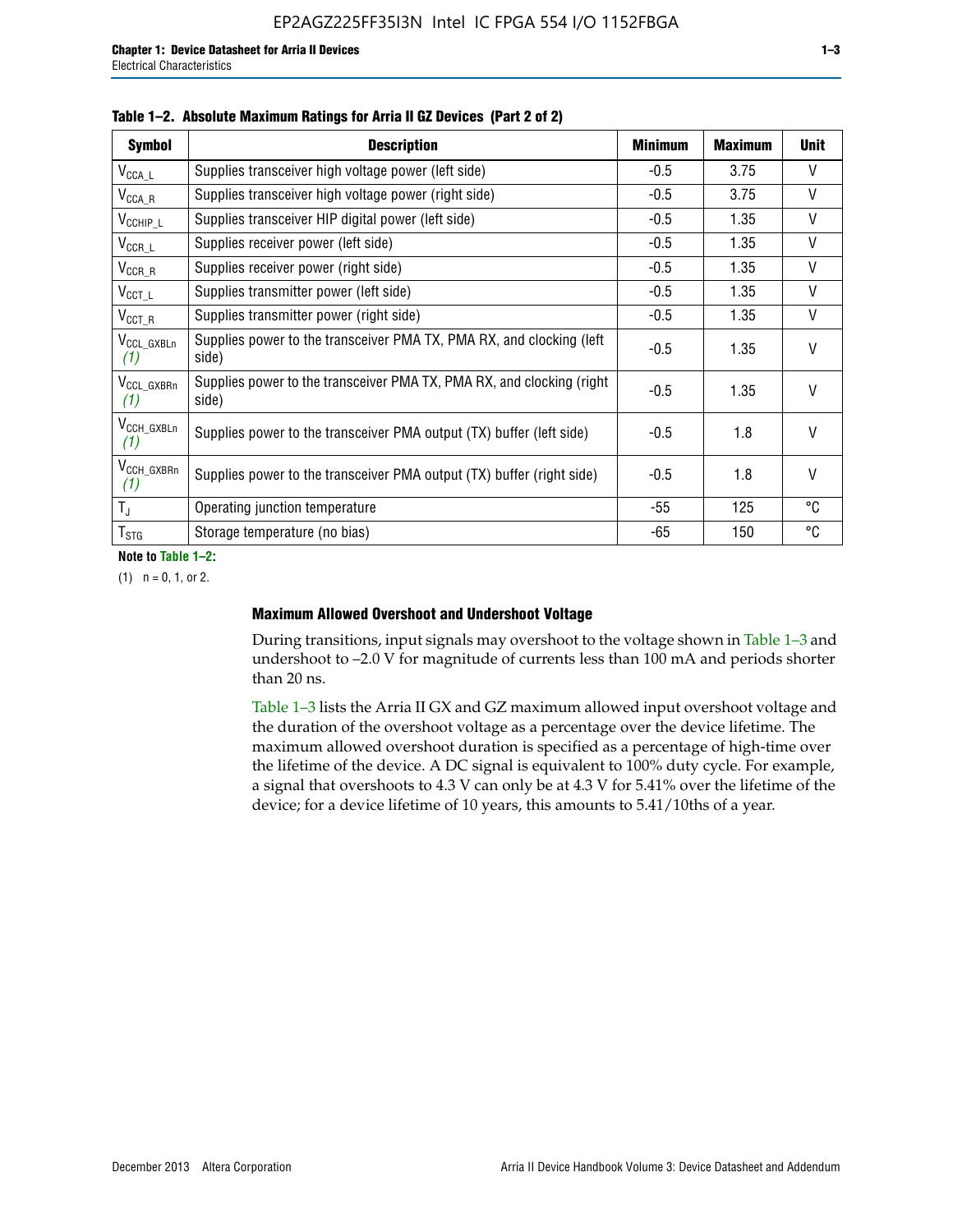| <b>Symbol</b> | <b>Description</b>      | <b>Condition (V)</b> | <b>Overshoot Duration as % of</b><br><b>High Time</b> | <b>Unit</b>   |
|---------------|-------------------------|----------------------|-------------------------------------------------------|---------------|
|               |                         | 4.0                  | 100.000                                               | $\frac{0}{0}$ |
|               |                         | 4.05                 | 79.330                                                | $\frac{0}{0}$ |
|               |                         | 4.1                  | 46.270                                                | $\frac{0}{0}$ |
|               |                         | 4.15                 | 27.030                                                | $\frac{0}{0}$ |
|               | <b>AC Input Voltage</b> | 4.2                  | 15.800                                                | $\frac{0}{0}$ |
|               |                         | 4.25                 | 9.240                                                 | $\frac{0}{0}$ |
| $V_1$ (AC)    |                         | 4.3                  | 5.410                                                 | $\frac{0}{0}$ |
|               |                         | 4.35                 | 3.160                                                 | $\frac{0}{0}$ |
|               |                         | 4.4                  | 1.850                                                 | $\frac{0}{0}$ |
|               |                         | 4.45                 | 1.080                                                 | $\frac{0}{0}$ |
|               |                         | 4.5                  | 0.630                                                 | $\frac{0}{0}$ |
|               |                         | 4.55                 | 0.370                                                 | $\frac{0}{0}$ |
|               |                         | 4.6                  | 0.220                                                 | $\frac{0}{0}$ |

# **Table 1–3. Maximum Allowed Overshoot During Transitions for Arria II Devices**

# **Maximum Allowed I/O Operating Frequency**

Table 1–4 lists the maximum allowed I/O operating frequency for Arria II GX I/Os using the specified I/O standards to ensure device reliability.

|  |  |  | Table 1–4. Maximum Allowed I/O Operating Frequency for Arria II GX Devices |
|--|--|--|----------------------------------------------------------------------------|
|--|--|--|----------------------------------------------------------------------------|

| <b>I/O Standard</b>                   | I/O Frequency (MHz) |
|---------------------------------------|---------------------|
| HSTL-18 and HSTL-15                   | 333                 |
| <b>SSTL-15</b>                        | 400                 |
| SSTL-18                               | 333                 |
| 2.5-V LVCMOS                          | 260                 |
| 3.3-V and 3.0-V LVTTL                 |                     |
| 3.3-V, 3.0-V, 1.8-V, and 1.5-V LVCMOS | 250                 |
| PCI and PCI-X                         |                     |
| SSTL-2                                |                     |
| 1.2-V LVCMOS HSTL-12                  | 200                 |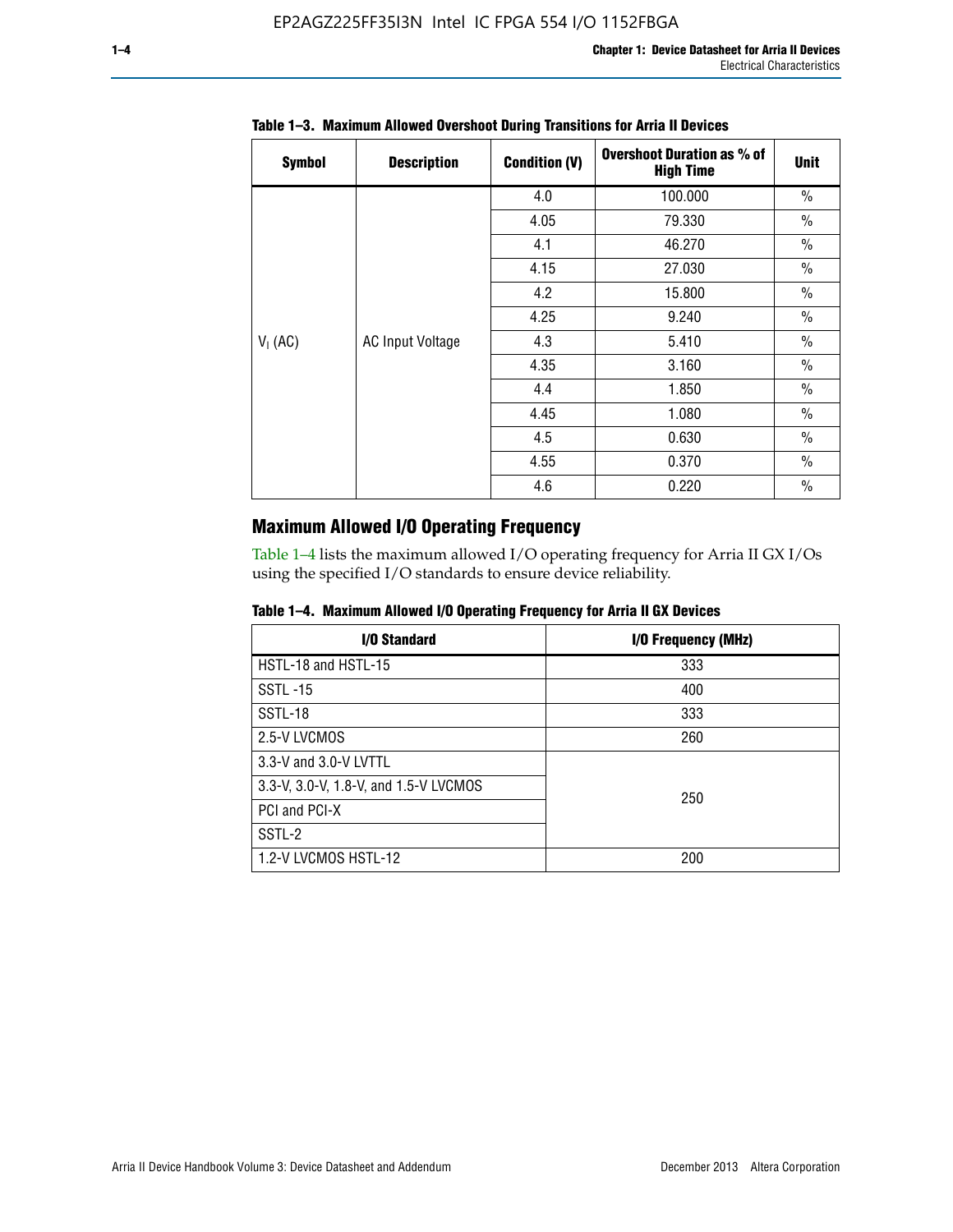This section lists the functional operation limits for AC and DC parameters for Arria II GX and GZ devices. All supplies are required to monotonically reach their full-rail values without plateaus within  $t_{RAMP}$ .

Table 1–5 lists the recommended operating conditions for Arria II GX devices.

**Table 1–5. Recommended Operating Conditions for Arria II GX Devices** *(Note 1)* **(Part 1 of 2)**

| <b>Symbol</b>                   | <b>Description</b>                                                                                     | <b>Condition</b>         | <b>Minimum</b> | <b>Typical</b> | <b>Maximum</b>    | <b>Unit</b>  |
|---------------------------------|--------------------------------------------------------------------------------------------------------|--------------------------|----------------|----------------|-------------------|--------------|
| $V_{CC}$                        | Supplies power to the core, periphery, I/O<br>registers, PCIe HIP block, and transceiver<br><b>PCS</b> |                          | 0.87           | 0.90           | 0.93              | $\vee$       |
| $V_{CCCB}$                      | Supplies power to the configuration RAM<br>bits                                                        |                          | 1.425          | 1.50           | 1.575             | $\mathsf{V}$ |
| <b>V<sub>CCBAT</sub></b><br>(2) | Battery back-up power supply for design<br>security volatile key registers                             |                          | 1.2            |                | 3.3               | $\mathsf{V}$ |
|                                 | Supplies power to the I/O pre-drivers,                                                                 | $\overline{\phantom{0}}$ | 3.135          | 3.3            | 3.465             | $\mathsf{V}$ |
| V <sub>CCPD</sub><br>(3)        | differential input buffers, and MSEL                                                                   |                          | 2.85           | 3.0            | 3.15              | $\mathsf{V}$ |
|                                 | circuitry                                                                                              |                          | 2.375          | 2.5            | 2.625             | $\mathsf{V}$ |
|                                 |                                                                                                        |                          | 3.135          | 3.3            | 3.465             | $\mathsf{V}$ |
|                                 | Supplies power to the I/O banks $(4)$                                                                  |                          | 2.85           | 3.0            | 3.15              | $\mathsf{V}$ |
|                                 |                                                                                                        |                          | 2.375          | 2.5            | 2.625             | V            |
| V <sub>CCIO</sub>               |                                                                                                        |                          | 1.71           | 1.8            | 1.89              | $\mathsf{V}$ |
|                                 |                                                                                                        |                          | 1.425          | 1.5            | 1.575             | V            |
|                                 |                                                                                                        |                          | 1.14           | 1.2            | 1.26              | $\mathsf{V}$ |
| $V_{CCD\_PLL}$                  | Supplies power to the digital portions of the<br>PLL                                                   |                          | 0.87           | 0.90           | 0.93              | V            |
| V <sub>CCA_PLL</sub>            | Supplies power to the analog portions of<br>the PLL and device-wide power<br>management circuitry      |                          | 2.375          | 2.5            | 2.625             | V            |
| V <sub>1</sub>                  | DC Input voltage                                                                                       |                          | $-0.5$         |                | 3.6               | $\mathsf{V}$ |
| $V_0$                           | Output voltage                                                                                         |                          | $\pmb{0}$      |                | V <sub>CCIO</sub> | V            |
| <b>V<sub>CCA</sub></b>          | Supplies power to the transceiver PMA<br>regulator                                                     |                          | 2.375          | 2.5            | 2.625             | $\mathsf{V}$ |
| $V_{CCL_GXB}$                   | Supplies power to the transceiver PMA TX,<br>PMA RX, and clocking                                      |                          | 1.045          | 1.1            | 1.155             | V            |
| $V_{CCH_GXB}$                   | Supplies power to the transceiver PMA<br>output (TX) buffer                                            |                          | 1.425          | 1.5            | 1.575             | V            |
|                                 | Operating junction temperature                                                                         | Commercial               | $\mathbf 0$    |                | 85                | °C           |
| $T_{J}$                         |                                                                                                        | Industrial               | $-40$          |                | 100               | °C           |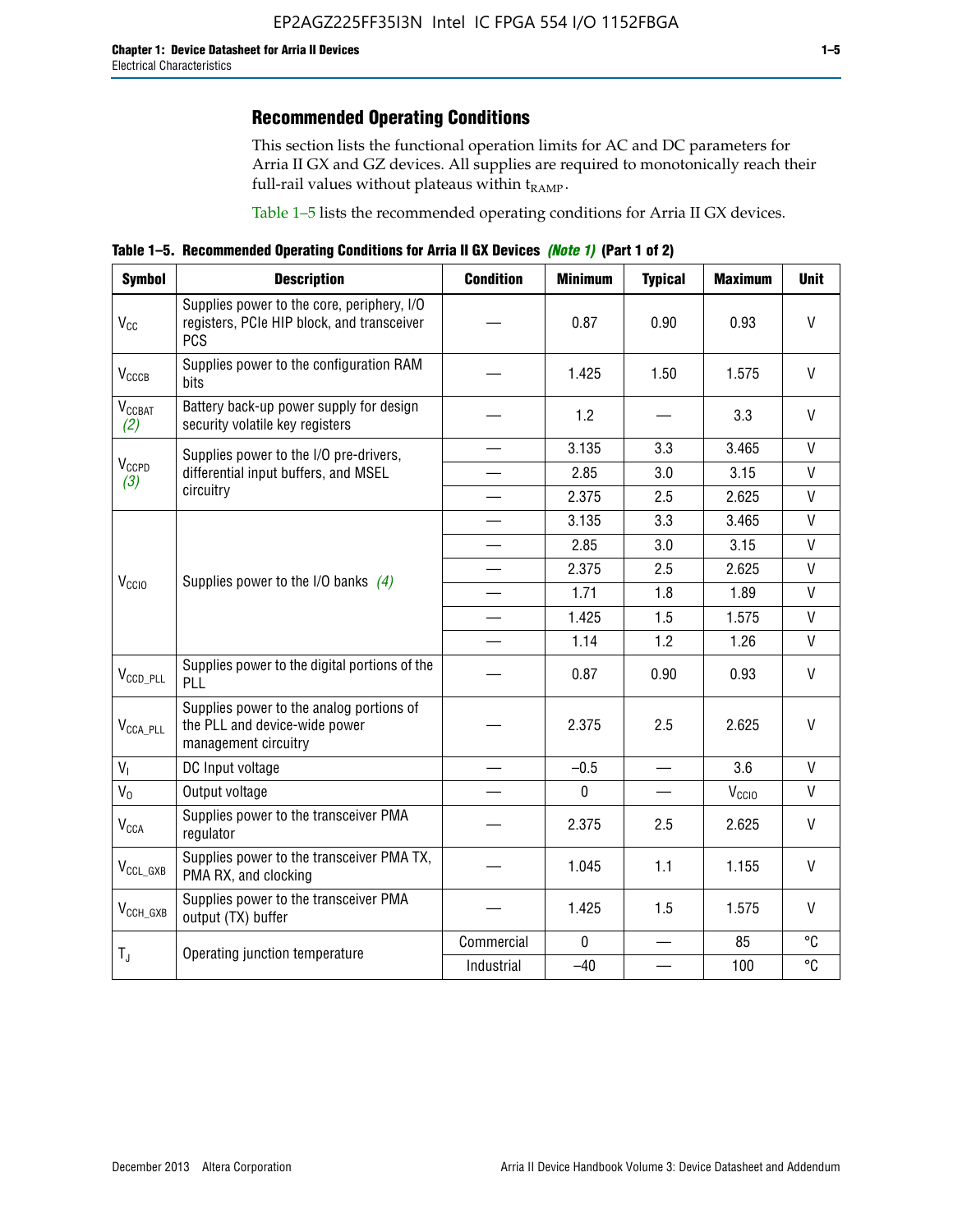| <b>Symbol</b> | <b>Description</b>     | <b>Condition</b> | <b>Minimum</b> | <b>Typical</b> | <b>Maximum</b> | Unit |
|---------------|------------------------|------------------|----------------|----------------|----------------|------|
| <b>LRAMP</b>  | Power Supply Ramp time | Normal POR       | 0.05           |                | 100            | ms   |
|               |                        | Fast POR         | 0.05           |                |                | ms   |

| Table 1–5. Recommended Operating Conditions for Arria II GX Devices (Note 1) (Part 2 of 2) |  |  |  |
|--------------------------------------------------------------------------------------------|--|--|--|
|                                                                                            |  |  |  |

**Notes to Table 1–5:** 

(1) For more information about supply pin connections, refer to the *[Arria II Device Family Pin Connection Guidelines](http://www.altera.com/literature/dp/arria-ii-gx/PCG-01007.pdf)*.

(2) Altera recommends a 3.0-V nominal battery voltage when connecting V<sub>CCBAT</sub> to a battery for volatile key backup. If you do not use the volatile security key, you may connect the V<sub>CCBAT</sub> to either GND or a 3.0-V power supply.

(3)  $V_{CCPD}$  must be 2.5-V for I/O banks with 2.5-V and lower  $V_{CCIO}$ , 3.0-V for 3.0-V  $V_{CCIO}$ , and 3.3-V for 3.3-V  $V_{CCIO}$ .

(4)  $V_{\text{CCIO}}$  for 3C and 8C I/O banks where the configuration pins reside only supports 3.3-, 3.0-, 2.5-, or 1.8-V voltage levels.

Table 1–6 lists the recommended operating conditions for Arria II GZ devices.

**Table 1–6. Recommended Operating Conditions for Arria II GZ Devices** *(Note 6)* **(Part 1 of 2)**

| <b>Symbol</b>                           | <b>Description</b>                                                          | <b>Condition</b>         | <b>Minimum</b> | <b>Typical</b> | <b>Maximum</b>    | <b>Unit</b>  |
|-----------------------------------------|-----------------------------------------------------------------------------|--------------------------|----------------|----------------|-------------------|--------------|
| $V_{CC}$                                | Core voltage and periphery circuitry power<br>supply                        |                          | 0.87           | 0.90           | 0.93              | $\mathsf{V}$ |
| <b>V<sub>CCCB</sub></b>                 | Supplies power for the configuration RAM<br>bits                            |                          | 1.45           | 1.50           | 1.55              | V            |
| $V_{\text{CCAUX}}$                      | Auxiliary supply                                                            |                          | 2.375          | 2.5            | 2.625             | $\vee$       |
|                                         | I/O pre-driver (3.0 V) power supply                                         |                          | 2.85           | 3.0            | 3.15              | V            |
| $V_{CCPD}$ (2)                          | I/O pre-driver (2.5 V) power supply                                         |                          | 2.375          | 2.5            | 2.625             | $\mathsf{V}$ |
|                                         | I/O buffers (3.0 V) power supply                                            |                          | 2.85           | 3.0            | 3.15              | V            |
|                                         | I/O buffers (2.5 V) power supply                                            |                          | 2.375          | 2.5            | 2.625             | $\vee$       |
| V <sub>CCIO</sub>                       | I/O buffers (1.8 V) power supply                                            |                          | 1.71           | 1.8            | 1.89              | V            |
|                                         | I/O buffers (1.5 V) power supply                                            | $\overline{\phantom{0}}$ | 1.425          | 1.5            | 1.575             | $\mathsf{V}$ |
|                                         | I/O buffers (1.2 V) power supply                                            |                          | 1.14           | 1.2            | 1.26              | $\mathsf{V}$ |
|                                         | Configuration pins (3.0 V) power supply                                     |                          | 2.85           | 3.0            | 3.15              | V            |
| V <sub>CCPGM</sub>                      | Configuration pins (2.5 V) power supply                                     |                          | 2.375          | 2.5            | 2.625             | $\mathsf{V}$ |
|                                         | Configuration pins (1.8 V) power supply                                     | $\overline{\phantom{0}}$ | 1.71           | 1.8            | 1.89              | $\mathsf{V}$ |
| $V_{\text{CCA\_PLL}}$                   | PLL analog voltage regulator power supply                                   |                          | 2.375          | 2.5            | 2.625             | $\mathsf{V}$ |
| $V_{CCD\_PLL}$                          | PLL digital voltage regulator power supply                                  | $\equiv$                 | 0.87           | 0.90           | 0.93              | $\mathsf{V}$ |
| V <sub>CC_CLKIN</sub>                   | Differential clock input power supply                                       | $\equiv$                 | 2.375          | 2.5            | 2.625             | V            |
| $V_{CCBAT}$ (1)                         | Battery back-up power supply (For design<br>security volatile key register) |                          | 1.2            |                | 3.3               | $\vee$       |
| V <sub>1</sub>                          | DC input voltage                                                            |                          | $-0.5$         |                | 3.6               | $\vee$       |
| $V_0$                                   | Output voltage                                                              |                          | $\pmb{0}$      |                | V <sub>CCIO</sub> | V            |
| $\mathsf{V}_{\mathsf{CCA}\_\mathsf{L}}$ | Transceiver high voltage power (left side)                                  |                          |                |                |                   | $\vee$       |
| $\mathsf{V}_{\mathsf{CCA\_R}}$          | Transceiver high voltage power (right side)                                 |                          | 2.85/2.375     | 3.0/2.5(4)     | 3.15/2.625        |              |
| $V_{CCHIP\_L}$                          | Transceiver HIP digital power (left side)                                   | $\qquad \qquad \qquad$   | 0.87           | 0.9            | 0.93              | V            |
| $\mathsf{V}_{\texttt{CCR\_L}}$          | Receiver power (left side)                                                  |                          | 1.05           | 1.1            | 1.15              | V            |
| $\mathsf{V}_{\mathsf{CCR\_R}}$          | Receiver power (right side)                                                 |                          | 1.05           | 1.1            | 1.15              | V            |
| $\mathsf{V}_{\texttt{CCT\_L}}$          | Transmitter power (left side)                                               |                          | 1.05           | 1.1            | 1.15              | V            |
| $V_{CCT\_R}$                            | Transmitter power (right side)                                              |                          | 1.05           | 1.1            | 1.15              | V            |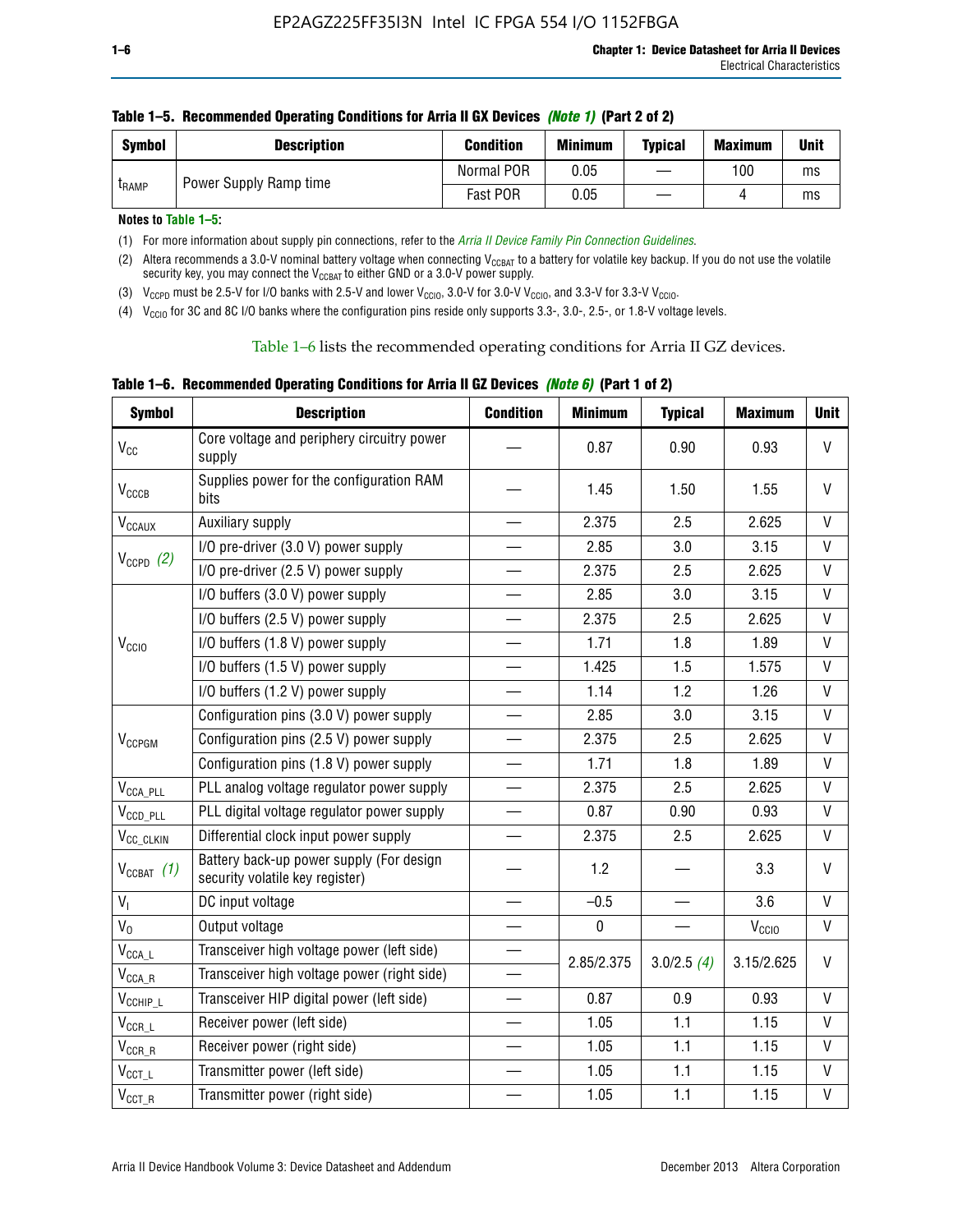| <b>Symbol</b>                 | <b>Description</b>                           | <b>Condition</b>           | <b>Minimum</b> | <b>Typical</b> | <b>Maximum</b> | <b>Unit</b> |
|-------------------------------|----------------------------------------------|----------------------------|----------------|----------------|----------------|-------------|
| $V_{CCL_GXBLn}$<br>(3)        | Transceiver clock power (left side)          |                            | 1.05           | 1.1            | 1.15           | V           |
| $V_{CCL_GXBRn}$<br>(3)        | Transceiver clock power (right side)         |                            | 1.05           | 1.1            | 1.15           |             |
| $V_{\text{CCH_GXBLn}}$<br>(3) | Transmitter output buffer power (left side)  |                            | 1.33/1.425     | 1.4/1.5(5)     | 1.575          |             |
| V <sub>CCH_GXBRn</sub><br>(3) | Transmitter output buffer power (right side) |                            |                |                |                |             |
| T,                            | Operating junction temperature               | Commercial                 | $\mathbf{0}$   |                | 85             | °C          |
|                               |                                              | Industrial                 | $-40$          |                | 100            | °C          |
| t <sub>RAMP</sub>             | Power supply ramp time                       | Normal POR<br>$(PORSEL=0)$ | 0.05           |                | 100            | ms          |
|                               |                                              | Fast POR<br>(PORSEL=1)     | 0.05           |                | 4              | ms          |

#### **Table 1–6. Recommended Operating Conditions for Arria II GZ Devices** *(Note 6)* **(Part 2 of 2)**

#### **Notes to Table 1–6:**

(1) Altera recommends a 3.0-V nominal battery voltage when connecting  $V_{CCBAT}$  to a battery for volatile key backup. If you do not use the volatile security key, you may connect the  $V_{CCBAT}$  to either GND or a 3.0-V power supply.

(2)  $V_{CCPD}$  must be 2.5 V when  $V_{CCIO}$  is 2.5, 1.8, 1.5, or 1.2 V.  $V_{CCPD}$  must be 3.0 V when  $V_{CCIO}$  is 3.0 V.

(3)  $n = 0, 1, or 2$ .

(4)  $V_{CCA~LR}$  must be connected to a 3.0-V supply if the clock multiplier unit (CMU) phase-locked loop (PLL), receiver clock data recovery (CDR), or both, are configured at a base data rate > 4.25 Gbps. For data rates up to 4.25 Gbps, you can connect V<sub>CCA L/R</sub> to either 3.0 V or 2.5 V.

(5)  $V_{\text{CCH\_GXBL/R}}$  must be connected to a 1.4-V supply if the transmitter channel data rate is > 6.5 Gbps. For data rates up to 6.5 Gbps, you can connect V<sub>CCH\_GXBL/R</sub> to either 1.4 V or 1.5 V.

(6) Transceiver power supplies do not have power-on-reset (POR) circuitry. After initial power-up, violating the transceiver power supply operating conditions could lead to unpredictable link behavior.

# **DC Characteristics**

This section lists the supply current, I/O pin leakage current, on-chip termination (OCT) accuracy and variation, input pin capacitance, internal weak pull-up and pull-down resistance, hot socketing, and Schmitt trigger input specifications.

## **Supply Current**

Standby current is the current the device draws after the device is configured with no inputs or outputs toggling and no activity in the device. Because these currents vary largely with the resources used, use the Microsoft Excel-based Early Power Estimator (EPE) to get supply current estimates for your design.

**For more information about power estimation tools, refer to the** *PowerPlay Early Power* **<b>Formation** *[Estimator User Guide](http://www.altera.com/literature/ug/ug_epe.pdf
)* and the *[PowerPlay Power Analysis](http://www.altera.com/literature/hb/qts/qts_qii53013.pdf)* chapter.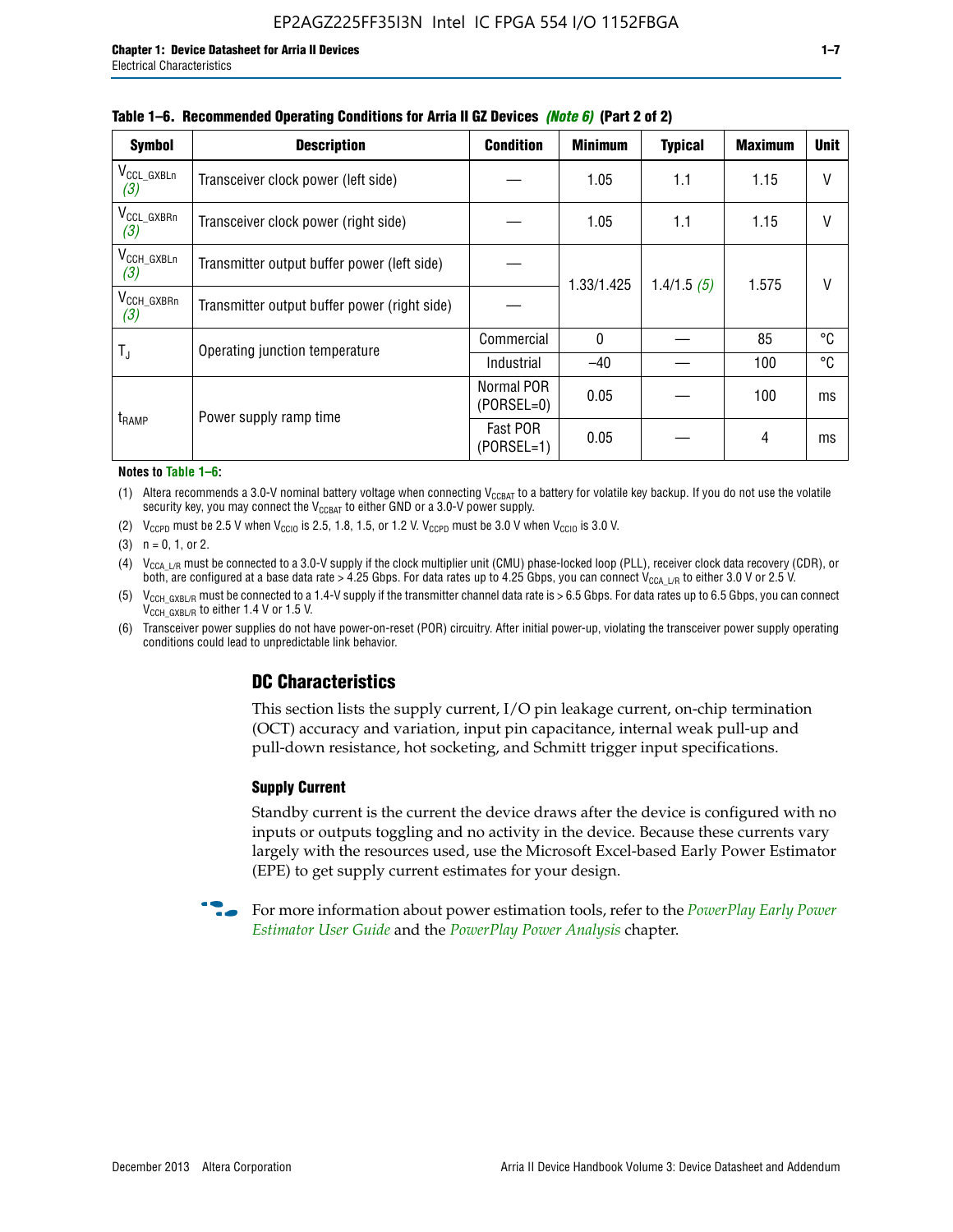## **I/O Pin Leakage Current**

Table 1–7 lists the Arria II GX I/O pin leakage current specifications.

# **Table 1–7. I/O Pin Leakage Current for Arria II GX Devices**

| Symbol   | <b>Description</b> | <b>Conditions</b>                   | <b>Min</b> | <b>Typ</b> | <b>Max</b> | <b>Unit</b> |
|----------|--------------------|-------------------------------------|------------|------------|------------|-------------|
|          | Input pin          | $V_1 = 0$ V to $V_{\text{CCIOMAX}}$ | $-10$      |            |            | uА          |
| $I_{0Z}$ | Tri-stated I/O pin | $V_0 = 0$ V to $V_{\text{CCIOMAX}}$ | $-10$      |            | 10         | uА          |

Table 1–8 lists the Arria II GZ I/O pin leakage current specifications.

**Table 1–8. I/O Pin Leakage Current for Arria II GZ Devices**

| Symbol | <b>Description</b> | <b>Conditions</b>                   | Min   | Typ | Max | Unit |
|--------|--------------------|-------------------------------------|-------|-----|-----|------|
|        | Input pin          | $V_1 = 0$ V to $V_{\text{CCIOMAX}}$ | $-20$ |     | 20  | uА   |
| 10Z    | Tri-stated I/O pin | $V_0 = 0$ V to $V_{\text{CCIOMAX}}$ | $-20$ |     | 20  | μA   |

# **Bus Hold**

Bus hold retains the last valid logic state after the source driving it either enters the high impedance state or is removed. Each I/O pin has an option to enable bus hold in user mode. Bus hold is always disabled in configuration mode.

Table 1–9 lists bus hold specifications for Arria II GX devices.

**Table 1–9. Bus Hold Parameters for Arria II GX Devices** *(Note 1)*

|                                            |                          |                                       |      |            |       |            |       | $V_{CClO}$ (V) |       |            |       |                |       |                |              |
|--------------------------------------------|--------------------------|---------------------------------------|------|------------|-------|------------|-------|----------------|-------|------------|-------|----------------|-------|----------------|--------------|
| <b>Parameter</b>                           | <b>Symbol</b>            | Cond.                                 |      | $1.2$      |       | 1.5        |       | 1.8            |       | 2.5        |       | 3.0            |       | 3.3            | <b>Unit</b>  |
|                                            |                          |                                       | Min  | <b>Max</b> | Min   | <b>Max</b> | Min   | <b>Max</b>     | Min   | <b>Max</b> | Min   | <b>Max</b>     | Min   | <b>Max</b>     |              |
| Bus-hold<br>low,<br>sustaining<br>current  | <b>I</b> <sub>SUSL</sub> | $V_{IN}$ > $V_{IL}$<br>(max.)         | 8    |            | 12    |            | 30    |                | 50    |            | 70    |                | 70    |                | μA           |
| Bus-hold<br>high,<br>sustaining<br>current | <b>I</b> <sub>SUSH</sub> | $V_{IN}$ < $V_{IL}$<br>(min.)         | $-8$ |            | $-12$ |            | $-30$ |                | $-50$ |            | $-70$ |                | $-70$ |                | μA           |
| Bus-hold<br>low,<br>overdrive<br>current   | $I_{ODL}$                | $0 V < V_{IN} <$<br>V <sub>CCIO</sub> |      | 125        |       | 175        |       | 200            |       | 300        |       | 500            |       | 500            | μA           |
| Bus-hold<br>high,<br>overdrive<br>current  | $I_{ODH}$                | $0 V < V_{IN}$ <<br>V <sub>CCIO</sub> |      | $-125$     |       | $-175$     |       | $-200$         |       | $-300$     |       | $-500$         |       | $-500$         | μA           |
| Bus-hold<br>trip point                     | VTRIP                    |                                       | 0.3  | 0.9        | 0.375 | 1.125      | 0.68  | 1.07           | 0.7   | 1.7        | 0.8   | $\overline{c}$ | 0.8   | $\overline{c}$ | $\mathsf{V}$ |

## **Note to Table 1–9:**

(1) The bus-hold trip points are based on calculated input voltages from the JEDEC standard.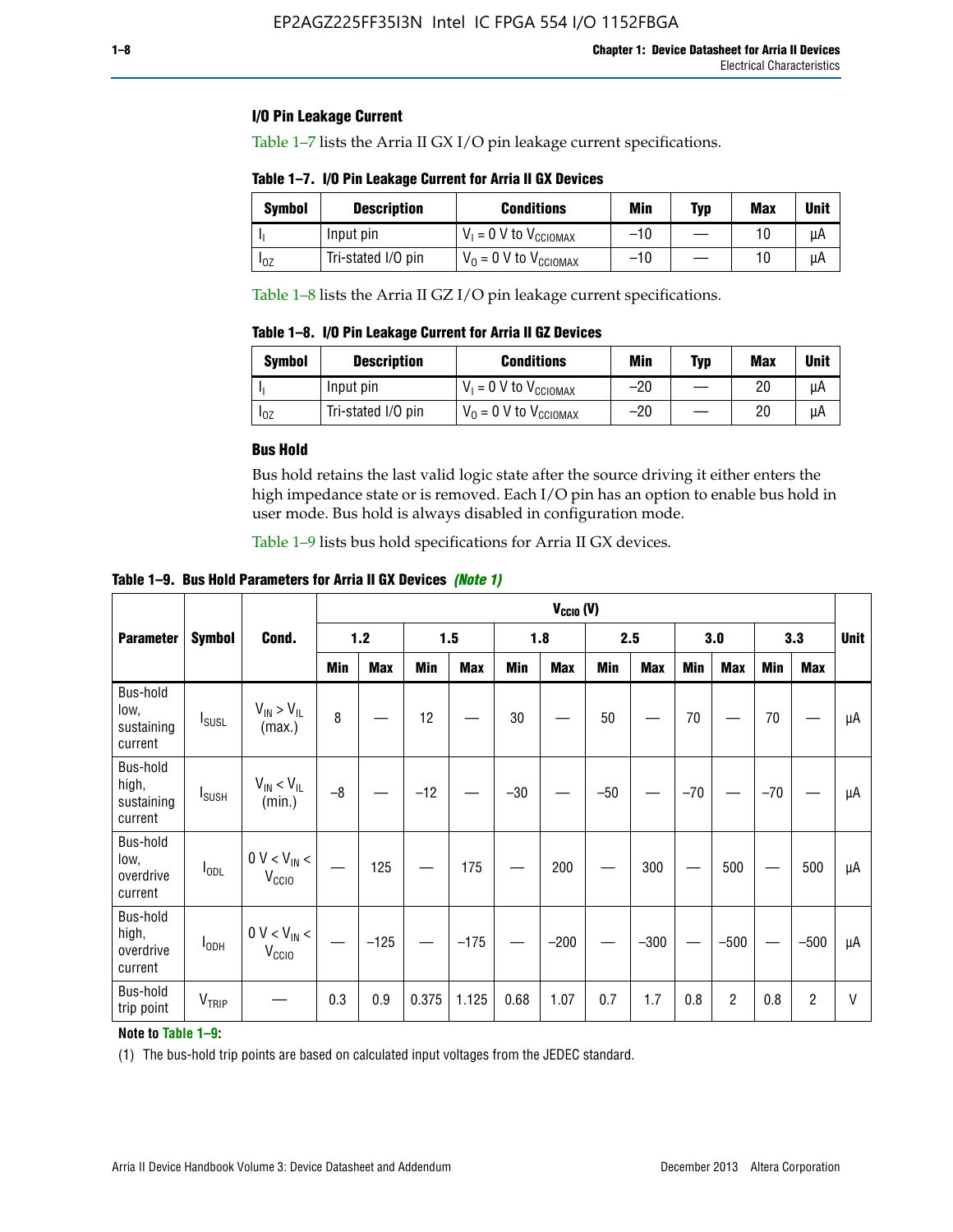# Table 1–10 lists the bus hold specifications for Arria II GZ devices.

|  |  | Table 1–10. Bus Hold Parameters for Arria II GZ Devices |
|--|--|---------------------------------------------------------|
|--|--|---------------------------------------------------------|

|                                           |                   |                                    |         |            |         |            |         | $V_{CClO}$ (V) |         |            |         |            |             |
|-------------------------------------------|-------------------|------------------------------------|---------|------------|---------|------------|---------|----------------|---------|------------|---------|------------|-------------|
| <b>Parameter</b>                          | <b>Symbol</b>     | Cond.                              |         | 1.2        |         | 1.5        |         | 1.8            |         | 2.5        |         | 3.0        | <b>Unit</b> |
|                                           |                   |                                    | Min     | <b>Max</b> | Min     | <b>Max</b> | Min     | <b>Max</b>     | Min     | <b>Max</b> | Min     | <b>Max</b> |             |
| Bus-hold<br>Low<br>sustaining<br>current  | $I_{SUSL}$        | $V_{IN} > V_{IL}$<br>(max.)        | 22.5    |            | 25.0    |            | 30.0    |                | 50.0    |            | 70.0    |            | μA          |
| Bus-hold<br>High<br>sustaining<br>current | $I_{SUSH}$        | $V_{IN}$ < $V_{IH}$<br>(min.)      | $-22.5$ |            | $-25.0$ |            | $-30.0$ |                | $-50.0$ |            | $-70.0$ |            | μA          |
| Bus-hold<br>Low<br>overdrive<br>current   | $I_{ODL}$         | $0V < V_{IN}$<br>V <sub>CCIO</sub> |         | 120        |         | 160        |         | 200            |         | 300        |         | 500        | μA          |
| Bus-hold<br>High<br>overdrive<br>current  | $I_{ODH}$         | $0V < V_{IN}$<br>V <sub>CCIO</sub> |         | $-120$     |         | $-160$     |         | $-200$         |         | $-300$     |         | $-500$     | μA          |
| Bus-hold<br>trip point                    | V <sub>TRIP</sub> |                                    | 0.45    | 0.95       | 0.50    | 1.00       | 0.68    | 1.07           | 0.70    | 1.70       | 0.80    | 2.00       | V           |

# **OCT Specifications**

Table 1–11 lists the Arria II GX device and differential OCT with and without calibration accuracy.

|                                                           |                                                 |                                                |                   | <b>Calibration Accuracy</b> | <b>Unit</b><br>$\frac{0}{0}$<br>$\frac{0}{0}$<br>$\frac{0}{0}$<br>$\frac{0}{0}$<br>$\frac{0}{0}$<br>$\frac{0}{0}$ |
|-----------------------------------------------------------|-------------------------------------------------|------------------------------------------------|-------------------|-----------------------------|-------------------------------------------------------------------------------------------------------------------|
| <b>Symbol</b>                                             | <b>Description</b>                              | <b>Conditions (V)</b>                          | <b>Commercial</b> | <b>Industrial</b>           |                                                                                                                   |
| 25- $\Omega$ R <sub>s</sub><br>3.0, 2.5                   | 25- $\Omega$ series OCT<br>without calibration  | $V_{\text{CC10}} = 3.0, 2.5$                   | ± 30              | ± 40                        |                                                                                                                   |
| 50- $\Omega$ R <sub>s</sub><br>3.0, 2.5                   | $50-\Omega$ series OCT<br>without calibration   | $V_{\text{CC10}} = 3.0, 2.5$                   | ± 30              | ± 40                        |                                                                                                                   |
| 25- $\Omega$ R <sub>S</sub><br>1.8                        | 25- $\Omega$ series OCT<br>without calibration  | $V_{\text{CCI0}} = 1.8$                        | ± 40              | ± 50                        |                                                                                                                   |
| 50- $\Omega$ R <sub>s</sub><br>1.8                        | $50-\Omega$ series OCT<br>without calibration   | $V_{\text{CC10}} = 1.8$                        | ± 40              | ± 50                        |                                                                                                                   |
| 25- $\Omega$ R <sub>s</sub><br>1.5, 1.2                   | 25- $\Omega$ series OCT<br>without calibration  | $V_{CCD} = 1.5, 1.2$                           | ± 50              | ± 50                        |                                                                                                                   |
| 50- $\Omega$ R <sub>s</sub><br>1.5, 1.2                   | $50 - \Omega$ series OCT<br>without calibration | $V_{\text{CC10}} = 1.5, 1.2$                   | ± 50              | ± 50                        |                                                                                                                   |
| 25- $\Omega$ R <sub>S</sub><br>3.0, 2.5, 1.8, 1.5,<br>1.2 | 25- $\Omega$ series OCT<br>with calibration     | $V_{\text{CC10}} = 3.0, 2.5,$<br>1.8, 1.5, 1.2 | ±10               | ± 10                        | $\frac{0}{0}$                                                                                                     |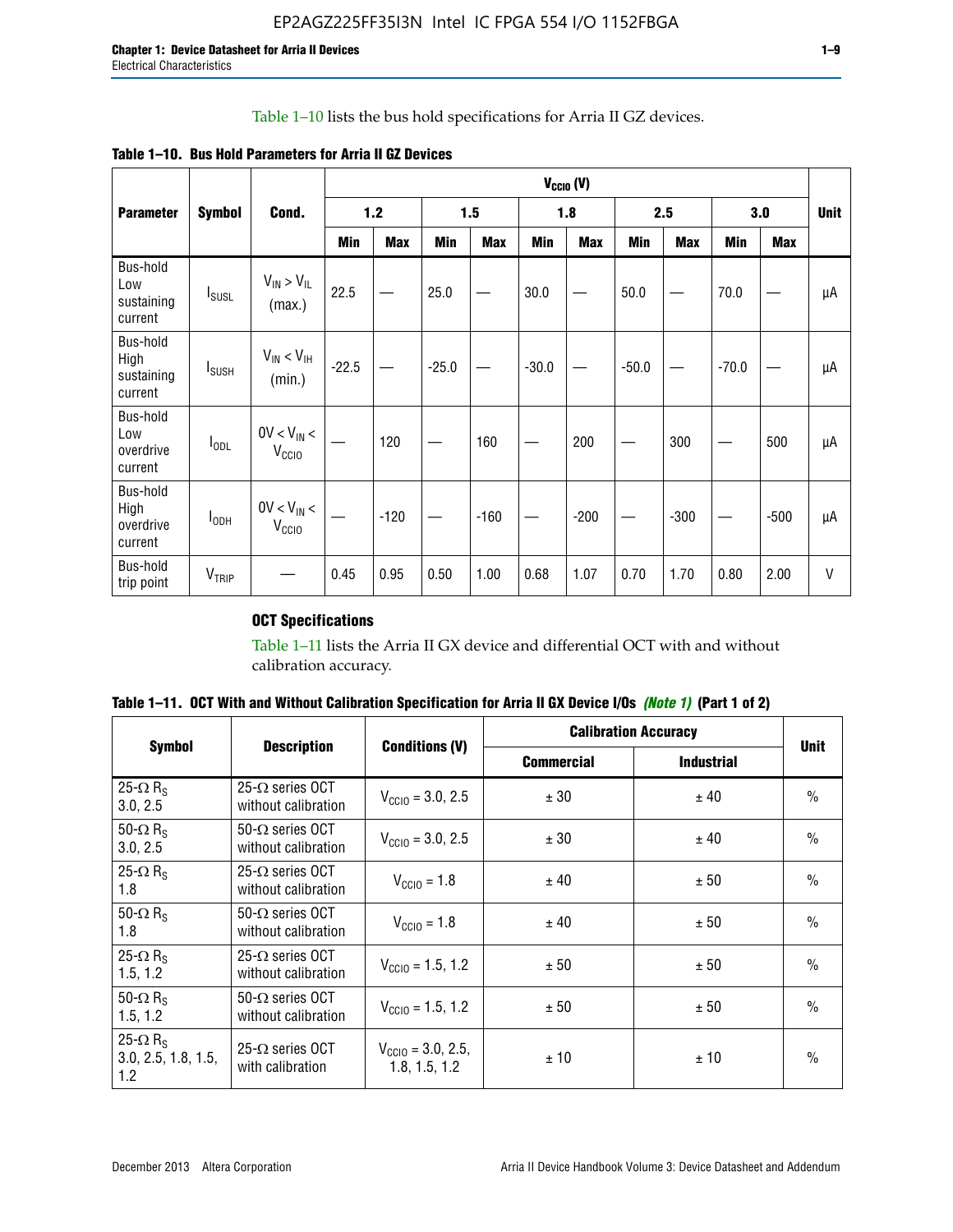|                                                           |                                                                 |                                                | <b>Calibration Accuracy</b> |                   |               |
|-----------------------------------------------------------|-----------------------------------------------------------------|------------------------------------------------|-----------------------------|-------------------|---------------|
| <b>Symbol</b>                                             | <b>Description</b>                                              | <b>Conditions (V)</b>                          | <b>Commercial</b>           | <b>Industrial</b> | <b>Unit</b>   |
| 50- $\Omega$ R <sub>S</sub><br>3.0, 2.5, 1.8, 1.5,<br>1.2 | 50- $\Omega$ series OCT<br>with calibration                     | $V_{\text{CC10}} = 3.0, 2.5,$<br>1.8, 1.5, 1.2 | ±10                         | ± 10              | $\frac{0}{0}$ |
| 100- $\Omega$ R <sub>D</sub><br>2.5                       | 100- $\Omega$ differential<br><b>OCT</b> without<br>calibration | $V_{\text{CC10}} = 2.5$                        | ± 30                        | ± 30              | $\frac{0}{0}$ |

# **Table 1–11. OCT With and Without Calibration Specification for Arria II GX Device I/Os** *(Note 1)* **(Part 2 of 2)**

**Note to Table 1–11:**

(1) OCT with calibration accuracy is valid at the time of calibration only.

Table 1–12 lists the OCT termination calibration accuracy specifications for Arria II GZ devices.

| Table 1–12. OCT with Calibration Accuracy Specifications for Arria II GZ Devices (Note 1) |  |  |  |  |
|-------------------------------------------------------------------------------------------|--|--|--|--|
|-------------------------------------------------------------------------------------------|--|--|--|--|

|                                                                                                       |                                                                                                                                 |                                                |                | <b>Calibration Accuracy</b> |        | <b>Unit</b><br>$\frac{0}{0}$<br>$\frac{0}{0}$<br>$\frac{0}{0}$ |
|-------------------------------------------------------------------------------------------------------|---------------------------------------------------------------------------------------------------------------------------------|------------------------------------------------|----------------|-----------------------------|--------|----------------------------------------------------------------|
| <b>Symbol</b>                                                                                         | <b>Description</b>                                                                                                              | <b>Conditions (V)</b>                          | C <sub>2</sub> | C3, I3                      | C4, 14 |                                                                |
| 25- $\Omega$ R <sub>S</sub><br>3.0, 2.5, 1.8, 1.5,<br>1.2 $(2)$                                       | 25- $\Omega$ series OCT<br>with calibration                                                                                     | $V_{\text{CC10}} = 3.0, 2.5,$<br>1.8, 1.5, 1.2 | ± 8            | ± 8                         | ± 8    |                                                                |
| $50 - \Omega$ R <sub>s</sub><br>3.0, 2.5, 1.8, 1.5,<br>1.2                                            | 50- $\Omega$ internal series<br>OCT with calibration                                                                            | $V_{\text{CC10}} = 3.0, 2.5,$<br>1.8, 1.5, 1.2 | ± 8            | ± 8                         | ± 8    |                                                                |
| 50- $\Omega$ R <sub>T</sub><br>2.5, 1.8, 1.5, 1.2                                                     | 50- $\Omega$ internal parallel<br>OCT with calibration                                                                          | $V_{CClO} = 2.5, 1.8,$<br>1.5.1.2              | ±10            | ± 10                        | ± 10   |                                                                |
| 20- $\Omega$ , 40- $\Omega$ , and<br>$60 - \Omega$ R <sub>S</sub><br>3.0, 2.5, 1.8, 1.5,<br>1.2 $(3)$ | 20- $\Omega$ , 40- $\Omega$ and<br>60- $\Omega$ R <sub>s</sub> expanded<br>range for internal<br>series OCT with<br>calibration | $V_{\text{CC10}} = 3.0, 2.5,$<br>1.8, 1.5, 1.2 | ±10            | ± 10                        | ± 10   | $\frac{0}{0}$                                                  |
| $25-\Omega R_{S\_left\_shift}$<br>3.0, 2.5, 1.8, 1.5,<br>1.2                                          | 25- $\Omega$ R <sub>S_left_shift</sub><br>internal left shift<br>series OCT with<br>calibration                                 | $V_{\text{CC10}} = 3.0, 2.5,$<br>1.8, 1.5, 1.2 | ±10            | ± 10                        | ± 10   | $\frac{0}{0}$                                                  |

**Notes to Table 1–12:**

(1) OCT calibration accuracy is valid at the time of calibration only.

(2) 25- $\Omega$  R<sub>S</sub> is not supported for 1.5 V and 1.2 V in Row I/O.

(3)  $20-\Omega$  R<sub>S</sub> is not supported for 1.5 V and 1.2 V in Row I/O.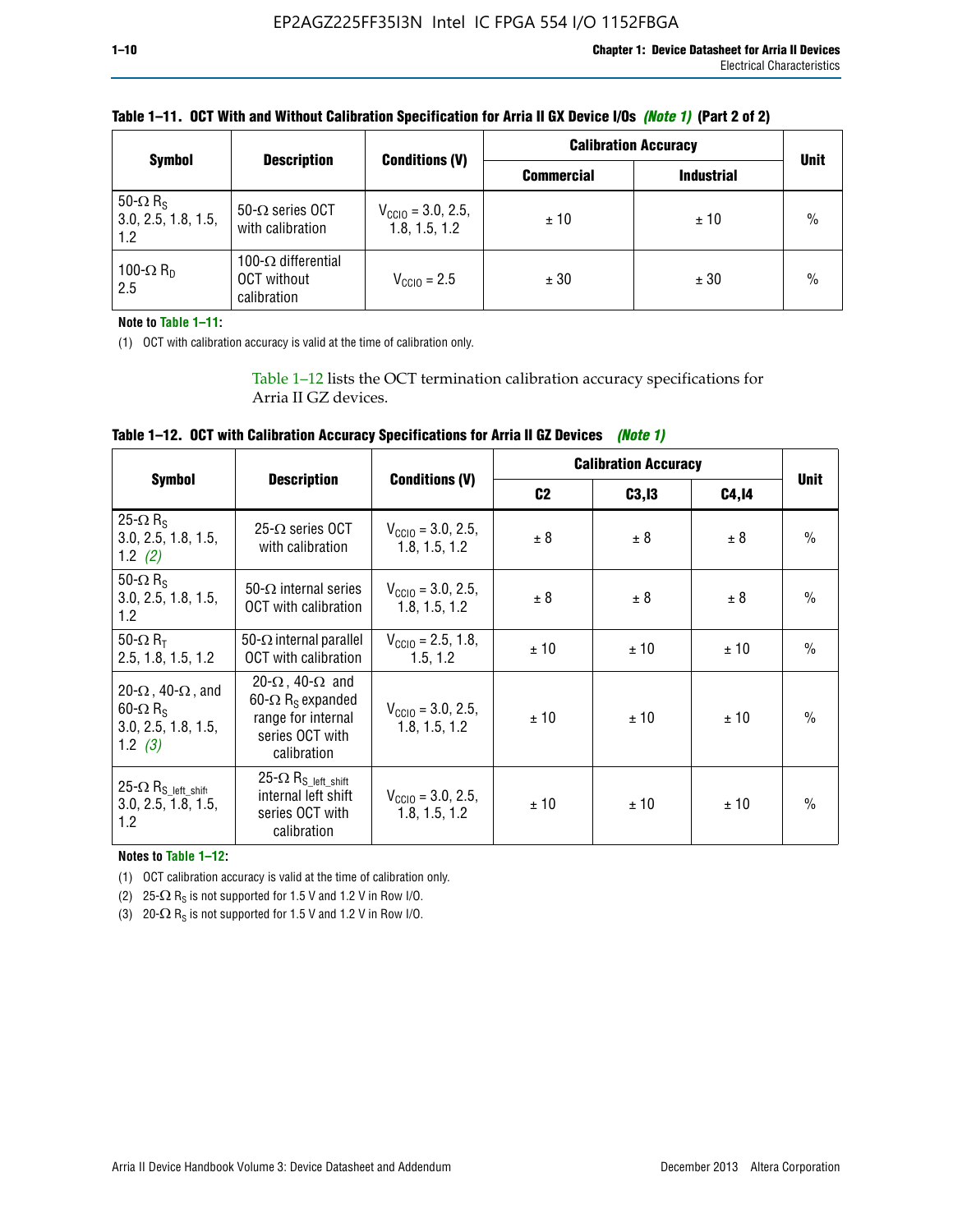The calibration accuracy for calibrated series and parallel OCTs are applicable at the moment of calibration. When process, voltage, and temperature (PVT) conditions change after calibration, the tolerance may change.

Table 1–13 lists the Arria II GZ OCT without calibration resistance tolerance to PVT changes.

|  | Table 1–13. OCT Without Calibration Resistance Tolerance Specifications for Arria II GZ Devices |  |  |
|--|-------------------------------------------------------------------------------------------------|--|--|
|--|-------------------------------------------------------------------------------------------------|--|--|

|                                            |                                                                   |                              | <b>Resistance Tolerance</b> |              | <b>Unit</b>   |
|--------------------------------------------|-------------------------------------------------------------------|------------------------------|-----------------------------|--------------|---------------|
| <b>Symbol</b>                              | <b>Description</b>                                                | <b>Conditions (V)</b>        | C3, I3                      | <b>C4,14</b> |               |
| 25- $\Omega$ R <sub>S</sub><br>3.0 and 2.5 | $25-\Omega$ internal series<br><b>OCT</b> without<br>calibration  | $V_{\text{CGI0}} = 3.0, 2.5$ | ± 40                        | ± 40         | $\frac{0}{0}$ |
| 25- $\Omega$ R <sub>S</sub><br>1.8 and 1.5 | 25- $\Omega$ internal series<br><b>OCT</b> without<br>calibration | $V_{\text{CC10}} = 1.8, 1.5$ | ± 40                        | ± 40         | $\frac{0}{0}$ |
| 25- $\Omega$ R <sub>S</sub><br>1.2         | 25- $\Omega$ internal series<br><b>OCT</b> without<br>calibration | $V_{\text{CC10}} = 1.2$      | ± 50                        | ± 50         | $\frac{0}{0}$ |
| 50- $\Omega$ R <sub>s</sub><br>3.0 and 2.5 | $50-\Omega$ internal series<br><b>OCT</b> without<br>calibration  | $V_{\text{CC10}} = 3.0, 2.5$ | ± 40                        | ± 40         | $\frac{0}{0}$ |
| 50- $\Omega$ R <sub>S</sub><br>1.8 and 1.5 | 50- $\Omega$ internal series<br><b>OCT</b> without<br>calibration | $V_{\text{CC10}} = 1.8, 1.5$ | ± 40                        | ± 40         | $\frac{0}{0}$ |
| 50- $\Omega$ R <sub>s</sub><br>1.2         | 50- $\Omega$ internal series<br><b>OCT</b> without<br>calibration | $V_{\text{CC10}} = 1.2$      | ± 50                        | ± 50         | $\frac{0}{0}$ |
| 100- $\Omega$ R <sub>n</sub><br>2.5        | 100- $\Omega$ internal<br>differential OCT                        | $V_{\text{CC10}} = 2.5$      | ± 25                        | ± 25         | $\frac{0}{0}$ |

OCT calibration is automatically performed at power up for OCT-enabled I/Os. When voltage and temperature conditions change after calibration, the resistance may change. Use Equation 1–1 and Table 1–14 to determine the OCT variation when voltage and temperature vary after power-up calibration for Arria II GX and GZ devices.

**Equation 1–1. OCT Variation** *(Note 1)*

$$
R_{OCT} = R_{SCAL} \Big( 1 + \langle \frac{dR}{dT} \times \Delta T \rangle \pm \langle \frac{dR}{dV} \times \Delta V \rangle \Big)
$$

#### **Notes to Equation 1–1:**

(1)  $R_{OCT}$  value calculated from Equation 1–1shows the range of OCT resistance with the variation of temperature and V<sub>CCIO</sub>.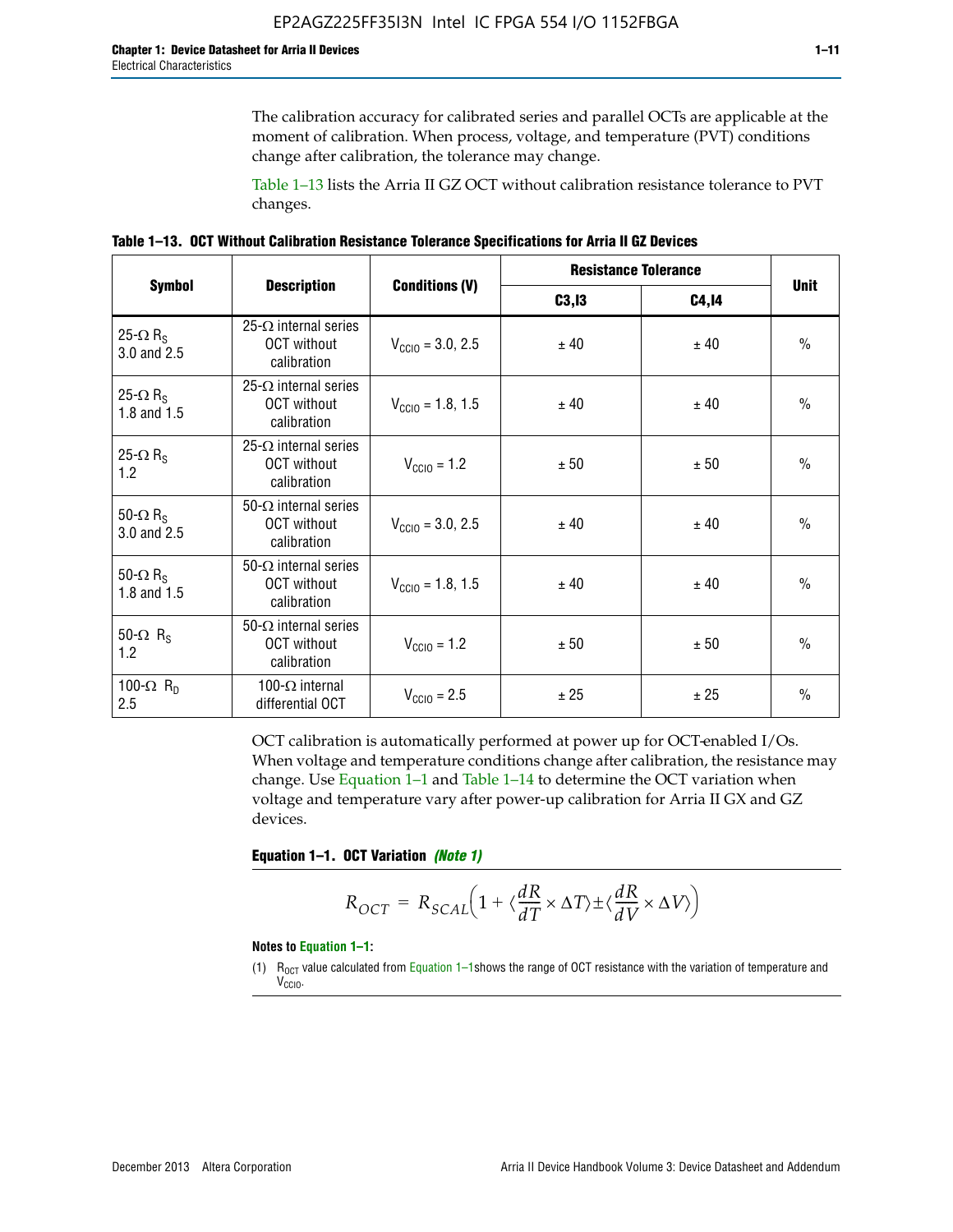Use the following with Equation 1–1:

- $\blacksquare$  R<sub>SCAL</sub> is the OCT resistance value at power up.
- $\blacksquare$   $\Delta T$  is the variation of temperature with respect to the temperature at power up.
- $\blacksquare$   $\Delta V$  is the variation of voltage with respect to the V<sub>CCIO</sub> at power up.
- $\blacksquare$  dR/dT is the percentage change of  $R_{\text{SCAL}}$  with temperature.
- $\blacksquare$  dR/dV is the percentage change of R<sub>SCAL</sub> with voltage.

Table 1–14 lists the OCT variation with temperature and voltage after power-up calibration for Arria II GX devices.

| Table 1–14. OCT Variation after Power-up Calibration for Arria II GX Devices |  |
|------------------------------------------------------------------------------|--|
|------------------------------------------------------------------------------|--|

| <b>Nominal Voltage V<sub>CCIO</sub> (V)</b> | $dR/dT$ (%/°C) | $dR/dV$ (%/mV) |
|---------------------------------------------|----------------|----------------|
| 3.0                                         | 0.262          | 0.035          |
| 2.5                                         | 0.234          | 0.039          |
| 1.8                                         | 0.219          | 0.086          |
| 1.5                                         | 0.199          | 0.136          |
| 1.2                                         | 0.161          | 0.288          |

Table 1–15 lists the OCT variation with temperature and voltage after power-up calibration for Arria II GZ devices.

| <b>Nominal Voltage, V<sub>ccio</sub> (V)</b> | $dR/dT$ (%/°C) | dR/dV (%/mV) |
|----------------------------------------------|----------------|--------------|
| 3.0                                          | 0.189          | 0.0297       |
| 2.5                                          | 0.208          | 0.0344       |
| 1.8                                          | 0.266          | 0.0499       |
| 1.5                                          | 0.273          | 0.0744       |
| 19                                           | 0.317          | 0.1241       |

**Table 1–15. OCT Variation after Power-Up Calibration for Arria II GZ Devices** *(Note 1)*

**Note to Table 1–15:**

(1) Valid for V<sub>CCIO</sub> range of  $\pm 5\%$  and temperature range of 0° to 85°C.

#### **Pin Capacitance**

Table 1–16 lists the pin capacitance for Arria II GX devices.

**Table 1–16. Pin Capacitance for Arria II GX Devices**

| <b>Symbol</b> | <b>Description</b>                                                                                                                               | <b>Typical</b> | <b>Unit</b> |
|---------------|--------------------------------------------------------------------------------------------------------------------------------------------------|----------------|-------------|
| ⊍∪            | Input capacitance on I/O pins, dual-purpose pins (differential I/O, clock,<br>$R_{\text{up}}$ , $R_{\text{dn}}$ , and dedicated clock input pins |                |             |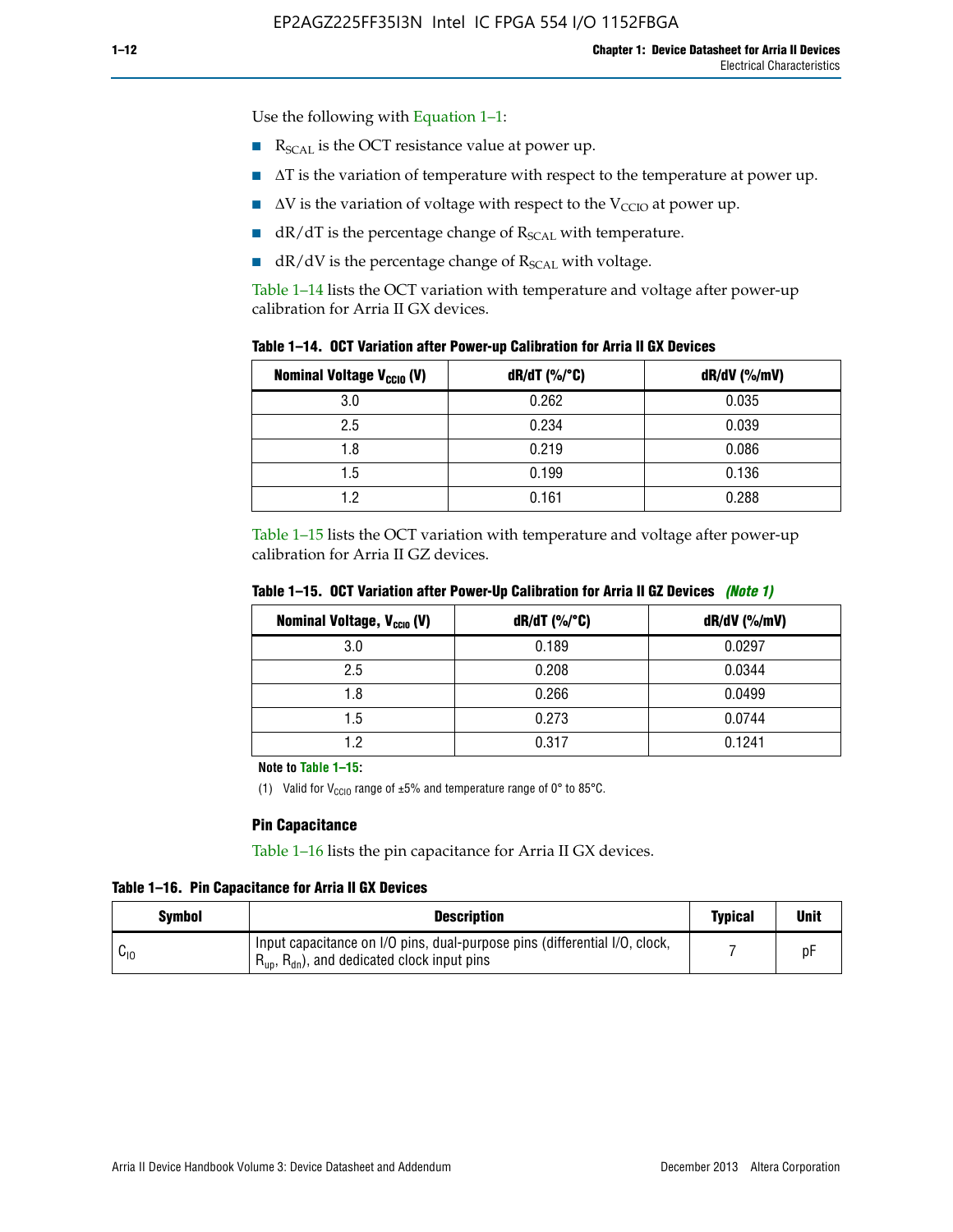## Table 1–17 lists the pin capacitance for Arria II GZ devices.

**Table 1–17. Pin Capacitance for Arria II GZ Devices** 

| <b>Symbol</b>                                    | <b>Description</b>                                                     | <b>Typical</b> | <b>Unit</b> |
|--------------------------------------------------|------------------------------------------------------------------------|----------------|-------------|
| C <sub>IOTB</sub>                                | Input capacitance on the top and bottom I/O pins                       | 4              | pF          |
| C <sub>IOLR</sub>                                | Input capacitance on the left and right I/O pins                       | 4              | pF          |
| $C_{CLKTB}$                                      | Input capacitance on the top and bottom non-dedicated clock input pins |                | рF          |
| $C_{CLKLR}$                                      | Input capacitance on the left and right non-dedicated clock input pins |                | pF          |
| $C_{\text{OUTFB}}$                               | Input capacitance on the dual-purpose clock output and feedback pins   | 5              | pF          |
| $CCLK1$ , $CCLK3$ , $CCLK8$ ,<br>and $C_{CLK10}$ | Input capacitance for dedicated clock input pins                       |                | рF          |

# **Internal Weak Pull-Up and Weak Pull-Down Resistors**

Table 1–18 lists the weak pull-up and pull-down resistor values for Arria II GX devices.

**Table 1–18. Internal Weak Pull-up and Weak Pull-Down Resistors for Arria II GX Devices** *(Note 1)* 

| <b>Symbol</b> | <b>Description</b>                                              | <b>Conditions</b>                             | Min | Typ | Max | <b>Unit</b> |
|---------------|-----------------------------------------------------------------|-----------------------------------------------|-----|-----|-----|-------------|
|               |                                                                 | $V_{\text{CC10}} = 3.3 \text{ V} \pm 5\%$ (2) | 7   | 25  | 41  | $k\Omega$   |
|               | Value of I/O pin pull-up resistor                               | $V_{\text{CC10}} = 3.0 V \pm 5\%$ (2)         | 7   | 28  | 47  | $k\Omega$   |
|               | before and during configuration,<br>as well as user mode if the | $V_{\text{CC10}} = 2.5 V \pm 5\%$ (2)         | 8   | 35  | 61  | $k\Omega$   |
| $R_{PU}$      | programmable pull-up resistor<br>option is enabled.             | $V_{\text{CC10}} = 1.8 \text{ V} \pm 5\%$ (2) | 10  | 57  | 108 | $k\Omega$   |
|               |                                                                 | $V_{\text{CC10}} = 1.5 \text{ V} \pm 5\%$ (2) | 13  | 82  | 163 | $k\Omega$   |
|               |                                                                 | $V_{\text{CC10}} = 1.2 V \pm 5\%$ (2)         | 19  | 143 | 351 | $k\Omega$   |
|               |                                                                 | $V_{\text{CC10}} = 3.3 \text{ V} \pm 5\%$     | 6   | 19  | 29  | $k\Omega$   |
|               |                                                                 | $V_{\text{CC10}} = 3.0 V \pm 5\%$             | 6   | 22  | 32  | $k\Omega$   |
| $R_{PD}$      | Value of TCK pin pull-down<br>resistor                          | $V_{\text{CC10}} = 2.5 V \pm 5\%$             | 6   | 25  | 42  | $k\Omega$   |
|               |                                                                 | $V_{\text{CC10}} = 1.8 V \pm 5\%$             | 7   | 35  | 70  | $k\Omega$   |
|               |                                                                 | $V_{\text{CC10}} = 1.5 V \pm 5\%$             | 8   | 50  | 112 | $k\Omega$   |

**Notes to Table 1–18:**

(1) All I/O pins have an option to enable weak pull-up except configuration, test, and JTAG pins. The weak pull-down feature is only available for JTAG TCK.

(2) Pin pull-up resistance values may be lower if an external source drives the pin higher than  $V_{\text{CCIO}}$ .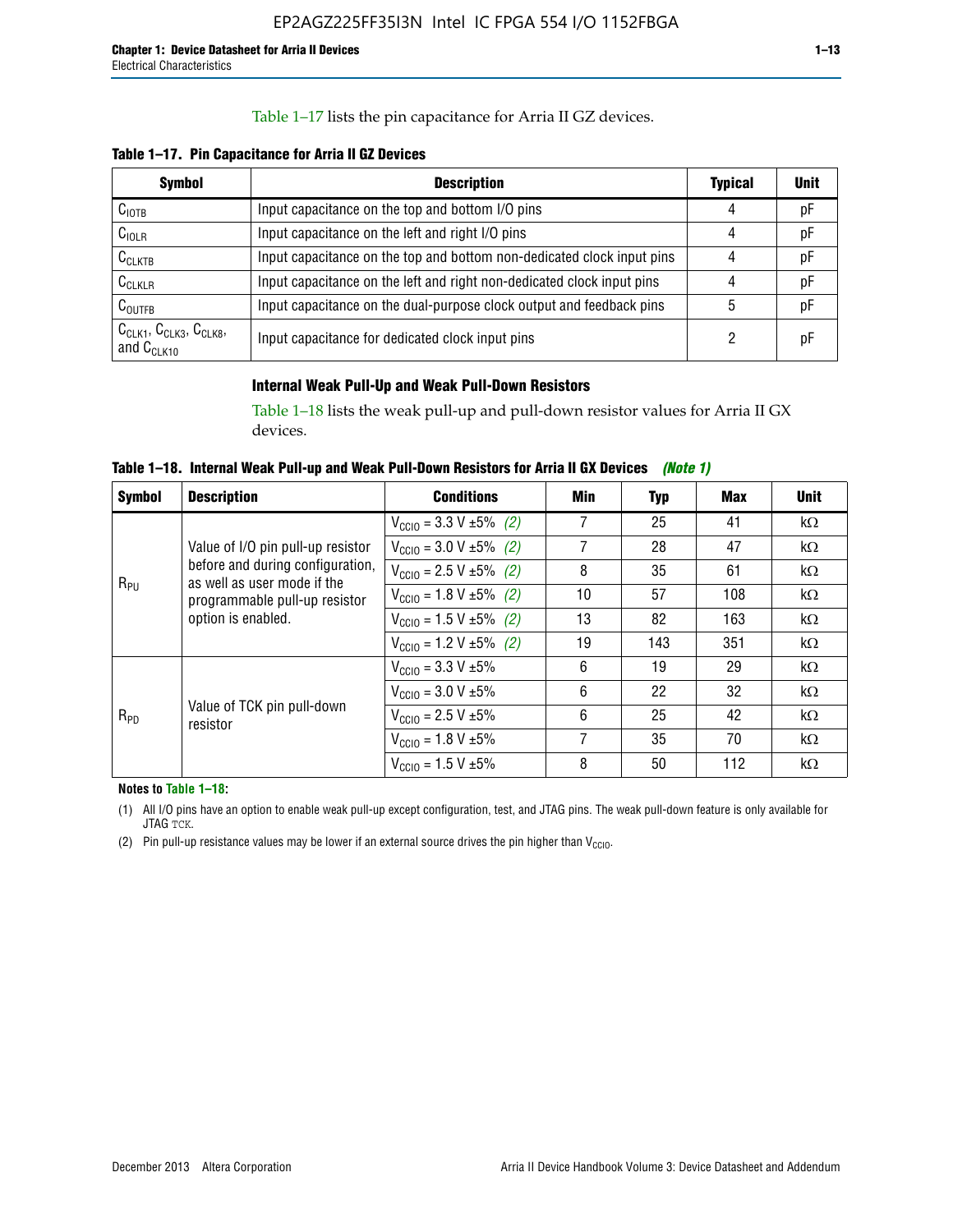Table 1–19 lists the weak pull-up resistor values for Arria II GZ devices.

**Table 1–19. Internal Weak Pull-Up Resistor for Arria II GZ Devices** *(Note 1)***,** *(2)*

| <b>Symbol</b> | <b>Description</b>                                                                                                                                              | <b>Conditions</b>                              | Min | <b>Typ</b> | <b>Max</b> | <b>Unit</b> |
|---------------|-----------------------------------------------------------------------------------------------------------------------------------------------------------------|------------------------------------------------|-----|------------|------------|-------------|
| $R_{PU}$      | Value of the I/O pin pull-up<br>resistor before and during<br>configuration, as well as user<br>mode if the programmable<br>pull-up resistor option is enabled. | $V_{\text{CC10}} = 3.0 V \pm 5\%$ (3)          |     | 25         |            | kΩ          |
|               |                                                                                                                                                                 | $V_{\text{CC10}} = 2.5 V \pm 5\%$ (3)          |     | 25         |            | kΩ          |
|               |                                                                                                                                                                 | $V_{\text{CC10}} = 1.8 \text{ V} \pm 5\%$ (3)  |     | 25         |            | kΩ          |
|               |                                                                                                                                                                 | $V_{\text{CC10}} = 1.5 \text{ V} \pm 5\%$ (3)  |     | 25         |            | $k\Omega$   |
|               |                                                                                                                                                                 | $V_{\text{CC10}} = 1.2 \text{ V } \pm 5\%$ (3) |     | 25         |            | kΩ          |

**Notes to Table 1–19:**

(1) All I/O pins have an option to enable weak pull-up except configuration, test, and JTAG pins.

(2) The internal weak pull-down feature is only available for the JTAG TCK pin. The typical value for this internal weak pull-down resistor is approximately 25 k $\Omega$ .

(3) Pin pull-up resistance values may be lower if an external source drives the pin higher than  $V_{\text{CCIO}}$ .

#### **Hot Socketing**

Table 1–20 lists the hot-socketing specification for Arria II GX and GZ devices.

**Table 1–20. Hot Socketing Specifications for Arria II Devices** 

| <b>Symbol</b>    | <b>Description</b>                | <b>Maximum</b>     |
|------------------|-----------------------------------|--------------------|
| $I_{IIOPIN(DC)}$ | DC current per I/O pin            | $300 \mu A$        |
| $I$ IOPIN(AC)    | AC current per I/O pin            | $8 \text{ mA}$ (1) |
| IXCVRTX(DC)      | DC current per transceiver TX pin | 100 mA             |
| IXCVRRX(DC)      | DC current per transceiver RX pin | $50 \text{ mA}$    |

#### **Note to Table 1–20:**

(1) The I/O ramp rate is 10 ns or more. For ramp rates faster than 10 ns,  $|I_{10\text{PIN}}| = C$  dv/dt, in which "C" is I/O pin capacitance and "dv/dt" is slew rate.

# **Schmitt Trigger Input**

The Arria II GX device supports Schmitt trigger input on the TDI, TMS, TCK, nSTATUS, nCONFIG, nCE, CONF\_DONE, and DCLK pins. A Schmitt trigger feature introduces hysteresis to the input signal for improved noise immunity, especially for signals with slow edge rates.

Table 1–21 lists the hysteresis specifications across the supported  $V<sub>CCIO</sub>$  range for Schmitt trigger inputs in Arria II GX devices.

**Table 1–21. Schmitt Trigger Input Hysteresis Specifications for Arria II GX Devices**

| <b>Symbol</b>        | <b>Description</b>                   | <b>Condition (V)</b>    | <b>Minimum</b> | <b>Unit</b> |
|----------------------|--------------------------------------|-------------------------|----------------|-------------|
|                      |                                      | $V_{\text{CGI0}} = 3.3$ | 220            | mV          |
|                      | Hysteresis for Schmitt trigger input | $V_{\text{CCIO}} = 2.5$ | 180            | mV          |
| V <sub>Schmitt</sub> |                                      | $V_{\text{CCIO}} = 1.8$ | 110            | mV          |
|                      |                                      | $V_{\text{CCIO}} = 1.5$ | 70             | mV          |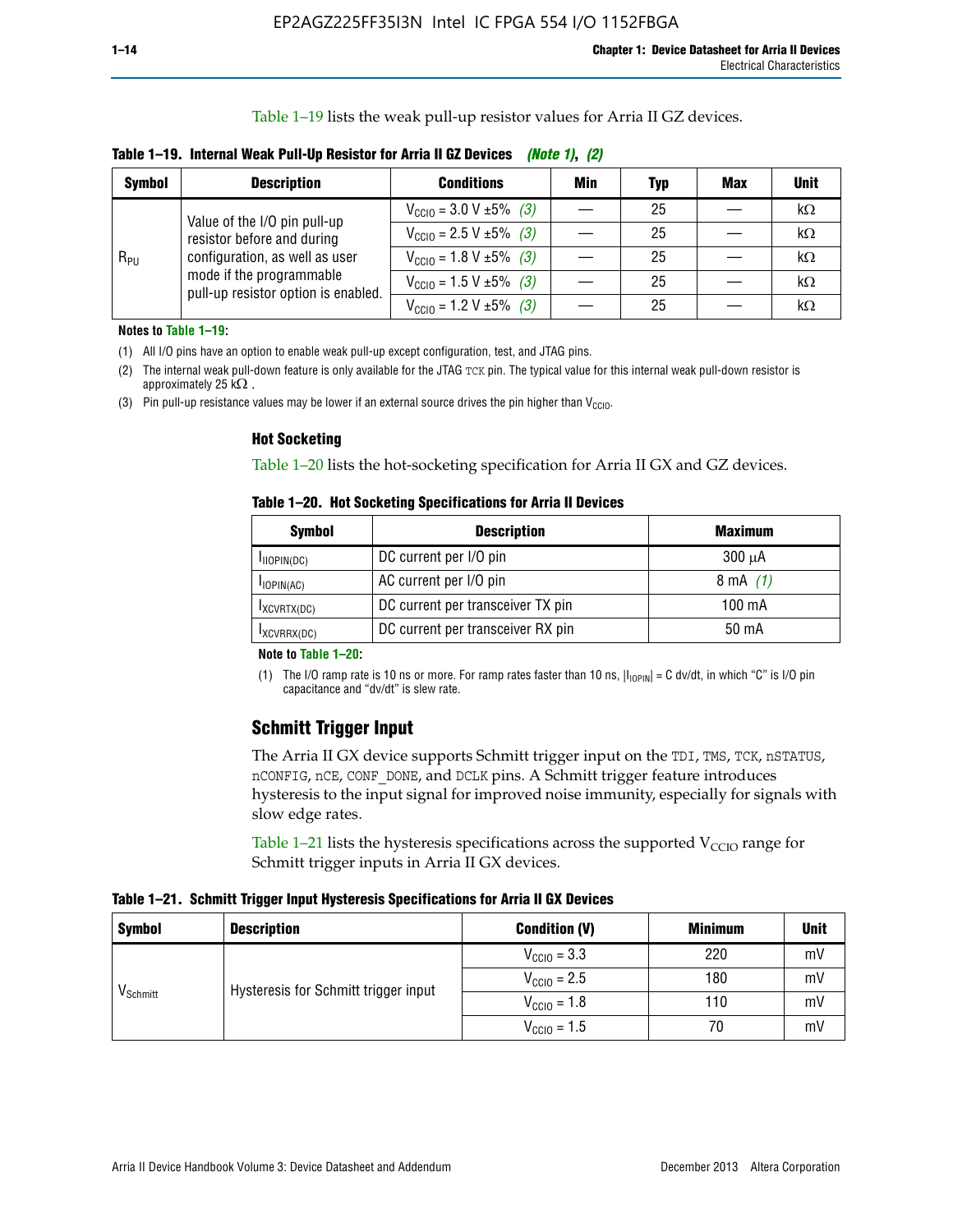# **I/O Standard Specifications**

Table 1–22 through Table 1–35 list input voltage ( $V_{IH}$  and  $V_{IL}$ ), output voltage ( $V_{OH}$ and  $V_{OL}$ ), and current drive characteristics ( $I_{OH}$  and  $I_{OL}$ ) for various I/O standards supported by the Arria II device family. They also show the Arria II device family I/O standard specifications.  $V_{OL}$  and  $V_{OH}$  values are valid at the corresponding  $I_{OH}$  and I<sub>OL</sub>, respectively.

**1.** For an explanation of terms used in Table 1–22 through Table 1–35, refer to "Glossary" on page 1–74.

Table 1–22 lists the single-ended I/O standards for Arria II GX devices.

| I/O Standard | $V_{\text{CCIO}}(V)$ |     | $V_{IL}(V)$ |        | $V_{IH}(V)$                        |                                    | $V_{OL}(V)$         | $V_{OH} (V)$                       | l <sub>ol.</sub>                   | $I_{0H}$       |        |
|--------------|----------------------|-----|-------------|--------|------------------------------------|------------------------------------|---------------------|------------------------------------|------------------------------------|----------------|--------|
|              | Min                  | Typ | <b>Max</b>  | Min    | <b>Max</b>                         | Min                                | <b>Max</b>          | <b>Max</b>                         | Min                                | (mA)           | (mA)   |
| 3.3 V LVTTL  | 3.135                | 3.3 | 3.465       | $-0.3$ | 0.8                                | 1.7                                | 3.6                 | 0.45                               | 2.4                                | 4              | $-4$   |
| 3.3 V LVCMOS | 3.135                | 3.3 | 3.465       | $-0.3$ | 0.8                                | 1.7                                | 3.6                 | 0.2                                | $V_{\text{CCIO}}$ -0.2             | $\overline{2}$ | $-2$   |
| 3.0 V LVTTL  | 2.85                 | 3   | 3.15        | $-0.3$ | 0.8                                | 1.7                                | $V_{CC10} +$<br>0.3 | 0.45                               | 2.4                                | 4              | $-4$   |
| 3.0 V LVCMOS | 2.85                 | 3   | 3.15        | $-0.3$ | 0.8                                | 1.7                                | $V_{CCIO} +$<br>0.3 | 0.2                                | $V_{CGI0} - 0.2$                   | 0.1            | $-0.1$ |
| 2.5 V LVCMOS | 2.375                | 2.5 | 2.625       | $-0.3$ | 0.7                                | 1.7                                | $V_{CCIO} +$<br>0.3 | 0.4                                | $\overline{c}$                     | 1              | $-1$   |
| 1.8 V LVCMOS | 1.71                 | 1.8 | 1.89        | $-0.3$ | $0.35 \times$<br>V <sub>CCIO</sub> | $0.65 \times$<br>V <sub>CCIO</sub> | $V_{CC10} +$<br>0.3 | 0.45                               | $V_{CCIO}$ -<br>0.45               | $\overline{2}$ | $-2$   |
| 1.5 V LVCMOS | 1.425                | 1.5 | 1.575       | $-0.3$ | $0.35 \times$<br>V <sub>CCIO</sub> | $0.65 \times$<br>$V_{\rm CClO}$    | $V_{CC10} +$<br>0.3 | $0.25 \times$<br>V <sub>CCIO</sub> | $0.75 \times$<br>V <sub>CCIO</sub> | $\overline{2}$ | $-2$   |
| 1.2 V LVCMOS | 1.14                 | 1.2 | 1.26        | $-0.3$ | $0.35 \times$<br>V <sub>CCIO</sub> | $0.65 \times$<br>V <sub>CCIO</sub> | $V_{CC10} +$<br>0.3 | $0.25 \times$<br>V <sub>CCIO</sub> | $0.75 \times$<br>V <sub>CCIO</sub> | $\overline{2}$ | $-2$   |
| 3.0-V PCI    | 2.85                 | 3   | 3.15        |        | $0.3 \times$<br>V <sub>CCIO</sub>  | $0.5 \times$<br>V <sub>CCIO</sub>  | $V_{CC10} +$<br>0.3 | $0.1 \times$<br>V <sub>CCIO</sub>  | $0.9 \times V_{\text{CC10}}$       | 1.5            | $-0.5$ |
| 3.0-V PCI-X  | 2.85                 | 3   | 3.15        |        | $0.35 \times$<br>V <sub>CCIO</sub> | $0.5 \times$<br>$V_{\rm CClO}$     | $V_{CC10} +$<br>0.3 | $0.1 \times$<br>V <sub>CCIO</sub>  | $0.9 \times V_{\text{CC10}}$       | 1.5            | $-0.5$ |

**Table 1–22. Single-Ended I/O Standards for Arria II GX Devices**

Table 1–23 lists the single-ended I/O standards for Arria II GZ devices.

|  |  |  | Table 1-23. Single-Ended I/O Standards for Arria II GZ Devices (Part 1 of 2) |  |
|--|--|--|------------------------------------------------------------------------------|--|
|--|--|--|------------------------------------------------------------------------------|--|

| I/O Standard  | $V_{\text{CCIO}}(V)$ |     | $V_{IL}(V)$ |            | $V_{IH} (V)$                       |                                    | $V_{OL}(V)$                | $V_{OH} (V)$                       | l <sub>ol</sub>                    | 1 <sub>0H</sub> |        |
|---------------|----------------------|-----|-------------|------------|------------------------------------|------------------------------------|----------------------------|------------------------------------|------------------------------------|-----------------|--------|
|               | Min                  | Typ | <b>Max</b>  | <b>Min</b> | <b>Max</b>                         | Min                                | <b>Max</b>                 | <b>Max</b>                         | Min                                | (mA)            | (mA)   |
| <b>LVTTL</b>  | 2.85                 | 3   | 3.15        | $-0.3$     | 0.8                                | 1.7                                | 3.6                        | 0.4                                | 2.4                                | 2               | $-2$   |
| <b>LVCMOS</b> | 2.85                 | 3   | 3.15        | $-0.3$     | 0.8                                | 1.7                                | 3.6                        | 0.2                                | $V_{\text{CCIO}}$ - 0.2            | 0.1             | $-0.1$ |
| 2.5V          | 2.375                | 2.5 | 2.625       | $-0.3$     | 0.7                                | 1.7                                | 3.6                        | 0.4                                | 2                                  |                 | $-1$   |
| 1.8V          | 1.71                 | 1.8 | 1.89        | $-0.3$     | $0.35 \times$<br>V <sub>CCIO</sub> | $0.65 \times$<br>V <sub>CCIO</sub> | $V_{\text{CC1O}} +$<br>0.3 | 0.45                               | $V_{CGIO}$ -<br>0.45               | 2               | -2     |
| 1.5V          | 1.425                | 1.5 | .575        | $-0.3$     | $0.35 \times$<br>V <sub>CCIO</sub> | $0.65 \times$<br>V <sub>CCIO</sub> | $V_{\text{CC10}} +$<br>0.3 | $0.25 \times$<br>V <sub>CCIO</sub> | $0.75 \times$<br>V <sub>CCIO</sub> | 2               | -2     |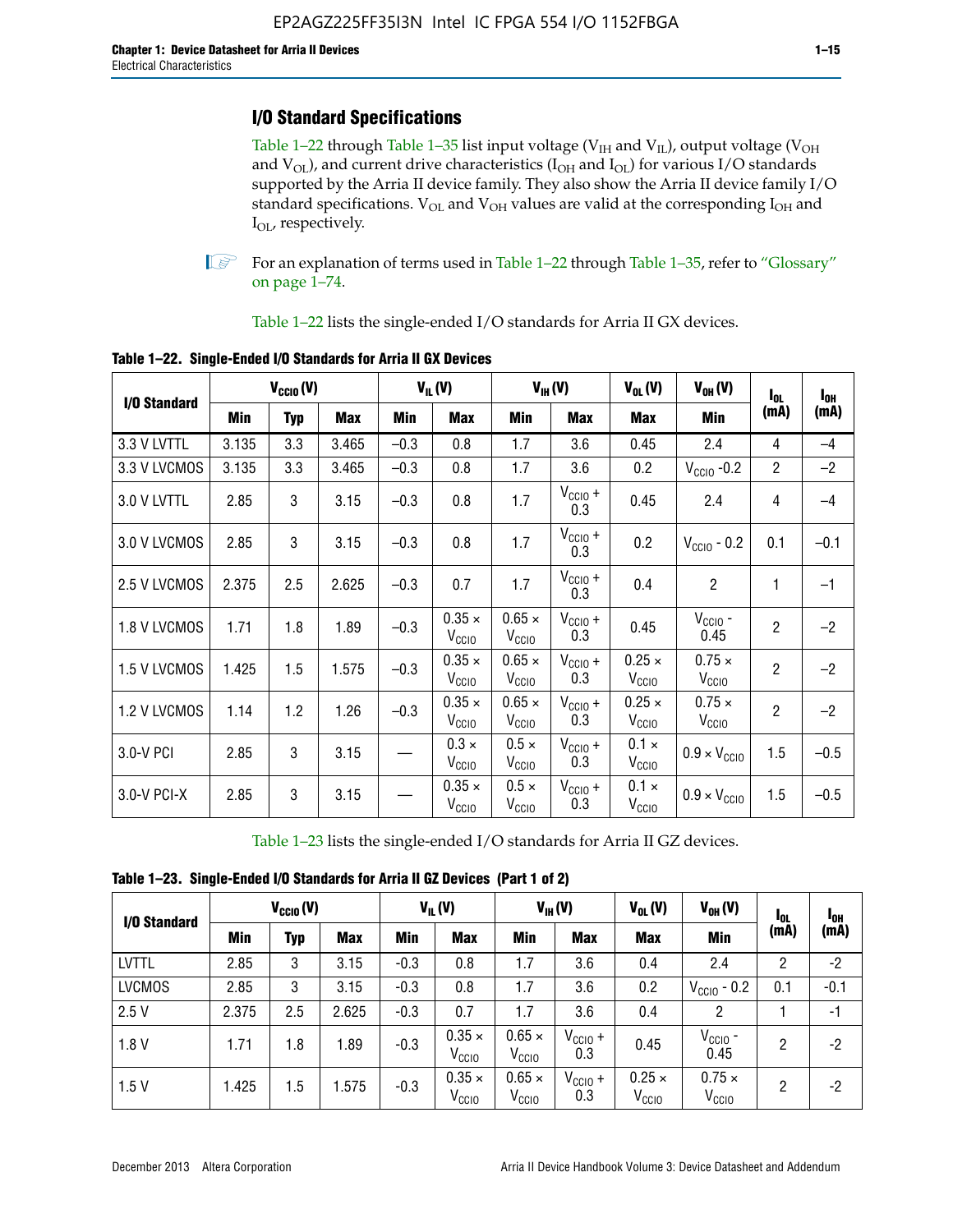| I/O Standard |      | $V_{\text{CCIO}}(V)$ |            |        | $V_{IL}(V)$                        |                                    | $V_{IH} (V)$        | $V_{OL}(V)$                        | $V_{OH} (V)$                       | IOL  | <b>POH</b> |
|--------------|------|----------------------|------------|--------|------------------------------------|------------------------------------|---------------------|------------------------------------|------------------------------------|------|------------|
|              | Min  | Typ                  | <b>Max</b> | Min    | <b>Max</b>                         | Min                                | <b>Max</b>          | <b>Max</b>                         | Min                                | (mA) | (mA)       |
| 1.2V         | 1.14 | 1.2                  | .26        | $-0.3$ | $0.35 \times$<br>V <sub>CCIO</sub> | $0.65 \times$<br>V <sub>CCIO</sub> | $V_{CC10}$ +<br>0.3 | $0.25 \times$<br>V <sub>CCIO</sub> | $0.75 \times$<br>V <sub>CCIO</sub> | 2    | -2         |
| 3.0-V PCI    | 2.85 | 3                    | 3.15       |        | $0.3 \times$<br>V <sub>CCIO</sub>  | $0.5 \times$<br>V <sub>CCIO</sub>  | 3.6                 | $0.1 \times$<br>V <sub>CCIO</sub>  | $0.9 \times V_{\text{CC10}}$       | 1.5  | $-0.5$     |
| 3.0-V PCI-X  | 2.85 | 3                    | 3.15       |        | $0.35 \times$<br>V <sub>CCIO</sub> | $0.5 \times$<br>$V_{\rm CClO}$     |                     | $0.1 \times$<br>V <sub>CCIO</sub>  | $0.9 \times V_{\text{CC10}}$       | 1.5  | $-0.5$     |

**Table 1–23. Single-Ended I/O Standards for Arria II GZ Devices (Part 2 of 2)**

Table 1–24 lists the single-ended SSTL and HSTL I/O reference voltage specifications for Arria II GX devices.

**Table 1–24. Single-Ended SSTL and HSTL I/O Reference Voltage Specifications for Arria II GX Devices**

| I/O Standard        |       | $V_{CGI0} (V)$ |            |                                    | $V_{REF}(V)$                 |                                    | $V_{TT} (V)$                    |                                   |                                    |  |
|---------------------|-------|----------------|------------|------------------------------------|------------------------------|------------------------------------|---------------------------------|-----------------------------------|------------------------------------|--|
|                     | Min   | <b>Typ</b>     | <b>Max</b> | Min                                | <b>Typ</b>                   | Max                                | Min                             | <b>Typ</b>                        | <b>Max</b>                         |  |
| SSTL-2 Class I, II  | 2.375 | 2.5            | 2.625      | $0.49 \times$<br>V <sub>CCIO</sub> | $0.5 \times V_{\text{CCIO}}$ | $0.51 \times$<br>V <sub>CCIO</sub> | $V_{REF}$ -<br>0.04             | $V_{REF}$                         | $V_{REF}$ +<br>0.04                |  |
| SSTL-18 Class I, II | 1.71  | 1.8            | 1.89       | 0.833                              | 0.9                          | 0.969                              | $V_{REF}$ -<br>0.04             | V <sub>REF</sub>                  | $V_{REF}$ +<br>0.04                |  |
| SSTL-15 Class I, II | 1.425 | 1.5            | 1.575      | $0.47 \times$<br>V <sub>CCIO</sub> | $0.5 \times V_{\text{CC10}}$ | $0.53 \times$<br>V <sub>CCIO</sub> | $0.47 \times$<br>$V_{\rm CClO}$ | $0.5 \times$<br>V <sub>CCIO</sub> | $0.53 \times$<br>V <sub>CCIO</sub> |  |
| HSTL-18 Class I, II | 1.71  | 1.8            | 1.89       | 0.85                               | 0.9                          | 0.95                               | 0.85                            | 0.9                               | 0.95                               |  |
| HSTL-15 Class I, II | 1.425 | 1.5            | 1.575      | 0.71                               | 0.75                         | 0.79                               | 0.71                            | 0.75                              | 0.79                               |  |
| HSTL-12 Class I, II | 1.14  | 1.2            | 1.26       | $0.48 \times$<br>V <sub>CCIO</sub> | $0.5 \times V_{\text{CC10}}$ | $0.52 \times$<br>V <sub>CCIO</sub> |                                 | $V_{\text{CClO}}/2$               |                                    |  |

Table 1–25 lists the single-ended SSTL and HSTL I/O reference voltage specifications for Arria II GZ devices.

**Table 1–25. Single-Ended SSTL and HSTL I/O Reference Voltage Specifications for Arria II GZ Devices** 

| I/O Standard        |       | $V_{\text{CCIO}}(V)$ |            |                                    | $V_{REF}(V)$                 |                                    |                                    | $V_{TT}(V)$         |                                    |
|---------------------|-------|----------------------|------------|------------------------------------|------------------------------|------------------------------------|------------------------------------|---------------------|------------------------------------|
|                     | Min   | <b>Typ</b>           | <b>Max</b> | Min                                | <b>Typ</b>                   | Max                                | Min                                | Typ                 | Max                                |
| SSTL-2 Class I. II  | 2.375 | 2.5                  | 2.625      | $0.49 \times$<br>V <sub>CCD</sub>  | $0.5 \times V_{\text{CC10}}$ | $0.51 \times$<br>V <sub>CCIO</sub> | $V_{REF}$ -<br>0.04                | V <sub>REF</sub>    | $V_{REF}$ +<br>0.04                |
| SSTL-18 Class I, II | 1.71  | 1.8                  | 1.89       | 0.833                              | 0.9                          | 0.969                              | $V_{REF}$ -<br>0.04                | V <sub>REF</sub>    | $V_{REF}$ +<br>0.04                |
| SSTL-15 Class I, II | 1.425 | 1.5                  | 1.575      | $0.47 \times$<br>V <sub>CCIO</sub> | $0.5 \times V_{\text{CCIO}}$ | $0.53 \times$<br>V <sub>CCIO</sub> | $0.47 \times$<br>V <sub>CCIO</sub> | V <sub>REF</sub>    | $0.53 \times$<br>V <sub>CCIO</sub> |
| HSTL-18 Class I, II | 1.71  | 1.8                  | 1.89       | 0.85                               | 0.9                          | 0.95                               |                                    | $V_{\rm CClO}/2$    |                                    |
| HSTL-15 Class I, II | 1.425 | 1.5                  | 1.575      | 0.68                               | 0.75                         | 0.9                                |                                    | $V_{\rm CC10}$ /2   |                                    |
| HSTL-12 Class I, II | 1.14  | 1.2                  | 1.26       | $0.47 \times$<br>V <sub>CCIO</sub> | $0.5 \times V_{\text{CCIO}}$ | $0.53 \times$<br>V <sub>CCIO</sub> |                                    | $V_{\text{CC10}}/2$ |                                    |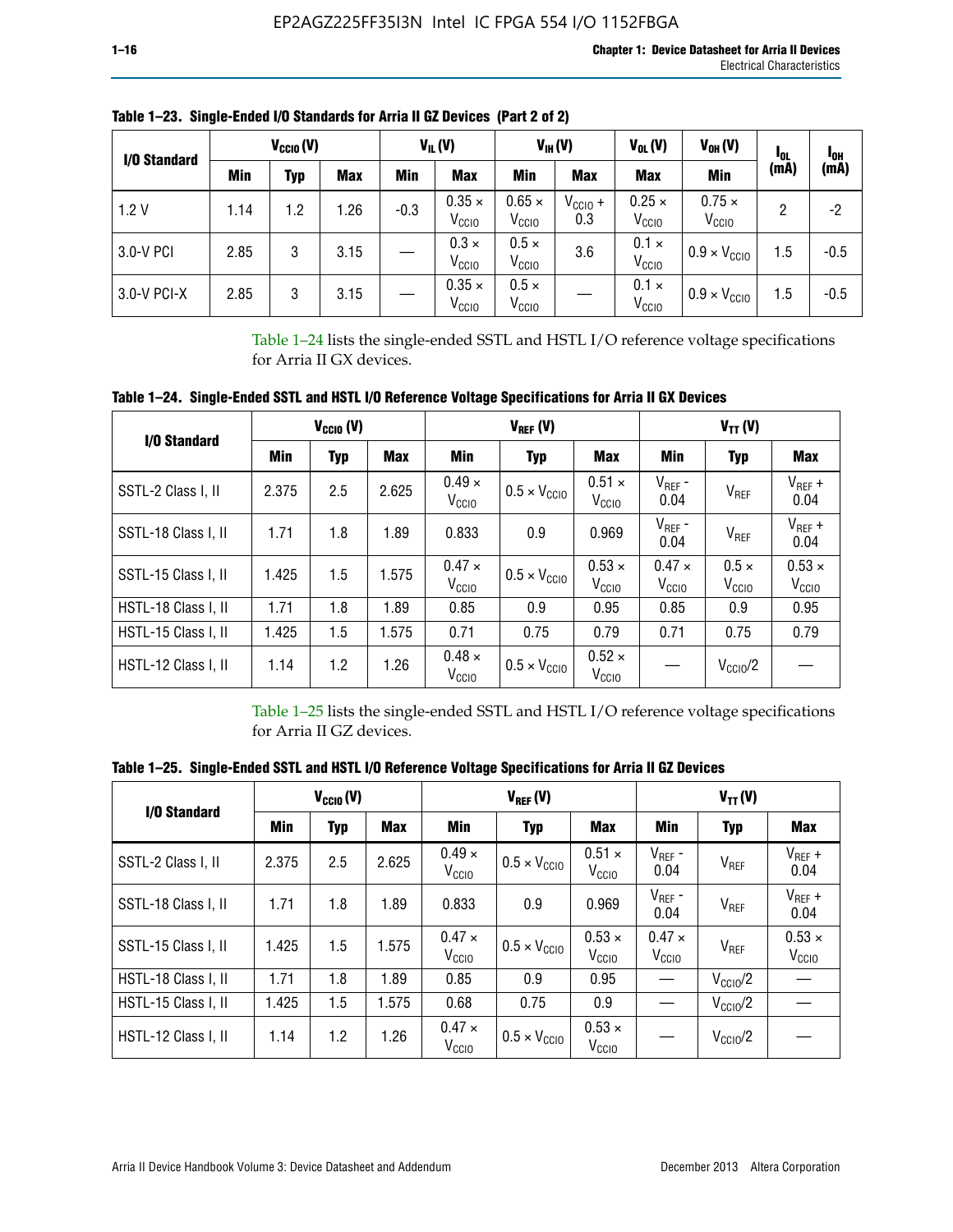Table 1–26 lists the single-ended SSTL and HSTL I/O standard signal specifications for Arria II GX devices.

|                  | $V_{IL(DC)}(V)$ |                      |                      | $V_{IH(DC)}(V)$             | $V_{IL(AC)}$ (V)  | $V_{IH(AC)}$ (V)     | $V_{OL}$ (V)                       | $V_{OH} (V)$                       | l <sub>ol</sub> | $I_{0H}$ |
|------------------|-----------------|----------------------|----------------------|-----------------------------|-------------------|----------------------|------------------------------------|------------------------------------|-----------------|----------|
| I/O Standard     | <b>Min</b>      | <b>Max</b>           | <b>Min</b>           | <b>Max</b>                  | <b>Max</b>        | Min                  | <b>Max</b>                         | <b>Min</b>                         | (mA)            | (mA)     |
| SSTL-2 Class I   | $-0.3$          | $V_{REF}$ -<br>0.18  | $V_{REF} +$<br>0.18  | $V_{\text{CCIO}} +$<br>0.3  | $V_{REF} - 0.35$  | $V_{REF} +$<br>0.35  | $V_{TT}$ -<br>0.57                 | $V_{TT}$ +<br>0.57                 | 8.1             | $-8.1$   |
| SSTL-2 Class II  | $-0.3$          | $V_{REF}$ -<br>0.18  | $V_{REF} +$<br>0.18  | $V_{CCIO} +$<br>0.3         | $V_{REF}$ - 0.35  | $V_{REF} +$<br>0.35  | $V_{TT}$ -<br>0.76                 | $V_{TT}$ +<br>0.76                 | 16.4            | $-16.4$  |
| SSTL-18 Class I  | $-0.3$          | $V_{REF}$ -<br>0.125 | $V_{REF}$ +<br>0.125 | $V_{\text{CC1O}} +$<br>0.3  | $V_{REF}$ - 0.25  | $V_{REF}$ +<br>0.25  | $V_{TT}$ -<br>0.475                | $V_{TT}$ +<br>0.475                | 6.7             | $-6.7$   |
| SSTL-18 Class II | $-0.3$          | $V_{REF}$ -<br>0.125 | $V_{REF}$ +<br>0.125 | $V_{\text{CC1O}} +$<br>0.3  | $V_{REF}$ - 0.25  | $V_{REF}$ +<br>0.25  | 0.28                               | $V_{CGIO}$ -<br>0.28               | 13.4            | $-13.4$  |
| SSTL-15 Class I  | $-0.3$          | $V_{REF}$ -<br>0.1   | $V_{REF}$ +<br>0.1   | $V_{\text{CCIO}} +$<br>0.3  | $V_{REF} - 0.175$ | $V_{REF}$ +<br>0.175 | $0.2 \times$<br>V <sub>CCIO</sub>  | $0.8 \times$<br>V <sub>CCIO</sub>  | 8               | $-8$     |
| SSTL-15 Class II | $-0.3$          | $V_{REF}$ -<br>0.1   | $V_{REF}$ +<br>0.1   | $V_{CCIO} +$<br>0.3         | $V_{REF}$ - 0.175 | $V_{REF}$ +<br>0.175 | $0.2 \times$<br>V <sub>CCIO</sub>  | $0.8 \times$<br>V <sub>CCIO</sub>  | 16              | $-16$    |
| HSTL-18 Class I  | $-0.3$          | $V_{REF}$ -<br>0.1   | $V_{REF}$ +<br>0.1   | $V_{\text{CCIO}} +$<br>0.3  | $V_{REF} - 0.2$   | $V_{REF}$ + 0.2      | 0.4                                | $V_{CGIO}$ -<br>0.4                | 8               | $-8$     |
| HSTL-18 Class II | $-0.3$          | $V_{REF}$ -<br>0.1   | $V_{REF}$ +<br>0.1   | $V_{\text{CC1O}} +$<br>0.3  | $V_{REF}$ - 0.2   | $V_{RFF}$ + 0.2      | 0.4                                | $V_{\text{CCIO}}$ -<br>0.4         | 16              | $-16$    |
| HSTL-15 Class I  | $-0.3$          | $V_{REF}$ -<br>0.1   | $V_{REF}$ +<br>0.1   | $V_{\text{CCIO}} +$<br>0.3  | $V_{REF}$ - 0.2   | $V_{REF}$ + 0.2      | 0.4                                | $V_{\text{CCIO}}$ -<br>0.4         | 8               | $-8$     |
| HSTL-15 Class II | $-0.3$          | $V_{REF}$ -<br>0.1   | $V_{REF}$ +<br>0.1   | $V_{\text{CCIO}} +$<br>0.3  | $V_{REF}$ - 0.2   | $V_{REF}$ + 0.2      | 0.4                                | $V_{CCIO}$ -<br>0.4                | 16              | $-16$    |
| HSTL-12 Class I  | $-0.15$         | $V_{REF}$ -<br>0.08  | $V_{REF}$ +<br>0.08  | $V_{\text{CCIO}} +$<br>0.15 | $V_{REF}$ - 0.15  | $V_{REF} +$<br>0.15  | $0.25 \times$<br>V <sub>CCIO</sub> | $0.75 \times$<br>$V_{\text{CCIO}}$ | 8               | $-8$     |
| HSTL-12 Class II | $-0.15$         | $V_{REF}$ -<br>0.08  | $V_{REF}$ +<br>0.08  | $V_{\text{CCIO}} +$<br>0.15 | $V_{REF}$ - 0.15  | $V_{REF} +$<br>0.15  | $0.25 \times$<br>V <sub>CCIO</sub> | $0.75 \times$<br>V <sub>CCIO</sub> | 14              | $-14$    |

**Table 1–26. Single-Ended SSTL and HSTL I/O Standard Signal Specifications for Arria II GX Devices** 

Table 1–27 lists the single-ended SSTL and HSTL I/O standard signal specifications for Arria II GZ devices.

| I/O Standard     |        | $V_{IL(DC)}$ (V)     |                      | $V_{IH(DC)}$ (V)           | $V_{IL(AC)}$ (V)     | $V_{IH(AC)}(V)$      | $V_{OL}$ (V)                      | $V_{OH} (V)$                   | l <sub>OL</sub> | 1 <sub>0H</sub> |
|------------------|--------|----------------------|----------------------|----------------------------|----------------------|----------------------|-----------------------------------|--------------------------------|-----------------|-----------------|
|                  | Min    | <b>Max</b>           | <b>Min</b>           | <b>Max</b>                 | <b>Max</b>           | Min                  | <b>Max</b>                        | Min                            | (mA)            | (mA)            |
| SSTL-2 Class I   | $-0.3$ | $V_{REF}$ -<br>0.15  | $V_{REF} +$<br>0.15  | $V_{CCIO} +$<br>0.3        | $V_{REF}$ -<br>0.31  | $V_{REF} +$<br>0.31  | $V_{TT}$ -<br>0.57                | $V_{TT}$ +<br>0.57             | 8.1             | $-8.1$          |
| SSTL-2 Class II  | $-0.3$ | $V_{REF}$ -<br>0.15  | $V_{REF} +$<br>0.15  | $V_{\text{CC1O}} +$<br>0.3 | $V_{REF}$ -<br>0.31  | $V_{REF} +$<br>0.31  | $V_{TT}$ -<br>0.76                | $V_{TT}$ +<br>0.76             | 16.2            | $-16.2$         |
| SSTL-18 Class I  | $-0.3$ | $V_{REF}$ -<br>0.125 | $V_{REF}$ +<br>0.125 | $V_{\text{CC1O}} +$<br>0.3 | $V_{REF}$ -<br>0.25  | $V_{REF}$ +<br>0.25  | $V_{TT}$ -<br>0.475               | $V_{TT}$ +<br>0.475            | 6.7             | $-6.7$          |
| SSTL-18 Class II | $-0.3$ | $V_{REF}$ -<br>0.125 | $V_{REF}$ +<br>0.125 | $V_{\text{CC1O}} +$<br>0.3 | $V_{REF}$ -<br>0.25  | $V_{REF}$ +<br>0.25  | 0.28                              | $V_{\rm CCIO}$ -<br>0.28       | 13.4            | $-13.4$         |
| SSTL-15 Class I  |        | $V_{REF}$ -<br>0.1   | $V_{REF}$ +<br>0.1   |                            | $V_{REF}$ -<br>0.175 | $V_{REF}$ +<br>0.175 | $0.2 \times$<br>V <sub>CCIO</sub> | $0.8 \times$<br>$V_{\rm CClO}$ | 8               | -8              |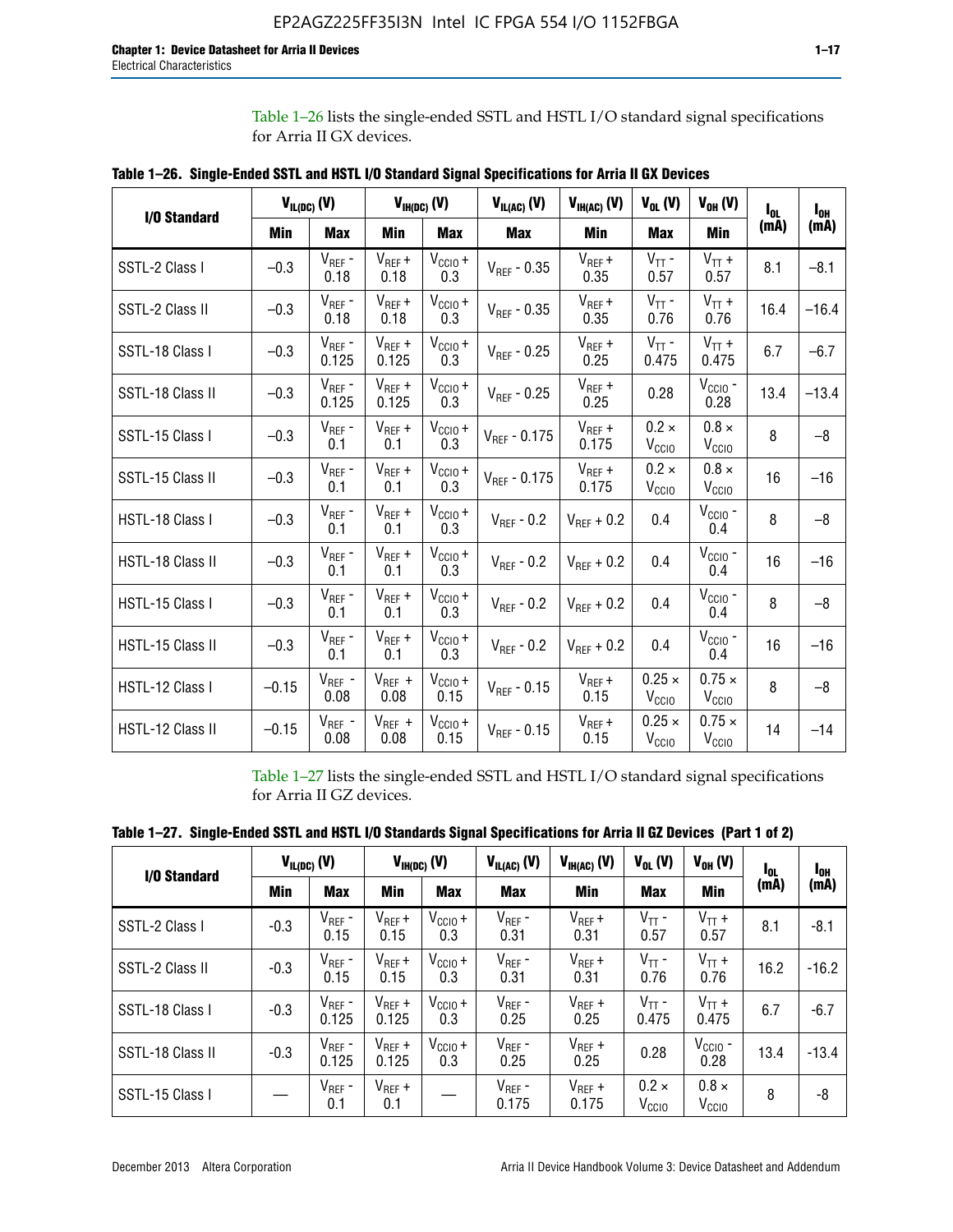| I/O Standard     |            | $V_{IL(DC)}$ (V)    |                     | $V_{IH(DC)}$ (V)            | $V_{IL(AC)}$ (V)       | $V_{IH(AC)}(V)$        | $V_{OL}$ (V)                      | $V_{OH} (V)$                    | $I_{0L}$ | $I_{0H}$ |
|------------------|------------|---------------------|---------------------|-----------------------------|------------------------|------------------------|-----------------------------------|---------------------------------|----------|----------|
|                  | <b>Min</b> | <b>Max</b>          | Min                 | <b>Max</b>                  | <b>Max</b>             | Min                    | <b>Max</b>                        | <b>Min</b>                      | (mA)     | (mA)     |
| SSTL-15 Class II |            | $V_{REF}$ -<br>0.1  | $V_{REF}$ +<br>0.1  |                             | $V_{REF}$ -<br>0.175   | $V_{REF}$ +<br>0.175   | $0.2 \times$<br>V <sub>CCIO</sub> | $0.8 \times$<br>$V_{\rm CClO}$  | 16       | $-16$    |
| HSTL-18 Class I  |            | $V_{REF}$ -<br>0.1  | $V_{REF}$ +<br>0.1  |                             | $V_{\text{RFF}}$ - 0.2 | $V_{RFF}$ + 0.2        | 0.4                               | $V_{CGIO}$ -<br>0.4             | 8        | -8       |
| HSTL-18 Class II |            | $V_{REF}$ -<br>0.1  | $V_{REF}$ +<br>0.1  |                             | $V_{\text{RFF}}$ - 0.2 | $V_{\text{RFF}} + 0.2$ | 0.4                               | $V_{CCIO}$ -<br>0.4             | 16       | $-16$    |
| HSTL-15 Class I  |            | $V_{REF}$ -<br>0.1  | $V_{REF}$ +<br>0.1  |                             | $V_{\text{RFF}}$ - 0.2 | $V_{RFF}$ + 0.2        | 0.4                               | $V_{CGIO}$ -<br>0.4             | 8        | -8       |
| HSTL-15 Class II |            | $V_{REF}$ -<br>0.1  | $V_{REF}$ +<br>0.1  |                             | $V_{\text{RFF}}$ - 0.2 | $V_{RFF}$ + 0.2        | 0.4                               | $V_{CCIO}$ -<br>0.4             | 16       | -16      |
| HSTL-12 Class I  | $-0.15$    | $V_{REF}$ -<br>0.08 | $V_{REF}$ +<br>0.08 | $V_{CCIO} +$<br>0.15        | $V_{REF}$ -<br>0.15    | $V_{REF} +$<br>0.15    | $0.25\times$<br>V <sub>CCIO</sub> | $0.75\times$<br>$V_{\rm CClO}$  | 8        | -8       |
| HSTL-12 Class II | $-0.15$    | $V_{REF}$ -<br>0.08 | $V_{REF}$ +<br>0.08 | $V_{\text{CCIO}} +$<br>0.15 | $V_{REF}$ -<br>0.15    | $V_{REF}$ +<br>0.15    | $0.25\times$<br>V <sub>CCIO</sub> | $0.75 \times$<br>$V_{\rm CClO}$ | 16       | -16      |

**Table 1–27. Single-Ended SSTL and HSTL I/O Standards Signal Specifications for Arria II GZ Devices (Part 2 of 2)**

Table 1–28 lists the differential SSTL I/O standards for Arria II GX devices.

**Table 1–28. Differential SSTL I/O Standards for Arria II GX Devices**

| I/O Standard        |       | $V_{\text{CCIO}}(V)$ |            |      | $V_{SWING(DC)}$ (V) |                                 | $V_{X(AC)}(V)$  |                                 |            | $V_{SWING(AC)}$ (V) | $V_{OX(AC)}$ (V)             |                         |                                |
|---------------------|-------|----------------------|------------|------|---------------------|---------------------------------|-----------------|---------------------------------|------------|---------------------|------------------------------|-------------------------|--------------------------------|
|                     | Min   | Typ                  | <b>Max</b> | Min  | <b>Max</b>          | Min                             | Typ             | <b>Max</b>                      | <b>Min</b> | <b>Max</b>          | Min                          | Typ                     | <b>Max</b>                     |
| SSTL-2 Class I, II  | 2.375 | 2.5                  | 2.625      | 0.36 | V <sub>CCIO</sub>   | $V_{\rm CClO}/2$<br>$-0.2$      |                 | $V_{\rm CClO}/2$<br>$+0.2$      | 0.7        | V <sub>CCIO</sub>   | $V_{\rm CClO}/2$<br>$-0.15$  |                         | $V_{\text{CCIO}}/2$<br>$+0.15$ |
| SSTL-18 Class I, II | 1.71  | 1.8                  | 1.89       | 0.25 | V <sub>CCIO</sub>   | $V_{\text{CC10}}/2$<br>$-0.175$ |                 | $V_{\text{CC10}}/2$<br>$+0.175$ | 0.5        | V <sub>CCIO</sub>   | $V_{\text{CC10}}/2$<br>0.125 |                         | $V_{\text{CCIO}}/2$<br>0.125   |
| SSTL-15 Class I, II | 1.425 | 1.5                  | .575       | 0.2  |                     |                                 | $V_{CClO}$<br>2 |                                 | 0.35       |                     |                              | $V_{\text{CCIO}}/$<br>റ |                                |

Table 1–29 lists the differential SSTL I/O standards for Arria II GZ devices

**Table 1–29. Differential SSTL I/O Standards for Arria II GZ Devices**

| I/O Standard        |       | $V_{\text{CCIO}}(V)$ |            |      | $V_{SWING(DC)}(V)$          | $V_{X(AC)}(V)$                |                     |                                   |      | $V_{SWING(AC)}$ (V)         | $V_{OX(AC)}(V)$                |                 |                                 |
|---------------------|-------|----------------------|------------|------|-----------------------------|-------------------------------|---------------------|-----------------------------------|------|-----------------------------|--------------------------------|-----------------|---------------------------------|
|                     | Min   | Typ                  | <b>Max</b> | Min  | <b>Max</b>                  | Min                           | Typ                 | <b>Max</b>                        | Min  | <b>Max</b>                  | Min                            | Typ             | <b>Max</b>                      |
| SSTL-2 Class I, II  | 2.375 | 2.5                  | 2.625      | 0.3  | V <sub>CCIO</sub><br>$+0.6$ | $V_{\text{CC1O}}/2$<br>$-0.2$ |                     | $V_{\text{CCIO}}/2$<br>$+0.2$     | 0.62 | V <sub>CCIO</sub><br>$+0.6$ | $V_{\text{CC10}}/2$<br>$-0.15$ |                 | $V_{\text{CC10}}/2$<br>$+0.15$  |
| SSTL-18 Class I, II | 1.71  | 1.8                  | 1.89       | 0.25 | V <sub>CCIO</sub><br>$+0.6$ | $V_{\text{CCIO}}/2$<br>0.175  |                     | $V_{\text{CCIO}}/2$<br>÷<br>0.175 | 0.5  | V <sub>CCIO</sub><br>$+0.6$ | $V_{\text{CC10}}/2$<br>- 0.125 |                 | $V_{\text{CC10}}/2$<br>$+0.125$ |
| SSTL-15 Class I, II | 1.425 | 1.5                  | .575       | 0.2  |                             |                               | $V_{\rm CCIO}$<br>2 |                                   | 0.35 |                             |                                | $V_{CClO}$<br>2 |                                 |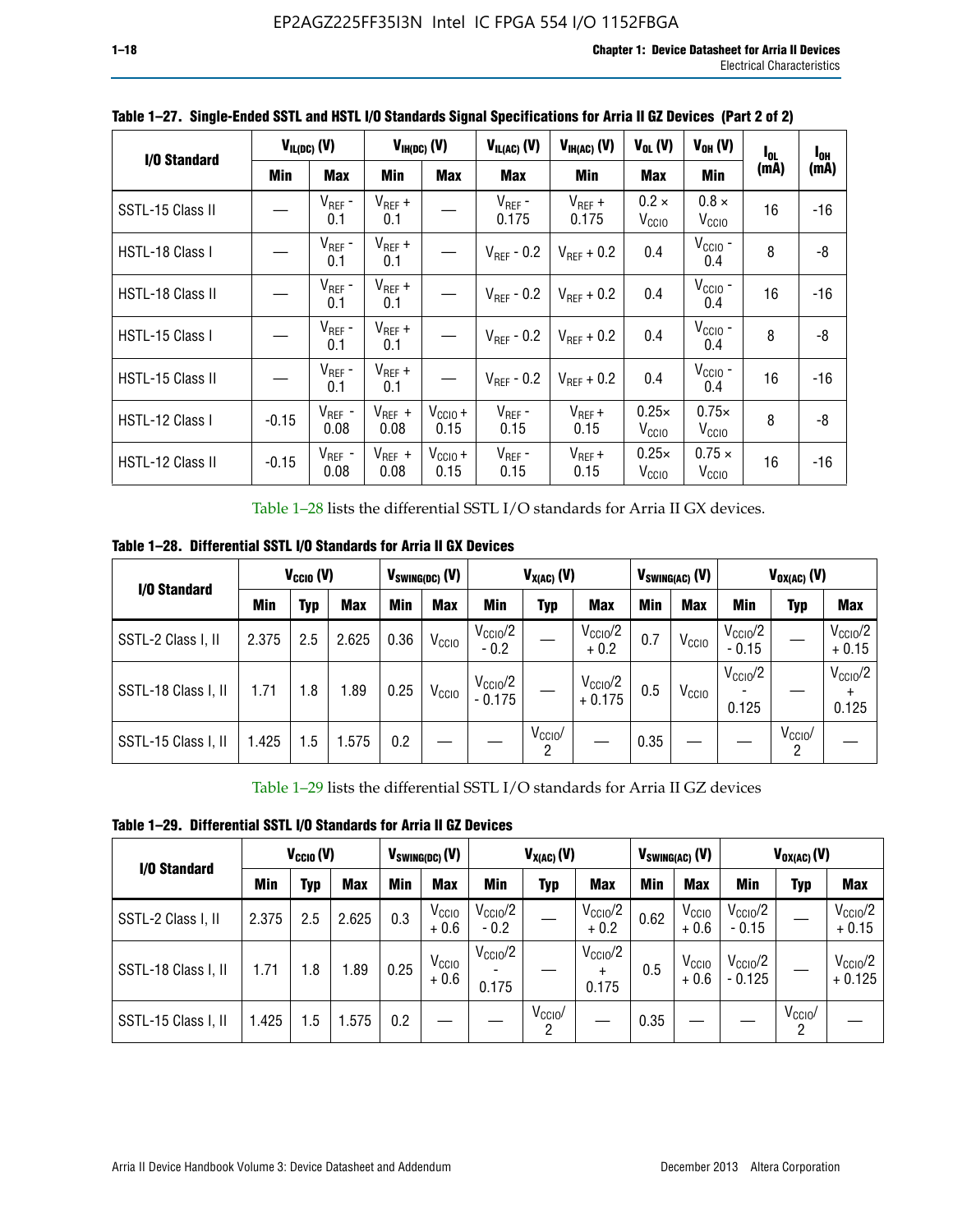Table 1–30 lists the HSTL I/O standards for Arria II GX devices.

| I/O Standard        |            | $V_{CClO} (V)$ |            |            | $V_{\text{DIF(DC)}}$ (V) | $V_{X(AC)}(V)$ |                                   |            | $V_{CM(DC)}(V)$                       |                                |                                    | $V_{DIF(AC)}(V)$ |     |
|---------------------|------------|----------------|------------|------------|--------------------------|----------------|-----------------------------------|------------|---------------------------------------|--------------------------------|------------------------------------|------------------|-----|
|                     | <b>Min</b> | Typ            | <b>Max</b> | <b>Min</b> | <b>Max</b>               | <b>Min</b>     | Typ                               | <b>Max</b> | Min                                   | Typ                            | <b>Max</b>                         | Min              | Max |
| HSTL-18 Class I     | 1.71       | 1.8            | l.89       | 0.2        |                          | 0.85           |                                   | 0.95       | 0.88                                  | --                             | 0.95                               | 0.4              |     |
| HSTL-15 Class I, II | 1.425      | 1.5            | .575       | 0.2        | --                       | 0.71           |                                   | 0.79       | 0.71                                  |                                | 0.79                               | 0.4              |     |
| HSTL-12 Class I, II | 1.14       | 1.2            | .26        | 0.16       |                          |                | $0.5 \times$<br>V <sub>CCIO</sub> |            | 0.48<br>$\times$<br>V <sub>CCIO</sub> | $0.5 \times$<br>$V_{\rm CCIO}$ | $0.52 \times$<br>V <sub>CCIO</sub> | 0.3              |     |

**Table 1–30. Differential HSTL I/O Standards for Arria II GX Devices**

Table 1–31 lists the HSTL I/O standards for Arria II GZ devices.

**Table 1–31. Differential HSTL I/O Standards for Arria II GZ Devices**

| I/O Standard        |       | $V_{\text{CCIO}}(V)$ |            |            | $V_{\text{DIF(DC)}}(V)$     |      | $V_{X(AC)}(V)$                    |            | $V_{CM(DC)}$ (V)                  | $V_{DIF(AC)}$ (V)                 |                                   |     |                           |
|---------------------|-------|----------------------|------------|------------|-----------------------------|------|-----------------------------------|------------|-----------------------------------|-----------------------------------|-----------------------------------|-----|---------------------------|
|                     | Min   | Typ                  | <b>Max</b> | <b>Min</b> | <b>Max</b>                  | Min  | Typ                               | <b>Max</b> | <b>Min</b>                        | Typ                               | <b>Max</b>                        | Min | <b>Max</b>                |
| HSTL-18 Class I     | 71، ، | 1.8                  | .89        | 0.2        | —                           | 0.78 |                                   | 1.12       | 0.78                              |                                   | 1.12                              | 0.4 |                           |
| HSTL-15 Class I, II | .425  | $1.5\,$              | .575       | 0.2        | —                           | 0.68 |                                   | 0.9        | 0.68                              |                                   | 0.9                               | 0.4 |                           |
| HSTL-12 Class I, II | l.14  | 1.2                  | .26        | 0.16       | V <sub>CCIO</sub><br>$+0.3$ |      | $0.5 \times$<br>V <sub>CCIO</sub> |            | $0.4 \times$<br>V <sub>CCIO</sub> | $0.5 \times$<br>V <sub>CCIO</sub> | $0.6 \times$<br>V <sub>CCIO</sub> | 0.3 | V <sub>CCIO</sub><br>0.48 |

Table 1–32 lists the differential I/O standard specifications for Arria II GX devices.

**Table 1–32. Differential I/O Standard Specifications for Arria II GX Devices** *(Note 1)*

| I/O                  |       | $V_{CGI0} (V)$ |            |     | $V_{ID}$ (mV)       |            |      | $V_{IGM} (V)$ (2) |       | $V_{OD} (V)$ (3) |            |       | $V_{OCM}$ (V) |            |
|----------------------|-------|----------------|------------|-----|---------------------|------------|------|-------------------|-------|------------------|------------|-------|---------------|------------|
| <b>Standard</b>      | Min   | Typ            | <b>Max</b> | Min | Cond.               | <b>Max</b> | Min  | <b>Max</b>        | Min   | <b>Typ</b>       | <b>Max</b> | Min   | Typ           | <b>Max</b> |
| 2.5V<br><b>LVDS</b>  | 2.375 | 2.5            | 2.625      | 100 | $V_{CM} =$<br>1.25V |            | 0.05 | 1.80              | 0.247 |                  | 0.6        | 1.125 | 1.25          | 1.375      |
| <b>RSDS</b><br>(4)   | 2.375 | 2.5            | 2.625      |     |                     |            |      |                   | 0.1   | 0.2              | 0.6        | 0.5   | 1.2           | 1.4        |
| Mini-LVDS<br>(4)     | 2.375 | 2.5            | 2.625      |     |                     |            |      |                   | 0.25  |                  | 0.6        |       | 1.2           | 1.4        |
| <b>LVPECL</b><br>(5) | 2.375 | 2.5            | 2.625      | 300 |                     |            | 0.6  | 1.8               |       |                  |            |       |               |            |
| BLVDS $(6)$          | 2.375 | 2.5            | 2.625      | 100 |                     |            |      |                   |       |                  |            |       |               |            |

## **Notes to Table 1–32***:*

(1) The 1.5 V PCML transceiver I/O standard specifications are described in "Transceiver Performance Specifications" on page 1–21.

(2)  $V_{IN}$  range:  $0 \le V_{IN} \le 1.85$  V.

(3) R<sub>L</sub> range:  $90 \leq R$ L  $\leq 110 \Omega$ .

- (4) The RSDS and mini-LVDS I/O standards are only supported for differential outputs.
- (5) The LVPECL input standard is supported at the dedicated clock input pins (GCLK) only.
- (6) There are no fixed  $V_{ICM}$ ,  $V_{OD}$ , and  $V_{OCM}$  specifications for BLVDS. These specifications depend on the system topology.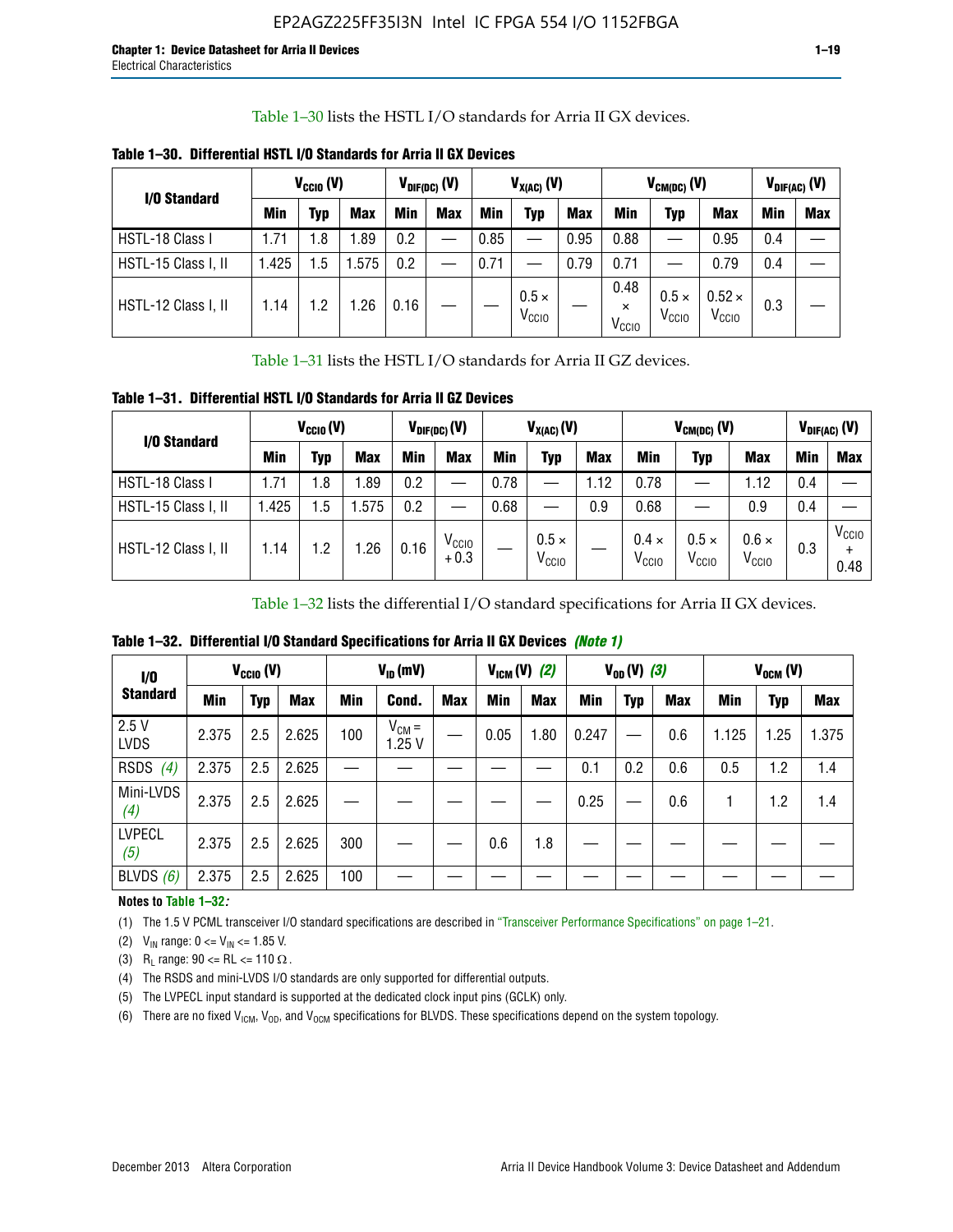Table 1–33 lists the differential I/O standard specifications for Arria II GZ devices.

| $\dot{v}$                    |       | $V_{\text{CCIO}}(V)$ |            |     | $V_{ID}$ (mV)       |            |            | $V_{ICM(DC)}(V)$ |            | $V_{OD} (V) (3)$ |            |       | $V_{OCM} (V) (3)$ |            |
|------------------------------|-------|----------------------|------------|-----|---------------------|------------|------------|------------------|------------|------------------|------------|-------|-------------------|------------|
| <b>Standard</b><br>(2)       | Min   | <b>Typ</b>           | <b>Max</b> | Min | Cond.               | <b>Max</b> | <b>Min</b> | <b>Max</b>       | <b>Min</b> | <b>Typ</b>       | <b>Max</b> | Min   | Typ               | <b>Max</b> |
| 2.5V<br><b>LVDS</b><br>(HIO) | 2.375 | 2.5                  | 2.625      | 100 | $V_{CM} =$<br>1.25V |            | 0.05       | 1.8              | 0.247      |                  | 0.6        | 1.125 | 1.25              | 1.375      |
| 2.5V<br><b>LVDS</b><br>(VIO) | 2.375 | 2.5                  | 2.625      | 100 | $V_{CM} =$<br>1.25V |            | 0.05       | 1.8              | 0.247      |                  | 0.6        | 1     | 1.25              | 1.5        |
| <b>RSDS</b><br>(HIO)         | 2.375 | 2.5                  | 2.625      | 100 | $V_{CM} =$<br>1.25V |            | 0.3        | 1.4              | 0.1        | 0.2              | 0.6        | 0.5   | 1.2               | 1.4        |
| <b>RSDS</b><br>(VIO)         | 2.375 | 2.5                  | 2.625      | 100 | $V_{CM} =$<br>1.25V |            | 0.3        | 1.4              | 0.1        | 0.2              | 0.6        | 0.5   | 1.2               | 1.5        |
| Mini-LVDS<br>(HIO)           | 2.375 | 2.5                  | 2.625      | 200 | —                   | 600        | 0.4        | 1.32<br>5        | 0.25       |                  | 0.6        | 1     | 1.2               | 1.4        |
| Mini-LVDS<br>(VIO)           | 2.375 | 2.5                  | 2.625      | 200 |                     | 600        | 0.4        | 1.32<br>5        | 0.25       |                  | 0.6        | 1     | 1.2               | 1.5        |
| <b>LVPECL</b>                | 2.375 | 2.5                  | 2.625      | 300 |                     |            | 0.6        | 1.8              |            |                  |            |       |                   |            |
| BLVDS $(4)$                  | 2.375 | 2.5                  | 2.625      | 100 |                     |            |            |                  |            |                  |            |       |                   |            |

**Table 1–33. Differential I/O Standard Specifications for Arria II GZ Devices** *(Note 1)*

#### **Notes to Table 1–33***:*

(1) 1.4-V/1.5-V PCML transceiver I/O standard specifications are described in "Transceiver Performance Specifications" on page 1–21.

(2) Vertical I/O (VIO) is top and bottom I/Os; horizontal I/O (HIO) is left and right I/Os.

(3) R<sub>l</sub> range:  $90 \leq R L \leq 110 \Omega$ .

(4) There are no fixed  $V_{IGM}$ ,  $V_{OD}$ , and  $V_{OCM}$  specifications for BLVDS. These specifications depend on the system topology.

# **Power Consumption for the Arria II Device Family**

Altera offers two ways to estimate power for a design:

- Using the Microsoft Excel-based Early Power Estimator
- Using the Quartus<sup>®</sup> II PowerPlay Power Analyzer feature

The interactive Microsoft Excel-based Early Power Estimator is typically used prior to designing the FPGA in order to get a magnitude estimate of the device power. The Quartus II PowerPlay Power Analyzer provides better quality estimates based on the specifics of the design after place-and-route is complete. The PowerPlay Power Analyzer can apply a combination of user-entered, simulation-derived, and estimated signal activities which, when combined with detailed circuit models, can yield very accurate power estimates.

f For more information about power estimation tools, refer to the *[PowerPlay Early Power](http://www.altera.com/literature/ug/ug_epe.pdf?GSA_pos=5&WT.oss_r=1&WT.oss=powerplay early power estimator)  [Estimator User Guide](http://www.altera.com/literature/ug/ug_epe.pdf?GSA_pos=5&WT.oss_r=1&WT.oss=powerplay early power estimator)* and the *[PowerPlay Power Analysis](http://www.altera.com/literature/hb/qts/qts_qii53013.pdf)* chapter in volume 3 of the *Quartus II Handbook*.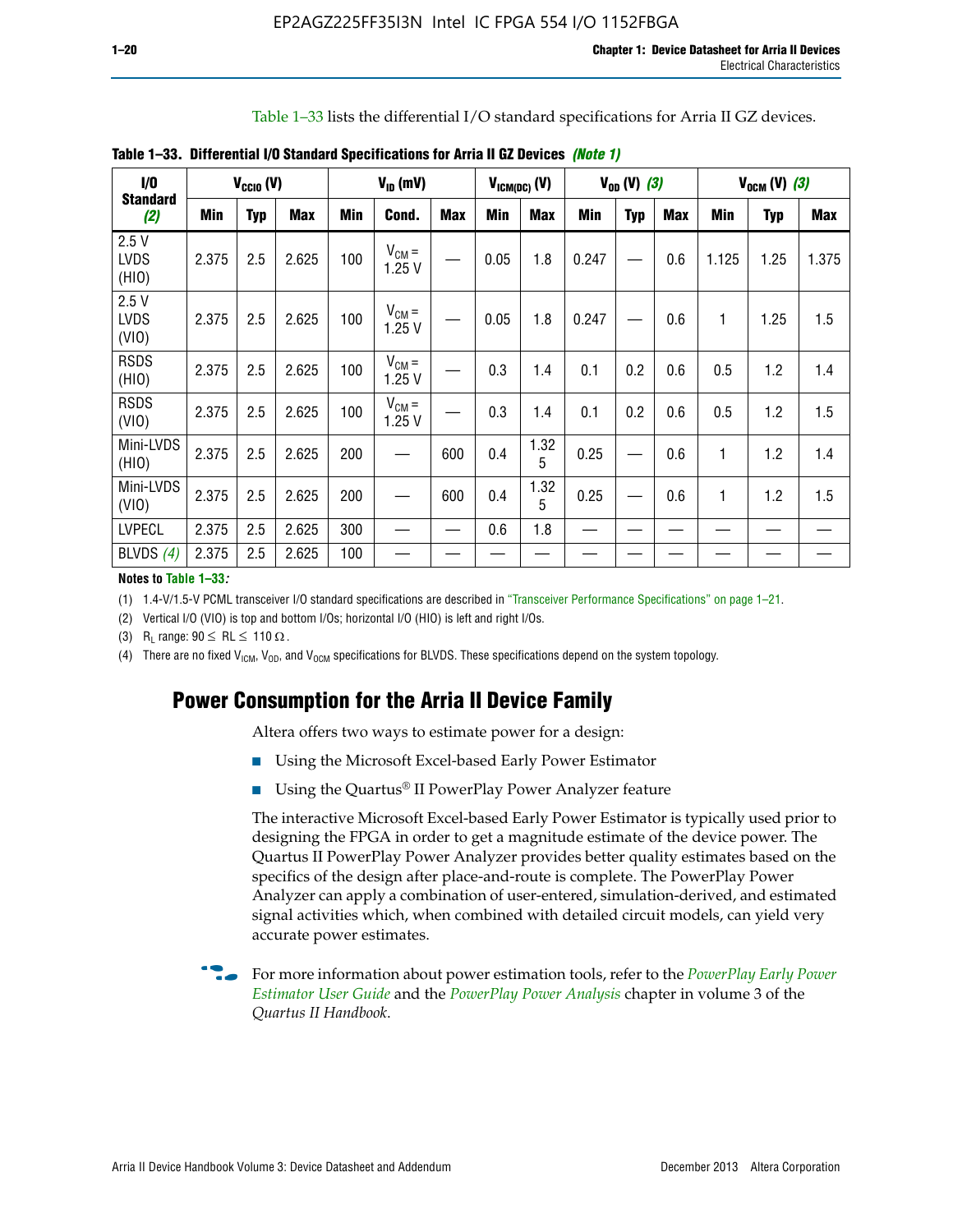# **Switching Characteristics**

This section provides performance characteristics of the Arria II GX and GZ core and periphery blocks for commercial grade devices. The following tables are considered final and are based on actual silicon characterization and testing. These numbers reflect the actual performance of the device under worst-case silicon process, voltage, and junction temperature conditions.

# **Transceiver Performance Specifications**

Table 1–34 lists the Arria II GX transceiver specifications.

## **Table 1–34. Transceiver Specifications for Arria II GX Devices** *(Note 1)* **(Part 1 of 7)**

| Symbol/                                          |                  |            | 13         |            |                          | C <sub>4</sub> |                                                                         |                          | <b>C5 and 15</b> |            |                                           | C <sub>6</sub> |            |               |
|--------------------------------------------------|------------------|------------|------------|------------|--------------------------|----------------|-------------------------------------------------------------------------|--------------------------|------------------|------------|-------------------------------------------|----------------|------------|---------------|
| <b>Description</b>                               | <b>Condition</b> | <b>Min</b> | <b>Typ</b> | <b>Max</b> | <b>Min</b>               | <b>Typ</b>     | <b>Max</b>                                                              | <b>Min</b>               | <b>Typ</b>       | <b>Max</b> | <b>Min</b>                                | <b>Typ</b>     | <b>Max</b> | <b>Unit</b>   |
| <b>Reference Clock</b>                           |                  |            |            |            |                          |                |                                                                         |                          |                  |            |                                           |                |            |               |
| Supported I/O<br><b>Standards</b>                |                  |            |            |            |                          |                | 1.2-V PCML, 1.5-V PCML, 2.5-V PCML, Differential LVPECL, LVDS, and HCSL |                          |                  |            |                                           |                |            |               |
| Input frequency<br>from REFCLK<br>input pins     |                  | 50         |            | 622.08     | 50                       |                | 622.08                                                                  | 50                       |                  | 622.08     | 50                                        |                | 622.08     | <b>MHz</b>    |
| Input frequency<br>from PLD input                |                  | 50         |            | 200        | 50                       |                | 200                                                                     | 50                       |                  | 200        | 50                                        |                | 200        | <b>MHz</b>    |
| Absolute V <sub>MAX</sub><br>for a REFCLK pin    |                  |            |            | 2.2        | —                        |                | 2.2                                                                     | ٠                        | —                | 2.2        | —                                         |                | 2.2        | $\mathsf{V}$  |
| Absolute V <sub>MIN</sub> for<br>a REFCLK pin    |                  | $-0.3$     |            |            | $-0.3$                   |                |                                                                         | $-0.3$                   |                  |            | $-0.3$                                    |                | —<br>——    | $\mathsf{V}$  |
| Rise/fall time (2)                               |                  |            |            | 0.2        | $\overline{\phantom{0}}$ |                | 0.2                                                                     | $\overline{\phantom{0}}$ |                  | 0.2        | $\qquad \qquad \overline{\qquad \qquad }$ |                | 0.2        | UI            |
| Duty cycle                                       |                  | 45         |            | 55         | 45                       | —              | 55                                                                      | 45                       | —                | 55         | 45                                        |                | 55         | $\frac{0}{0}$ |
| Peak-to-peak<br>differential input<br>voltage    |                  | 200        |            | 2000       | 200                      | __             | 2000                                                                    | 200                      | —                | 2000       | 200                                       |                | 2000       | mV            |
| Spread-spectrum<br>modulating clock<br>frequency | PCIe             | 30         |            | 33         | 30                       |                | 33                                                                      | 30                       |                  | 33         | 30                                        |                | 33         | kHz           |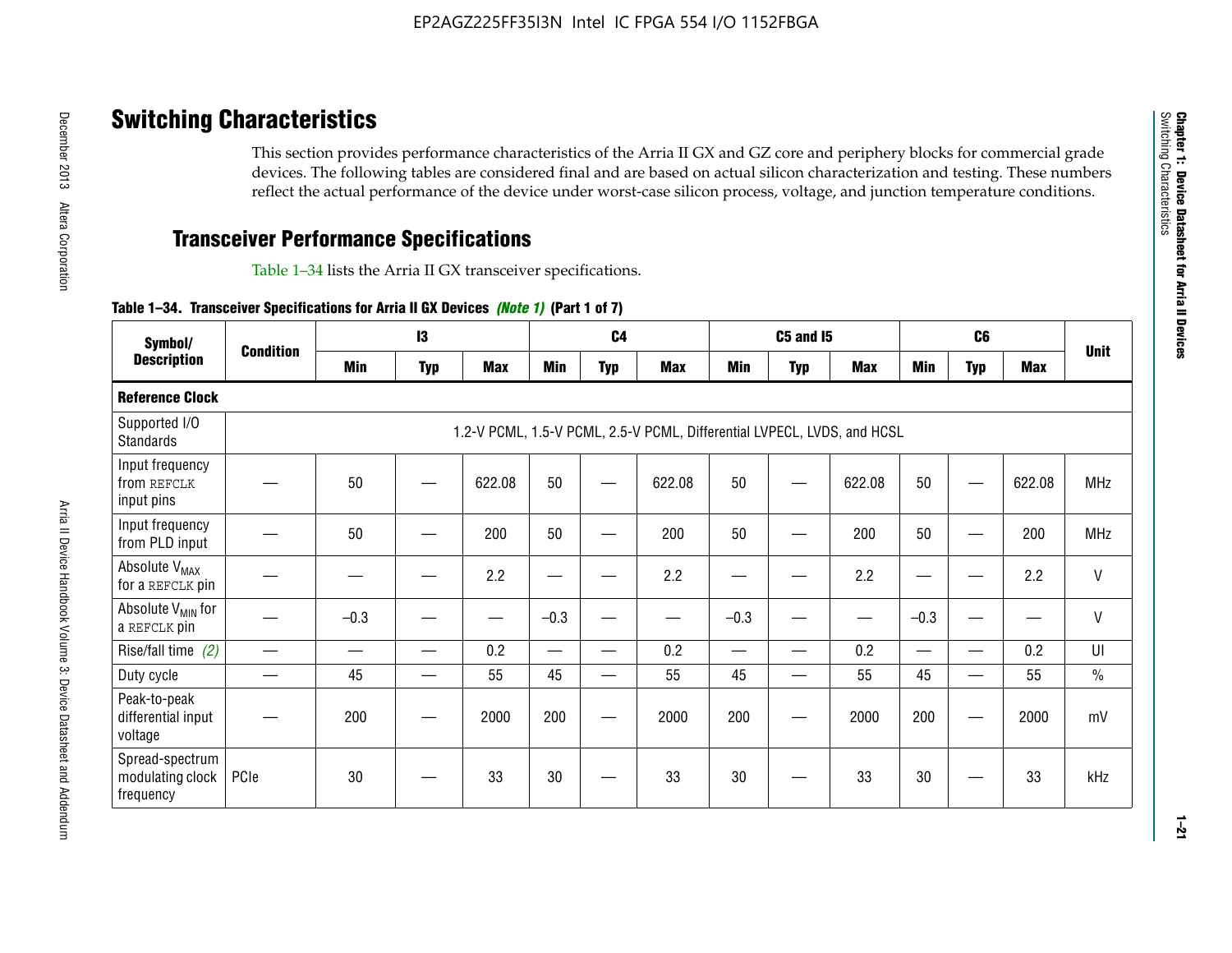# **Table 1–34. Transceiver Specifications for Arria II GX Devices** *(Note 1)* **(Part 2 of 7)**

| Symbol/                                                                                |                                                        |                               | $\mathbf{13}$              |                          |                          | C <sub>4</sub>             |            |                          | C5 and I5                         |            |                          | C <sub>6</sub>             |            |             |
|----------------------------------------------------------------------------------------|--------------------------------------------------------|-------------------------------|----------------------------|--------------------------|--------------------------|----------------------------|------------|--------------------------|-----------------------------------|------------|--------------------------|----------------------------|------------|-------------|
| <b>Description</b>                                                                     | <b>Condition</b>                                       | <b>Min</b>                    | <b>Typ</b>                 | <b>Max</b>               | <b>Min</b>               | <b>Typ</b>                 | <b>Max</b> | <b>Min</b>               | <b>Typ</b>                        | <b>Max</b> | <b>Min</b>               | <b>Typ</b>                 | <b>Max</b> | <b>Unit</b> |
| Spread-spectrum<br>downspread                                                          | PCIe                                                   |                               | 0 <sub>to</sub><br>$-0.5%$ | $\overline{\phantom{0}}$ |                          | 0 <sub>to</sub><br>$-0.5%$ |            |                          | 0 <sub>to</sub><br>$-0.5%$        |            |                          | 0 <sub>to</sub><br>$-0.5%$ |            |             |
| On-chip<br>termination<br>resistors                                                    |                                                        |                               | 100                        | —                        |                          | 100                        |            |                          | 100                               |            |                          | 100                        | —          | $\Omega$    |
| V <sub>ICM</sub><br>(AC coupled)                                                       |                                                        |                               | $1100 \pm 5\%$             |                          |                          | $1100 \pm 5\%$             |            |                          | $1100 \pm 5\%$                    |            |                          | $1100 \pm 5\%$             |            | mV          |
| V <sub>ICM</sub><br>(DC coupled)                                                       | HCSL I/O<br>standard for<br>PCIe<br>reference<br>clock | 250                           |                            | 550                      | 250                      | $\hspace{0.05cm}$          | 550        | 250                      | —                                 | 550        | 250                      | —                          | 550        | mV          |
|                                                                                        | 10 Hz                                                  | $\overline{\phantom{0}}$      | $\overline{\phantom{0}}$   | $-50$                    | $\equiv$                 |                            | $-50$      | $\qquad \qquad$          | $\equiv$                          | $-50$      | $\overline{\phantom{0}}$ |                            | $-50$      | dBc/Hz      |
|                                                                                        | 100 Hz                                                 | $\overline{\phantom{0}}$      | $\overline{\phantom{0}}$   | $-80$                    | $\overline{\phantom{0}}$ | $\overline{\phantom{0}}$   | $-80$      | $\overline{\phantom{0}}$ |                                   | $-80$      | $\overline{\phantom{0}}$ | $\overline{\phantom{0}}$   | $-80$      | dBc/Hz      |
| Transmitter<br><b>REFCLK Phase</b>                                                     | 1 KHz                                                  | —                             | $\overline{\phantom{0}}$   | $-110$                   |                          | $\hspace{0.05cm}$          | $-110$     | $\overline{\phantom{0}}$ | $\qquad \qquad \qquad$            | $-110$     |                          | $\overline{\phantom{0}}$   | $-110$     | dBc/Hz      |
| Noise                                                                                  | 10 KHz                                                 | $\overbrace{\phantom{aaaaa}}$ | $\overline{\phantom{0}}$   | $-120$                   | $\overline{\phantom{m}}$ | $\overline{\phantom{0}}$   | $-120$     | $\overline{\phantom{0}}$ | $\overbrace{\phantom{123221111}}$ | $-120$     |                          |                            | $-120$     | dBc/Hz      |
|                                                                                        | <b>100 KHz</b>                                         | $\overline{\phantom{0}}$      | $\equiv$                   | $-120$                   |                          | $\equiv$                   | $-120$     | $\overline{\phantom{0}}$ | $\overline{\phantom{0}}$          | $-120$     | $\equiv$                 | $\overline{\phantom{0}}$   | $-120$     | dBc/Hz      |
|                                                                                        | $\geq 1$ MHz                                           | $\overline{\phantom{0}}$      | $\overline{\phantom{0}}$   | $-130$                   |                          | $\overline{\phantom{m}}$   | $-130$     | $\overline{\phantom{0}}$ | $\qquad \qquad$                   | $-130$     | $\overline{\phantom{0}}$ | $\equiv$                   | $-130$     | dBc/Hz      |
| Transmitter<br><b>REFCLK Phase</b><br>Jitter (rms) for<br><b>100 MHz</b><br>REFCLK (3) | 10 KHz to<br>20 MHz                                    |                               |                            | $\mathbf 3$              |                          |                            | 3          |                          |                                   | 3          |                          |                            | 3          | ps          |
| $R_{ref}$                                                                              |                                                        |                               | 2000<br>± 1%               |                          | $\hspace{0.05cm}$        | 2000<br>± 1%               |            |                          | 2000<br>± 1%                      |            |                          | $2000 \pm$<br>$1\%$        |            | $\Omega$    |
| <b>Transceiver Clocks</b>                                                              |                                                        |                               |                            |                          |                          |                            |            |                          |                                   |            |                          |                            |            |             |
| <b>Calibration block</b><br>clock frequency<br>(cal blk clk)                           |                                                        | 10                            |                            | 125                      | 10                       |                            | 125        | 10                       |                                   | 125        | 10                       |                            | 125        | MHz         |

December 2013 Altera Corporation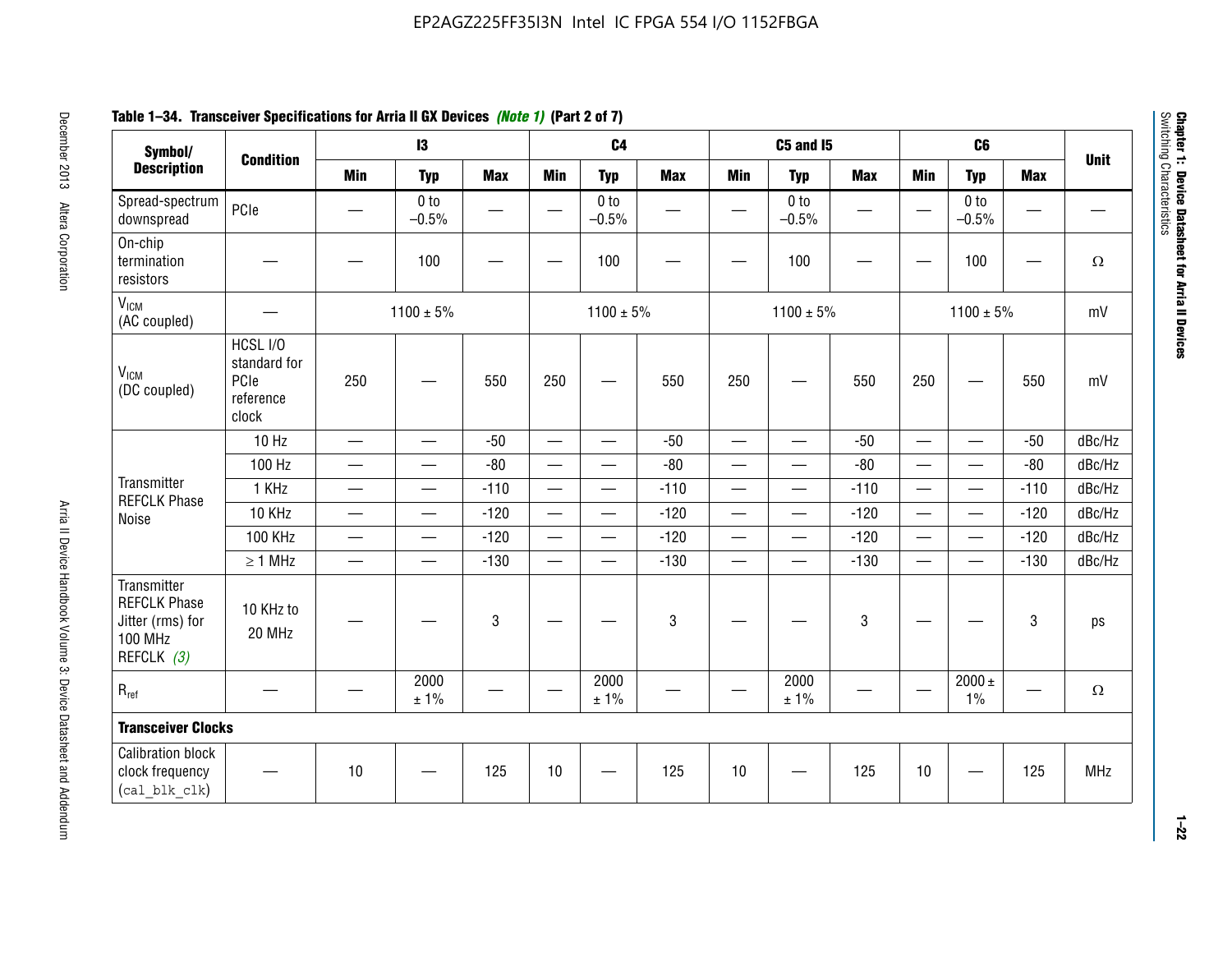| Table 1–34. Transceiver Specifications for Arria II GX Devices <i>(Note 1)</i> (Part 3 of 7) |  |
|----------------------------------------------------------------------------------------------|--|
|----------------------------------------------------------------------------------------------|--|

| Symbol/                                                       |                                            |                     | $\mathbf{13}$ |                |                     | C <sub>4</sub> |                                                                  |                     | <b>C5 and 15</b> |                |                     | C6           |                |              |
|---------------------------------------------------------------|--------------------------------------------|---------------------|---------------|----------------|---------------------|----------------|------------------------------------------------------------------|---------------------|------------------|----------------|---------------------|--------------|----------------|--------------|
| <b>Description</b>                                            | <b>Condition</b>                           | <b>Min</b>          | <b>Typ</b>    | <b>Max</b>     | <b>Min</b>          | <b>Typ</b>     | <b>Max</b>                                                       | <b>Min</b>          | <b>Typ</b>       | <b>Max</b>     | <b>Min</b>          | <b>Typ</b>   | <b>Max</b>     | <b>Unit</b>  |
| fixedclk Clock<br>frequency                                   | PCIe<br>Receiver<br>Detect                 |                     | 125           |                |                     | 125            |                                                                  |                     | 125              |                |                     | 125          |                | <b>MHz</b>   |
| reconfig<br>clk clock<br>frequency                            | Dynamic<br>reconfig.<br>clock<br>frequency | 2.5/<br>37.5<br>(4) |               | 50             | 2.5/<br>37.5<br>(4) | <u>—</u>       | 50                                                               | 2.5/<br>37.5<br>(4) | —                | 50             | 2.5/<br>37.5<br>(4) |              | 50             | <b>MHz</b>   |
| Delta time<br>between<br>reconfig<br>clks $(5)$               |                                            |                     |               | $\overline{c}$ |                     |                | $\overline{2}$                                                   |                     |                  | $\overline{2}$ |                     |              | $\overline{2}$ | ms           |
| Transceiver block<br>minimum<br>power-down<br>pulse width     |                                            |                     | 1             |                |                     | 1              |                                                                  |                     | $\mathbf{1}$     |                |                     | $\mathbf{1}$ |                | $\mu s$      |
| <b>Receiver</b>                                               |                                            |                     |               |                |                     |                |                                                                  |                     |                  |                |                     |              |                |              |
| Supported I/O<br><b>Standards</b>                             |                                            |                     |               |                |                     |                | 1.4-V PCML, 1.5-V PCML, 2.5-V PCML, 2.5-V PCML, LVPECL, and LVDS |                     |                  |                |                     |              |                |              |
| Data rate (13)                                                | $\qquad \qquad$                            | 600                 |               | 6375           | 600                 |                | 3750                                                             | 600                 |                  | 3750           | 600                 | $\equiv$     | 3125           | <b>Mbps</b>  |
| Absolute V <sub>MAX</sub><br>for a receiver pin<br>(6)        |                                            |                     |               | 1.5            | e e                 |                | 1.5                                                              |                     |                  | 1.5            | —                   |              | 1.5            | V            |
| Absolute V <sub>MIN</sub> for<br>a receiver pin               |                                            | $-0.4$              |               |                | $-0.4$              |                |                                                                  | $-0.4$              |                  |                | $-0.4$              |              |                | $\mathsf{V}$ |
| Maximum<br>peak-to-peak                                       | $VICM = 0.82 V$<br>setting                 |                     |               | 2.7            |                     |                | 2.7                                                              |                     |                  | 2.7            |                     |              | 2.7            | V            |
| differential input<br>voltage V <sub>ID</sub> (diff<br>$p-p)$ | $V_{IGM} = 1.1 V$<br>setting $(7)$         |                     |               | 1.6            |                     |                | 1.6                                                              |                     |                  | 1.6            |                     |              | 1.6            | V            |

**Chapter 1: Device Datasheet for Arria II Devices**

Chapter 1: Device Datasheet for Arria II Devices<br>Switching Characteristics

Switching Characteristics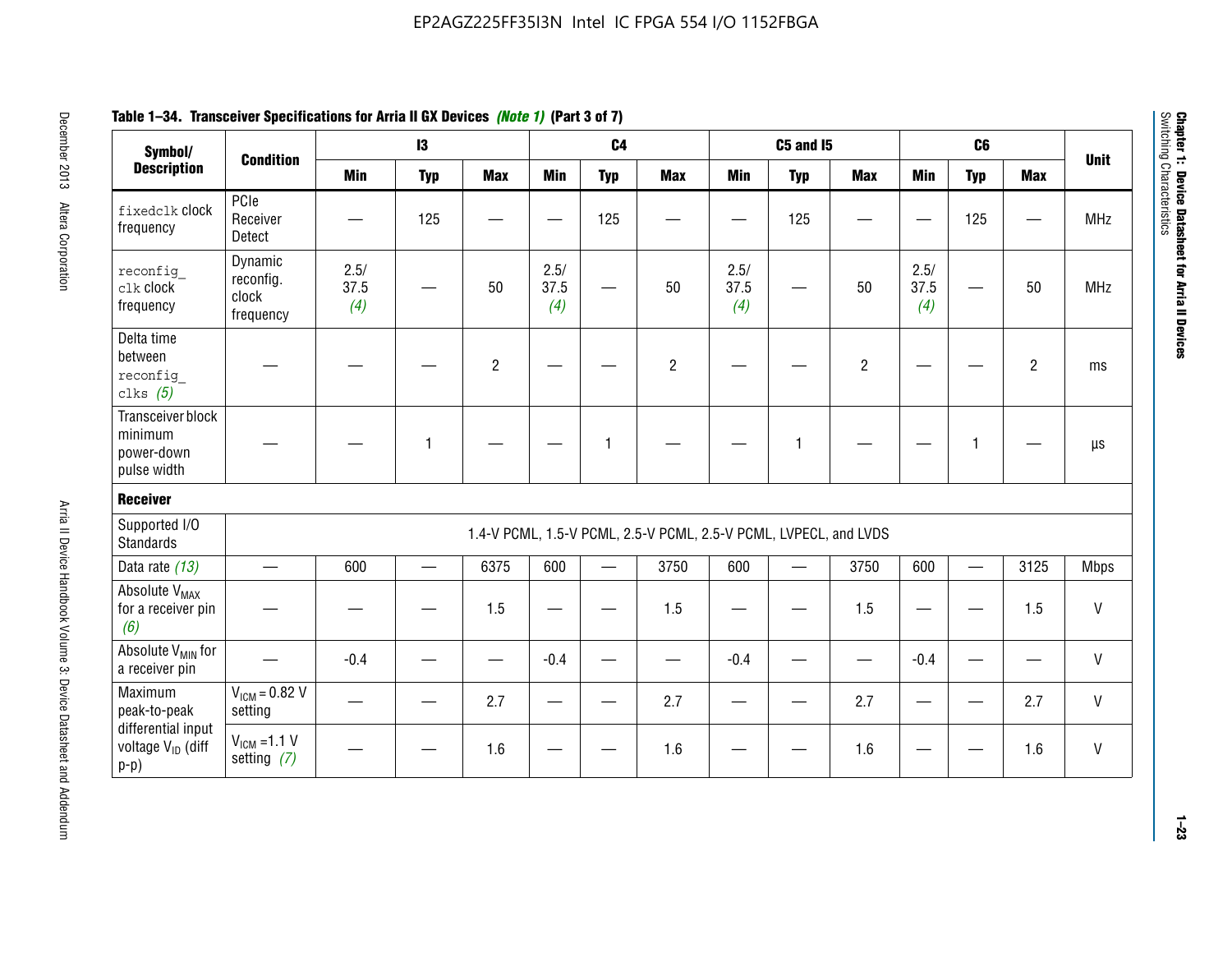#### **Arris 2: Device Handbook Volume 3: Device Datasheet Addents Device Datasheet Addents December 2013 Altera Corporation Minimum peaks-to-peak differential input voltage Video Minimum peaks-to-peak diff particular and the V<sub>ICM</sub>**  $V_{ICM} = 0.82 V$ setting | 一 | 820 | 一 | ― | 820 | 一 | ― | 820 | ― | ― | 820 | ― | mV  $V_{ICM}$  =1.1 V setting *(7)* | - | 1100 | - | - | 1100 | - | - | 1100 | - | - | 1100 | - | mV **Differential** on-chip termination resistors100– $\Omega$ setting | — | 100 | — | — | 100 | — | — | 100 | — | — | 100 | —  $\Omega$ Return loss differential mode PCIee | | | | 50 MHz to 1.25 GHz: –10dB XAUI 100 MHz to 2.5 GHz: –10dB Return loss common modePCIe 50 MHz to 1.25 GHz: –6dBXAUI 100 MHz to 2.5 GHz: –6dB Programmable PPM detector *(8)* —± 62.5, 100, 125, 200, 250, 300, 500, 1000 ppm Run length | ― | ― | 80 | ― | 80 | ― | 80 | ― | UI Programmable -rogrammasic | — | — | — | 7 |— | – | 7 |— | – | 7 |— | – | 7 | dB<br>equalization | — | — | — | 7 |— | 7 | — | 7 | — | 7 | — | 7 | dB Signal detect/loss thresholdPCIe Mode | 65 | — | 175 | 65 | — | 175 | 65 | — | 175 | 65 | — | 175 | mV CDR LTR time *(9)* – | – | – | <sup>75</sup> | – | <sup>75</sup> | – | <sup>75</sup> | – | <sup>75</sup> | – | <sup>75</sup> | – | <sup>75</sup> | <sup>18</sup> CDR minimum T1b *(10)* — <sup>15</sup> — — <sup>15</sup> — <sup>15</sup> — — <sup>15</sup> — — µs **Symbol/ Description Condition I3 C4 C5 and I5 C6UnitMin Typ Max Min Typ Max Min Typ Max Min Typ Max**

# **Table 1–34. Transceiver Specifications for Arria II GX Devices** *(Note 1)* **(Part 4 of 7)**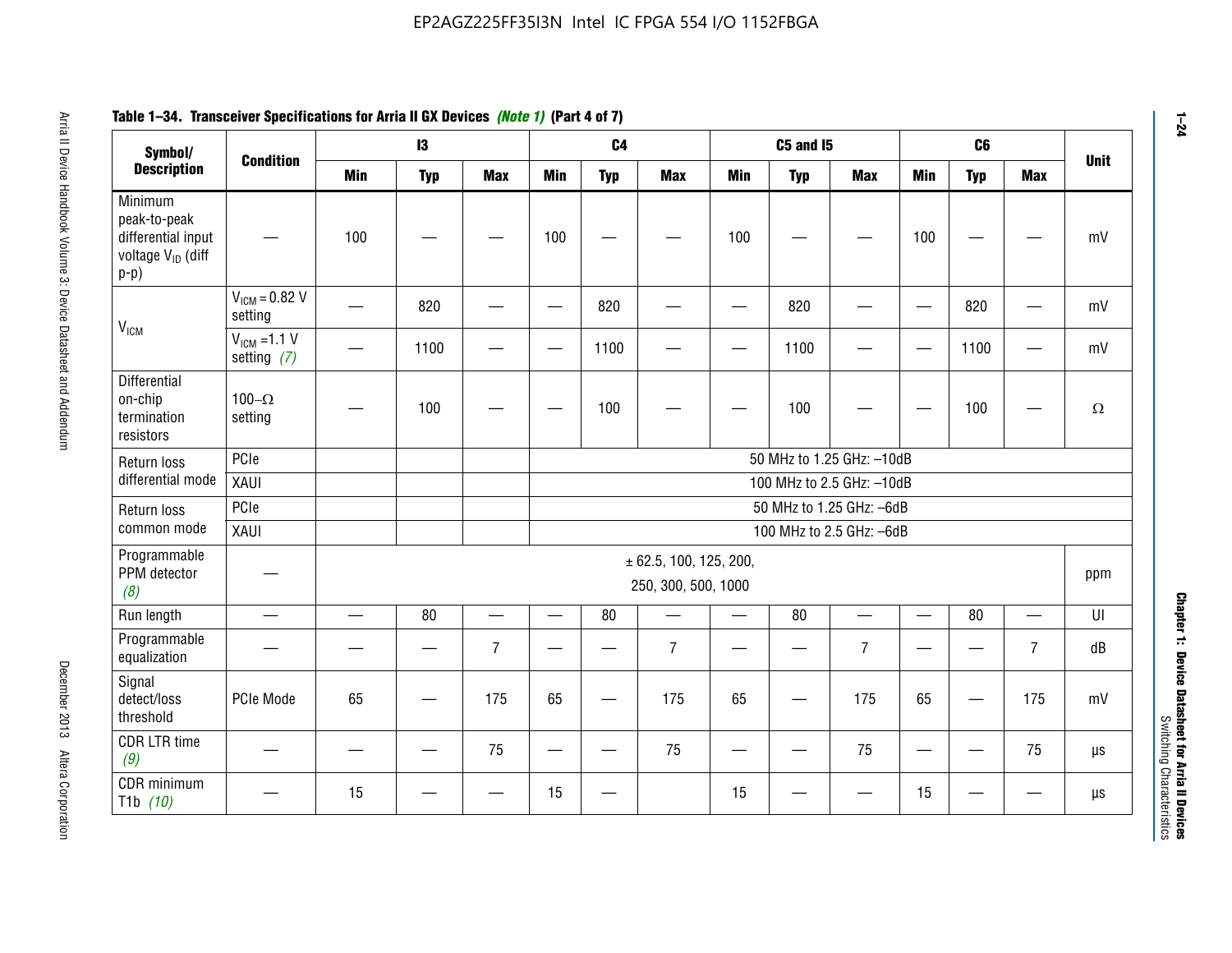| Symbol/                                                    |                                  |            | $\mathbf{13}$   |            |              | C <sub>4</sub>           |                                                                       |             | <b>C5 and 15</b>         |            |            | C <sub>6</sub>           |                          |             |
|------------------------------------------------------------|----------------------------------|------------|-----------------|------------|--------------|--------------------------|-----------------------------------------------------------------------|-------------|--------------------------|------------|------------|--------------------------|--------------------------|-------------|
| <b>Description</b>                                         | <b>Condition</b>                 | <b>Min</b> | <b>Typ</b>      | <b>Max</b> | <b>Min</b>   | <b>Typ</b>               | <b>Max</b>                                                            | <b>Min</b>  | <b>Typ</b>               | <b>Max</b> | <b>Min</b> | <b>Typ</b>               | <b>Max</b>               | <b>Unit</b> |
| LTD lock time<br>(11)                                      |                                  | 0          | 100             | 4000       | $\mathbf{0}$ | 100                      | 4000                                                                  | $\mathbf 0$ | 100                      | 4000       | $\Omega$   | 100                      | 4000                     | ns          |
| Data lock time<br>from rx<br>freqlocked<br>(12)            |                                  |            |                 | 4000       |              |                          | 4000                                                                  |             |                          | 4000       |            |                          | 4000                     | ns          |
|                                                            | DC Gain<br>Setting $= 0$         |            | $\pmb{0}$       |            |              | $\mathbf 0$              |                                                                       |             | 0                        |            |            | $\pmb{0}$                | $\overline{\phantom{0}}$ | dB          |
| Programmable<br>DC gain                                    | DC Gain<br>Setting $= 1$         |            | 3               |            |              | $\mathbf{3}$             |                                                                       |             | 3                        |            |            | 3                        |                          | dB          |
|                                                            | DC Gain<br>Setting $= 2$         |            | 6               |            |              | $\,6\,$                  |                                                                       |             | 6                        |            |            | $\,6\,$                  |                          | dB          |
| <b>Transmitter</b>                                         |                                  |            |                 |            |              |                          |                                                                       |             |                          |            |            |                          |                          |             |
| Supported I/O<br><b>Standards</b>                          |                                  |            |                 |            |              |                          | 1.5-V PCML                                                            |             |                          |            |            |                          |                          |             |
| Data rate                                                  | $\overbrace{\phantom{12322111}}$ | 600        | $\qquad \qquad$ | 6375       | 600          |                          | 3750                                                                  | 600         |                          | 3750       | 600        | $\qquad \qquad$          | 3125                     | <b>Mbps</b> |
| V <sub>OCM</sub>                                           | 0.65V<br>setting                 |            | 650             |            | —            | 650                      |                                                                       | —           | 650                      |            |            | 650                      |                          | mV          |
| <b>Differential</b><br>on-chip<br>termination<br>resistors | 100 $-\Omega$<br>setting         |            | 100             |            |              | 100                      |                                                                       |             | 100                      |            |            | 100                      |                          | $\Omega$    |
| Return loss                                                | PCIe                             |            |                 |            |              |                          | 50 MHz to 1.25 GHz: -10dB                                             |             |                          |            |            |                          |                          |             |
| differential mode                                          | XAUI                             |            |                 |            |              |                          | 312 MHz to 625 MHz: -10dB<br>625 MHz to 3.125 GHz: -10dB/decade slope |             |                          |            |            |                          |                          |             |
| Return loss<br>common mode                                 | PCIe                             |            |                 |            |              |                          | 50 MHz to 1.25 GHz: -6dB                                              |             |                          |            |            |                          |                          |             |
| Rise time $(2)$                                            |                                  | 50         |                 | 200        | 50           |                          | 200                                                                   | 50          | <u>—</u>                 | 200        | 50         | $\overline{\phantom{a}}$ | 200                      | ps          |
| Fall time                                                  | $\qquad \qquad$                  | 50         | —               | 200        | 50           | $\overline{\phantom{0}}$ | 200                                                                   | 50          | $\overline{\phantom{0}}$ | 200        | 50         | $\overline{\phantom{0}}$ | 200                      | ps          |

# **Table 1–34. Transceiver Specifications for Arria II GX Devices** *(Note 1)* **(Part 5 of 7)**

**Chapter 1: Device Datasheet for Arria II Devices**

Chapter 1: Device Datasheet for Arria II Devices<br>Switching Characteristics

Switching Characteristics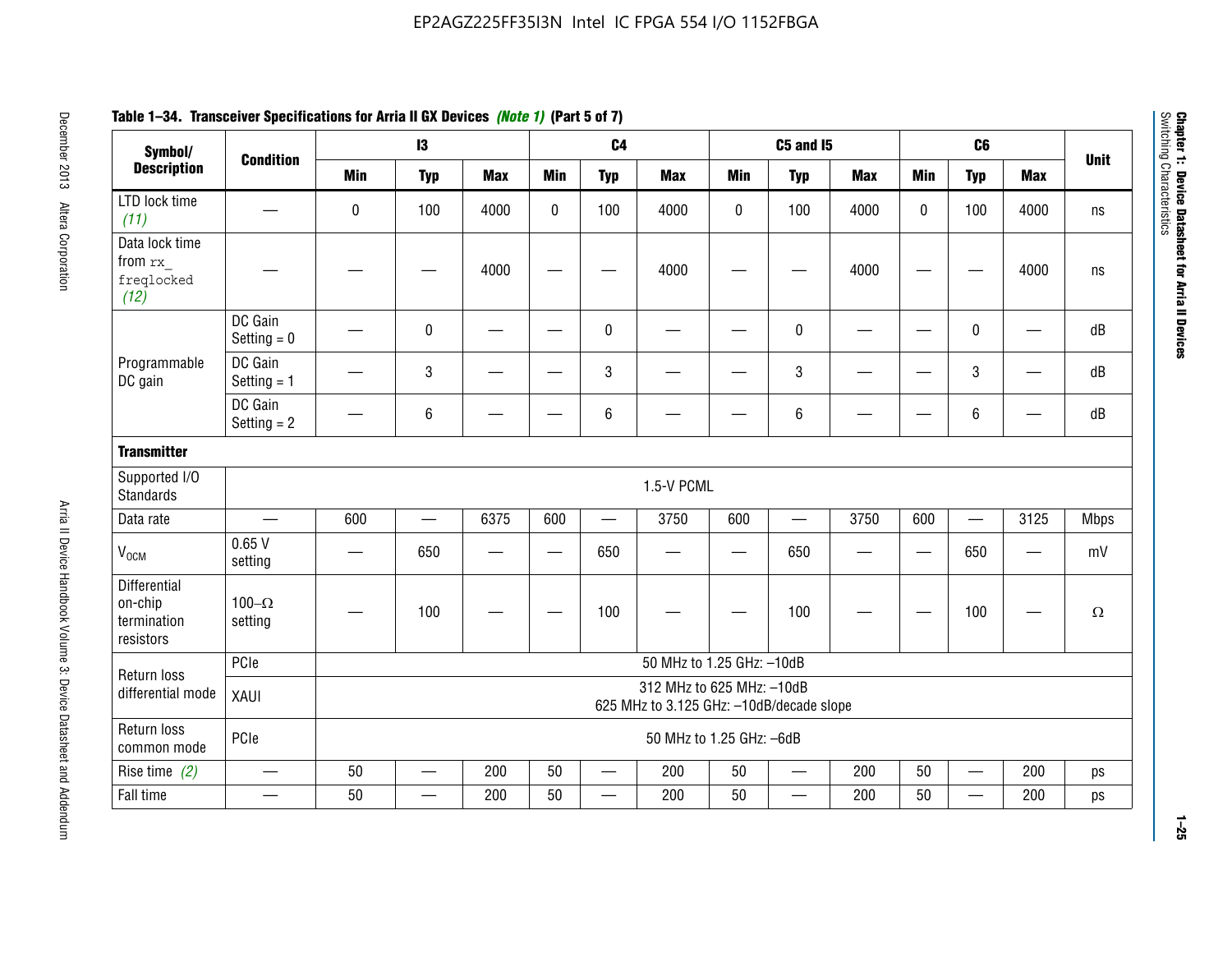| Symbol/                                                            |                          |            | $\mathbf{I}3$     |            |                 | C <sub>4</sub>                   |            |                                | <b>C5 and 15</b>              |            |                                  | C6                                |            | <b>Unit</b>   |
|--------------------------------------------------------------------|--------------------------|------------|-------------------|------------|-----------------|----------------------------------|------------|--------------------------------|-------------------------------|------------|----------------------------------|-----------------------------------|------------|---------------|
| <b>Description</b>                                                 | <b>Condition</b>         | <b>Min</b> | <b>Typ</b>        | <b>Max</b> | <b>Min</b>      | <b>Typ</b>                       | <b>Max</b> | <b>Min</b>                     | <b>Typ</b>                    | <b>Max</b> | <b>Min</b>                       | <b>Typ</b>                        | <b>Max</b> |               |
| Intra-<br>differential pair<br>skew                                |                          |            | $\qquad \qquad$   | 15         |                 | —                                | 15         | $\overline{\phantom{0}}$       | $\qquad \qquad$               | 15         | —                                | $\overbrace{\phantom{123221111}}$ | 15         | ps            |
| Intra-transceiver<br>block skew                                    | PCle ×4                  |            |                   | 120        | $\qquad \qquad$ | $\hspace{0.05cm}$                | 120        | $\qquad \qquad \longleftarrow$ | $\overbrace{\phantom{aaaaa}}$ | 120        | $\overline{\phantom{m}}$         | $\hspace{0.05cm}$                 | 120        | ps            |
| Inter-transceiver<br>block skew                                    | PCle ×8                  |            | -                 | 300        | —               | -                                | 300        | -                              | —                             | 300        | $\overline{\phantom{0}}$         | —                                 | 300        | ps            |
| <b>CMU PLLO and CMU PLL1</b>                                       |                          |            |                   |            |                 |                                  |            |                                |                               |            |                                  |                                   |            |               |
| <b>CMU PLL lock</b><br>time from<br>CMUPLL<br>reset<br>deassertion |                          |            |                   | 100        |                 |                                  | 100        |                                |                               | 100        | $\overbrace{\phantom{12322111}}$ | —                                 | 100        | $\mu\text{S}$ |
| <b>PLD-Transceiver Interface</b>                                   |                          |            |                   |            |                 |                                  |            |                                |                               |            |                                  |                                   |            |               |
| Interface speed                                                    | $\overline{\phantom{m}}$ | 25         | $\qquad \qquad -$ | 320        | $25\,$          | $\overbrace{\phantom{12322111}}$ | 240        | 25                             | $\overline{\phantom{0}}$      | 240        | 25                               | $\overbrace{\phantom{12322111}}$  | 200        | MHz           |
|                                                                    |                          |            |                   |            |                 |                                  |            |                                |                               |            |                                  |                                   |            |               |
|                                                                    |                          |            |                   |            |                 |                                  |            |                                |                               |            |                                  |                                   |            |               |
|                                                                    |                          |            |                   |            |                 |                                  |            |                                |                               |            |                                  |                                   |            |               |

# **Table 1–34. Transceiver Specifications for Arria II GX Devices** *(Note 1)* **(Part 6 of 7)**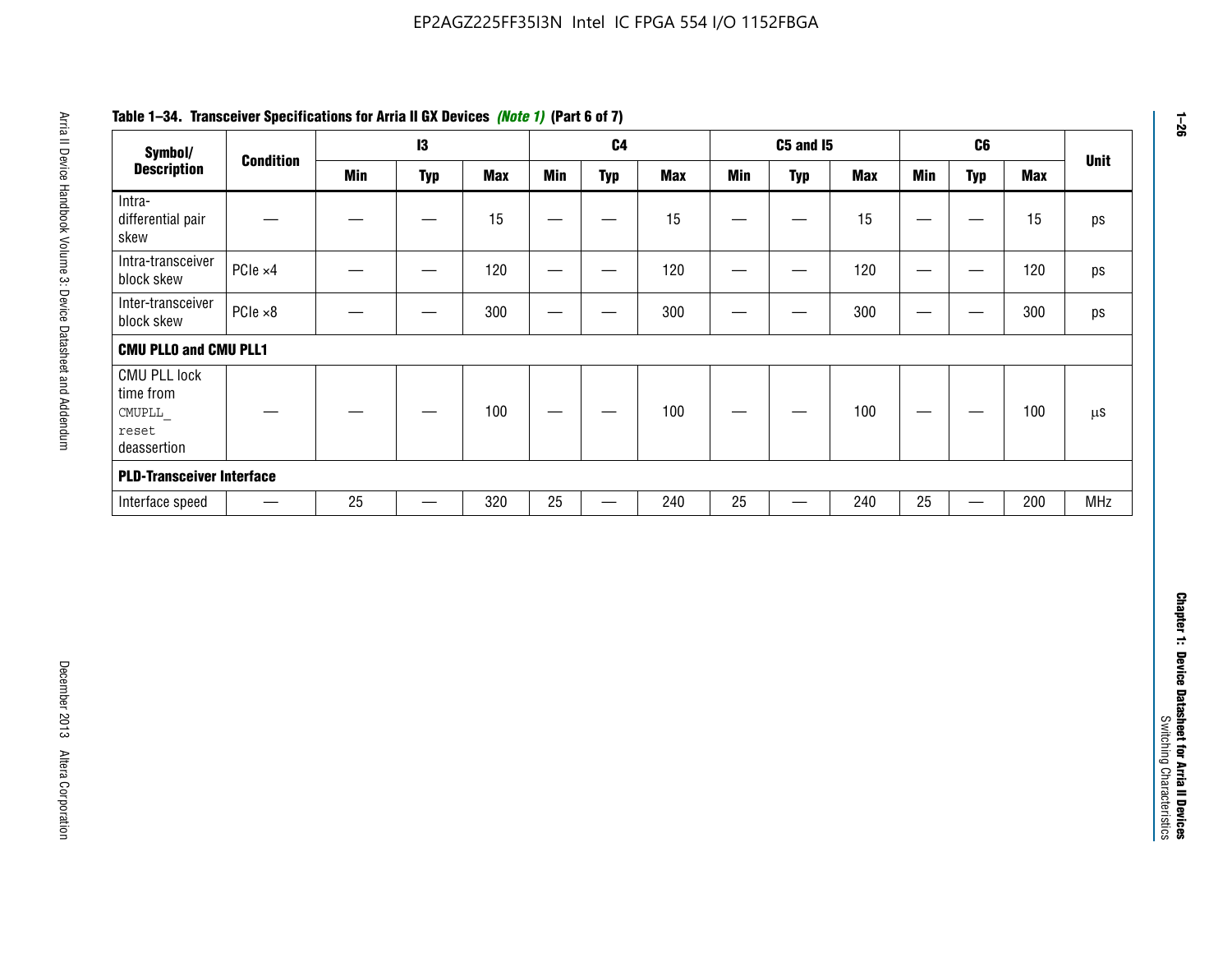# **Table 1–34. Transceiver Specifications for Arria II GX Devices** *(Note 1)* **(Part 7 of 7)**

| Symbol/                      |                  |     | 13         |            |            | C4         |                                    |            | C5 and I5  |            |            | C6         |            |             |
|------------------------------|------------------|-----|------------|------------|------------|------------|------------------------------------|------------|------------|------------|------------|------------|------------|-------------|
| <b>Description</b>           | <b>Condition</b> | Min | <b>Typ</b> | <b>Max</b> | <b>Min</b> | <b>Typ</b> | <b>Max</b>                         | <b>Min</b> | <b>Typ</b> | <b>Max</b> | <b>Min</b> | <b>Typ</b> | <b>Max</b> | <b>Unit</b> |
| Digital reset<br>pulse width |                  |     |            |            |            |            | Minimum is 2 parallel clock cycles |            |            |            |            |            |            |             |

## **Notes to Table 1–34:**

- (1) For AC-coupled links, the on-chip biasing circuit is switched off before and during configuration. Ensure that input specifications are not violated during this period.
- (2) The rise/fall time is specified from 20% to 80%.
- (3) To calculate the REFCLK rms phase jitter requirement at reference clock frequencies other than 100 MHz, use the following formula: REFCLK rms phase jitter at f (MHz) = REFCLK rms phase jitter at 100 MHz \* 100/f.
- (4) The minimum reconfig clk frequency is 2.5 MHz if the transceiver channel is configured in **Transmitter only** mode. The minimum reconfig clk frequency is 37.5 MHz if the transceiver channel is configured in **Receiver only** or **Receiver and Transmitter** mode. For more information, refer to *AN [558: Implementing Dynamic Reconfiguration in Arria II Devices](www.altera.com/literature/hb/arria-ii-gx/an558.pdf)*.
- (5) If your design uses more than one dynamic reconfiguration controller instances (altgx reconfig) to control the transceiver channels (altgx) physically located on the same side of the device, and if you use different reconfig clk sources for these altgx reconfig instances, the delta time between any two of these reconfig clk sources becoming stable must not exceed the maximum specification listed.
- (6) The device cannot tolerate prolonged operation at this absolute maximum.
- (7) You must use the 1.1-V RX  $V_{ICM}$  setting if the input serial data standard is LVDS and the link is DC-coupled.
- (8) The rate matcher supports only up to  $\pm 300$  parts per million (ppm).
- (9) Time taken to rx\_pll\_locked goes high from rx\_analogreset de-assertion. Refer to Figure 1–1.
- (10) The time in which the CDR must be kept in lock-to-reference mode after  $rx$  pll locked goes high and before  $rx$  locktodata is asserted in manual mode. Refer to Figure 1–1.
- (11) The time taken to recover valid data after the  $rx$  locktodata signal is asserted in manual mode. Refer to Figure 1–1.
- (12) The time taken to recover valid data after the  $rx$  freqlocked signal goes high in automatic mode. Refer to Figure 1–2.
- (13) To support data rates lower than the minimum specification through oversampling, use the CDR in LTR mode only.

**Chapter 1: Device Datasheet for Arria II Devices**

**Device Datasheet for Arria II Devices** 

Switching Characteristics

Chapter 1: Device Datas<br>Switching Characteristics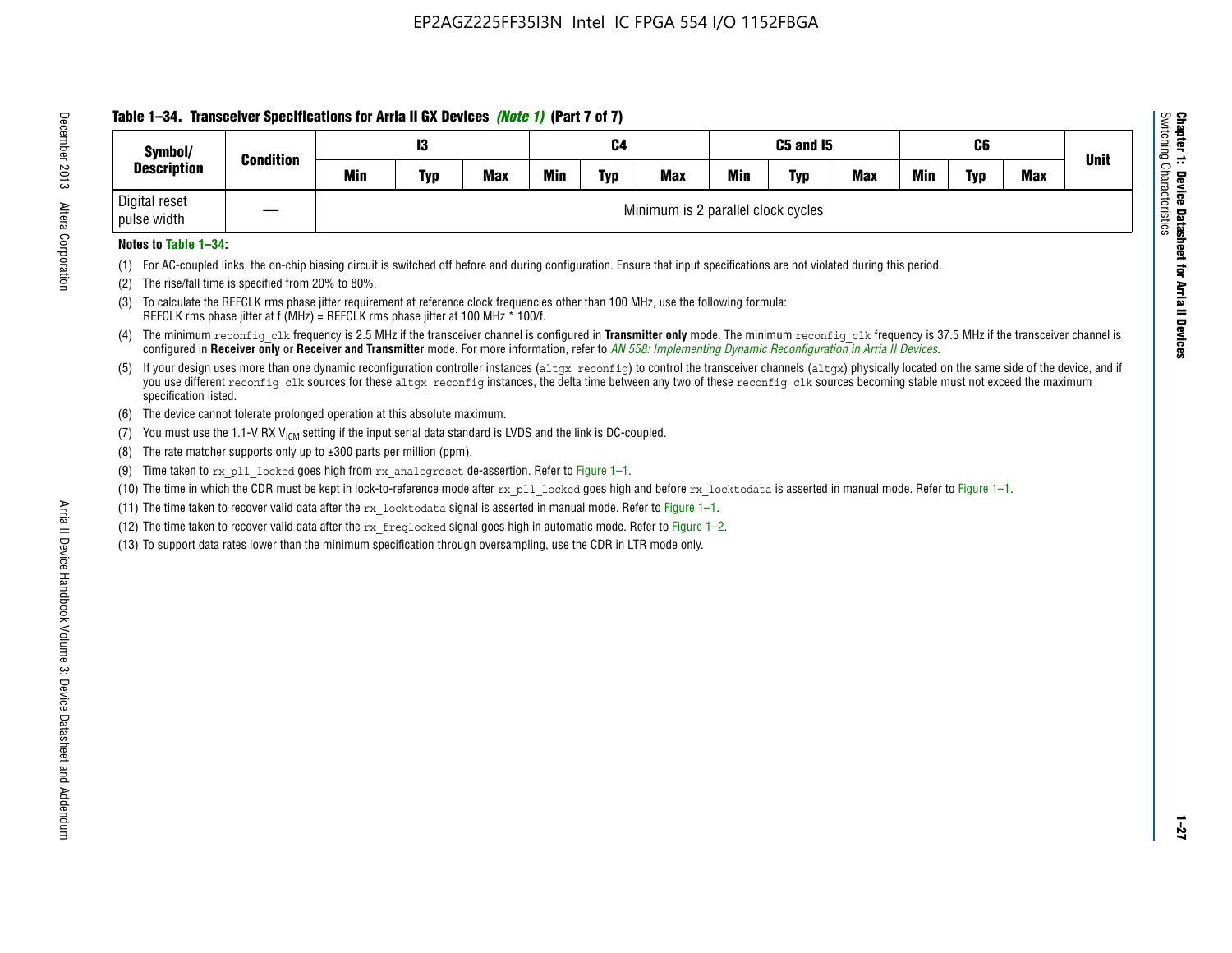Table 1–35 lists the transceiver specifications for Arria II GZ devices.

|  | Table 1-35. Transceiver Specifications for Arria II GZ Devices (Part 1 of 5) |  |
|--|------------------------------------------------------------------------------|--|
|  |                                                                              |  |

| Symbol/                                                                   |                                                                         |            | $-C3$ and $-13$ (1)        |            |            | $-C4$ and $-I4$            |            |             |
|---------------------------------------------------------------------------|-------------------------------------------------------------------------|------------|----------------------------|------------|------------|----------------------------|------------|-------------|
| <b>Description</b>                                                        | <b>Conditions</b>                                                       | <b>Min</b> | <b>Typ</b>                 | <b>Max</b> | <b>Min</b> | <b>Typ</b>                 | <b>Max</b> | <b>Unit</b> |
| <b>Reference Clock</b>                                                    |                                                                         |            |                            |            |            |                            |            |             |
| Supported I/O Standards                                                   | 1.2-V PCML, 1.5-V PCML, 2.5-V PCML, Differential LVPECL, LVDS, and HCSL |            |                            |            |            |                            |            |             |
| Input frequency from<br>REFCLK input pins                                 |                                                                         | 50         |                            | 697        | 50         |                            | 637.5      | <b>MHz</b>  |
| Phase frequency detector<br>(CMU PLL and receiver<br>CDR)                 |                                                                         | 50         |                            | 325        | 50         |                            | 325        | <b>MHz</b>  |
| Absolute V <sub>MAX</sub> for a REFCLK<br>pin                             |                                                                         |            |                            | 1.6        |            |                            | 1.6        | V           |
| Operational V <sub>MAX</sub> for a<br>REFCLK pin                          |                                                                         |            |                            | 1.5        |            |                            | 1.5        | V           |
| Absolute V <sub>MIN</sub> for a REFCLK<br>pin                             |                                                                         | $-0.4$     |                            |            | $-0.4$     |                            |            | V           |
| Rise/fall time (2)                                                        |                                                                         |            |                            | 0.2        |            |                            | 0.2        | UI          |
| Duty cycle                                                                |                                                                         | 45         |                            | 55         | 45         |                            | 55         | $\%$        |
| Peak-to-peak differential<br>input voltage                                |                                                                         | 200        |                            | 1600       | 200        |                            | 1600       | mV          |
| Spread-spectrum<br>modulating clock frequency                             | PCIe                                                                    | 30         |                            | 33         | 30         |                            | 33         | kHz         |
| Spread-spectrum<br>downspread                                             | PCIe                                                                    |            | 0 <sub>to</sub><br>$-0.5%$ |            |            | 0 <sub>to</sub><br>$-0.5%$ |            |             |
| On-chip termination<br>resistors                                          |                                                                         |            | 100                        |            |            | 100                        |            | Ω           |
| $V_{IGM}$ (AC coupled)                                                    |                                                                         |            | $1100 \pm 10\%$            |            |            | $1100 \pm 10\%$            |            | mV          |
| $V_{ICM}$ (DC coupled)                                                    | HCSL I/O standard<br>for PCIe reference<br>clock                        | 250        |                            | 550        | 250        |                            | 550        | mV          |
|                                                                           | 10 Hz                                                                   |            |                            | $-50$      |            |                            | $-50$      | dBc/Hz      |
|                                                                           | 100 Hz                                                                  |            |                            | $-80$      |            |                            | $-80$      | dBc/Hz      |
| Transmitter REFCLK Phase                                                  | 1 KHz                                                                   |            |                            | $-110$     |            |                            | $-110$     | dBc/Hz      |
| Noise                                                                     | 10 KHz                                                                  |            |                            | $-120$     |            |                            | $-120$     | dBc/Hz      |
|                                                                           | 100 KHz                                                                 |            |                            | $-120$     |            |                            | $-120$     | dBc/Hz      |
|                                                                           | $\geq 1$ MHz                                                            |            |                            | $-130$     |            |                            | $-130$     | dBc/Hz      |
| <b>Transmitter REFCLK Phase</b><br>Jitter (rms) for 100 MHz<br>REFCLK (3) | 10 KHz to 20 MHz                                                        |            |                            | 3          |            |                            | 3          | ps          |
| $R_{REF}$                                                                 |                                                                         |            | $2000 \pm$<br>$1\%$        |            |            | 2000 $\pm$<br>$1\%$        |            | $\Omega$    |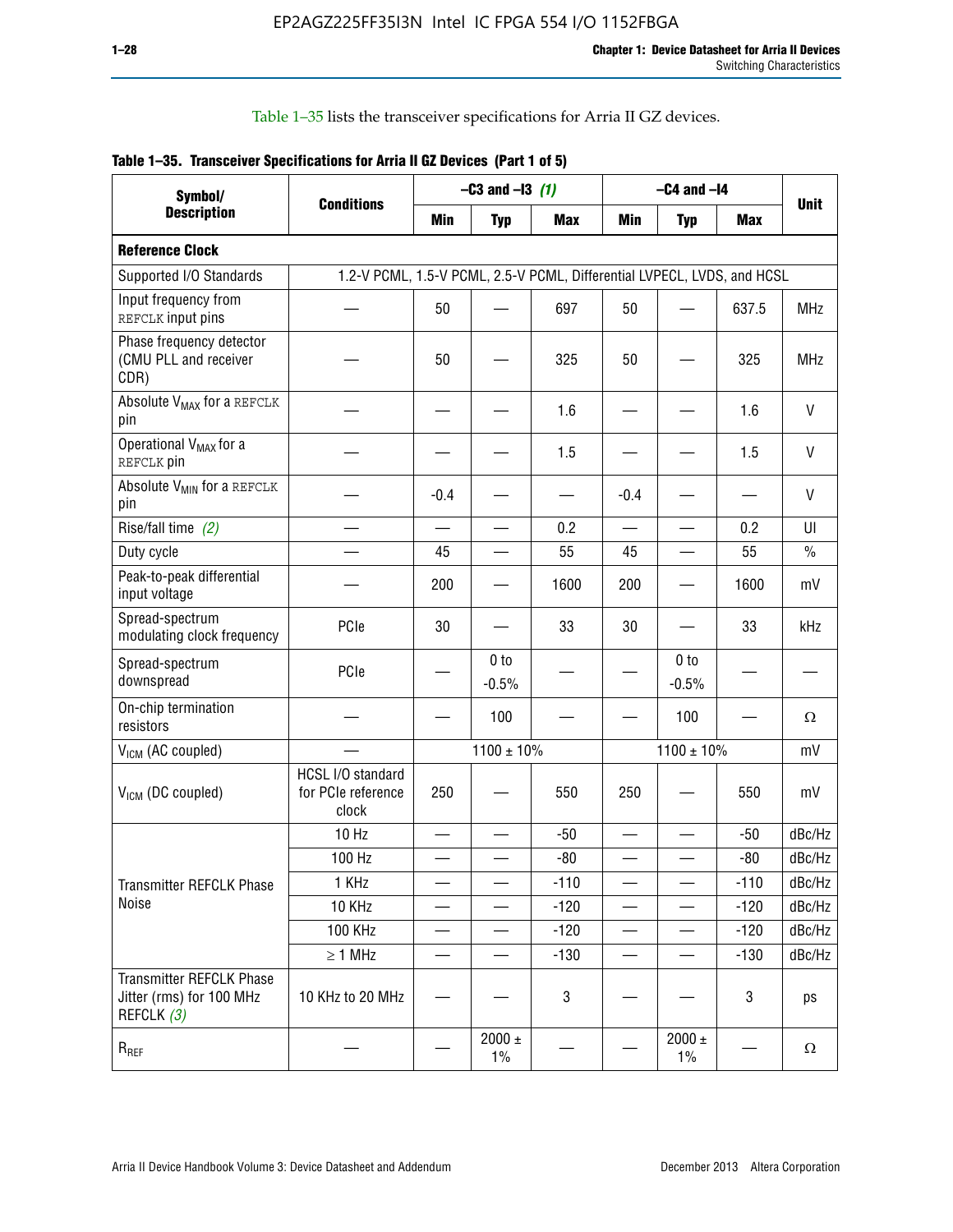|  |  | Table 1–35. Transceiver Specifications for Arria II GZ Devices (Part 2 of 5) |  |  |  |
|--|--|------------------------------------------------------------------------------|--|--|--|
|--|--|------------------------------------------------------------------------------|--|--|--|

| Symbol/                                                                                                         |                                                                                |                     | $-C3$ and $-13$ (1) |                                                      |                     | $-C4$ and $-I4$ |                |              |
|-----------------------------------------------------------------------------------------------------------------|--------------------------------------------------------------------------------|---------------------|---------------------|------------------------------------------------------|---------------------|-----------------|----------------|--------------|
| <b>Description</b>                                                                                              | <b>Conditions</b>                                                              | Min                 | <b>Typ</b>          | <b>Max</b>                                           | Min                 | <b>Typ</b>      | Max            | <b>Unit</b>  |
| <b>Transceiver Clocks</b>                                                                                       |                                                                                |                     |                     |                                                      |                     |                 |                |              |
| Calibration block clock<br>frequency (cal blk clk)                                                              |                                                                                | 10                  |                     | 125                                                  | 10                  |                 | 125            | <b>MHz</b>   |
| fixedclk clock frequency                                                                                        | <b>PCIe Receiver</b><br>Detect                                                 |                     | 125                 |                                                      |                     | 125             |                | <b>MHz</b>   |
| reconfig clk Clock<br>frequency                                                                                 | Dynamic<br>reconfiguration<br>clock frequency                                  | 2.5/<br>37.5<br>(4) |                     | 50                                                   | 2.5/<br>37.5<br>(4) |                 | 50             | <b>MHz</b>   |
| Delta time between<br>reconfig clks $(5)$                                                                       |                                                                                |                     |                     | $\overline{2}$                                       |                     |                 | $\overline{2}$ | ms           |
| Transceiver block minimum<br>power-down<br>(gxb_powerdown) pulse<br>width                                       |                                                                                | 1                   |                     |                                                      | 1                   |                 |                | μs           |
| <b>Receiver</b>                                                                                                 |                                                                                |                     |                     |                                                      |                     |                 |                |              |
| Supported I/O Standards                                                                                         |                                                                                |                     |                     | 1.4-V PCML, 1.5-V PCML, 2.5-V PCML, LVPECL, and LVDS |                     |                 |                |              |
| Data rate (16)                                                                                                  |                                                                                | 600                 |                     | 6375                                                 | 600                 |                 | 3750           | <b>Mbps</b>  |
| Absolute V <sub>MAX</sub> for a receiver<br>pin $(6)$                                                           |                                                                                |                     |                     | 1.6                                                  |                     |                 | 1.6            | V            |
| Operational V <sub>MAX</sub> for a<br>receiver pin                                                              |                                                                                |                     |                     | 1.5                                                  |                     |                 | 1.5            | $\mathsf{V}$ |
| Absolute V <sub>MIN</sub> for a receiver<br>pin                                                                 |                                                                                | $-0.4$              |                     |                                                      | $-0.4$              |                 |                | V            |
| Maximum peak-to-peak<br>differential input voltage V <sub>ID</sub><br>(diff p-p) before device<br>configuration |                                                                                |                     |                     | 1.6                                                  |                     |                 | 1.6            | $\mathsf{V}$ |
| Maximum peak-to-peak<br>differential input voltage $V_{\text{ID}}$                                              | $V_{IGM} = 0.82 V$<br>setting                                                  |                     |                     | 2.7                                                  |                     |                 | 2.7            | V            |
| (diff p-p) after device<br>configuration                                                                        | $VICM = 1.1 V setting$<br>(7)                                                  |                     |                     | 1.6                                                  |                     |                 | 1.6            | V            |
| Minimum differential eye<br>opening at receiver serial                                                          | Data Rate =<br>600 Mbps to<br>5 Gbps<br>Equalization = $0$<br>DC gain = $0$ dB | 100                 |                     |                                                      | 165                 |                 |                | mV           |
| input pins $(8)$                                                                                                | Data Rate > 5 Gbps<br>Equalization = $0$<br>DC gain = $0$ dB                   | 165                 |                     |                                                      | 165                 |                 |                | mV           |
| $V_{IGM}$                                                                                                       | $V_{IGM} = 0.82 V$<br>setting                                                  |                     | $820 \pm 10\%$      |                                                      |                     | $820 \pm 10\%$  |                | mV           |
|                                                                                                                 | $VICM = 1.1 V setting$<br>(7)                                                  |                     | $1100 \pm 10\%$     |                                                      |                     | $1100 \pm 10\%$ |                | mV           |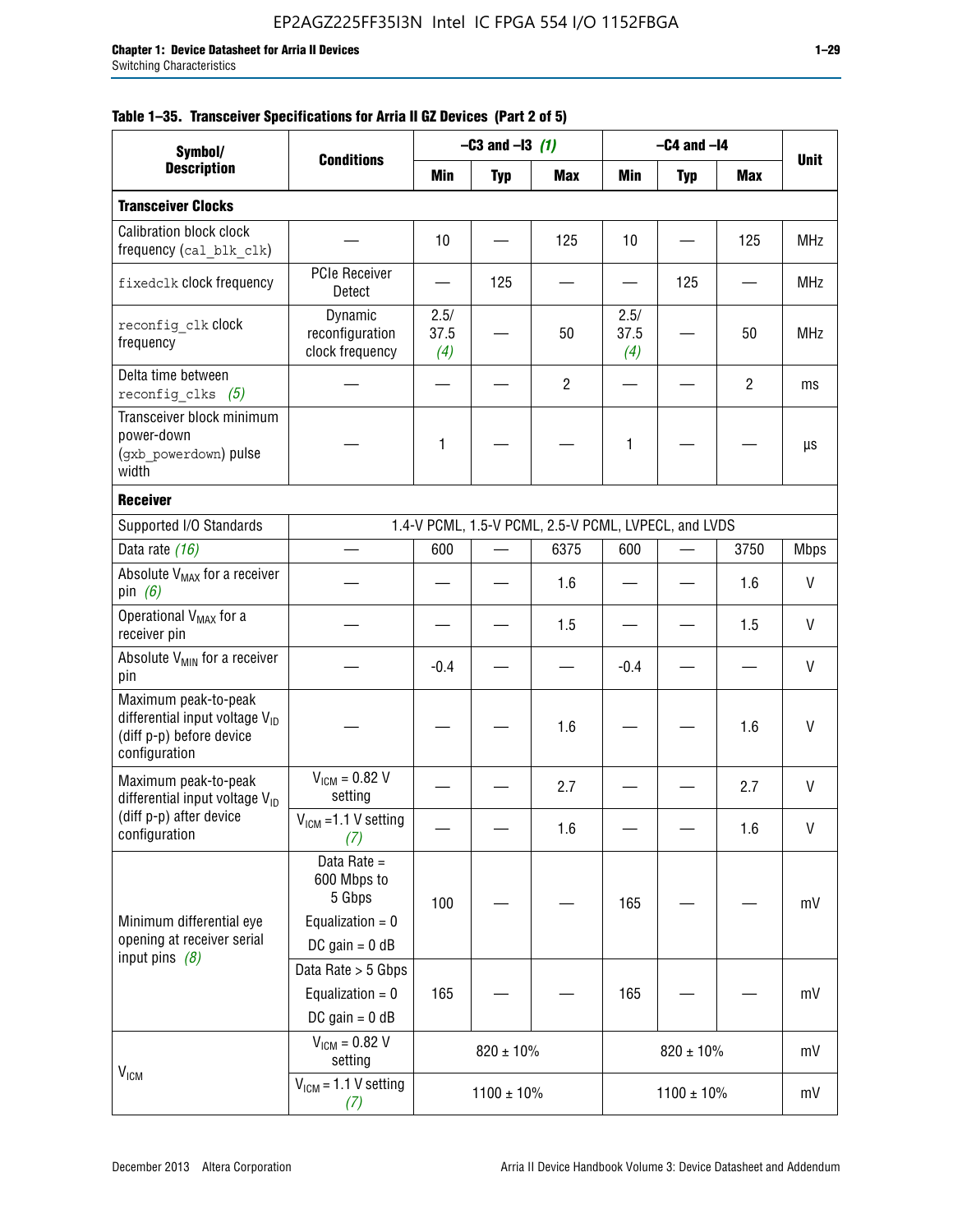| Symbol/                                                              |                                                                             |                                                 | $-C3$ and $-13$ (1)      |                                                                                                                                                  | $-C4$ and $-I4$          |                          |                               |                               |
|----------------------------------------------------------------------|-----------------------------------------------------------------------------|-------------------------------------------------|--------------------------|--------------------------------------------------------------------------------------------------------------------------------------------------|--------------------------|--------------------------|-------------------------------|-------------------------------|
| <b>Description</b>                                                   | <b>Conditions</b>                                                           | Min                                             | <b>Typ</b>               | <b>Max</b>                                                                                                                                       | Min                      | <b>Typ</b>               | <b>Max</b>                    | <b>Unit</b>                   |
| Receiver DC Coupling<br>Support                                      |                                                                             | Devices chapter.                                |                          | For more information about receiver DC coupling support, refer to the<br>"DC-Coupled Links" section in the Transceiver Architecture for Arria II |                          |                          |                               |                               |
|                                                                      | $85-\Omega$ setting                                                         |                                                 | $85 \pm 20\%$            |                                                                                                                                                  |                          | $85 \pm 20\%$            |                               | $\Omega$                      |
| Differential on-chip                                                 | 100 $-\Omega$ setting                                                       |                                                 | $100 \pm 20\%$           |                                                                                                                                                  |                          | $100 \pm 20\%$           |                               | $\Omega$                      |
| termination resistors                                                | $120-\Omega$ setting                                                        |                                                 | $120 \pm 20\%$           |                                                                                                                                                  |                          | $120 \pm 20\%$           |                               | $\Omega$                      |
|                                                                      | 150- $\Omega$ setting                                                       | $150 \pm 20\%$<br>$150 \pm 20\%$                |                          |                                                                                                                                                  |                          |                          |                               | $\Omega$                      |
| Differential and common<br>mode return loss                          | PCIe (Gen 1 and<br>Gen 2),<br>XAUI,<br>HiGig+,<br>CEI SR/LR,<br>SRIO SR/LR, | Compliant                                       |                          |                                                                                                                                                  |                          |                          |                               |                               |
|                                                                      | CPRI LV/HV.<br>OBSAI,<br><b>SATA</b>                                        |                                                 |                          |                                                                                                                                                  |                          |                          |                               |                               |
| Programmable PPM<br>detector $(9)$                                   |                                                                             | $\pm$ 62.5, 100, 125, 200, 250, 300, 500, 1,000 |                          |                                                                                                                                                  |                          |                          |                               | ppm                           |
| Run length                                                           |                                                                             |                                                 | $\overline{\phantom{0}}$ | 200                                                                                                                                              |                          |                          | 200                           | UI                            |
| Programmable equalization                                            |                                                                             |                                                 |                          | 16                                                                                                                                               |                          |                          | 16                            | dB                            |
| $t_{LTR}$ (10)                                                       |                                                                             | $\qquad \qquad$                                 | $\overline{\phantom{0}}$ | 75                                                                                                                                               | $\overline{\phantom{0}}$ | $\overline{\phantom{0}}$ | 75                            | μs                            |
| $t_{\text{LTR\_LTD\_Manual}}$ (11)                                   |                                                                             | 15                                              |                          | $\overline{\phantom{0}}$                                                                                                                         | 15                       | $\overline{\phantom{0}}$ | $\equiv$                      | μs                            |
| $t_{LTD\_Manual}$ (12)                                               |                                                                             |                                                 |                          | 4000                                                                                                                                             |                          |                          | 4000                          | ns                            |
| $t_{LTD\_Auto}$ (13)                                                 |                                                                             |                                                 |                          | 4000                                                                                                                                             | $\overline{\phantom{0}}$ |                          | 4000                          | ns                            |
|                                                                      | PCIe Gen1                                                                   | $2.0 - 3.5$                                     |                          |                                                                                                                                                  |                          |                          |                               |                               |
|                                                                      | PCIe Gen2                                                                   |                                                 |                          | $40 - 65$                                                                                                                                        |                          |                          |                               | <b>MHz</b>                    |
|                                                                      | (OIF) CEI PHY at<br>6.375 Gbps                                              | $20 - 35$                                       |                          |                                                                                                                                                  |                          |                          |                               |                               |
| <b>Receiver CDR</b>                                                  | XAUI                                                                        |                                                 |                          | $10 - 18$                                                                                                                                        |                          |                          |                               | <b>MHz</b>                    |
| 3 dB Bandwidth in                                                    | <b>SRIO 1.25 Gbps</b>                                                       |                                                 |                          | $10 - 18$                                                                                                                                        |                          |                          |                               | <b>MHz</b>                    |
| lock-to-data (LTD) mode                                              | SRIO 2.5 Gbps                                                               |                                                 |                          | $10 - 18$                                                                                                                                        |                          |                          |                               | <b>MHz</b>                    |
|                                                                      | SRIO 3.125 Gbps                                                             |                                                 |                          | $6 - 10$                                                                                                                                         |                          |                          |                               | MHz                           |
|                                                                      | GIGE                                                                        |                                                 |                          | $6 - 10$                                                                                                                                         |                          |                          |                               | <b>MHz</b>                    |
|                                                                      | SONET OC12                                                                  |                                                 |                          | $3 - 6$                                                                                                                                          |                          |                          |                               | <b>MHz</b>                    |
|                                                                      | SONET OC48                                                                  |                                                 |                          | $14 - 19$                                                                                                                                        |                          |                          |                               | <b>MHz</b>                    |
| Receiver buffer and CDR<br>offset cancellation time (per<br>channel) |                                                                             |                                                 |                          | 17000                                                                                                                                            |                          |                          | 17000                         | recon<br>fig<br>clk<br>cycles |
|                                                                      | DC Gain Setting $= 0$                                                       |                                                 | 0                        |                                                                                                                                                  |                          | $\mathbf 0$              |                               | dB                            |
| Programmable DC gain                                                 | DC Gain Setting $= 1$                                                       | —                                               | 3                        |                                                                                                                                                  |                          | 3                        |                               | dB                            |
|                                                                      | DC Gain Setting $= 2$                                                       | $\overbrace{\phantom{aaaaa}}$                   | 6                        |                                                                                                                                                  | —                        | $\,6$                    | $\overbrace{\phantom{13333}}$ | dB                            |

# **Table 1–35. Transceiver Specifications for Arria II GZ Devices (Part 3 of 5)**

T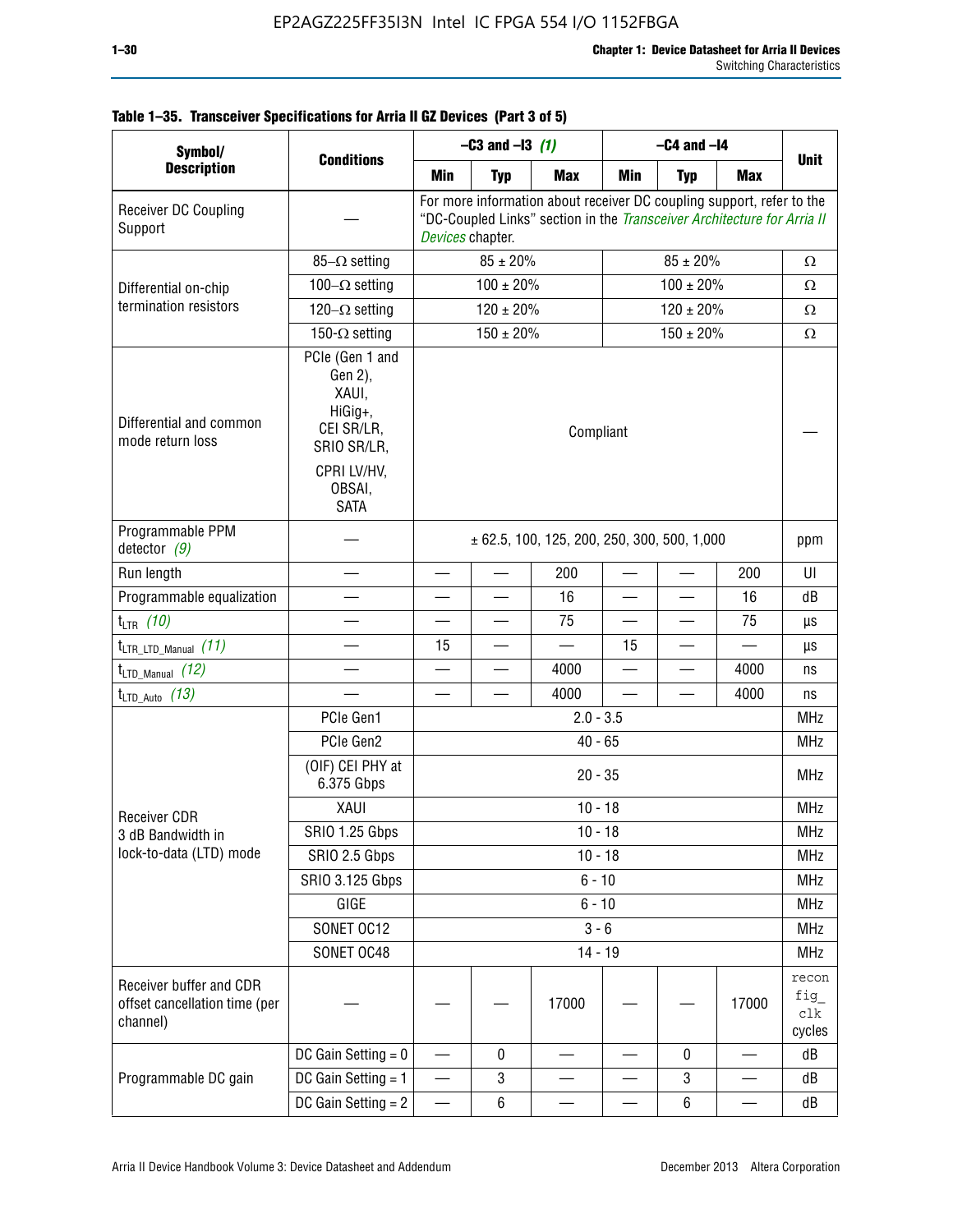| Symbol/                                                           | <b>Conditions</b>                                                                                                                                                                                                                                                                            | $-C3$ and $-13$ (1)           |                |            | $-C4$ and $-I4$          |                |            |             |
|-------------------------------------------------------------------|----------------------------------------------------------------------------------------------------------------------------------------------------------------------------------------------------------------------------------------------------------------------------------------------|-------------------------------|----------------|------------|--------------------------|----------------|------------|-------------|
| <b>Description</b>                                                |                                                                                                                                                                                                                                                                                              | Min                           | <b>Typ</b>     | <b>Max</b> | Min                      | <b>Typ</b>     | <b>Max</b> | <b>Unit</b> |
| <b>Transmitter</b>                                                |                                                                                                                                                                                                                                                                                              |                               |                |            |                          |                |            |             |
| Supported I/O Standards                                           |                                                                                                                                                                                                                                                                                              | 1.5-V PCML                    |                |            |                          |                |            |             |
| Data rate (14)                                                    |                                                                                                                                                                                                                                                                                              | 600                           |                | 6375       | 600                      |                | 3750       | <b>Mbps</b> |
| V <sub>OCM</sub>                                                  | 0.65 V setting                                                                                                                                                                                                                                                                               |                               | 650            |            |                          | 650            |            | mV          |
|                                                                   | 85- $\Omega$ setting                                                                                                                                                                                                                                                                         | $85 \pm 15\%$<br>$85 \pm 15%$ |                |            |                          |                | Ω          |             |
| Differential on-chip                                              | 100 $-\Omega$ setting                                                                                                                                                                                                                                                                        |                               | $100 \pm 15\%$ |            | $100 \pm 15%$            |                |            | Ω           |
| termination resistors                                             | 120 $-\Omega$ setting                                                                                                                                                                                                                                                                        |                               | $120 \pm 15%$  |            | $120 \pm 15\%$           |                |            | Ω           |
|                                                                   | 150- $\Omega$ setting                                                                                                                                                                                                                                                                        |                               | $150 \pm 15\%$ |            |                          | $150 \pm 15\%$ |            | Ω           |
| Differential and common<br>mode return loss                       | PCIe Gen1 and<br>Gen2 (TX $V_{OD} = 4$ ),<br>XAUI (TX $V_{OD} = 6$ ),<br>HiGig+<br>$(TX V_{OD} = 6)$ ,<br>CEI SR/LR<br>$(TX V_{OD} = 8),$<br>SRIO SR $(V_{OD}=6)$ ,<br>SRIO LR $(V_{OD} = 8)$ ,<br>CPRI LV $(V_{OD}=6)$ ,<br>CPRI HV $(V_{OD}=2)$ ,<br>OBSAI $(VOD=6)$ ,<br>SATA $(VOD=4)$ , | Compliant                     |                |            |                          |                |            |             |
| Rise time (15)                                                    |                                                                                                                                                                                                                                                                                              | 50                            |                | 200        | 50                       |                | 200        | ps          |
| Fall time $(15)$                                                  |                                                                                                                                                                                                                                                                                              | 50                            |                | 200        | 50                       |                | 200        | ps          |
| Intra-differential pair skew                                      |                                                                                                                                                                                                                                                                                              |                               |                | 15         | $\overline{\phantom{a}}$ |                | 15         | ps          |
| Intra-transceiver block<br>transmitter<br>channel-to-channel skew | x4 PMA and PCS<br>bonded mode<br>Example: XAUI,<br>PCIe ×4, Basic ×4                                                                                                                                                                                                                         |                               |                | 120        |                          |                | 120        | ps          |
| Inter-transceiver block<br>transmitter<br>channel-to-channel skew | ×8 PMA and PCS<br>bonded mode<br>Example: PCle ×8,<br>Basic ×8                                                                                                                                                                                                                               |                               |                | 500        |                          |                | 500        | ps          |
| <b>CMUO PLL and CMU1 PLL</b>                                      |                                                                                                                                                                                                                                                                                              |                               |                |            |                          |                |            |             |
| Supported Data Range                                              |                                                                                                                                                                                                                                                                                              | 600                           |                | 6375       | 600                      |                | 3750       | <b>Mbps</b> |
| pll powerdown minimum<br>pulse width<br>(tpll_powerdown)          |                                                                                                                                                                                                                                                                                              | 1<br>1                        |                |            |                          | μS             |            |             |
| CMU PLL lock time from<br>pll powerdown<br>de-assertion           |                                                                                                                                                                                                                                                                                              |                               |                | 100        |                          |                | 100        | μS          |

# **Table 1–35. Transceiver Specifications for Arria II GZ Devices (Part 4 of 5)**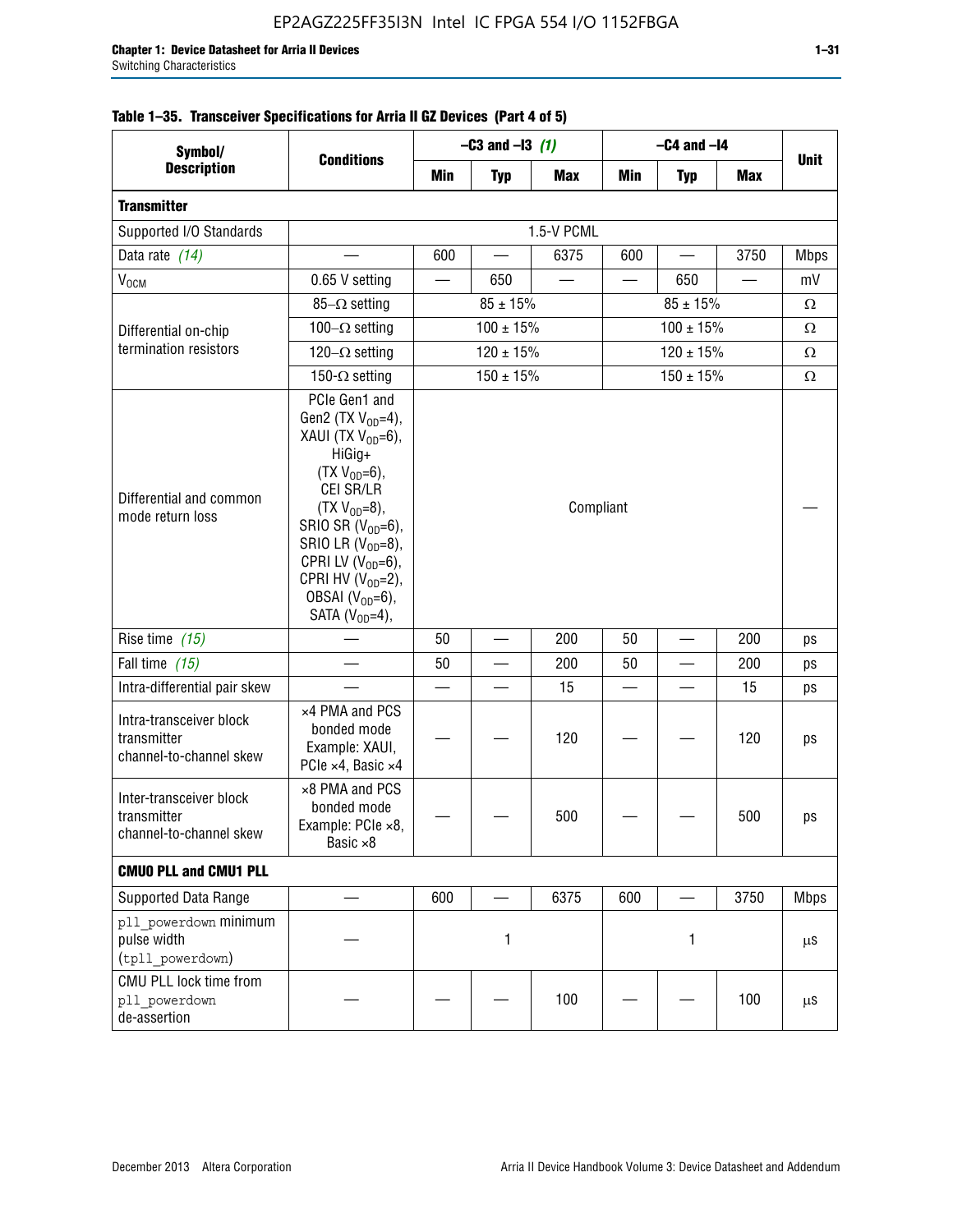| Symbol/                                  | <b>Conditions</b>              | $-C3$ and $-13$ (1)                  |            |            | $-C4$ and $-I4$ |            |     |             |  |
|------------------------------------------|--------------------------------|--------------------------------------|------------|------------|-----------------|------------|-----|-------------|--|
| <b>Description</b>                       |                                | Min                                  | <b>Typ</b> | <b>Max</b> | Min             | <b>Typ</b> | Max | <b>Unit</b> |  |
| -3 dB Bandwidth                          | PCIe Gen1                      | $2.5 - 3.5$                          |            |            |                 |            |     |             |  |
|                                          | PCIe Gen2                      | $6 - 8$                              |            |            |                 |            |     |             |  |
|                                          | (OIF) CEI PHY at<br>4.976 Gbps | $7 - 11$                             |            |            |                 |            |     |             |  |
|                                          | (OIF) CEI PHY at<br>6.375 Gbps | $5 - 10$                             |            |            |                 |            |     |             |  |
|                                          | XAUI                           | $2 - 4$                              |            |            |                 |            |     |             |  |
|                                          | SRIO 1.25 Gbps                 | $3 - 5.5$                            |            |            |                 |            |     |             |  |
|                                          | SRIO 2.5 Gbps                  | $3 - 5.5$                            |            |            |                 |            |     |             |  |
|                                          | <b>SRIO 3.125 Gbps</b>         | $2 - 4$                              |            |            |                 |            |     |             |  |
|                                          | GIGE                           | $2.5 - 4.5$                          |            |            |                 |            |     |             |  |
|                                          | SONET OC12                     | $1.5 - 2.5$                          |            |            |                 |            |     |             |  |
|                                          | SONET OC48                     | $3.5 - 6$                            |            |            |                 |            |     |             |  |
| <b>Transceiver-FPGA Fabric Interface</b> |                                |                                      |            |            |                 |            |     |             |  |
| Interface speed                          |                                | 25                                   |            | 325        | 25              |            | 250 | MHz         |  |
| Digital reset pulse width                |                                | Minimum is two parallel clock cycles |            |            |                 |            |     |             |  |

#### **Table 1–35. Transceiver Specifications for Arria II GZ Devices (Part 5 of 5)**

#### **Notes to Table 1–35:**

(1) The 3x speed grade is the fastest speed grade offered in the following Arria II GZ devices: EP2AGZ225, EP2AGZ300, and EP2AGZ350.

- (2) The rise and fall time transition is specified from 20% to 80%.
- (3) To calculate the REFCLK rms phase jitter requirement at reference clock frequencies other than 100 MHz, use the following formula: REFCLK rms phase jitter at f (MHz) = REFCLK rms phase jitter at 100 MHz  $*$  100/f.
- (4) The minimum reconfig clk frequency is 2.5 MHz if the transceiver channel is configured in **Transmitter only** mode. The minimum reconfig\_clk frequency is 37.5 MHz if the transceiver channel is configured in **Receiver only** or **Receiver and Transmitter** mode.
- (5) If your design uses more than one dynamic reconfiguration controller (altgx reconfig) instances to control the transceiver (altgx) channels physically located on the same side of the device AND if you use different reconfig clk sources for these altgx reconfig instances, the delta time between any two of these reconfig clk sources becoming stable must not exceed the maximum specification listed.
- (6) The device cannot tolerate prolonged operation at this absolute maximum.
- (7) You must use the 1.1-V RX  $V_{ICM}$  setting if the input serial data standard is LVDS.
- (8) The differential eye opening specification at the receiver input pins assumes that Receiver Equalization is disabled. If you enable Receiver Equalization, the receiver circuitry can tolerate a lower minimum eye opening, depending on the equalization level. Use H-Spice simulation to derive the minimum eye opening requirement with Receiver Equalization enabled.
- (9) The rate matcher supports only up to  $\pm$  300 ppm.
- (10) Time taken to rx\_pll\_locked goes high from rx\_analogreset de-assertion. Refer to Figure 1–1 on page 1–33.
- (11) Time for which the CDR must be kept in lock-to-reference mode after rx pll\_locked goes high and before rx\_locktodata is asserted in manual mode. Refer to Figure 1–1 on page 1–33.
- (12) Time taken to recover valid data after the rx locktodata signal is asserted in manual mode. Refer to Figure 1–1 on page 1–33.
- (13) Time taken to recover valid data after the rx\_freqlocked signal goes high in automatic mode. Refer to Figure 1–2 on page 1–33.
- (14) A GPLL may be required to meet the PMA-FPGA fabric interface timing above certain data rates. For more information, refer to the *[Transceiver](http://www.altera.com/literature/hb/arria-ii-gx/aiigx_52002.pdf)  [Clocking for Arria II Devices](http://www.altera.com/literature/hb/arria-ii-gx/aiigx_52002.pdf)* chapter.
- (15) The Quartus II software automatically selects the appropriate slew rate depending on the configured data rate or functional mode.
- (16) To support data rates lower than the minimum specification through oversampling, use the CDR in LTR mode only.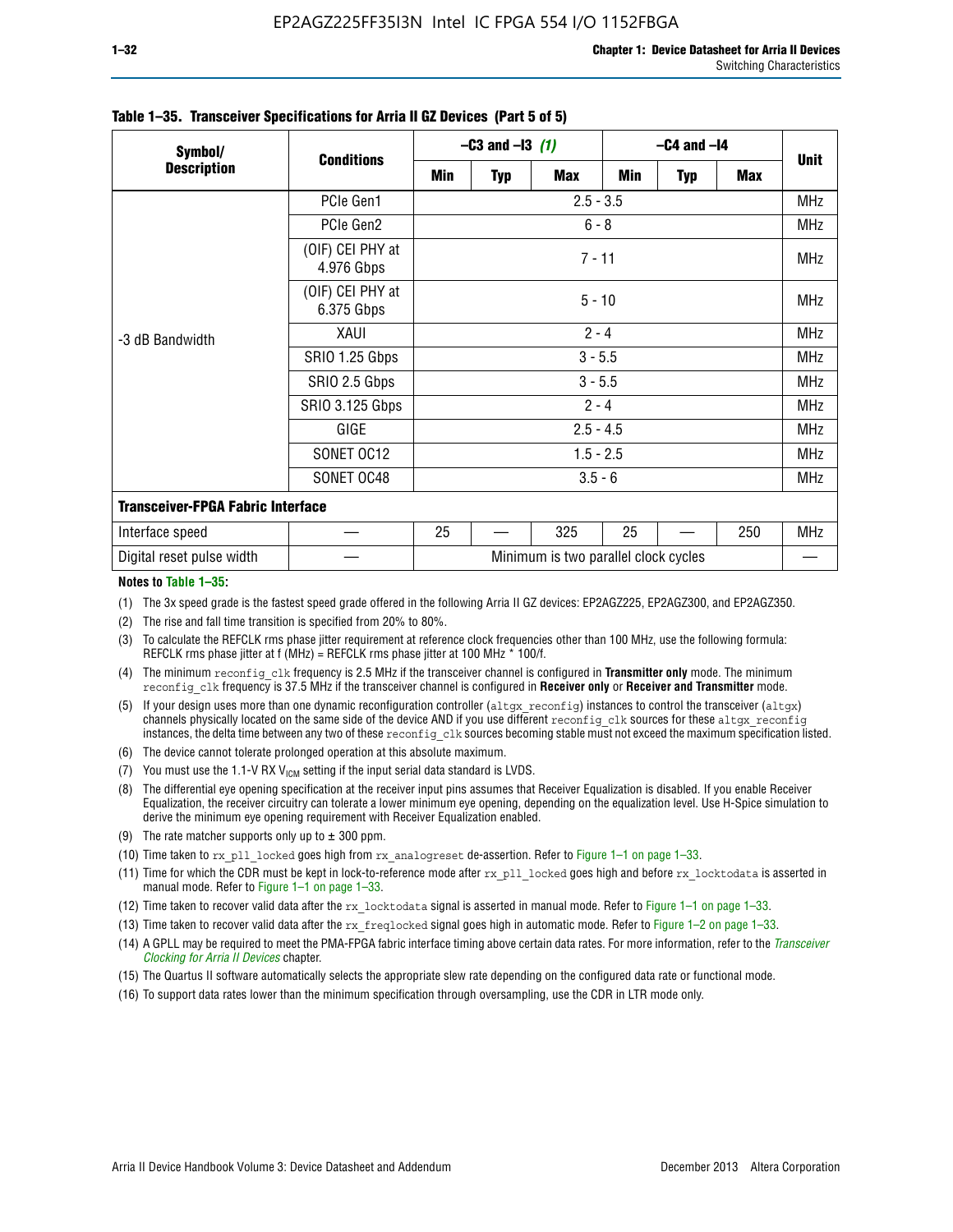Figure 1–1 shows the lock time parameters in manual mode.

 $\Box$  LTD = lock-to-data. LTR = lock-to-reference.





Figure 1–2 shows the lock time parameters in automatic mode.

**Figure 1–2. Lock Time Parameters for Automatic Mode**

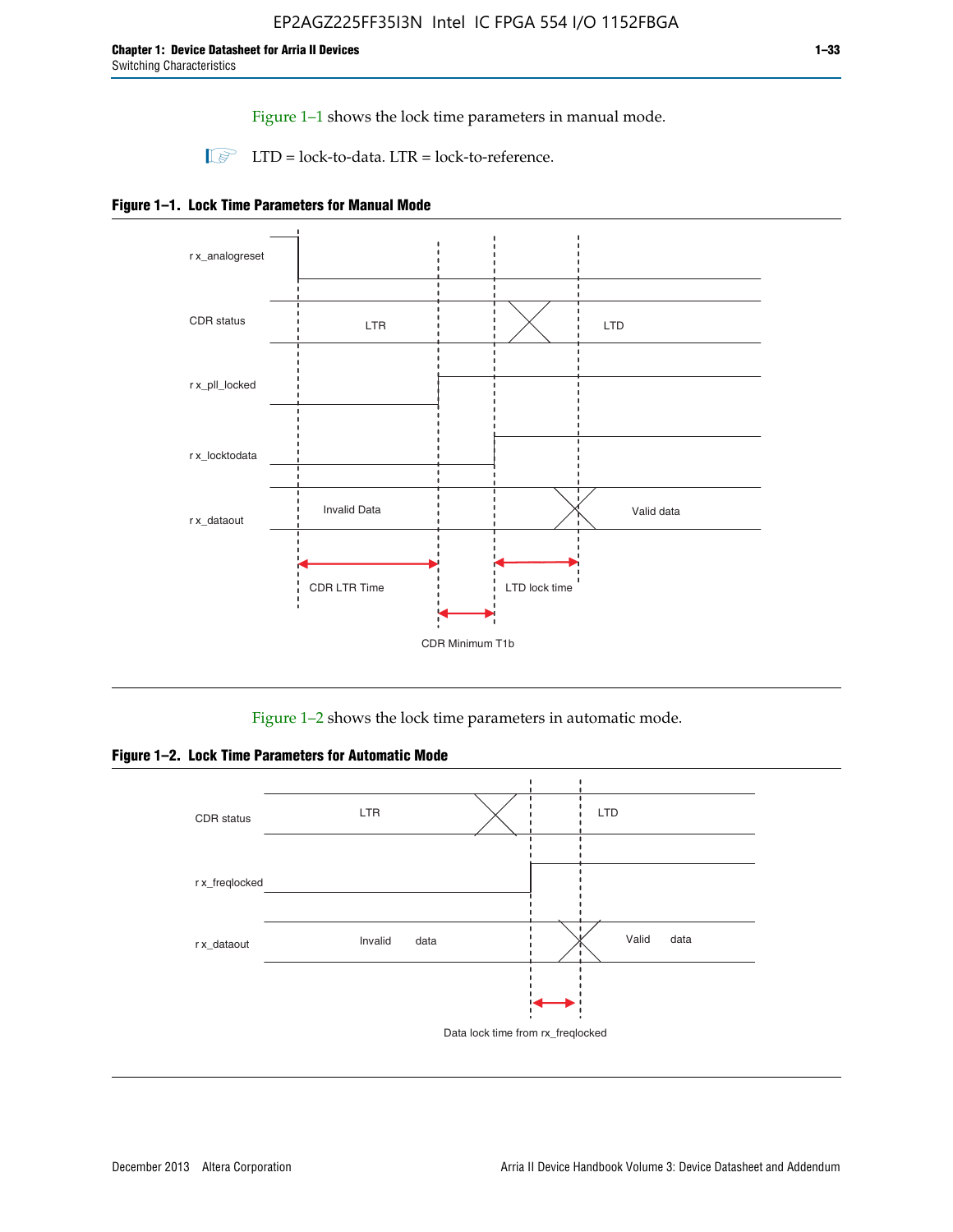#### Figure 1–3 shows the differential receiver input waveform.





Figure 1–4 shows the transmitter output waveform.





Table 1–36 lists the typical V<sub>OD</sub> for TX term that equals 85  $\Omega$  for Arria II GZ devices.

|  |  |  | Table 1–36. Typical V <sub>op</sub> Setting, TX Term = 85 $\Omega$ for Arria II GZ Devices |
|--|--|--|--------------------------------------------------------------------------------------------|
|--|--|--|--------------------------------------------------------------------------------------------|

|                                                    | $V_{0D}$ Setting (mV) |                  |                  |                  |                  |                  |                  |                   |  |  |
|----------------------------------------------------|-----------------------|------------------|------------------|------------------|------------------|------------------|------------------|-------------------|--|--|
| <b>Symbol</b>                                      |                       |                  |                  | 2<br>J           |                  | 5                |                  |                   |  |  |
| $V_{OD}$ differential<br>peak-to-peak Typical (mV) | $170 \pm$<br>20%      | $340 \pm$<br>20% | 510 $\pm$<br>20% | 595 $\pm$<br>20% | 680 $\pm$<br>20% | $765 \pm$<br>20% | $850 \pm$<br>20% | $1020 \pm$<br>20% |  |  |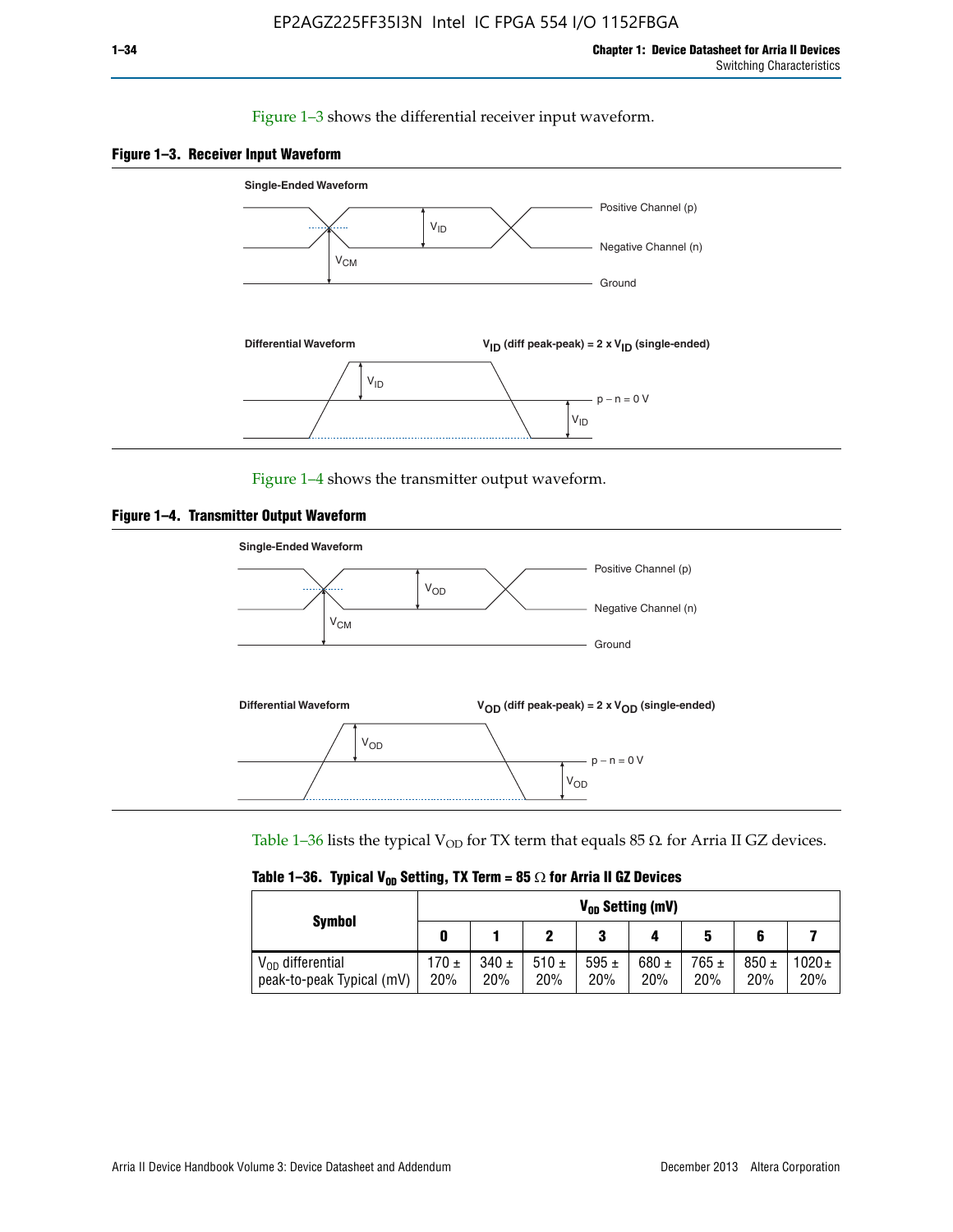Table 1-37 lists the typical  $V_{OD}$  for TX term that equals 100  $\Omega$  for Arria II GX and GZ devices.

| <b>Quartus II Setting</b> | V <sub>OD</sub> Setting (mV) |
|---------------------------|------------------------------|
|                           | 400                          |
| ი                         | 600                          |
| 3 (Arria II GZ)           | 700                          |
|                           | 800                          |
| 5                         | 900                          |
| 6                         | 1000                         |
|                           | 1200                         |

**Table 1–37. Typical V<sub>OD</sub> Setting, TX Termination = 100**  $\Omega$  for Arria II Devices

Table 1–38 lists the typical transmitter pre-emphasis levels in dB for the first post tap under the following conditions: low-frequency data pattern (five 1s and five 0s) at 6.375 Gbps. The levels listed in Table 1–38 are a representation of possible pre-emphasis levels under these specified conditions only, the pre-emphasis levels may change with data pattern and data rate.

To predict the pre-emphasis level for your specific data rate and pattern, run simulations using the Arria II GX HSSI HSPICE models.

| <b>Arria II GX</b><br>(Quartus II                    | Arria II GX (Quartus II Software) VOD Setting |     |     |     |     |     |             |  |  |  |  |
|------------------------------------------------------|-----------------------------------------------|-----|-----|-----|-----|-----|-------------|--|--|--|--|
| Software)<br><b>First Post Tap</b><br><b>Setting</b> |                                               | 2   | 4   | 5   | 6   |     | <b>Unit</b> |  |  |  |  |
| $0$ (off)                                            | 0                                             |     | U   |     |     |     |             |  |  |  |  |
|                                                      | 0.7                                           |     | U   |     |     |     | dB          |  |  |  |  |
| ŋ                                                    | 2.7                                           | 1.2 | 0.3 |     |     |     | dB          |  |  |  |  |
| 3                                                    | 4.9                                           | 2.4 | 1.2 | 0.8 | 0.5 | 0.2 | dB          |  |  |  |  |
| 4                                                    | 7.5                                           | 3.8 | 2.1 | 1.6 | 1.2 | 0.6 | dB          |  |  |  |  |
| 5                                                    |                                               | 5.3 | 3.1 | 2.4 | 1.8 | 1.1 | dB          |  |  |  |  |
| 6                                                    |                                               |     | 4.3 | 3.3 | 2.7 | 1.7 | dB          |  |  |  |  |

**Table 1–38. Transmitter Pre-Emphasis Levels for Arria II GX Devices**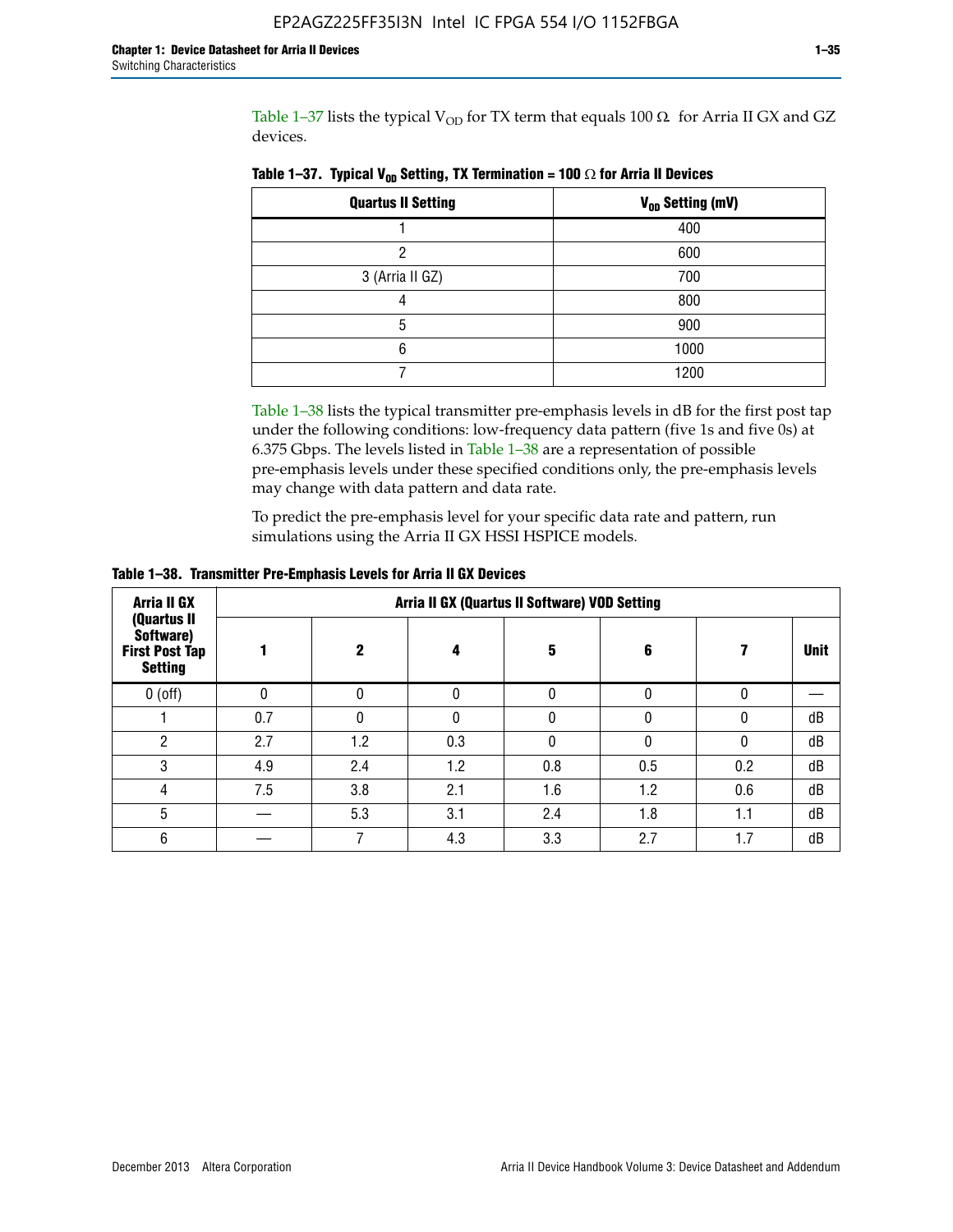Table 1–39 lists typical transmitter pre-emphasis levels for Arria II GZ devices (in dB) for the first post tap under the following conditions (low-frequency data pattern [five 1s and five 0s] at 6.25 Gbps). The levels listed in Table 1–39 are a representation of possible pre-emphasis levels under the specified conditions only and that the preemphasis levels may change with data pattern and data rate.

**follow** To predict the pre-emphasis level for your specific data rate and pattern, run simulations using the [Arria II HSSI HSPICE](http://www.altera.com/support/software/download/hspice/hsp-index.html) models.

| Pre-                                                 |           |                |                  | V <sub>OD</sub> Setting |                |                         |                |                         |
|------------------------------------------------------|-----------|----------------|------------------|-------------------------|----------------|-------------------------|----------------|-------------------------|
| <b>Emphasis</b><br>1st<br>Post-Tap<br><b>Setting</b> | $\pmb{0}$ | 1              | $\mathbf 2$      | $\mathbf 3$             | 4              | $\overline{\mathbf{5}}$ | 6              | $\overline{\mathbf{z}}$ |
| $\pmb{0}$                                            | $\pmb{0}$ | $\pmb{0}$      | $\pmb{0}$        | $\pmb{0}$               | $\pmb{0}$      | $\pmb{0}$               | $\pmb{0}$      | $\pmb{0}$               |
| $\mathbf{1}$                                         | N/A       | 0.7            | $\pmb{0}$        | $\pmb{0}$               | $\pmb{0}$      | $\pmb{0}$               | $\pmb{0}$      | $\pmb{0}$               |
| $\overline{2}$                                       | N/A       | $\mathbf{1}$   | 0.3              | $\pmb{0}$               | $\mathbf 0$    | $\mathbf 0$             | $\mathbf 0$    | $\pmb{0}$               |
| $\mathbf 3$                                          | N/A       | 1.5            | 0.6              | $\mathbf 0$             | $\pmb{0}$      | $\pmb{0}$               | $\pmb{0}$      | $\pmb{0}$               |
| $\overline{\mathbf{4}}$                              | N/A       | $\overline{2}$ | 0.7              | 0.3                     | $\pmb{0}$      | $\pmb{0}$               | $\pmb{0}$      | $\pmb{0}$               |
| $\overline{5}$                                       | N/A       | 2.7            | 1.2              | 0.5                     | 0.3            | $\pmb{0}$               | 0              | $\pmb{0}$               |
| $\,6\,$                                              | N/A       | 3.1            | 1.3              | 0.8                     | 0.5            | 0.2                     | $\mathbf 0$    | $\pmb{0}$               |
| $\overline{7}$                                       | N/A       | 3.7            | 1.8              | 1.1                     | 0.7            | 0.4                     | 0.2            | $\pmb{0}$               |
| $\bf 8$                                              | N/A       | 4.2            | 2.1              | 1.3                     | 0.9            | 0.6                     | 0.3            | $\pmb{0}$               |
| $\boldsymbol{9}$                                     | N/A       | 4.9            | 2.4              | 1.6                     | 1.2            | 0.8                     | 0.5            | 0.2                     |
| 10                                                   | N/A       | 5.4            | 2.8              | 1.9                     | 1.4            | $\mathbf{1}$            | 0.7            | 0.3                     |
| 11                                                   | N/A       | $\,6\,$        | 3.2              | 2.2                     | 1.7            | 1.2                     | 0.9            | 0.4                     |
| 12                                                   | N/A       | 6.8            | 3.5              | 2.6                     | 1.9            | 1.4                     | 1.1            | 0.6                     |
| 13                                                   | N/A       | 7.5            | 3.8              | 2.8                     | 2.1            | 1.6                     | 1.2            | 0.6                     |
| 14                                                   | N/A       | 8.1            | 4.2              | 3.1                     | 2.3            | 1.7                     | 1.3            | 0.7                     |
| 15                                                   | N/A       | 8.8            | 4.5              | 3.4                     | 2.6            | 1.9                     | 1.5            | 0.8                     |
| 16                                                   | N/A       | N/A            | 4.9              | 3.7                     | 2.9            | 2.2                     | 1.7            | 0.9                     |
| 17                                                   | N/A       | N/A            | 5.3              | $\overline{4}$          | 3.1            | 2.4                     | 1.8            | 1.1                     |
| 18                                                   | N/A       | N/A            | 5.7              | 4.4                     | 3.4            | 2.6                     | $\overline{c}$ | 1.2                     |
| 19                                                   | N/A       | N/A            | 6.1              | 4.7                     | 3.6            | 2.8                     | 2.2            | 1.4                     |
| 20                                                   | N/A       | N/A            | 6.6              | 5.1                     | 4              | 3.1                     | 2.4            | 1.5                     |
| 21                                                   | N/A       | N/A            | $\overline{7}$   | 5.4                     | 4.3            | 3.3                     | 2.7            | 1.7                     |
| 22                                                   | N/A       | N/A            | 8                | 6.1                     | 4.8            | 3.8                     | 3              | $\overline{2}$          |
| 23                                                   | N/A       | N/A            | $\boldsymbol{9}$ | 6.8                     | 5.4            | 4.3                     | 3.4            | 2.3                     |
| 24                                                   | N/A       | N/A            | 10               | 7.6                     | $6\phantom{.}$ | 4.8                     | 3.9            | 2.6                     |
| 25                                                   | N/A       | N/A            | 11.4             | 8.4                     | 6.8            | 5.4                     | 4.4            | 3                       |
| 26                                                   | N/A       | N/A            | 12.6             | 9.4                     | 7.4            | 5.9                     | 4.9            | 3.3                     |
| 27                                                   | N/A       | N/A            | N/A              | 10.3                    | 8.1            | 6.4                     | 5.3            | 3.6                     |
| 28                                                   | N/A       | N/A            | N/A              | 11.3                    | 8.8            | 7.1                     | 5.8            | $\overline{4}$          |

**Table 1–39. Transmitter Pre-Emphasis Levels for Arria II GZ Devices (Part 1 of 2)**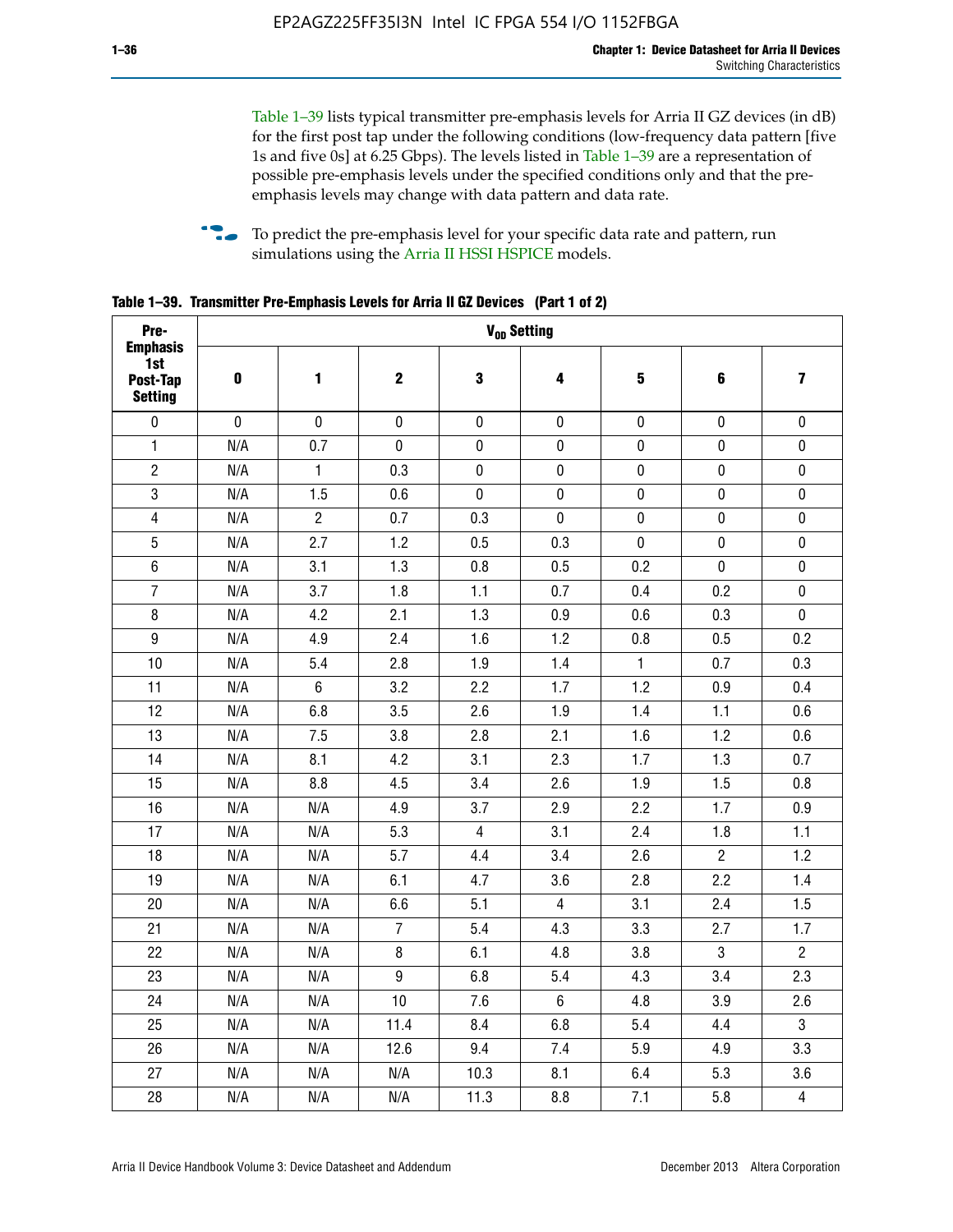| Pre-<br><b>Emphasis</b>           |     |     |     |      | V <sub>op</sub> Setting |     |     |     |
|-----------------------------------|-----|-----|-----|------|-------------------------|-----|-----|-----|
| 1st<br>Post-Tap<br><b>Setting</b> | 0   |     | 2   | 3    | 4                       | 5   | 6   |     |
| 29                                | N/A | N/A | N/A | 12.5 | 9.6                     | 7.7 | 6.3 | 4.3 |
| 30                                | N/A | N/A | N/A | N/A  | 11.4                    | 9   | 7.4 | N/A |
| 31                                | N/A | N/A | N/A | N/A  | 12.9                    | 10  | 8.2 | N/A |

### **Table 1–39. Transmitter Pre-Emphasis Levels for Arria II GZ Devices (Part 2 of 2)**

Table 1–40 lists the transceiver jitter specifications for all supported protocols for Arria II GX devices.

# **Table 1–40. Transceiver Block Jitter Specifications for Arria II GX Devices** *(Note 1)* **(Part 1 of 10)**

| Symbol/                                   | <b>Conditions</b>                                              |     | $\mathbf{13}$ |            |            | C <sub>4</sub> |            |     | C5, I5     |      |            | C <sub>6</sub> |            | <b>Unit</b>  |
|-------------------------------------------|----------------------------------------------------------------|-----|---------------|------------|------------|----------------|------------|-----|------------|------|------------|----------------|------------|--------------|
| <b>Description</b>                        |                                                                | Min | <b>Typ</b>    | <b>Max</b> | <b>Min</b> | <b>Typ</b>     | <b>Max</b> | Min | <b>Typ</b> | Max  | <b>Min</b> | <b>Typ</b>     | <b>Max</b> |              |
|                                           | <b>SONET/SDH Transmit Jitter Generation (2)</b>                |     |               |            |            |                |            |     |            |      |            |                |            |              |
| Peak-to-peak<br>jitter at<br>622.08 Mbps  | Pattern $=$<br>PRBS15                                          |     |               | 0.1        |            |                | 0.1        |     |            | 0.1  |            |                | 0.1        | UI           |
| RMS jitter at<br>622.08 Mbps              | Pattern $=$<br>PRBS15                                          |     |               | 0.01       |            |                | 0.01       |     |            | 0.01 |            |                | 0.01       | UI           |
| Peak-to-peak<br>iitter at<br>2488.32 Mbps | Pattern $=$<br>PRBS15                                          |     |               | 0.1        |            |                | 0.1        |     |            | 0.1  |            |                | 0.1        | U            |
| RMS jitter at<br>2488.32 Mbps             | Pattern $=$<br>PRBS15                                          |     |               | 0.01       |            |                | 0.01       |     |            | 0.01 |            |                | 0.01       | UI           |
|                                           | <b>SONET/SDH Receiver Jitter Tolerance (2)</b>                 |     |               |            |            |                |            |     |            |      |            |                |            |              |
|                                           | Jitter frequency $=$<br>$0.03$ KHz<br>Pattern = PRBS15         |     | >15           |            |            | >15            |            |     | >15        |      |            | >15            |            | $\mathbf{U}$ |
| Jitter tolerance at<br>622.08 Mbps        | Jitter frequency $=$<br>25 KH <sub>7</sub><br>Pattern = PRBS15 |     | > 1.5         |            |            | > 1.5          |            |     | > 1.5      |      |            | > 1.5          |            | $\mathbf{U}$ |
|                                           | Jitter frequency $=$<br>250 KHz<br>Pattern = PRBS15            |     | > 0.15        |            |            | > 0.15         |            |     | > 0.15     |      |            | > 0.15         |            | UI           |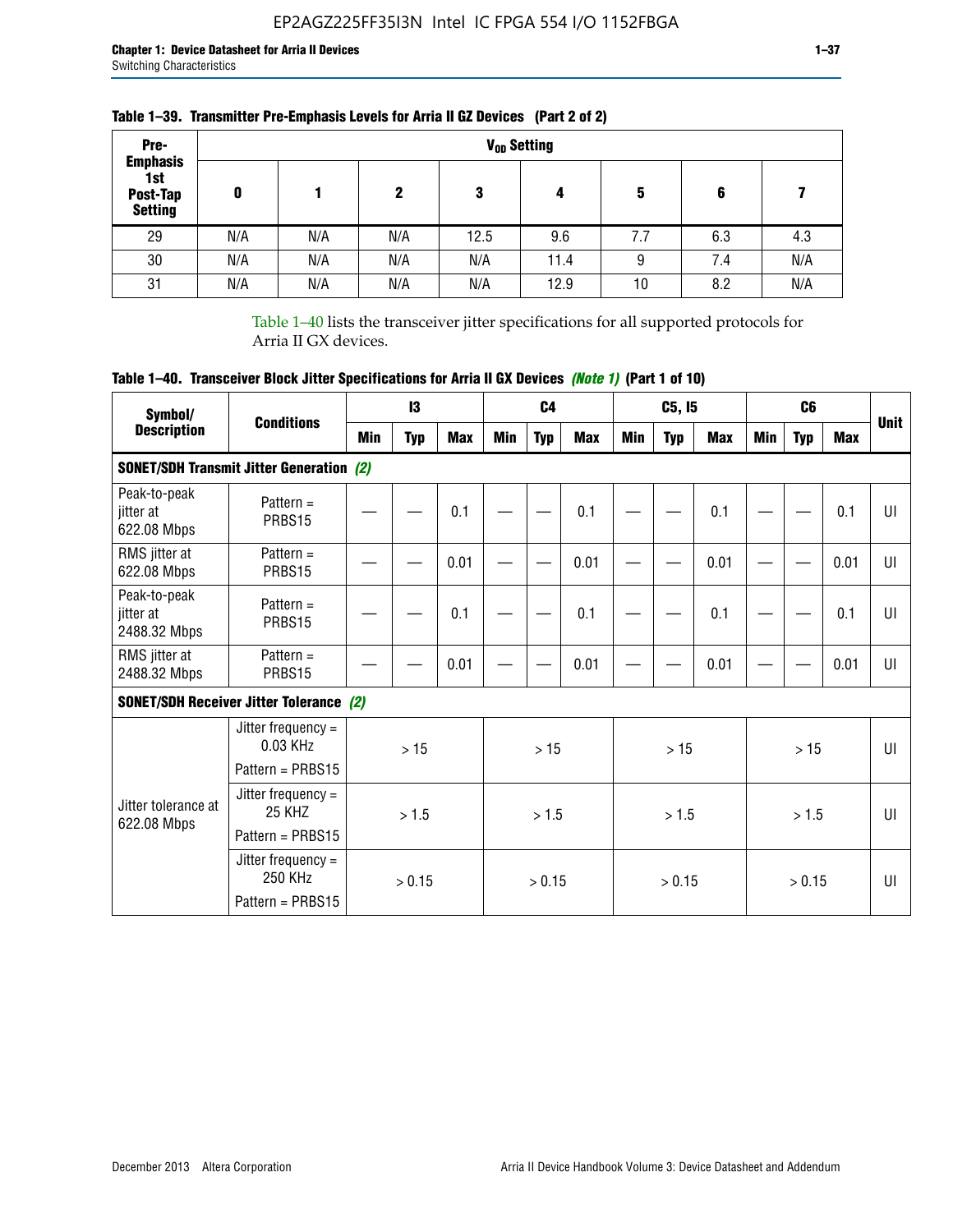| Symbol/                                    |                                        |            | 13         |            |            | C <sub>4</sub> |            |            | C5, I5     |            |            | C <sub>6</sub> |            |             |
|--------------------------------------------|----------------------------------------|------------|------------|------------|------------|----------------|------------|------------|------------|------------|------------|----------------|------------|-------------|
| <b>Description</b>                         | <b>Conditions</b>                      | <b>Min</b> | <b>Typ</b> | <b>Max</b> | <b>Min</b> | <b>Typ</b>     | <b>Max</b> | <b>Min</b> | <b>Typ</b> | <b>Max</b> | <b>Min</b> | <b>Typ</b>     | <b>Max</b> | <b>Unit</b> |
|                                            | Jitter frequency $=$<br>0.06 KHz       |            | $>15$      |            |            | $>15$          |            |            | $>15$      |            |            | $>15$          |            | UI          |
|                                            | Pattern = PRBS15                       |            |            |            |            |                |            |            |            |            |            |                |            |             |
|                                            | Jitter frequency $=$<br><b>100 KHZ</b> |            | > 1.5      |            |            | > 1.5          |            |            | > 1.5      |            |            | > 1.5          |            | UI          |
| Jitter tolerance at                        | Pattern = PRBS15                       |            |            |            |            |                |            |            |            |            |            |                |            |             |
| 2488.32 Mbps                               | Jitter frequency $=$<br>1 MHz          |            | > 0.15     |            |            | > 0.15         |            |            | > 0.15     |            |            | > 0.15         |            | UI          |
|                                            | Pattern = PRBS15                       |            |            |            |            |                |            |            |            |            |            |                |            |             |
|                                            | Jitter frequency =<br>10 MHz           |            | > 0.15     |            |            | > 0.15         |            |            | > 0.15     |            |            | > 0.15         |            | UI          |
|                                            | Pattern = PRBS15                       |            |            |            |            |                |            |            |            |            |            |                |            |             |
| XAUI Transmit Jitter Generation (3)        |                                        |            |            |            |            |                |            |            |            |            |            |                |            |             |
| Total jitter at<br>3.125 Gbps              | Pattern = CJPAT                        | 0.3        |            |            |            | 0.3            |            |            | 0.3        |            |            | 0.3            | UI         |             |
| Deterministic<br>jitter at<br>3.125 Gbps   | Pattern = CJPAT                        |            |            | 0.17       |            |                | 0.17       |            |            | 0.17       |            |                | 0.17       | U           |
| XAUI Receiver Jitter Tolerance (3)         |                                        |            |            |            |            |                |            |            |            |            |            |                |            |             |
| <b>Total jitter</b>                        |                                        |            | > 0.65     |            |            | > 0.65         |            |            | > 0.65     |            |            | > 0.65         |            | UI          |
| Deterministic<br>jitter                    |                                        |            | > 0.37     |            |            | > 0.37         |            |            | > 0.37     |            |            | > 0.37         |            | UI          |
| Peak-to-peak<br>jitter                     | Jitter frequency =<br>22.1 KHz         |            | > 8.5      |            |            | > 8.5          |            |            | > 8.5      |            |            | > 8.5          |            | $U\Gamma$   |
| Peak-to-peak<br>jitter                     | Jitter frequency $=$<br>1.875 MHz      |            | > 0.1      |            |            | > 0.1          |            |            | > 0.1      |            |            | > 0.1          |            | $U\Gamma$   |
| Peak-to-peak<br>jitter                     | Jitter frequency $=$<br>20 MHz         | > 0.1      |            |            | > 0.1      |                |            | > 0.1      |            |            | > 0.1      |                | $U\Gamma$  |             |
| <b>PCIe Transmit Jitter Generation (4)</b> |                                        |            |            |            |            |                |            |            |            |            |            |                |            |             |
| Total jitter at<br>2.5 Gbps (Gen1)         | Compliance<br>pattern                  |            |            | 0.25       |            |                | 0.25       |            |            | 0.25       |            |                | 0.25       | $U\Gamma$   |

### **Table 1–40. Transceiver Block Jitter Specifications for Arria II GX Devices** *(Note 1)* **(Part 2 of 10)**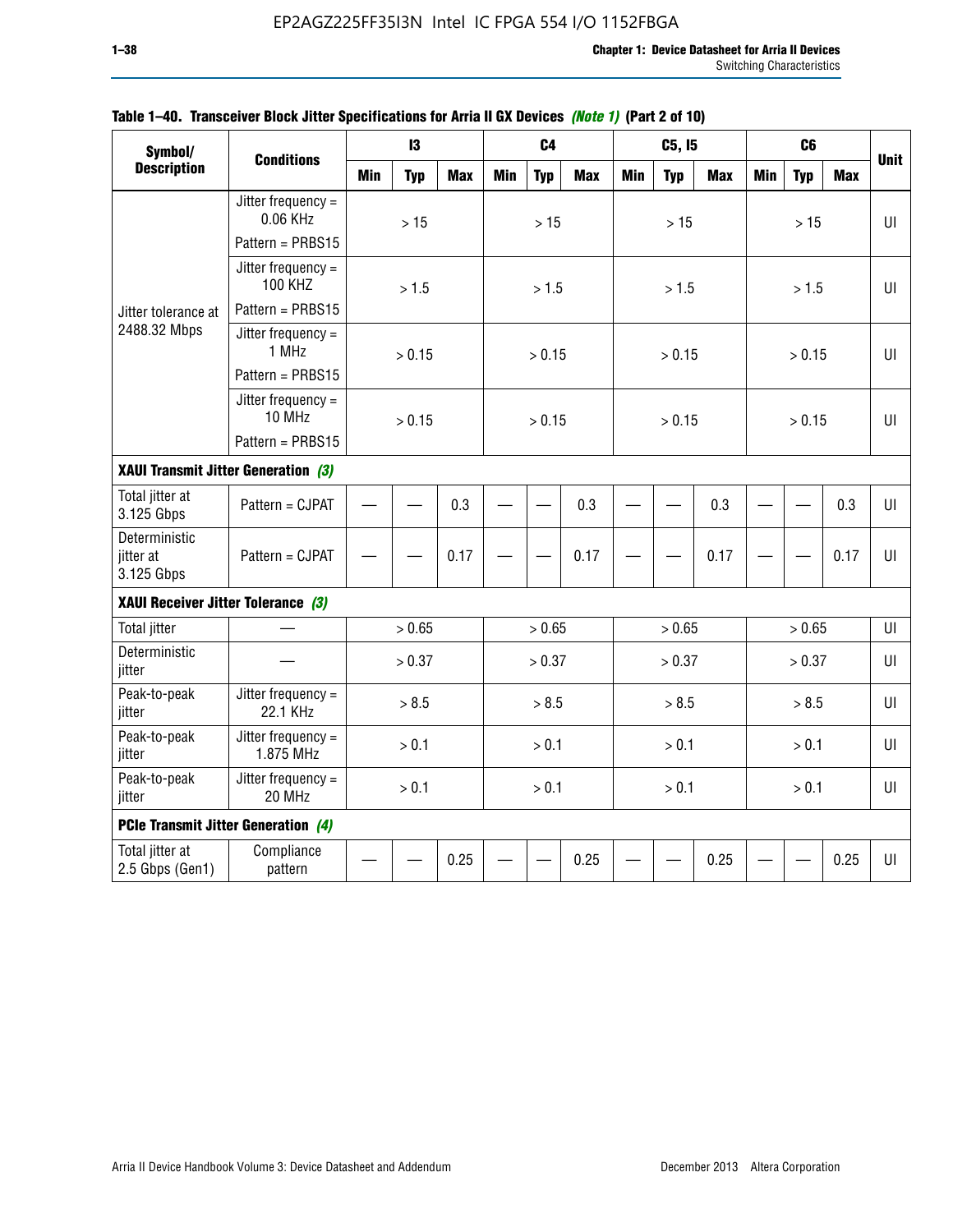|  | Table 1–40. Transceiver Block Jitter Specifications for Arria II GX Devices <i>(Note 1)</i> (Part 3 of 10) |  |
|--|------------------------------------------------------------------------------------------------------------|--|
|  |                                                                                                            |  |

| Symbol/                                                                       |                                                                           |            | 13         |            |            | C <sub>4</sub>           |            |            | C5, I5     |            |            | C <sub>6</sub> |            |             |
|-------------------------------------------------------------------------------|---------------------------------------------------------------------------|------------|------------|------------|------------|--------------------------|------------|------------|------------|------------|------------|----------------|------------|-------------|
| <b>Description</b>                                                            | <b>Conditions</b>                                                         | <b>Min</b> | <b>Typ</b> | <b>Max</b> | <b>Min</b> | <b>Typ</b>               | <b>Max</b> | <b>Min</b> | <b>Typ</b> | <b>Max</b> | <b>Min</b> | <b>Typ</b>     | <b>Max</b> | <b>Unit</b> |
| PCIe Receiver Jitter Tolerance (4)                                            |                                                                           |            |            |            |            |                          |            |            |            |            |            |                |            |             |
| Total jitter at<br>2.5 Gbps (Gen1)                                            | Compliance<br>pattern                                                     |            | > 0.6      |            |            | > 0.6                    |            |            | > 0.6      |            |            | > 0.6          |            | UI          |
|                                                                               | PCIe (Gen 1) Electrical Idle Detect Threshold (9)                         |            |            |            |            |                          |            |            |            |            |            |                |            |             |
| VRX-IDLE-<br>DETDIFF (p-p)                                                    | Compliance<br>pattern                                                     | 65         |            | 175        | 65         | $\overline{\phantom{0}}$ | 175        | 65         |            | 175        | 65         |                | 175        | mV          |
|                                                                               | Serial RapidIO <sup>®</sup> (SRIO) Transmit Jitter Generation (5)         |            |            |            |            |                          |            |            |            |            |            |                |            |             |
| Deterministic<br>jitter                                                       | Data Rate = $1.25$ ,<br>2.5, 3.125 Gbps                                   |            |            | 0.17       |            |                          | 0.17       |            |            | 0.17       |            |                | 0.17       | UI          |
| (peak-to-peak)                                                                | Pattern = CJPAT<br>Data Rate = $1.25$ ,                                   |            |            |            |            |                          |            |            |            |            |            |                |            |             |
| <b>Total jitter</b><br>(peak-to-peak)                                         | 2.5, 3.125 Gbps<br>Pattern = CJPAT                                        |            |            | 0.35       |            |                          | 0.35       |            |            | 0.35       |            |                | 0.35       | UI          |
| <b>SRIO Receiver Jitter Tolerance (5)</b>                                     |                                                                           |            |            |            |            |                          |            |            |            |            |            |                |            |             |
| Deterministic<br>jitter tolerance<br>(peak-to-peak)                           | Data Rate = $1.25$ ,<br>2.5, 3.125 Gbps<br>Pattern = CJPAT                | > 0.37     |            |            | > 0.37     |                          |            | > 0.37     |            |            | > 0.37     |                | UI         |             |
| Combined<br>deterministic and<br>random jitter<br>tolerance<br>(peak-to-peak) | Data Rate = $1.25$ ,<br>2.5, 3.125 Gbps<br>Pattern = CJPAT                | > 0.55     |            |            |            | > 0.55                   |            |            | > 0.55     |            |            | > 0.55         |            | UI          |
|                                                                               | Jitter frequency =<br>22.1 KHz<br>Data rate = $1.25$ ,<br>2.5, 3.125 Gbps |            | > 8.5      |            |            | > 8.5                    |            |            | > 8.5      |            |            | > 8.5          |            | UI          |
|                                                                               | Pattern = CJPAT<br>Jitter frequency $=$<br>1.875 MHz                      |            |            |            |            |                          |            |            |            |            |            |                |            |             |
| Sinusoidal jitter<br>tolerance<br>(peak-to-peak)                              | Data rate = $1.25$ ,<br>2.5, 3.125 Gbps                                   |            | > 0.1      |            |            | > 0.1                    |            |            | > 0.1      |            |            | > 0.1          |            | UI          |
|                                                                               | Pattern = CJPAT                                                           |            |            |            |            |                          |            |            |            |            |            |                |            |             |
|                                                                               | Jitter frequency $=$<br>20 MHz                                            |            |            |            |            |                          |            |            |            |            |            |                |            |             |
|                                                                               | Data rate = $1.25$ ,<br>2.5, 3.125 Gbps<br>Pattern = CJPAT                |            | > 0.1      |            |            | > 0.1                    |            |            | > 0.1      |            |            | > 0.1          |            | UI          |
|                                                                               |                                                                           |            |            |            |            |                          |            |            |            |            |            |                |            |             |
| <b>GIGE Transmit Jitter Generation (6)</b>                                    |                                                                           |            |            |            |            |                          |            |            |            |            |            |                |            |             |
| Deterministic<br>jitter<br>(peak-to-peak)                                     | Pattern = CRPAT                                                           |            |            | 0.14       |            |                          | 0.14       |            |            | 0.14       |            |                | 0.14       | UI          |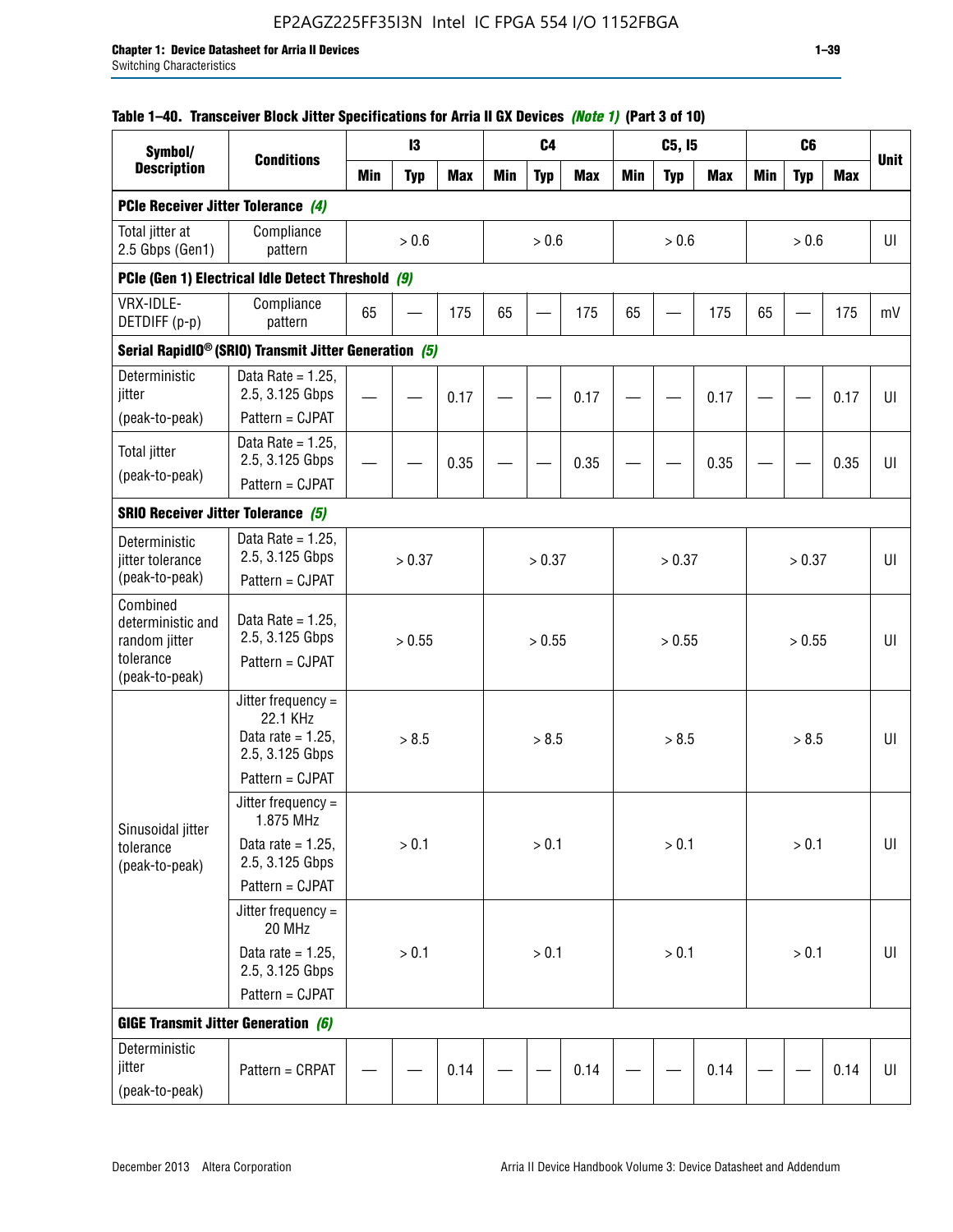| Symbol/                                                                       |                                             |            | $\mathbf{I}3$ |            |            | C <sub>4</sub> |            |            | C5, I5     |            |            | C <sub>6</sub> |            |             |
|-------------------------------------------------------------------------------|---------------------------------------------|------------|---------------|------------|------------|----------------|------------|------------|------------|------------|------------|----------------|------------|-------------|
| <b>Description</b>                                                            | <b>Conditions</b>                           | <b>Min</b> | <b>Typ</b>    | <b>Max</b> | <b>Min</b> | <b>Typ</b>     | <b>Max</b> | <b>Min</b> | <b>Typ</b> | <b>Max</b> | <b>Min</b> | <b>Typ</b>     | <b>Max</b> | <b>Unit</b> |
| <b>Total jitter</b>                                                           | Pattern = CRPAT                             |            |               | 0.27       |            |                | 0.279      |            |            | 0.279      |            |                | 0.279      | UI          |
| (peak-to-peak)                                                                |                                             |            |               | 9          |            |                |            |            |            |            |            |                |            |             |
| GIGE Receiver Jitter Tolerance (6)                                            |                                             |            |               |            |            |                |            |            |            |            |            |                |            |             |
| Deterministic<br>jitter tolerance<br>(peak-to-peak)                           | Pattern = CJPAT                             |            | > 0.4         |            |            | > 0.4          |            |            | > 0.4      |            |            | > 0.4          |            | UI          |
| Combined<br>deterministic and<br>random jitter<br>tolerance<br>(peak-to-peak) | Pattern = CJPAT                             |            | > 0.66        |            |            | > 0.66         |            |            | > 0.66     |            |            | > 0.66         |            | UI          |
|                                                                               | <b>HiGig Transmit Jitter Generation (7)</b> |            |               |            |            |                |            |            |            |            |            |                |            |             |
| Deterministic<br>jitter                                                       | Data rate $=$<br>3.75 Gbps                  |            |               | 0.17       |            |                | 0.17       |            |            |            |            |                |            | U           |
| (peak-to-peak)                                                                | Pattern = CJPAT                             |            |               |            |            |                |            |            |            |            |            |                |            |             |
| <b>Total jitter</b><br>(peak-to-peak)                                         | Data rate $=$<br>3.75 Gbps                  |            |               | 0.35       |            |                | 0.35       |            |            |            |            |                |            | U           |
| Pattern = CJPAT                                                               |                                             |            |               |            |            |                |            |            |            |            |            |                |            |             |
| <b>HiGig Receiver Jitter Tolerance (7)</b>                                    |                                             |            |               |            |            |                |            |            |            |            |            |                |            |             |
| Deterministic<br>jitter tolerance                                             | Data rate $=$<br>3.75 Gbps                  |            | > 0.37        |            |            | > 0.37         |            |            |            |            |            |                |            | UI          |
| (peak-to-peak)<br>Combined                                                    | Pattern = CJPAT                             |            |               |            |            |                |            |            |            |            |            |                |            |             |
| deterministic and<br>random jitter                                            | Data rate $=$<br>3.75 Gbps                  |            | > 0.65        |            |            | > 0.65         |            |            |            |            |            |                |            | U           |
| tolerance<br>(peak-to-peak)                                                   | Pattern = CJPAT                             |            |               |            |            |                |            |            |            |            |            |                |            |             |
|                                                                               | Jitter frequency $=$<br>22.1 KHz            |            |               |            |            |                |            |            |            |            |            |                |            |             |
|                                                                               | Data rate $=$<br>3.75 Gbps                  |            | > 8.5         |            |            | > 8.5          |            |            |            |            |            |                |            | UI          |
|                                                                               | Pattern = CJPAT                             |            |               |            |            |                |            |            |            |            |            |                |            |             |
| Sinusoidal jitter                                                             | Jitter frequency $=$<br>1.875MHz            |            |               |            |            |                |            |            |            |            |            |                |            |             |
| tolerance<br>(peak-to-peak)                                                   | Data rate $=$<br>3.75 Gbps                  |            | $> 0.1$       |            |            | $> 0.1$        |            |            |            |            |            |                |            | UI          |
|                                                                               | Pattern = CJPAT                             |            |               |            |            |                |            |            |            |            |            |                |            |             |
|                                                                               | Jitter frequency =<br>20 MHz                |            |               |            |            |                |            |            |            |            |            |                |            |             |
|                                                                               | Data rate $=$<br>3.75 Gbps                  |            | > 0.1         |            |            | > 0.1          |            |            |            |            |            |                |            | U           |
|                                                                               | Pattern = CJPAT                             |            |               |            |            |                |            |            |            |            |            |                |            |             |

## **Table 1–40. Transceiver Block Jitter Specifications for Arria II GX Devices** *(Note 1)* **(Part 4 of 10)**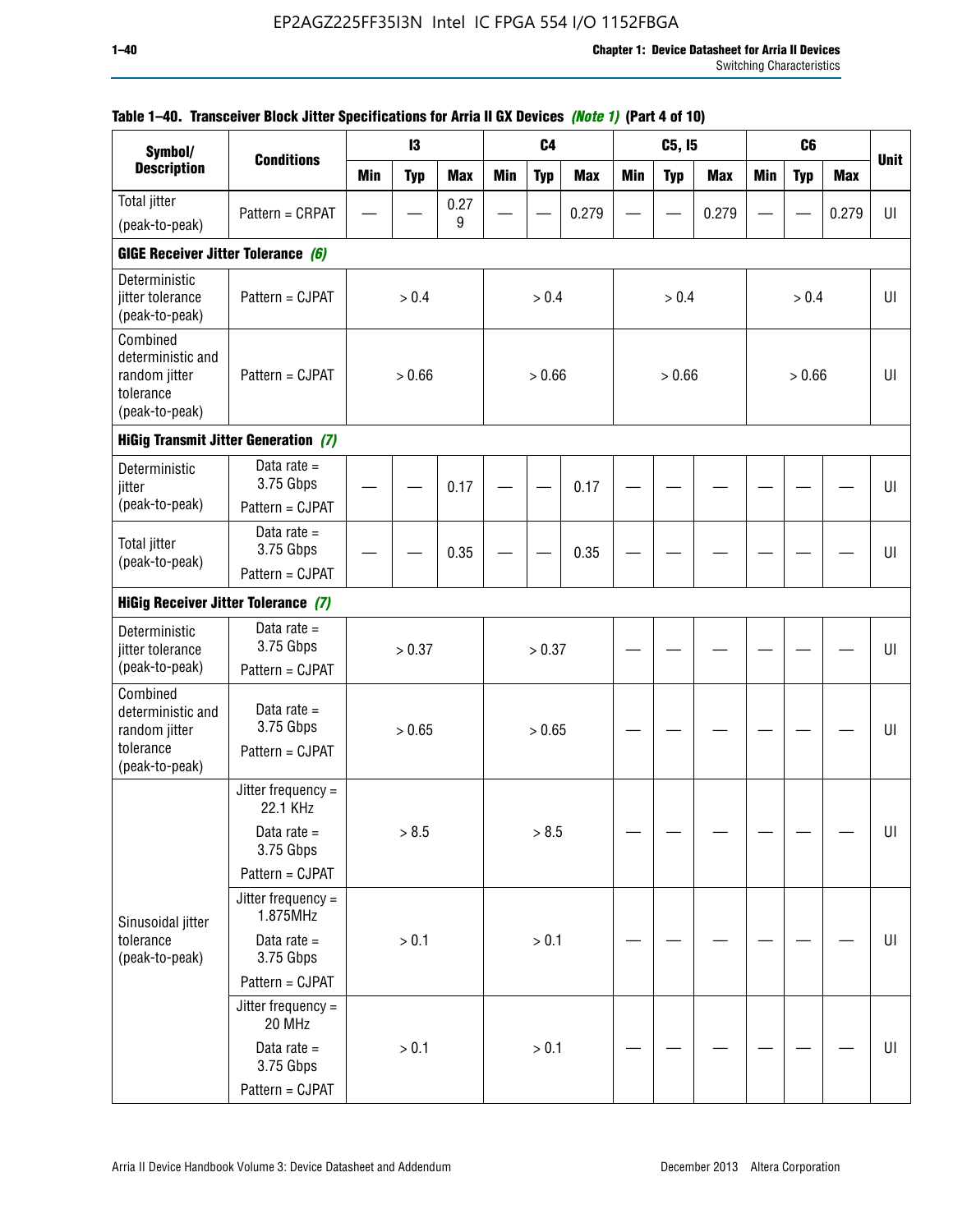## EP2AGZ225FF35I3N Intel IC FPGA 554 I/O 1152FBGA

### **Table 1–40. Transceiver Block Jitter Specifications for Arria II GX Devices** *(Note 1)* **(Part 5 of 10)**

| Symbol/                                             |                                                                                                      |            | 13         |            |            | C <sub>4</sub> |            |            | C5, I5     |            |            | C <sub>6</sub> |            |             |
|-----------------------------------------------------|------------------------------------------------------------------------------------------------------|------------|------------|------------|------------|----------------|------------|------------|------------|------------|------------|----------------|------------|-------------|
| <b>Description</b>                                  | <b>Conditions</b>                                                                                    | <b>Min</b> | <b>Typ</b> | <b>Max</b> | <b>Min</b> | <b>Typ</b>     | <b>Max</b> | <b>Min</b> | <b>Typ</b> | <b>Max</b> | <b>Min</b> | <b>Typ</b>     | <b>Max</b> | <b>Unit</b> |
|                                                     | <b>SDI Transmitter Jitter Generation (8)</b>                                                         |            |            |            |            |                |            |            |            |            |            |                |            |             |
| Alignment jitter                                    | Data rate $=$<br>1.485 Gbps (HD)<br>pattern = Color<br>Bar Low-<br>frequency Roll-off<br>$= 100$ KHz | 0.2        |            |            | 0.2        |                |            | 0.2        |            |            | 0.2        |                |            | U           |
| (peak-to-peak)<br>SDI Receiver Jitter Tolerance (8) | Data rate $=$<br>2.97 Gbps (3G)<br>pattern = Color<br>bar Low-<br>frequency Roll-off<br>$= 100$ KHz  | 0.3        |            |            | 0.3        |                |            | 0.3        |            |            | 0.3        |                |            | U           |
|                                                     |                                                                                                      |            |            |            |            |                |            |            |            |            |            |                |            |             |
|                                                     | Jitter frequency $=$<br>15 KHz<br>Data rate $=$                                                      |            |            |            |            |                |            |            |            |            |            |                |            |             |
|                                                     | 2.97 Gbps (3G)<br>$Pattern = single$<br>line scramble<br>color bar                                   |            | > 2        |            |            | > 2            |            |            | >2         |            |            | >2             |            | $U\Gamma$   |
|                                                     | Jitter frequency =<br><b>100 KHz</b>                                                                 |            |            |            |            |                |            |            |            |            |            |                |            |             |
| Sinusoidal jitter<br>tolerance<br>(peak-to-peak)    | Data rate $=$<br>2.97 Gbps (3G)<br>$Pattern = single$<br>line scramble<br>color bar                  |            | > 0.3      |            |            | > 0.3          |            |            | > 0.3      |            |            | > 0.3          |            | UI          |
|                                                     | Jitter frequency =<br>148.5 MHz                                                                      |            |            |            |            |                |            |            |            |            |            |                |            |             |
|                                                     | Data rate $=$<br>2.97 Gbps (3G)<br>$Pattern = single$<br>line scramble<br>color bar                  |            | > 0.3      |            |            | > 0.3          |            |            | > 0.3      |            |            | > 0.3          |            | UI          |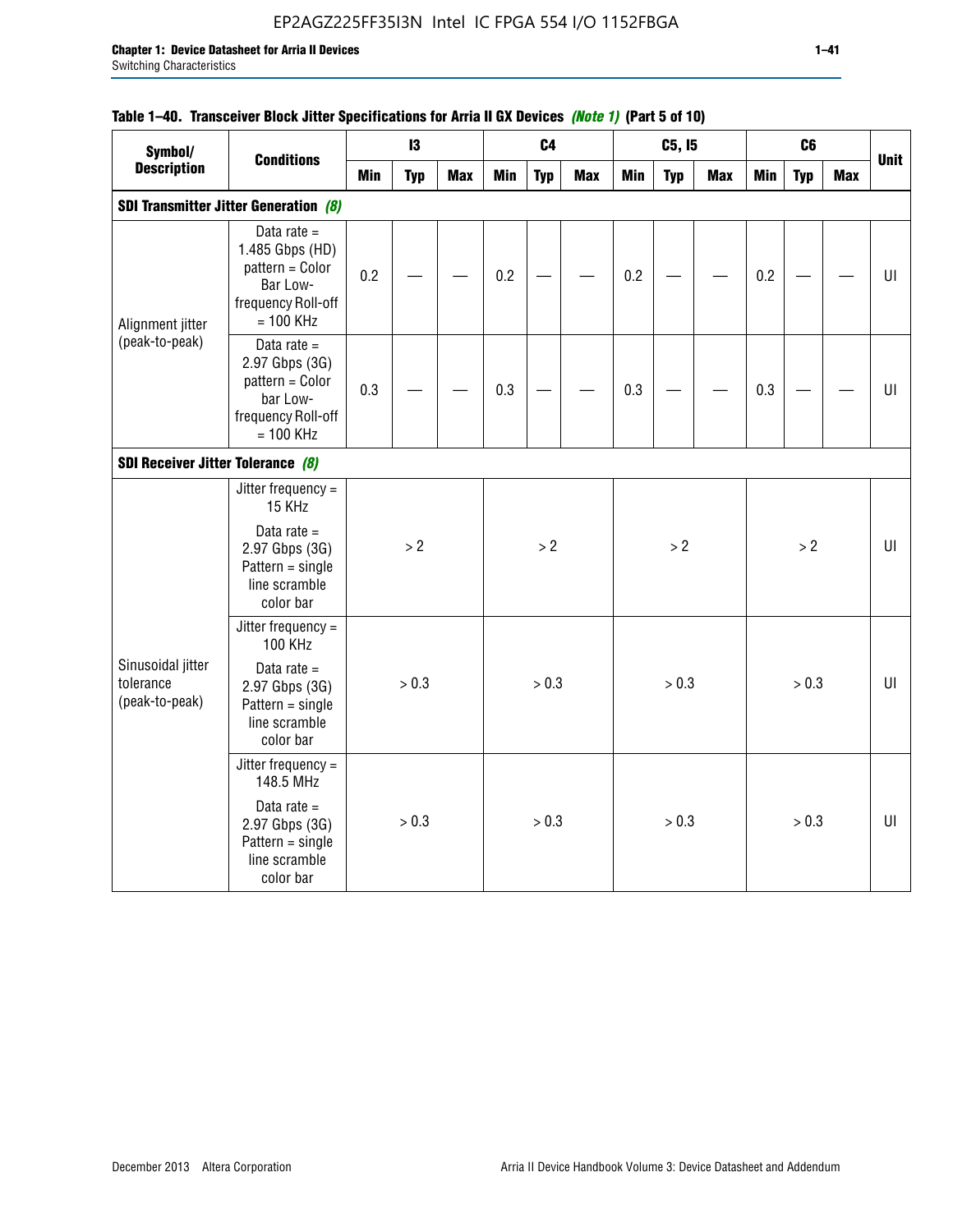| Symbol/                                                    |                                                                                                          |            | 13         |            |        | C <sub>4</sub> |            |            | C5, 15     |            |            | C <sub>6</sub> |                |                |
|------------------------------------------------------------|----------------------------------------------------------------------------------------------------------|------------|------------|------------|--------|----------------|------------|------------|------------|------------|------------|----------------|----------------|----------------|
| <b>Description</b>                                         | <b>Conditions</b>                                                                                        | <b>Min</b> | <b>Typ</b> | <b>Max</b> | Min    | <b>Typ</b>     | <b>Max</b> | <b>Min</b> | <b>Typ</b> | <b>Max</b> | <b>Min</b> | <b>Typ</b>     | <b>Max</b>     | <b>Unit</b>    |
|                                                            | Jitter frequency =<br>20 KHz                                                                             |            |            |            |        |                |            |            |            |            |            |                |                |                |
|                                                            | Data rate $=$<br>1.485 Gbps (HD)<br>Pattern = $75%$<br>color bar                                         |            | >1         |            |        | >1             |            |            | >1         |            |            | >1             |                | UI             |
| Sinusoidal jitter<br>tolerance<br>(peak-to-peak)           | Jitter frequency =<br><b>100 KHz</b><br>Data rate = $1.485$<br>Gbps (HD)<br>Pattern = $75%$<br>color bar |            | > 0.2      |            |        | > 0.2          |            |            | > 0.2      |            |            | > 0.2          |                | $U\Gamma$      |
|                                                            | Jitter frequency =<br>148.5 MHz                                                                          |            |            |            |        |                |            |            |            |            |            |                |                |                |
|                                                            | Data rate $=$<br>1.485 Gbps (HD)<br>Pattern = 75%<br>color bar                                           |            | > 0.2      |            |        | > 0.2          |            |            | > 0.2      |            |            | > 0.2          |                | UI             |
|                                                            | <b>SATA Transmit Jitter Generation (10)</b>                                                              |            |            |            |        |                |            |            |            |            |            |                |                |                |
| Total jitter at<br>$1.5$ Gbps $(G1)$                       | Compliance<br>pattern                                                                                    |            |            | 0.55       |        |                | 0.55       |            |            | 0.55       |            |                | 0.55           | UI             |
| Deterministic<br>jitter at 1.5 Gbps<br>(G1)                | Compliance<br>pattern                                                                                    |            |            | 0.35       |        |                | 0.35       |            |            | 0.35       |            |                | 0.35           | $U\Gamma$      |
| Total jitter at<br>3.0 Gbps (G2)                           | Compliance<br>pattern                                                                                    |            |            | 0.55       |        |                | 0.55       |            |            | 0.55       |            |                | 0.55           | UI             |
| Deterministic<br>jitter at 3.0 Gbps<br>(G2)                | Compliance<br>pattern                                                                                    |            |            | 0.35       |        |                | 0.35       |            |            | 0.35       |            |                | 0.35           | $U\Gamma$      |
| Total jitter at<br>6.0 Gbps (G3)                           | Compliance<br>pattern                                                                                    |            |            | 0.52       |        |                |            |            |            |            |            |                |                | UI             |
| Random jitter at<br>6.0 Gbps (G3)                          | Compliance<br>pattern                                                                                    |            |            | 0.18       |        |                |            |            |            |            |            |                |                | UI             |
|                                                            | <b>SATA Receiver Jitter Tolerance</b> (10)                                                               |            |            |            |        |                |            |            |            |            |            |                |                |                |
| <b>Total jitter</b><br>tolerance at<br>$1.5$ Gbps $(G1)$   | Compliance<br>pattern                                                                                    | > 0.65     |            |            |        | > 0.65         |            |            | > 0.65     |            |            | > 0.65         |                | $\sf{U}\sf{I}$ |
| Deterministic<br>jitter tolerance at<br>$1.5$ Gbps $(G1)$  | Compliance<br>pattern                                                                                    | > 0.35     |            |            | > 0.35 |                |            | > 0.35     |            |            | > 0.35     |                | $\sf{U}\sf{I}$ |                |
| <b>SSC</b> modulation<br>frequency at<br>$1.5$ Gbps $(G1)$ | Compliance<br>pattern                                                                                    | 33         |            |            | 33     |                |            | 33         |            |            | 33         |                | kHz            |                |

### **Table 1–40. Transceiver Block Jitter Specifications for Arria II GX Devices** *(Note 1)* **(Part 6 of 10)**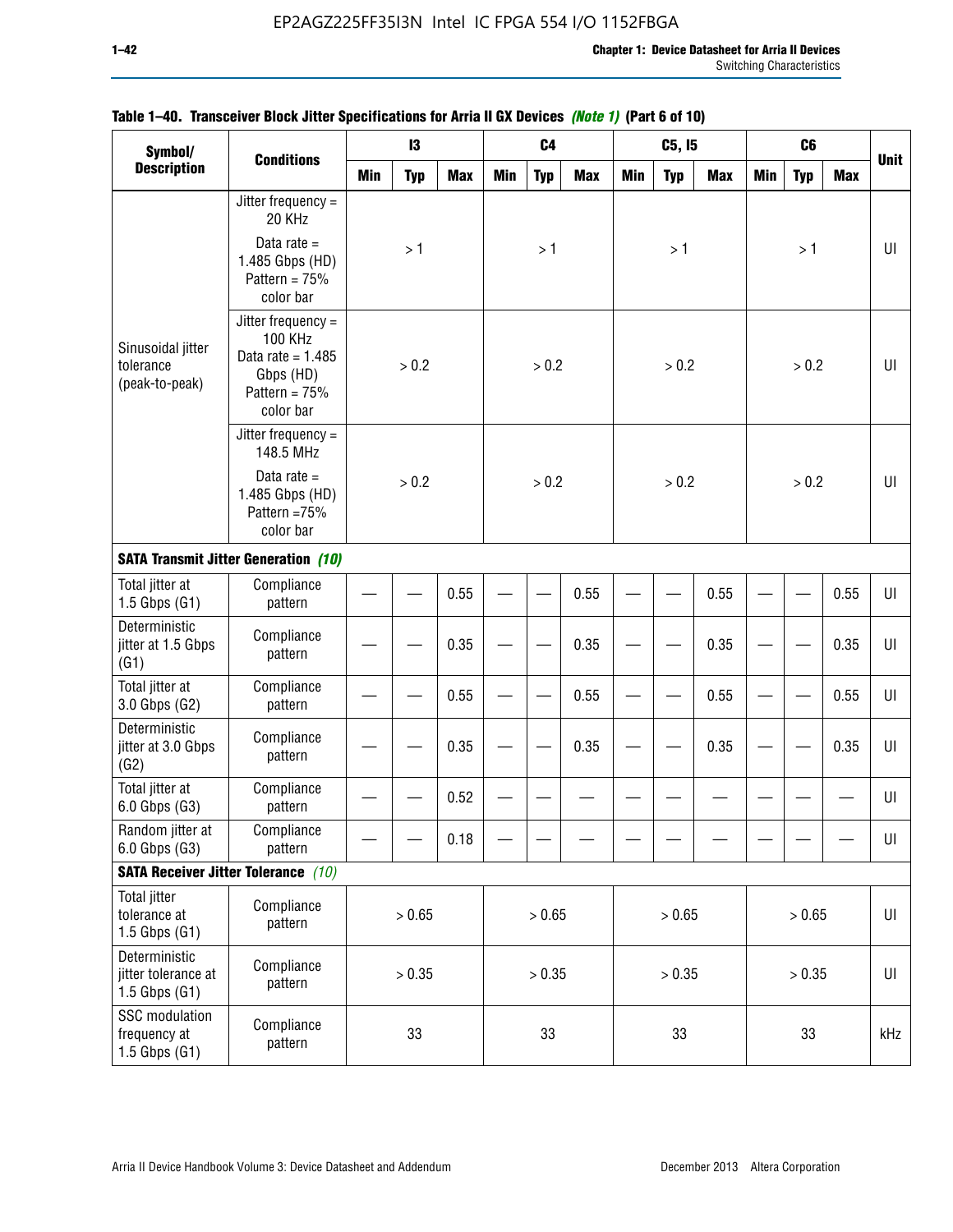| Symbol/                                                    |                       |            | 13         |            |            | C <sub>4</sub> |            |            | C5, I5     |            |            | C <sub>6</sub> |            |             |
|------------------------------------------------------------|-----------------------|------------|------------|------------|------------|----------------|------------|------------|------------|------------|------------|----------------|------------|-------------|
| <b>Description</b>                                         | <b>Conditions</b>     | <b>Min</b> | <b>Typ</b> | <b>Max</b> | <b>Min</b> | <b>Typ</b>     | <b>Max</b> | <b>Min</b> | <b>Typ</b> | <b>Max</b> | <b>Min</b> | <b>Typ</b>     | <b>Max</b> | <b>Unit</b> |
| <b>SSC</b> modulation<br>deviation at<br>$1.5$ Gbps $(G1)$ | Compliance<br>pattern |            | 5700       |            |            | 5700           |            |            | 5700       |            |            | 5700           |            | ppm         |
| RX differential<br>skew at 1.5 Gbps<br>(G1)                | Compliance<br>pattern |            | 80         |            |            | 80             |            |            | 80         |            |            | 80             |            | ps          |
| RX AC common<br>mode voltage at<br>$1.5$ Gbps $(G1)$       | Compliance<br>pattern |            | 150        |            |            | 150            |            |            | 150        |            |            | 150            |            | mV          |
| <b>Total jitter</b><br>tolerance at<br>3.0 Gbps (G2)       | Compliance<br>pattern |            | > 0.65     |            |            | > 0.65         |            |            | > 0.65     |            |            | > 0.65         |            | UI          |
| Deterministic<br>jitter tolerance at<br>3.0 Gbps (G2)      | Compliance<br>pattern |            | > 0.35     |            |            | > 0.35         |            |            | > 0.35     |            |            | > 0.35         |            | U           |
| <b>SSC</b> modulation<br>frequency at<br>3.0 Gbps (G2)     | Compliance<br>pattern |            | 33         |            |            | 33             |            |            | 33         |            |            | 33             |            | kHz         |
| <b>SSC</b> modulation<br>deviation at<br>3.0 Gbps (G2)     | Compliance<br>pattern | 5700       |            |            |            | 5700           |            |            | 5700       |            |            | 5700           |            | ppm         |
| RX differential<br>skew at 3.0 Gbps<br>(G2)                | Compliance<br>pattern |            | 75         |            |            | 75             |            |            | 75         |            |            | 75             |            | ps          |
| RX AC common<br>mode voltage at<br>3.0 Gbps (G2)           | Compliance<br>pattern |            | 150        |            |            | 150            |            |            | 150        |            |            | 150            |            | mV          |
| <b>Total jitter</b><br>tolerance at<br>6.0 Gbps (G3)       | Compliance<br>pattern |            | > 0.60     |            |            | > 0.60         |            |            | > 0.60     |            |            | > 0.60         |            | UI          |
| Random jitter<br>tolerance at<br>6.0 Gbps (G3)             | Compliance<br>pattern |            | > 0.18     |            |            | > 0.18         |            |            | > 0.18     |            |            | > 0.18         |            | UI          |
| <b>SSC</b> modulation<br>frequency at<br>6.0 Gbps (G3)     | Compliance<br>pattern |            | 33         |            |            | 33             |            |            | 33         |            |            | 33             |            | kHz         |
| SSC modulation<br>deviation at<br>6.0 Gbps (G3)            | Compliance<br>pattern | 5700       |            |            | 5700       |                |            | 5700       |            |            | 5700       |                | ppm        |             |
| RX differential<br>skew at 6.0 Gbps<br>(G3)                | Compliance<br>pattern |            | 30         |            |            | 30             |            |            | $30\,$     |            |            | 30             |            | ps          |
| RX AC common<br>mode voltage at<br>6.0 Gbps (G3)           | Compliance<br>pattern | 100        |            |            |            | 100            |            |            | 100        |            |            | 100            |            | mV          |

|  | Table 1–40. Transceiver Block Jitter Specifications for Arria II GX Devices <i>(Note 1)</i> (Part 7 of 10) |  |
|--|------------------------------------------------------------------------------------------------------------|--|
|  |                                                                                                            |  |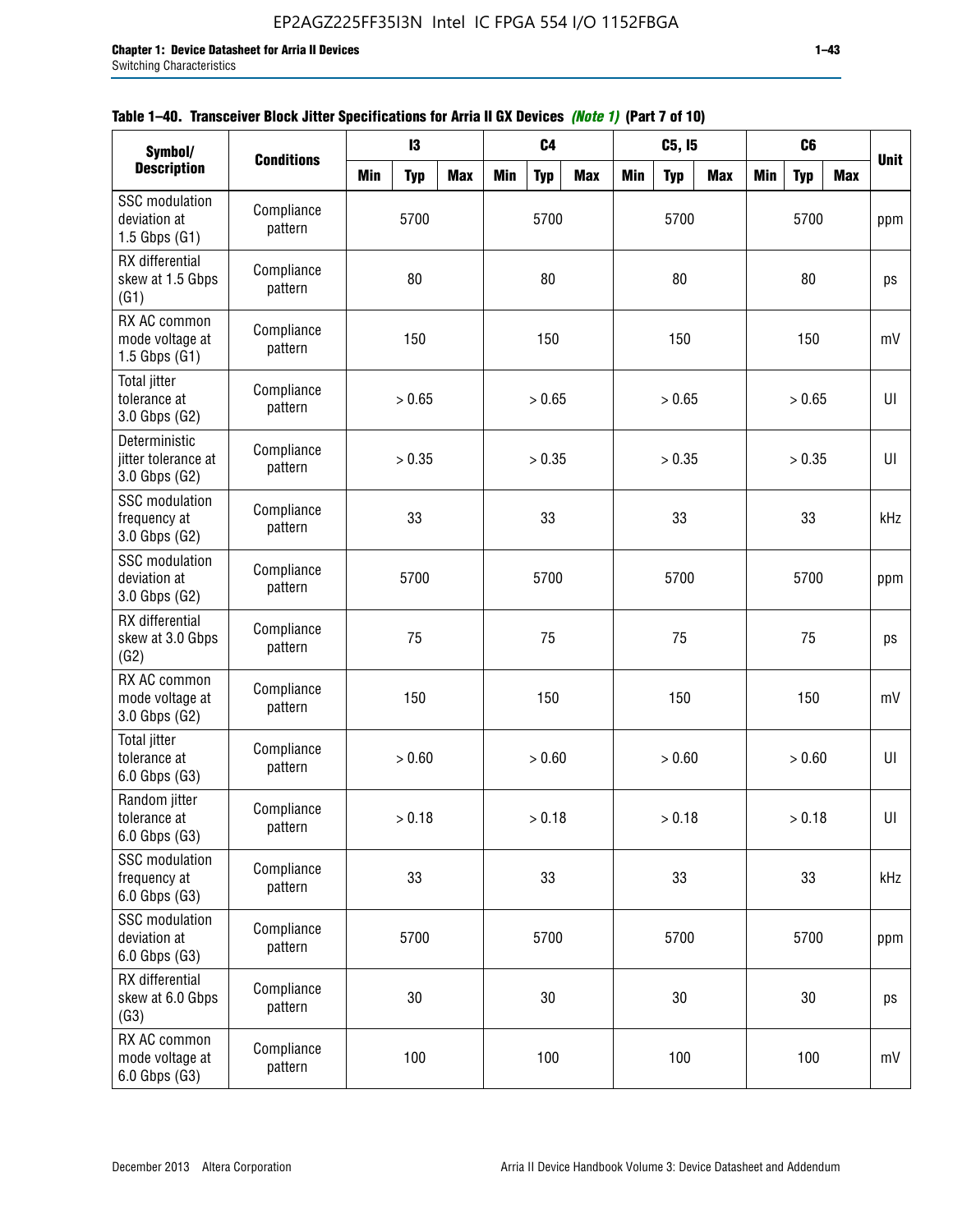| Symbol/                                                                |                                                          |            | 13         |            |            | C <sub>4</sub> |            |            | C5, I5     |            |            | C <sub>6</sub> |            |             |
|------------------------------------------------------------------------|----------------------------------------------------------|------------|------------|------------|------------|----------------|------------|------------|------------|------------|------------|----------------|------------|-------------|
| <b>Description</b>                                                     | <b>Conditions</b>                                        | <b>Min</b> | <b>Typ</b> | <b>Max</b> | <b>Min</b> | <b>Typ</b>     | <b>Max</b> | <b>Min</b> | <b>Typ</b> | <b>Max</b> | <b>Min</b> | <b>Typ</b>     | <b>Max</b> | <b>Unit</b> |
|                                                                        | <b>CPRI Transmit Jitter Generation</b> (11)              |            |            |            |            |                |            |            |            |            |            |                |            |             |
|                                                                        | E.6.HV, E.12.HV                                          |            |            | 0.27       |            |                | 0.279      |            |            | 0.279      |            |                | 0.279      | U           |
|                                                                        | Pattern = CJPAT                                          |            |            | 9          |            |                |            |            |            |            |            |                |            |             |
| <b>Total jitter</b>                                                    | E.6.LV, E.12.LV,<br>E.24.LV, E.30.LV                     |            |            | 0.35       |            |                | 0.35       |            |            | 0.35       |            |                | 0.35       | U           |
|                                                                        | Pattern = CJTPAT                                         |            |            |            |            |                |            |            |            |            |            |                |            |             |
|                                                                        | E.6.HV, E.12.HV                                          |            |            | 0.14       |            |                | 0.14       |            |            | 0.14       |            |                | 0.14       | UI          |
| Deterministic                                                          | Pattern = CJPAT                                          |            |            |            |            |                |            |            |            |            |            |                |            |             |
| jitter                                                                 | E.6.LV, E.12.LV,<br>E.24.LV, E.30.LV                     |            |            | 0.17       |            |                | 0.17       |            |            | 0.17       |            |                | 0.17       | UI          |
|                                                                        | Pattern = CJTPAT                                         |            |            |            |            |                |            |            |            |            |            |                |            |             |
| <b>CPRI Receiver Jitter Tolerance (11)</b>                             |                                                          |            |            |            |            |                |            |            |            |            |            |                |            |             |
| <b>Total jitter</b>                                                    | E.6.HV, E.12.HV                                          |            |            |            |            |                |            |            |            |            |            |                |            |             |
| tolerance                                                              | Pattern = CJPAT                                          |            | > 0.66     |            |            | > 0.66         |            |            | > 0.66     |            |            | > 0.66         |            | UI          |
| Deterministic                                                          | E.6.HV, E.12.HV                                          |            | > 0.4      |            |            | > 0.4          |            |            | > 0.4      |            |            | > 0.4          |            | UI          |
| jitter tolerance                                                       | Pattern = CJPAT                                          |            |            |            |            |                |            |            |            |            |            |                |            |             |
|                                                                        | E.6.LV, E.12.LV,<br>E.24.LV, E.30.LV                     |            | > 0.65     |            |            | > 0.65         |            |            | > 0.65     |            |            | > 0.65         |            | UI          |
| <b>Total jitter</b><br>tolerance                                       | Pattern = CJTPAT                                         |            |            |            |            |                |            |            |            |            |            |                |            |             |
|                                                                        | E.60.LV                                                  |            | > 0.6      |            |            |                |            |            |            |            |            |                |            | UI          |
|                                                                        | Pattern = PRBS31                                         |            |            |            |            |                |            |            |            |            |            |                |            |             |
|                                                                        | E.6.LV, E.12.LV,<br>E.24.LV, E.30.LV                     |            | > 0.37     |            |            | > 0.37         |            |            | > 0.37     |            |            | > 0.37         |            | UI          |
| Deterministic<br>jitter tolerance                                      | Pattern = CJTPAT                                         |            |            |            |            |                |            |            |            |            |            |                |            |             |
|                                                                        | E.60.LV<br>Pattern = PRBS31                              |            | > 0.45     |            |            |                |            |            |            |            |            |                |            | UI          |
| Combined<br>deterministic and<br>random jitter                         | E.6.LV, E.12.LV,<br>E.24.LV, E.30.LV<br>Pattern = CJTPAT |            | > 0.55     |            |            | > 0.55         |            |            | > 0.55     |            |            | > 0.55         |            | UI          |
| tolerance                                                              |                                                          |            |            |            |            |                |            |            |            |            |            |                |            |             |
|                                                                        | <b>OBSAI Transmit Jitter Generation</b> (12)             |            |            |            |            |                |            |            |            |            |            |                |            |             |
| Total jitter at<br>768 Mbps,<br>1536 Mbps, and<br>3072 Mbps            | $REFCLK =$<br>153.6 MHz<br>Pattern = CJPAT               |            |            | 0.35       |            |                | 0.35       |            |            | 0.35       |            |                | 0.35       | UI          |
| Deterministic<br>jitter at<br>768 Mbps,<br>1536 Mbps, and<br>3072 Mbps | $REFCLK =$<br>153.6 MHz<br>Pattern = CJPAT               |            |            | 0.17       |            |                | 0.17       |            |            | 0.17       |            |                | 0.17       | UI          |

### **Table 1–40. Transceiver Block Jitter Specifications for Arria II GX Devices** *(Note 1)* **(Part 8 of 10)**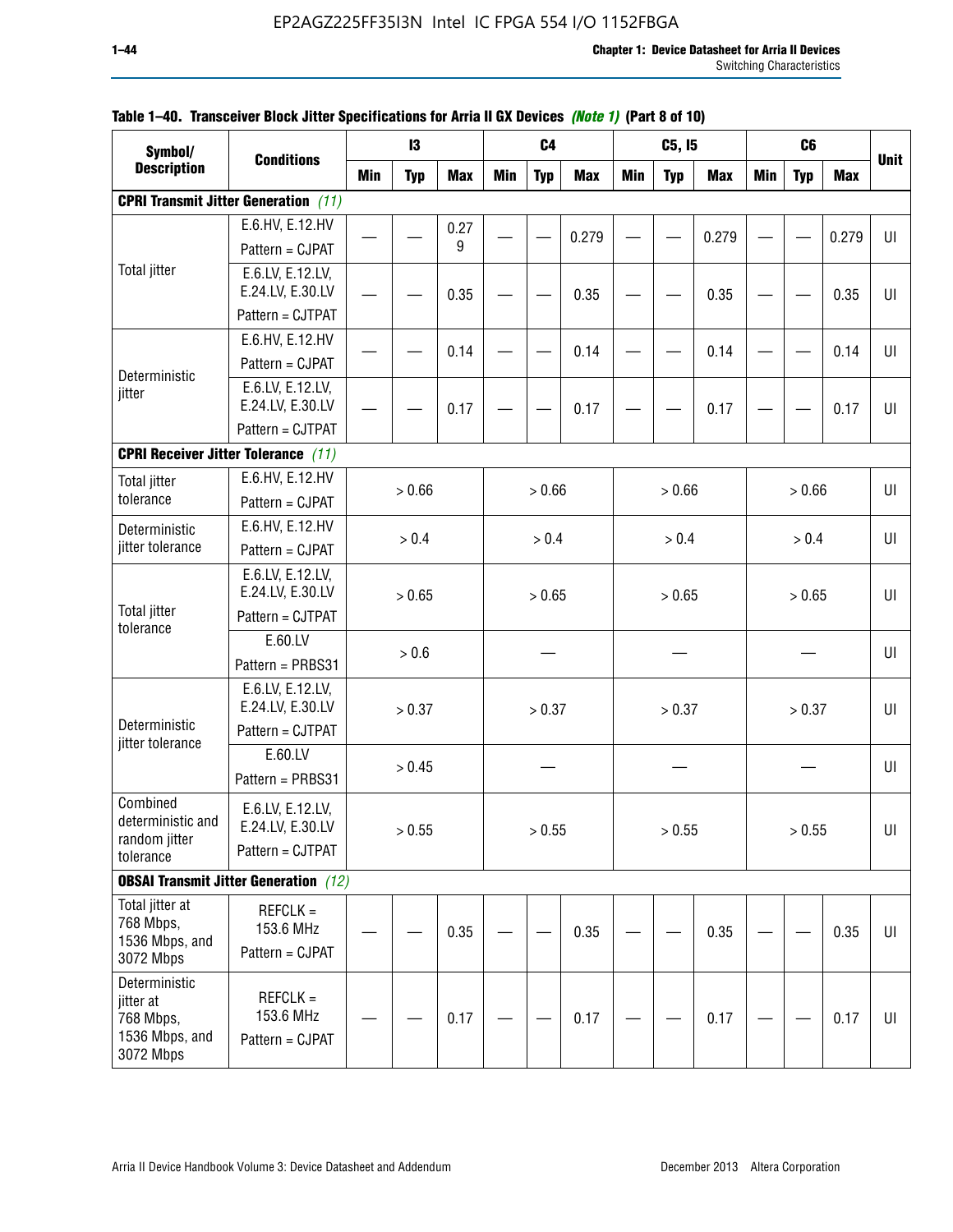|                                                                                                            |                                                     |            |            | ןטו וס כי היים ומוואסטרויה וועס היים של היים וואסטרויים וואסטרויים וואסטרויים של היים היים וואסטרויים וואסטרוי |            |                |            |            |            |            |            |                |            |             |
|------------------------------------------------------------------------------------------------------------|-----------------------------------------------------|------------|------------|----------------------------------------------------------------------------------------------------------------|------------|----------------|------------|------------|------------|------------|------------|----------------|------------|-------------|
| Symbol/                                                                                                    | <b>Conditions</b>                                   |            | 13         |                                                                                                                |            | C <sub>4</sub> |            |            | C5, I5     |            |            | C <sub>6</sub> |            | <b>Unit</b> |
| <b>Description</b>                                                                                         |                                                     | <b>Min</b> | <b>Typ</b> | <b>Max</b>                                                                                                     | <b>Min</b> | <b>Typ</b>     | <b>Max</b> | <b>Min</b> | <b>Typ</b> | <b>Max</b> | <b>Min</b> | <b>Typ</b>     | <b>Max</b> |             |
|                                                                                                            | <b>OBSAI Receiver Jitter Tolerance</b> (12)         |            |            |                                                                                                                |            |                |            |            |            |            |            |                |            |             |
| Deterministic<br>jitter tolerance at<br>768 Mbps,<br>1536 Mbps, and<br>3072 Mbps                           | Pattern = CJPAT                                     |            | > 0.37     |                                                                                                                |            | > 0.37         |            |            | > 0.37     |            |            | > 0.37         |            | UI          |
| Combined<br>deterministic and<br>random jitter<br>tolerance at<br>768 Mbps,<br>1536 Mbps, and<br>3072 Mbps | Pattern = CJPAT                                     |            | > 0.55     |                                                                                                                |            | > 0.55         |            |            | > 0.55     |            |            | > 0.55         |            | $U\Gamma$   |
|                                                                                                            | Jitter frequency =<br>5.4 KHz                       |            | > 8.5      |                                                                                                                |            | > 8.5          |            |            | > 8.5      |            |            | > 8.5          |            | $U\Gamma$   |
| Sinusoidal jitter                                                                                          | Pattern = CJPAT                                     |            |            |                                                                                                                |            |                |            |            |            |            |            |                |            |             |
| tolerance at<br>768 Mbps                                                                                   | Jitter frequency =<br>460.8 KHz to 20<br><b>MHz</b> |            | > 0.1      |                                                                                                                |            | > 0.1          |            |            | > 0.1      |            |            | > 0.1          |            | UI          |
|                                                                                                            | Pattern = CJPAT                                     |            |            |                                                                                                                |            |                |            |            |            |            |            |                |            |             |
|                                                                                                            | Jitter frequency =<br>10.9 KHz                      |            | > 8.5      |                                                                                                                |            | > 8.5          |            |            | > 8.5      |            |            | > 8.5          |            | UI          |
| Sinusoidal jitter                                                                                          | Pattern = CJPAT                                     |            |            |                                                                                                                |            |                |            |            |            |            |            |                |            |             |
| tolerance at<br>1536 Mbps                                                                                  | Jitter frequency =<br>921.6 KHz to 20<br><b>MHz</b> |            | > 0.1      |                                                                                                                | > 0.1      |                | > 0.1      |            | > 0.1      |            |            | UI             |            |             |
|                                                                                                            | Pattern = CJPAT                                     |            |            |                                                                                                                |            |                |            |            |            |            |            |                |            |             |

## **Table 1–40. Transceiver Block Jitter Specifications for Arria II GX Devices** *(Note 1)* **(Part 9 of 10)**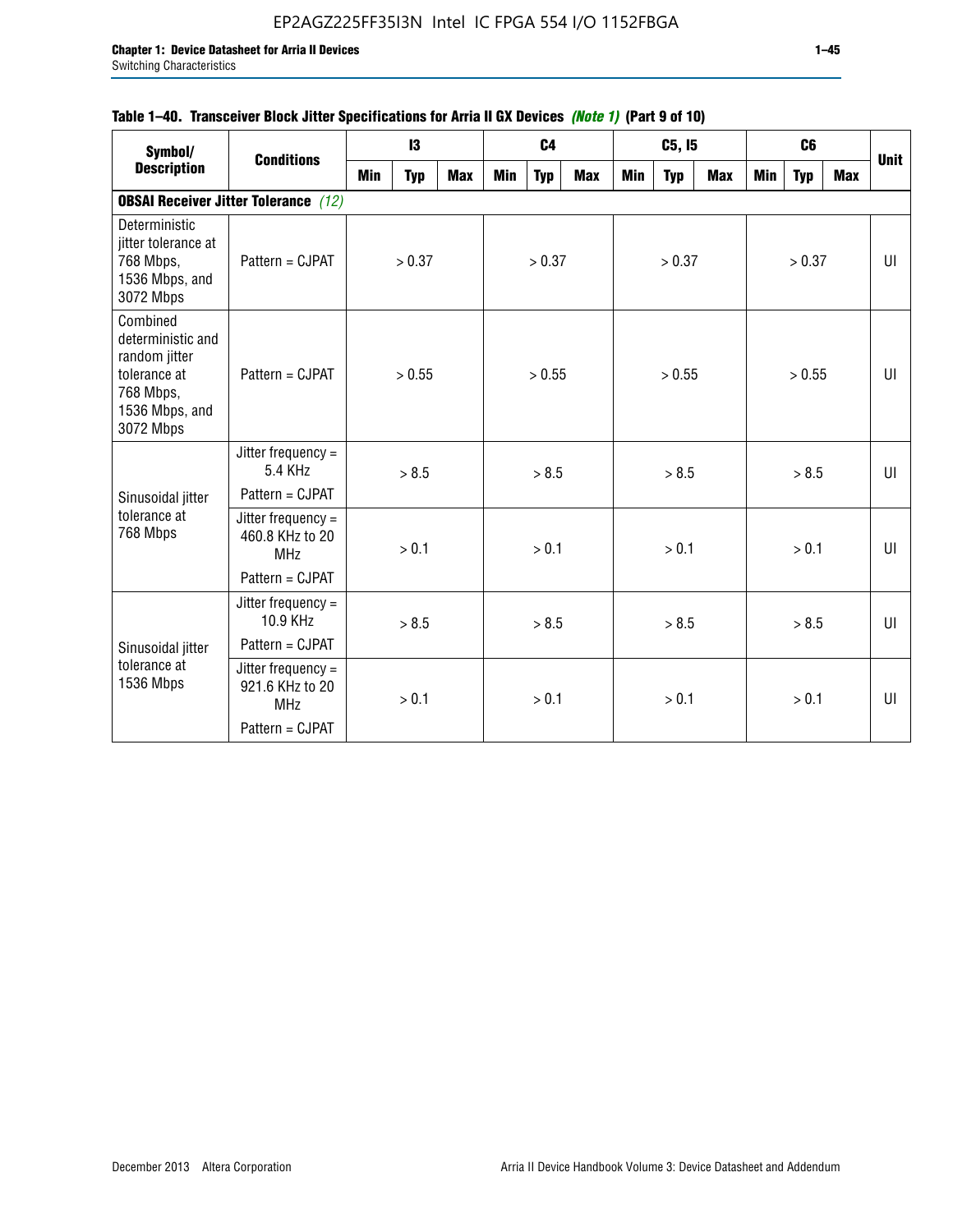| Symbol/                   | <b>Conditions</b>                                      | 13  |       | C <sub>4</sub> |            | C5, I5     |            |     | C6         |            |     | <b>Unit</b> |     |    |
|---------------------------|--------------------------------------------------------|-----|-------|----------------|------------|------------|------------|-----|------------|------------|-----|-------------|-----|----|
| <b>Description</b>        |                                                        | Min | Typ   | <b>Max</b>     | <b>Min</b> | <b>Typ</b> | <b>Max</b> | Min | <b>Typ</b> | <b>Max</b> | Min | <b>Typ</b>  | Max |    |
|                           | Jitter frequency =<br>21.8 KHz                         |     | > 8.5 |                |            | > 8.5      |            |     | > 8.5      |            |     | > 8.5       |     | UI |
| Sinusoidal jitter         | Pattern = CJPAT                                        |     |       |                |            |            |            |     |            |            |     |             |     |    |
| tolerance at<br>3072 Mbps | Jitter frequency $=$<br>1843.2 KHz to 20<br><b>MHz</b> |     | > 0.1 |                | > 0.1      |            | > 0.1      |     |            | > 0.1      |     |             | UI  |    |
|                           | Pattern = CJPAT                                        |     |       |                |            |            |            |     |            |            |     |             |     |    |

### **Table 1–40. Transceiver Block Jitter Specifications for Arria II GX Devices** *(Note 1)* **(Part 10 of 10)**

**Notes to Table 1–40:**

(1) Dedicated refclk pins are used to drive the input reference clocks. The jitter numbers are valid for the stated conditions only.

(2) The jitter numbers for SONET/SDH are compliant to the GR-253-CORE Issue 3 Specification.

(3) The jitter numbers for XAUI are compliant to the IEEE802.3ae-2002 Specification.

(4) The jitter numbers for PCIe are compliant to the PCIe Base Specification 2.0.

(5) The jitter numbers for SRIO are compliant to the RapidIO Specification 1.3.

(6) The jitter numbers for GIGE are compliant to the IEEE802.3-2002 Specification.

(7) The jitter numbers for HiGig are compliant to the IEEE802.3ae-2002 Specification.

(8) The HD-SDI and 3G-SDI jitter numbers are compliant to the SMPTE292M and SMPTE424M Specifications.

(9) Arria II PCIe receivers are compliant to this specification provided the VTX\_CM-DC-ACTIVEIDLE-DELTA of the upstream transmitter is less than 50 mV.

(10) The jitter numbers for Serial Advanced Technology Attachment (SATA) are compliant to the Serial ATA Revision 3.0 Specification.

(11) The jitter numbers for Common Public Radio Interface (CPRI) are compliant to the CPRI Specification V3.0.

(12) The jitter numbers for Open Base Station Architecture Initiative (OBSAI) are compliant to the OBSAI RP3 Specification V4.1.

Table 1–41 lists the transceiver jitter specifications for all supported protocols for Arria II GZ devices.

### **Table 1–41. Transceiver Block Jitter Specifications for Arria II GZ Devices** *(Note 1)***,** *(2)* **(Part 1 of 7)**

| Symbol/                                         | <b>Conditions</b>                                |     | $-C3$ and $-I3$ |      |       | $-C4$ and $-I4$ |            |             |  |
|-------------------------------------------------|--------------------------------------------------|-----|-----------------|------|-------|-----------------|------------|-------------|--|
| <b>Description</b>                              |                                                  | Min | <b>Typ</b>      | Max  | Min   | <b>Typ</b>      | <b>Max</b> | <b>Unit</b> |  |
| <b>SONET/SDH Transmit Jitter Generation (3)</b> |                                                  |     |                 |      |       |                 |            |             |  |
| Peak-to-peak jitter at<br>622.08 Mbps           | Pattern = $PRBS15$                               |     |                 | 0.1  |       |                 | 0.1        | UI          |  |
| RMS jitter at 622.08 Mbps                       | Pattern = $PRBS15$                               |     |                 | 0.01 |       |                 | 0.01       | UI          |  |
| Peak-to-peak jitter at 2488.32<br><b>Mbps</b>   | Pattern = $PRBS15$                               |     |                 | 0.1  |       |                 | 0.1        | UI          |  |
| RMS jitter at 2488.32 Mbps                      | Pattern = $PRBS15$                               |     |                 | 0.01 |       |                 | 0.01       | UI          |  |
| <b>SONET/SDH Receiver Jitter Tolerance (3)</b>  |                                                  |     |                 |      |       |                 |            |             |  |
|                                                 | Jitter frequency = $0.03$ KHz                    |     | >15             |      |       | >15             |            | UI          |  |
|                                                 | Pattern = $PRBS15$                               |     |                 |      |       |                 |            |             |  |
| Jitter tolerance at 622.08 Mbps                 | Jitter frequency =<br>25 KHZ                     |     | > 1.5           |      | > 1.5 |                 |            | UI          |  |
|                                                 | Pattern = $PRBS15$                               |     |                 |      |       |                 |            |             |  |
|                                                 | Jitter frequency = $250$ KHz<br>> 0.15<br>> 0.15 |     |                 | UI   |       |                 |            |             |  |
|                                                 | Pattern = $PRBS15$                               |     |                 |      |       |                 |            |             |  |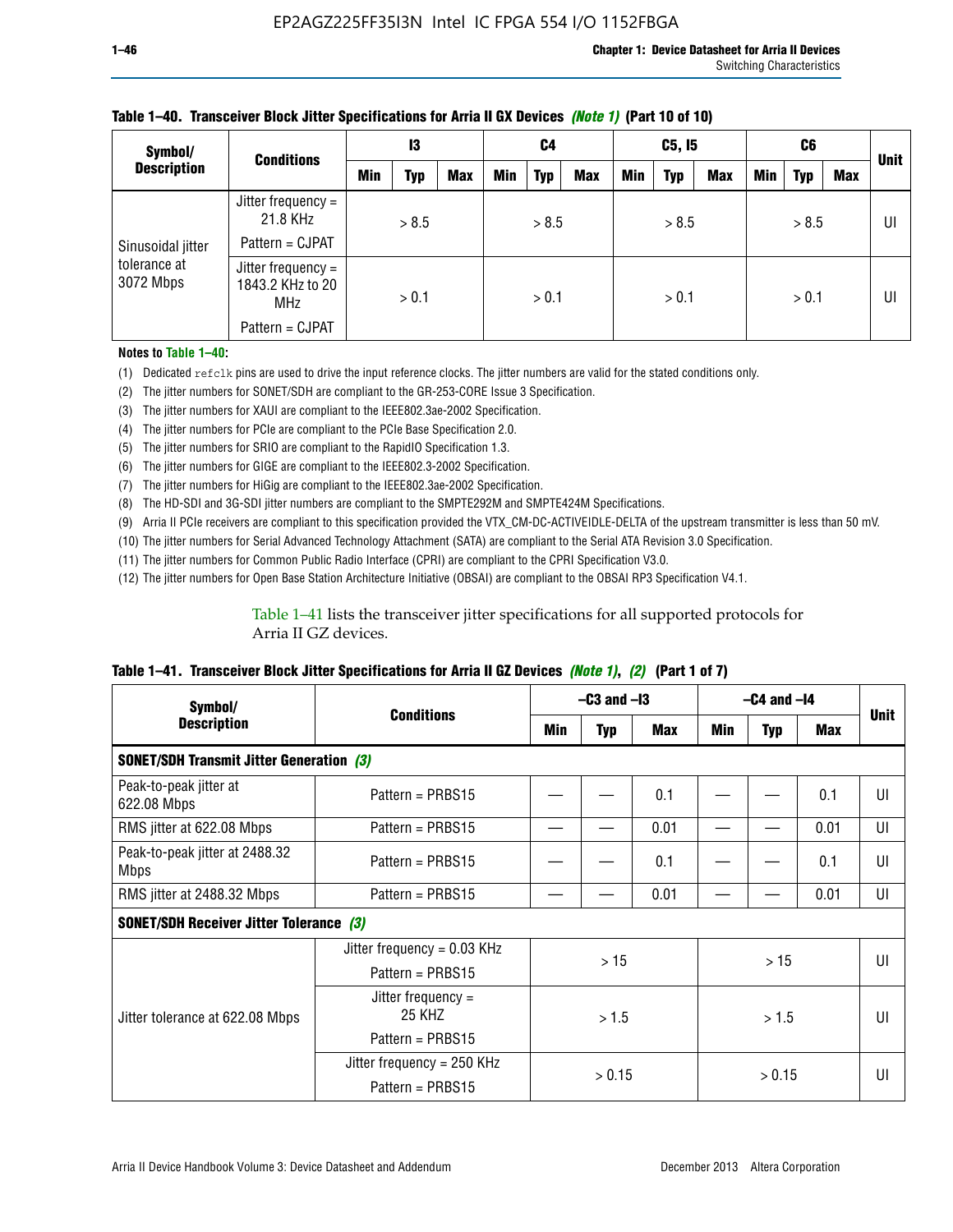## **Table 1–41. Transceiver Block Jitter Specifications for Arria II GZ Devices** *(Note 1)***,** *(2)* **(Part 2 of 7)**

| Symbol/                                           |                               |                          | $-C3$ and $-I3$          |                                  |                          | $-C4$ and $-I4$          |            |             |  |
|---------------------------------------------------|-------------------------------|--------------------------|--------------------------|----------------------------------|--------------------------|--------------------------|------------|-------------|--|
| <b>Description</b>                                | <b>Conditions</b>             | Min                      | <b>Typ</b>               | Max                              | Min                      | <b>Typ</b>               | <b>Max</b> | <b>Unit</b> |  |
|                                                   | Jitter frequency = $0.06$ KHz |                          | $>15$                    |                                  |                          | >15                      |            | UI          |  |
|                                                   | Pattern = PRBS15              |                          |                          |                                  |                          |                          |            |             |  |
|                                                   | Jitter frequency = 100 KHZ    |                          | > 1.5                    |                                  |                          | > 1.5                    |            | UI          |  |
|                                                   | Pattern = PRBS15              |                          |                          |                                  |                          |                          |            |             |  |
| Jitter tolerance at 2488.32 Mbps                  | Jitter frequency =<br>1 MHz   |                          | > 0.15                   |                                  |                          | > 0.15                   |            | UI          |  |
|                                                   | Pattern = PRBS15              |                          |                          |                                  |                          |                          |            |             |  |
|                                                   | Jitter frequency = $10$ MHz   |                          | > 0.15                   |                                  |                          | > 0.15                   |            | UI          |  |
|                                                   | Pattern = PRBS15              |                          |                          |                                  |                          |                          |            |             |  |
| Fibre Channel Transmit Jitter Generation (4), (5) |                               |                          |                          |                                  |                          |                          |            |             |  |
| Total jitter FC-1                                 | Pattern = CRPAT               | $\overline{\phantom{0}}$ | $\overline{\phantom{0}}$ | 0.23                             | $\overline{\phantom{0}}$ | $\overline{\phantom{0}}$ | 0.23       | UI          |  |
| Deterministic jitter FC-1                         | Pattern = CRPAT               |                          |                          | 0.11                             |                          |                          | 0.11       | UI          |  |
| Total jitter FC-2                                 | Pattern = CRPAT               | $\overline{\phantom{0}}$ |                          | 0.33                             | $\overline{\phantom{0}}$ |                          | 0.33       | UI          |  |
| Deterministic jitter FC-2                         | Pattern = CRPAT               | $\overline{\phantom{0}}$ | —                        | 0.2                              | $\overline{\phantom{0}}$ | —                        | 0.2        | UI          |  |
| Total jitter FC-4                                 | Pattern = CRPAT               | 0.52                     |                          |                                  |                          | 0.52                     | UI         |             |  |
| Deterministic jitter FC-4                         | Pattern = CRPAT               | 0.33                     |                          | 0.33<br>$\overline{\phantom{0}}$ |                          |                          | UI         |             |  |
| Fibre Channel Receiver Jitter Tolerance (4), (6)  |                               |                          |                          |                                  |                          |                          |            |             |  |
| Deterministic jitter FC-1                         | Pattern = CJTPAT              | > 0.37                   |                          |                                  | > 0.37                   |                          | UI         |             |  |
| Random jitter<br>$FC-1$                           | Pattern = CJTPAT              |                          | > 0.31                   |                                  | > 0.31                   |                          |            | UI          |  |
|                                                   | Fc/25000                      |                          | > 1.5                    |                                  | > 1.5                    |                          |            | UI          |  |
| Sinusoidal jitter FC-1                            | Fc/1667                       |                          | > 0.1                    |                                  | > 0.1                    |                          |            | UI          |  |
| Deterministic jitter FC-2                         | Pattern = CJTPAT              |                          | > 0.33                   |                                  |                          | > 0.33                   |            | UI          |  |
| Random jitter<br>$FC-2$                           | Pattern = CJTPAT              |                          | > 0.29                   |                                  |                          | > 0.29                   |            | UI          |  |
| Sinusoidal jitter FC-2                            | Fc/25000                      |                          | > 1.5                    |                                  |                          | > 1.5                    |            | UI          |  |
|                                                   | Fc/1667                       |                          | > 0.1                    |                                  |                          | > 0.1                    |            | UI          |  |
| Deterministic jitter FC-4                         | Pattern = CJTPAT              |                          | > 0.33                   |                                  |                          | > 0.33                   |            | UI          |  |
| Random jitter FC-4                                | Pattern = CJTPAT              |                          | > 0.29                   |                                  |                          | > 0.29                   |            | UI          |  |
| Sinusoidal jitter FC-4                            | Fc/25000                      |                          | > 1.5                    |                                  |                          | > 1.5                    |            | UI          |  |
|                                                   | Fc/1667                       |                          | $> 0.1$                  |                                  |                          | $> 0.1$                  |            | UI          |  |
| XAUI Transmit Jitter Generation (7)               |                               |                          |                          |                                  |                          |                          |            |             |  |
| Total jitter at 3.125 Gbps                        | Pattern = CJPAT               |                          |                          | 0.3                              |                          | —                        | 0.3        | UI          |  |
| Deterministic jitter at<br>3.125 Gbps             | Pattern = CJPAT               | 0.17                     |                          |                                  |                          | 0.17                     | UI         |             |  |
| XAUI Receiver Jitter Tolerance (7)                |                               |                          |                          |                                  |                          |                          |            |             |  |
| Total jitter                                      |                               |                          | > 0.65                   |                                  |                          | > 0.65                   |            | UI          |  |
| Deterministic jitter                              |                               |                          | > 0.37                   |                                  |                          | > 0.37                   |            | UI          |  |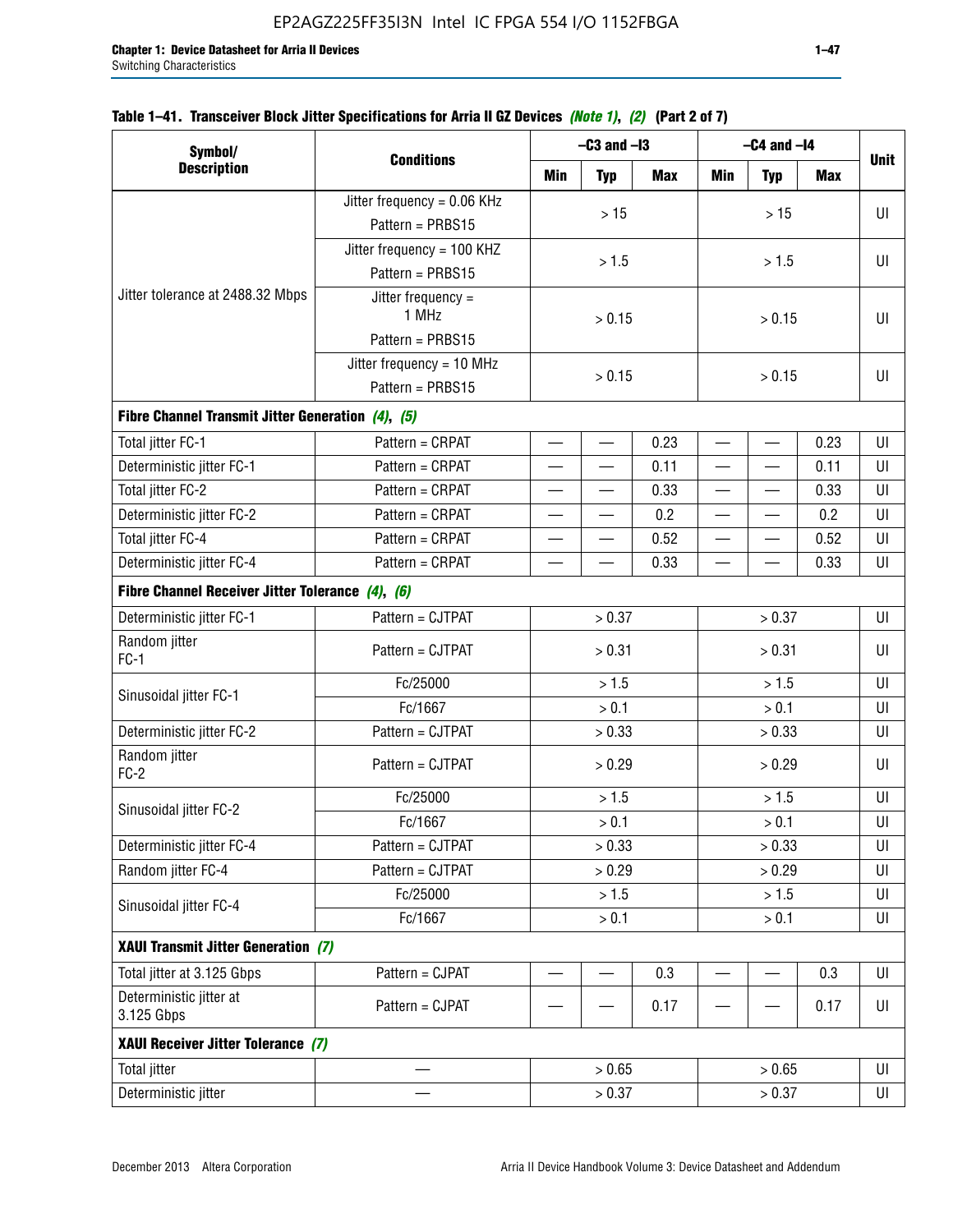| Symbol/                                                                       |                                                                                           |       | $-C3$ and $-I3$ |            | $-C4$ and $-I4$          | <b>Unit</b>   |       |    |
|-------------------------------------------------------------------------------|-------------------------------------------------------------------------------------------|-------|-----------------|------------|--------------------------|---------------|-------|----|
| <b>Description</b>                                                            | <b>Conditions</b>                                                                         | Min   | <b>Typ</b>      | <b>Max</b> | Min                      | <b>Typ</b>    | Max   |    |
| Peak-to-peak jitter                                                           | Jitter frequency = 22.1 KHz                                                               |       | > 8.5           |            |                          | > 8.5         |       | UI |
| Peak-to-peak jitter                                                           | Jitter frequency =<br>1.875 MHz                                                           |       | > 0.1           |            | > 0.1                    |               |       | UI |
| Peak-to-peak jitter                                                           | Jitter frequency = $20$ MHz                                                               | > 0.1 |                 |            | > 0.1                    |               |       | UI |
| <b>PCIe Transmit Jitter Generation (8)</b>                                    |                                                                                           |       |                 |            |                          |               |       |    |
| Total jitter at 2.5 Gbps (Gen1)-<br>$x1$ , $x4$ , and $x8$                    | Compliance pattern                                                                        |       |                 | 0.25       |                          |               | 0.25  | UI |
| Total jitter at 5 Gbps (Gen2)-<br>$x1$ , $x4$ , and $x8$                      | Compliance pattern                                                                        |       |                 | 0.25       |                          |               |       | UI |
| PCIe Receiver Jitter Tolerance (8)                                            |                                                                                           |       |                 |            |                          |               |       |    |
| Total jitter at 2.5 Gbps (Gen1)                                               | Compliance pattern                                                                        |       | > 0.6           |            |                          | > 0.6         |       | UI |
| Total jitter at 5 Gbps (Gen2)                                                 | Compliance pattern                                                                        |       | Not supported   |            |                          | Not supported |       | UI |
| PCIe (Gen 1) Electrical Idle Detect Threshold                                 |                                                                                           |       |                 |            |                          |               |       |    |
| $V_{\mathsf{RX}\text{-}\mathsf{IDLE}\text{-}\mathsf{DETDIFFp\text{-}p}$ $(9)$ | Compliance pattern                                                                        | 65    |                 | 175        | 65                       |               | 175   | UI |
| <b>SRIO Transmit Jitter Generation (10)</b>                                   |                                                                                           |       |                 |            |                          |               |       |    |
| Deterministic jitter                                                          | Data rate = 1.25, 2.5, 3.125 Gbps                                                         |       |                 | 0.17       |                          |               | 0.17  | UI |
| (peak-to-peak)                                                                | Pattern = CJPAT                                                                           |       |                 |            |                          |               |       |    |
| Total jitter (peak-to-peak)                                                   | Data rate = 1.25, 2.5, 3.125 Gbps<br>Pattern = CJPAT                                      |       |                 | 0.35       |                          |               | 0.35  | UI |
| <b>SRIO Receiver Jitter Tolerance (10)</b>                                    |                                                                                           |       |                 |            |                          |               |       |    |
| Deterministic jitter tolerance<br>(peak-to-peak)                              | Data rate = $1.25$ , 2.5, 3.125 Gbps<br>Pattern = CJPAT                                   |       | > 0.37          |            |                          | > 0.37        |       | UI |
| Combined deterministic and<br>random jitter tolerance (peak-to-<br>peak)      | Data rate = $1.25$ , 2.5, 3.125 Gbps<br>Pattern = CJPAT                                   |       | > 0.55          |            |                          | > 0.55        |       | UI |
|                                                                               | Jitter frequency = 22.1 KHz<br>Data rate = 1.25, 2.5, 3.125 Gbps<br>Pattern = CJPAT       |       | > 8.5           |            |                          | > 8.5         |       | UI |
| Sinusoidal jitter tolerance (peak-<br>to-peak)                                | Jitter frequency = $1.875$ MHz<br>Data rate = $1.25$ , 2.5, 3.125 Gbps<br>Pattern = CJPAT |       | > 0.1           |            |                          | > 0.1         |       | UI |
|                                                                               | Jitter frequency = 20 MHz<br>Data rate = $1.25$ , 2.5, 3.125 Gbps<br>Pattern = CJPAT      | > 0.1 |                 |            | > 0.1                    |               |       | UI |
| <b>GIGE Transmit Jitter Generation (11)</b>                                   |                                                                                           |       |                 |            |                          |               |       |    |
| Deterministic jitter<br>(peak-to-peak)                                        | Pattern = CRPAT                                                                           |       |                 | 0.14       |                          |               | 0.14  | UI |
| Total jitter (peak-to-peak)                                                   | Pattern = CRPAT                                                                           | —     |                 | 0.279      | $\overline{\phantom{0}}$ | —             | 0.279 | UI |

## **Table 1–41. Transceiver Block Jitter Specifications for Arria II GZ Devices** *(Note 1)***,** *(2)* **(Part 3 of 7)**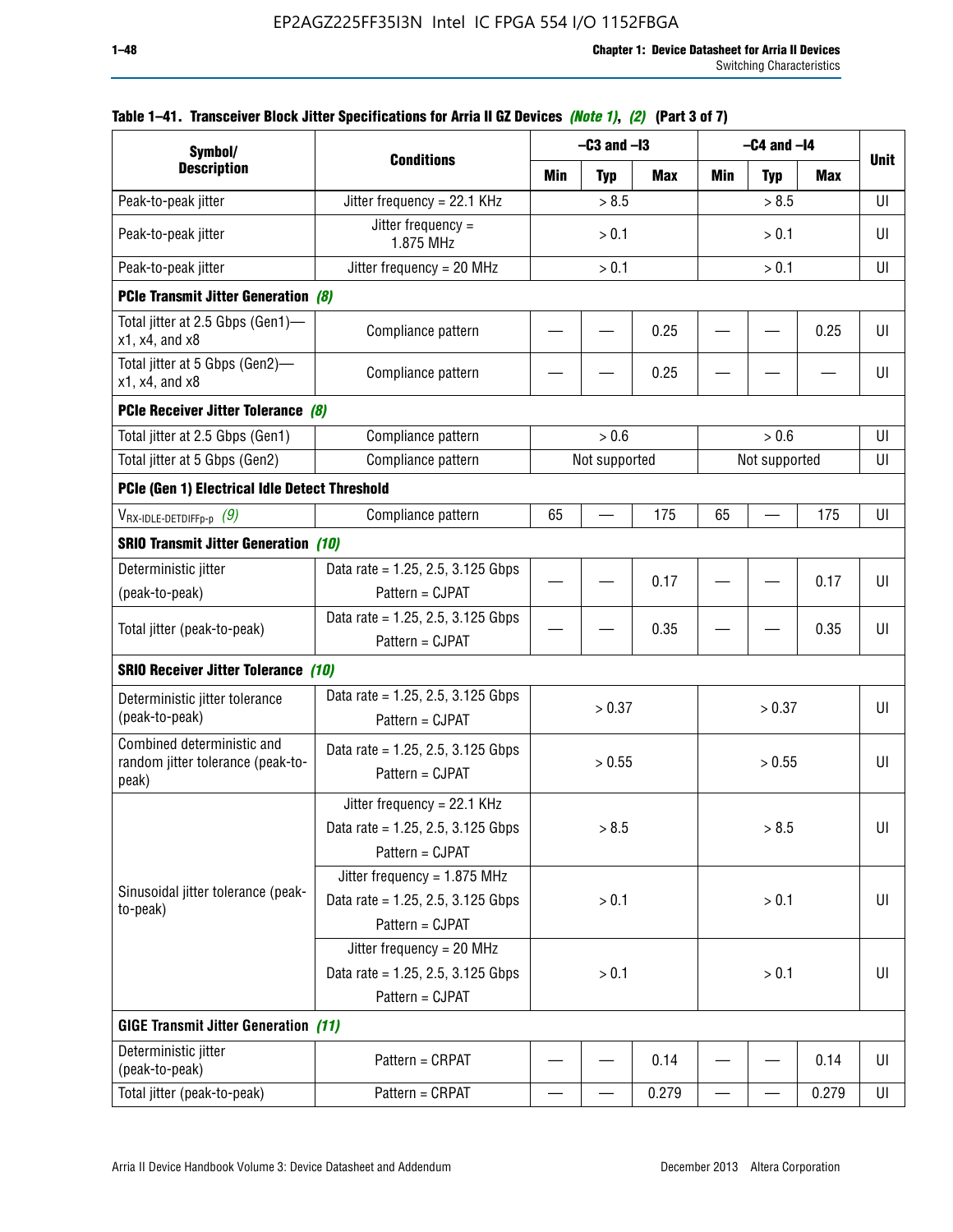| Symbol/                                                                  |                                                                             |         | $-C3$ and $-I3$ |            |     | $-C4$ and $-I4$ |            |             |
|--------------------------------------------------------------------------|-----------------------------------------------------------------------------|---------|-----------------|------------|-----|-----------------|------------|-------------|
| <b>Description</b>                                                       | <b>Conditions</b>                                                           | Min     | <b>Typ</b>      | <b>Max</b> | Min | <b>Typ</b>      | <b>Max</b> | <b>Unit</b> |
| <b>GIGE Receiver Jitter Tolerance (11)</b>                               |                                                                             |         |                 |            |     |                 |            |             |
| Deterministic jitter tolerance<br>(peak-to-peak)                         | Pattern = CJPAT                                                             |         | > 0.4           |            |     | > 0.4           |            | UI          |
| Combined deterministic and<br>random jitter tolerance (peak-to-<br>peak) | Pattern = CJPAT                                                             | > 0.66  |                 | > 0.66     |     |                 |            | UI          |
| <b>HiGig Transmit Jitter Generation</b>                                  |                                                                             |         |                 |            |     |                 |            |             |
| Deterministic jitter<br>(peak-to-peak)                                   | Data rate = $3.75$ Gbps<br>Pattern = CJPAT                                  |         |                 | 0.17       |     |                 |            | UI          |
| Total jitter (peak-to-peak)                                              | Data rate = $3.75$ Gbps<br>Pattern = CJPAT                                  |         |                 | 0.35       |     |                 |            | UI          |
| <b>HiGig Receiver Jitter Tolerance</b>                                   |                                                                             |         |                 |            |     |                 |            |             |
| Deterministic jitter tolerance<br>(peak-to-peak)                         | Data rate = $3.75$ Gbps<br>Pattern = CJPAT                                  |         | > 0.37          |            |     |                 |            | UI          |
| Combined deterministic and<br>random jitter tolerance (peak-to-<br>peak) | Data rate $= 3.75$ Gbps<br>Pattern = CJPAT                                  |         | > 0.65          |            |     |                 |            | UI          |
|                                                                          | Jitter frequency = 22.1 KHz<br>Data rate $= 3.75$ Gbps<br>Pattern = CJPAT   | > 8.5   |                 |            |     |                 | UI         |             |
| Sinusoidal jitter tolerance (peak-<br>to-peak)                           | Jitter frequency = $22.1$ KHz<br>Data rate $= 3.75$ Gbps<br>Pattern = CJPAT |         | > 0.1           |            |     |                 |            | UI          |
|                                                                          | Jitter frequency = $22.1$ KHz<br>Data rate = $3.75$ Gbps<br>Pattern = CJPAT |         | > 0.1           |            |     |                 |            | UI          |
| (OIF) CEI Transmitter Jitter Generation                                  |                                                                             |         |                 |            |     |                 |            |             |
| Total jitter (peak-to-peak)                                              | Data rate = $6.375$ Gbps<br>Pattern = PRBS15 BER = $10^{-12}$               |         |                 | 0.3        |     |                 | 0.3        | UI          |
| (OIF) CEI Receiver Jitter Tolerance                                      |                                                                             |         |                 |            |     |                 |            |             |
| Deterministic jitter tolerance<br>(peak-to-peak)                         | Data rate = $6.375$ Gbps<br>Pattern = PRBS31 BER = $10^{-12}$               | > 0.675 |                 |            |     |                 | UI         |             |
| Combined deterministic and<br>random jitter tolerance (peak-to-<br>peak) | Data rate = $6.375$ Gbps<br>Pattern = PRBS31 BER = $10^{-12}$               | > 0.988 |                 |            |     |                 | UI         |             |

## **Table 1–41. Transceiver Block Jitter Specifications for Arria II GZ Devices** *(Note 1)***,** *(2)* **(Part 4 of 7)**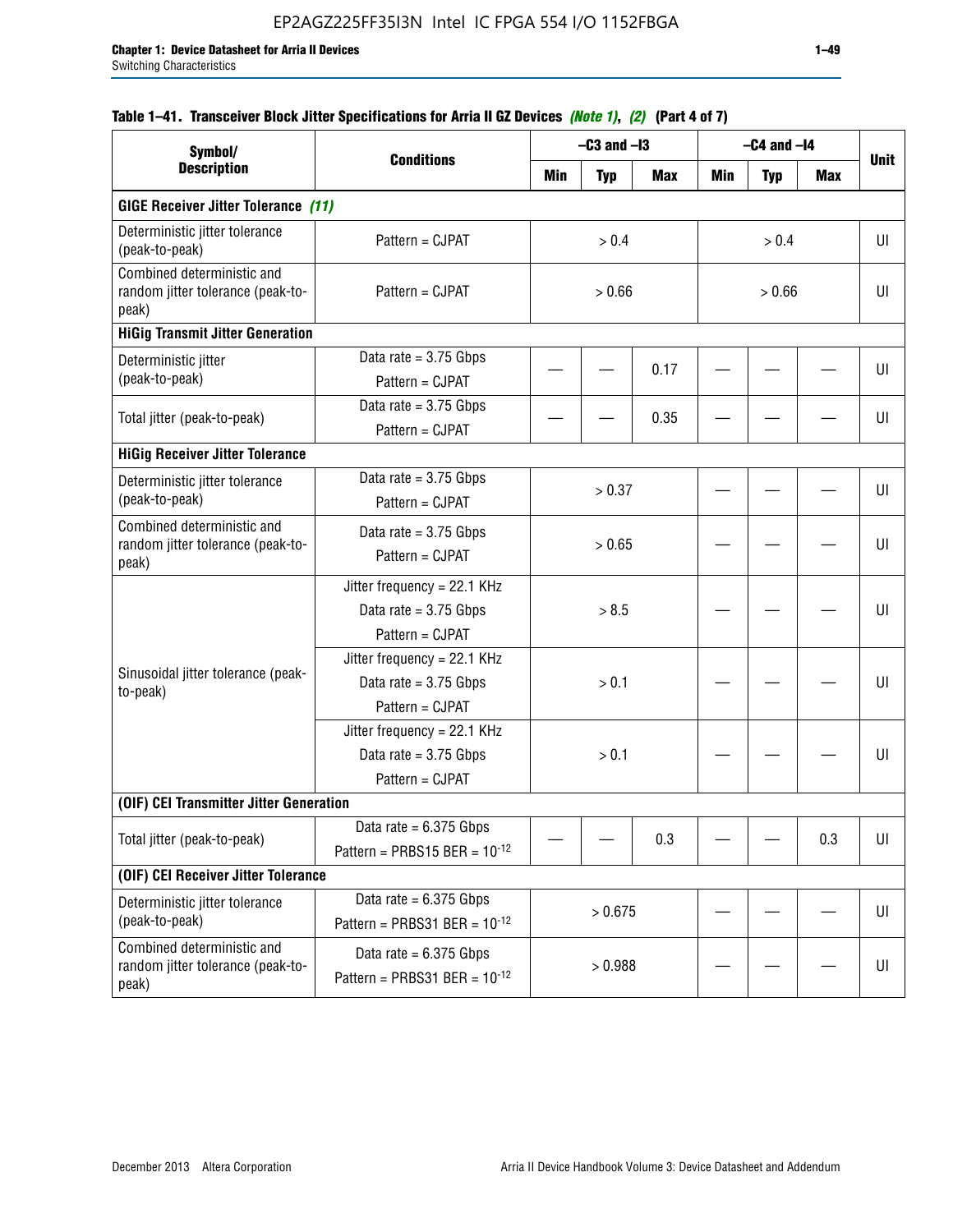| Symbol/                                        |                                                                        |       | $-C3$ and $-I3$ |       |       | $-C4$ and $-I4$ |            |             |  |  |
|------------------------------------------------|------------------------------------------------------------------------|-------|-----------------|-------|-------|-----------------|------------|-------------|--|--|
| <b>Description</b>                             | <b>Conditions</b>                                                      | Min   | <b>Typ</b>      | Max   | Min   | <b>Typ</b>      | <b>Max</b> | <b>Unit</b> |  |  |
|                                                | Jitter Frequency = 38.2 KHz                                            |       |                 |       |       |                 |            |             |  |  |
|                                                | Data rate = $6.375$ Gbps                                               |       | > 0.5           |       |       |                 |            | UI          |  |  |
|                                                | Pattern = PRBS31 BER = $10^{-12}$                                      |       |                 |       |       |                 |            |             |  |  |
|                                                | Jitter Frequency = $3.82$ MHz                                          |       |                 |       |       |                 |            |             |  |  |
| Sinusoidal jitter tolerance (peak-<br>to-peak) | Data rate = $6.375$ Gbps                                               |       | > 0.05          |       |       |                 |            | UI          |  |  |
|                                                | Pattern = PRBS31 BER = $10^{-12}$                                      |       |                 |       |       |                 |            |             |  |  |
|                                                | Jitter Frequency = 20 MHz                                              |       |                 |       |       |                 |            |             |  |  |
|                                                | Data rate = $6.375$ Gbps                                               |       | > 0.05          |       |       |                 |            | UI          |  |  |
|                                                | Pattern = PRBS31 BER = $10^{-12}$                                      |       |                 |       |       |                 |            |             |  |  |
| <b>SDI Transmitter Jitter Generation (12)</b>  |                                                                        |       |                 |       |       |                 |            |             |  |  |
|                                                | Data rate = $1.485$ Gbps (HD)                                          |       |                 |       |       |                 |            |             |  |  |
| Alignment jitter                               | Pattern = color bar Low-frequency<br>$roll-off = 100 KHz$              | 0.2   |                 |       | 0.2   |                 |            | UI          |  |  |
| (peak-to-peak)                                 | Data rate = 2.97 Gbps (3G) Pattern                                     |       |                 |       |       |                 |            |             |  |  |
|                                                | = color bar Low-frequency roll-off<br>$= 100$ KHz                      | 0.3   |                 |       | 0.3   |                 |            | UI          |  |  |
| <b>SDI Receiver Jitter Tolerance (12)</b>      |                                                                        |       |                 |       |       |                 |            |             |  |  |
|                                                | Jitter frequency = 15 KHz                                              |       |                 |       |       |                 |            |             |  |  |
|                                                | Data rate = 2.97 Gbps (3G) Pattern<br>= single line scramble color bar |       | > 2             |       | >2    |                 |            | UI          |  |  |
|                                                | Jitter frequency = $100$ KHz                                           |       |                 |       |       |                 |            |             |  |  |
| Sinusoidal jitter tolerance (peak-<br>to-peak) | Data rate = 2.97 Gbps (3G) Pattern<br>= single line scramble color bar |       | > 0.3           |       | > 0.3 |                 |            | UI          |  |  |
|                                                | Jitter frequency = $148.5$ MHz                                         |       |                 |       |       |                 |            |             |  |  |
|                                                | Data rate = 2.97 Gbps (3G) Pattern<br>= single line scramble color bar |       | > 0.3           |       |       | > 0.3           |            | UI          |  |  |
|                                                | Jitter frequency = $20$ KHz                                            |       |                 |       |       |                 |            |             |  |  |
|                                                | Data rate = $1.485$ Gbps (HD)<br>pattern = $75%$ color bar             |       | >1              |       |       | >1              |            | UI          |  |  |
|                                                | Jitter frequency = 100 KHz                                             |       |                 |       |       |                 |            |             |  |  |
| Sinusoidal jitter tolerance (peak-<br>to-peak) | Data rate = $1.485$ Gbps (HD)<br>Pattern = 75% color bar               |       | > 0.2           |       |       | > 0.2           |            | UI          |  |  |
|                                                | Jitter frequency = $148.5$ MHz                                         |       |                 |       |       |                 |            |             |  |  |
|                                                | Data rate = $1.485$ Gbps (HD)<br>Pattern = $75%$ color bar             | > 0.2 |                 | > 0.2 |       |                 |            | UI          |  |  |
| <b>SAS Transmit Jitter Generation</b> (13)     |                                                                        |       |                 |       |       |                 |            |             |  |  |
| Total jitter at 1.5 Gbps (G1)                  | Pattern = CJPAT                                                        | 0.55  |                 |       |       | 0.55            | UI         |             |  |  |
| Deterministic jitter at 1.5 Gbps<br>(G1)       | Pattern = CJPAT                                                        |       |                 | 0.35  |       |                 | 0.35       | UI          |  |  |
| Total jitter at 3.0 Gbps (G2)                  | Pattern = CJPAT                                                        |       |                 | 0.55  |       |                 | 0.55       | UI          |  |  |

### **Table 1–41. Transceiver Block Jitter Specifications for Arria II GZ Devices** *(Note 1)***,** *(2)* **(Part 5 of 7)**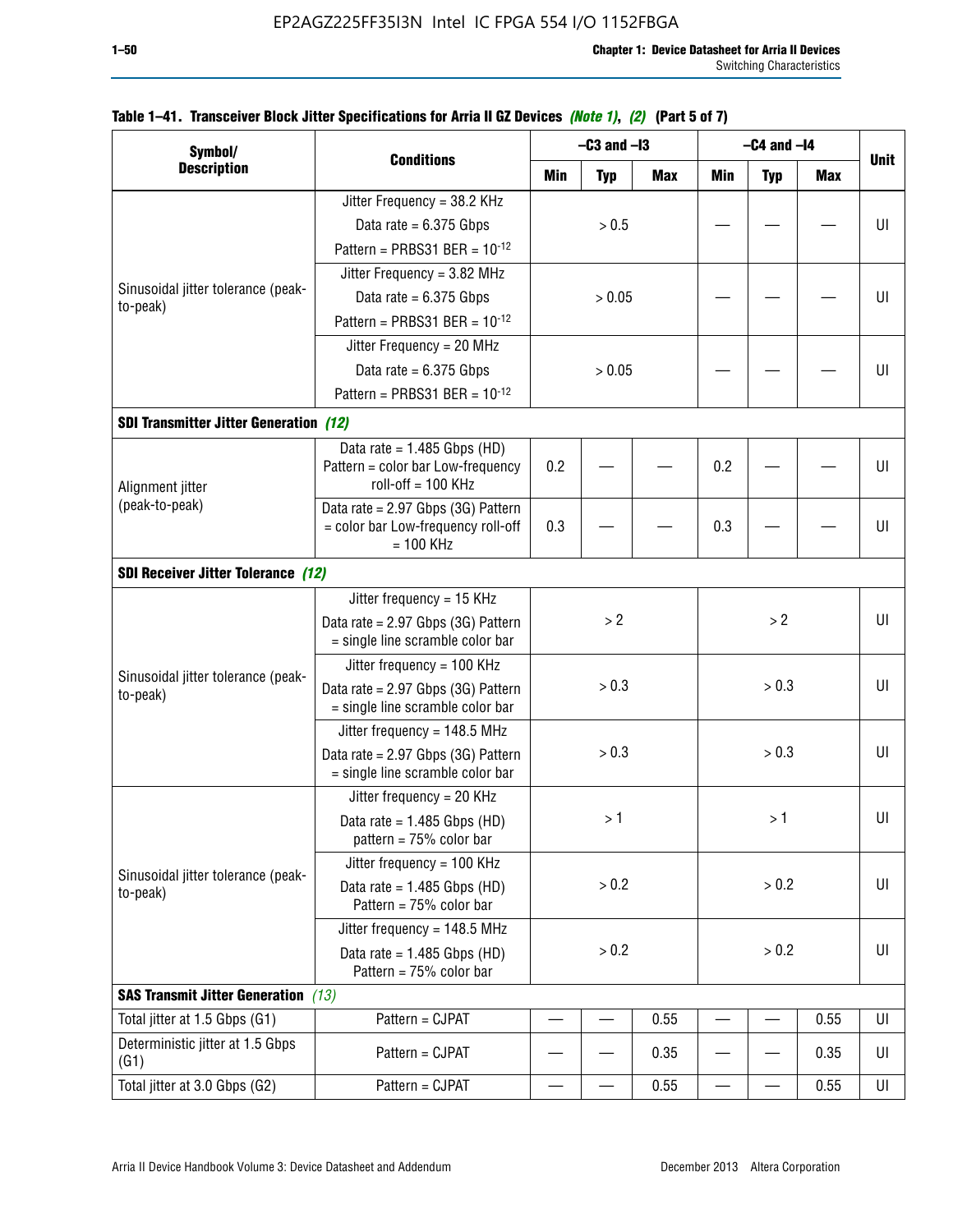| Symbol/                                                       |                                                                               |                          | $-C3$ and $-I3$ |            |                          | $-C4$ and $-I4$          |            |             |
|---------------------------------------------------------------|-------------------------------------------------------------------------------|--------------------------|-----------------|------------|--------------------------|--------------------------|------------|-------------|
| <b>Description</b>                                            | <b>Conditions</b>                                                             | Min                      | <b>Typ</b>      | <b>Max</b> | <b>Min</b>               | <b>Typ</b>               | <b>Max</b> | <b>Unit</b> |
| Deterministic jitter at 3.0 Gbps<br>(G2)                      | Pattern = CJPAT                                                               |                          |                 | 0.35       |                          |                          | 0.35       | UI          |
| Total jitter at 6.0 Gbps (G3)                                 | Pattern = CJPAT                                                               | $\overline{\phantom{0}}$ | —               | 0.25       | $\overline{\phantom{0}}$ | $\overline{\phantom{0}}$ | 0.25       | UI          |
| Random jitter at 6.0 Gbps (G3)                                | Pattern = CJPAT                                                               |                          |                 | 0.15       |                          |                          | 0.15       | UI          |
| <b>SAS Receiver Jitter Tolerance</b> (13)                     |                                                                               |                          |                 |            |                          |                          |            |             |
| Total jitter tolerance at 1.5 Gbps<br>(G1)                    | Pattern = CJPAT                                                               |                          |                 | 0.65       |                          |                          | 0.65       | UI          |
| Deterministic jitter tolerance at<br>$1.5$ Gbps $(G1)$        | Pattern = CJPAT                                                               |                          |                 | 0.35       |                          |                          | 0.35       | UI          |
| Sinusoidal jitter tolerance at 1.5<br>Gbps (G1)               | Jitter frequency = 900 KHz to 5<br><b>MHz</b><br>Pattern = CJTPAT BER = 1E-12 | > 0.1                    |                 | $> 0.1$    |                          |                          | UI         |             |
| <b>CPRI Transmit Jitter Generation</b>                        | (14)                                                                          |                          |                 |            |                          |                          |            |             |
|                                                               | E.6.HV, E.12.HV<br>Pattern = CJPAT                                            |                          |                 | 0.279      |                          |                          | 0.279      | UI          |
| <b>Total jitter</b>                                           | E.6.LV, E.12.LV, E.24.LV, E.30.LV<br>Pattern = CJPAT                          |                          |                 | 0.35       |                          |                          | 0.35       | U           |
|                                                               | E.6.HV, E.12.HV<br>Pattern = CJPAT                                            |                          |                 | 0.14       |                          |                          | 0.14       | UI          |
| Deterministic jitter                                          | E.6.LV, E.12.LV, E.24.LV, E.30.LV<br>Pattern = CJPAT                          |                          |                 | 0.17       |                          |                          | 0.17       | UI          |
| <b>CPRI Receiver Jitter Tolerance</b> (14)                    |                                                                               |                          |                 |            |                          |                          |            |             |
| Total jitter tolerance                                        | E.6.HV, E.12.HV<br>Pattern = CJPAT                                            |                          | > 0.66          |            |                          | > 0.66                   |            | UI          |
| Deterministic jitter tolerance                                | E.6.HV, E.12.HV<br>Pattern = CJPAT                                            |                          | > 0.4           |            |                          | $> 0.4$                  |            | UI          |
| Total jitter tolerance                                        | E.6.LV, E.12.LV, E.24.LV, E.30.LV<br>Pattern = CJPAT                          |                          | > 0.65          |            |                          | > 0.65                   |            | UI          |
| Deterministic jitter tolerance                                | E.6.LV, E.12.LV, E.24.LV, E.30.LV<br>Pattern = CJPAT                          |                          | > 0.37          |            |                          | > 0.37                   |            | UI          |
| Combined deterministic and<br>random jitter tolerance         | E.6.LV, E.12.LV, E.24.LV, E.30.LV<br>Pattern = CJPAT                          | > 0.55                   |                 |            | > 0.55                   |                          | UI         |             |
| <b>OBSAI Transmit Jitter Generation</b> (15)                  |                                                                               |                          |                 |            |                          |                          |            |             |
| Total jitter at 768 Mbps, 1536<br>Mbps, and 3072 Mbps         | $REFCLK = 153.6 MHz$<br>Pattern CJPAT                                         |                          |                 | 0.35       |                          |                          | 0.35       | UI          |
| Deterministic jitter at 768 MBps,<br>1536 Mbps, and 3072 Mbps | REFCLK = $153.6$ MHz<br>Pattern CJPAT                                         |                          |                 | 0.17       |                          |                          | 0.17       | UI          |

## **Table 1–41. Transceiver Block Jitter Specifications for Arria II GZ Devices** *(Note 1)***,** *(2)* **(Part 6 of 7)**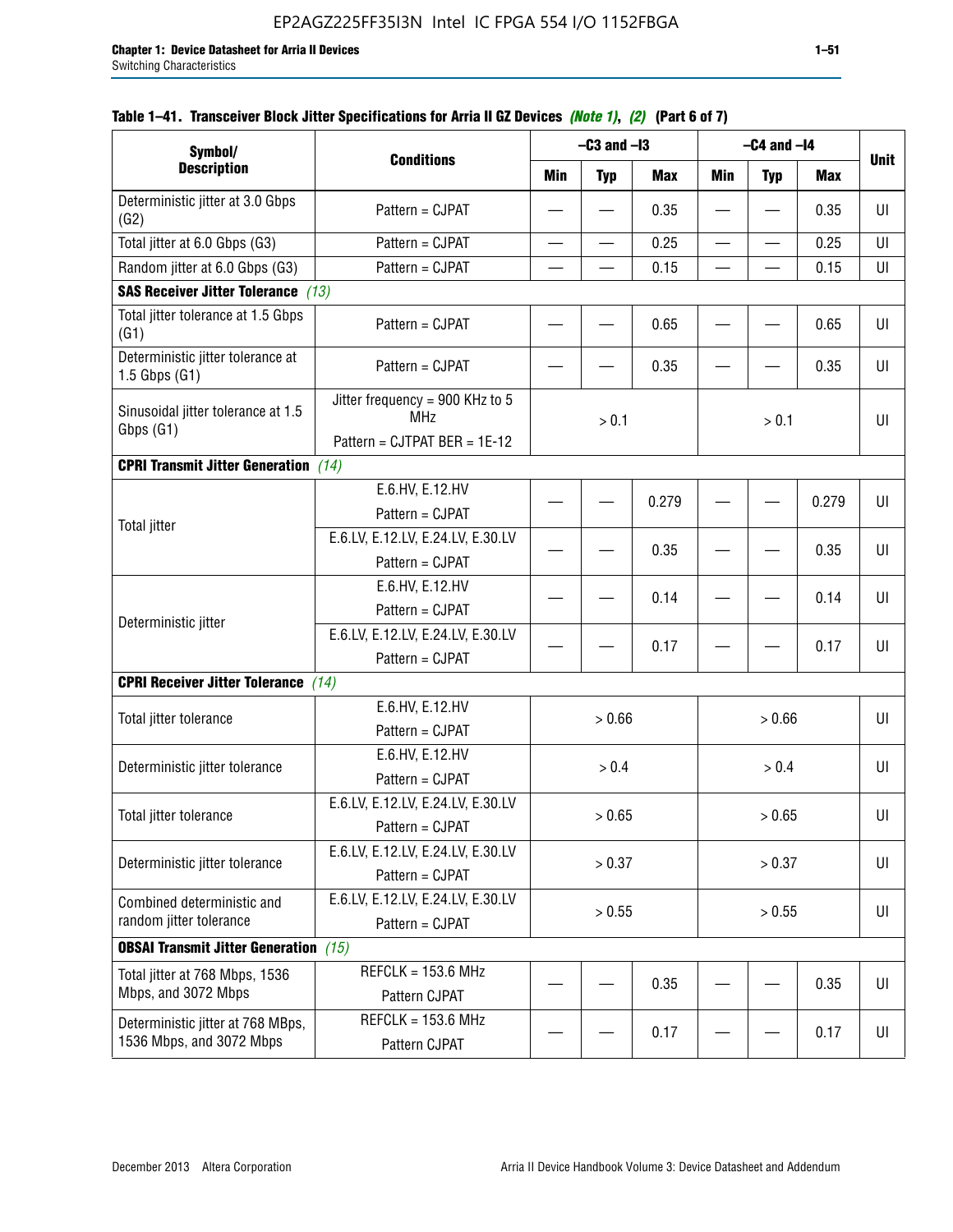| Symbol/                                                                                                  |                                                                          |        | $-C3$ and $-I3$ |            |            | $-C4$ and $-I4$ |              |             |  |
|----------------------------------------------------------------------------------------------------------|--------------------------------------------------------------------------|--------|-----------------|------------|------------|-----------------|--------------|-------------|--|
| <b>Description</b>                                                                                       | <b>Conditions</b>                                                        | Min    | <b>Typ</b>      | <b>Max</b> | <b>Min</b> | <b>Typ</b>      | <b>Max</b>   | <b>Unit</b> |  |
| <b>OBSAI Receiver Jitter Tolerance</b> (15)                                                              |                                                                          |        |                 |            |            |                 |              |             |  |
| Deterministic jitter tolerance at<br>768 Mbps, 1536 Mbps, and<br>3072 Mbps                               | Pattern = CJPAT                                                          | > 0.37 |                 | > 0.37     |            |                 | UI           |             |  |
| Combined deterministic and<br>random jitter tolerance at 768<br>Mbps, 1536 Mbps, and 3072<br><b>Mbps</b> | $Pattern = CJPATH$                                                       | > 0.55 |                 |            | > 0.55     |                 | UI           |             |  |
| Sinusoidal jitter tolerance at 768<br><b>Mbps</b>                                                        | Jitter frequency = $5.4$ KHz<br>Pattern = CJPAT                          | > 8.5  |                 | > 8.5      |            |                 |              | UI          |  |
|                                                                                                          | Jitter frequency = $460$ MHz to 20<br>MH <sub>7</sub><br>Pattern = CJPAT |        | > 0.1           |            |            | > 0.1           |              | UI          |  |
| Sinusoidal jitter tolerance at                                                                           | Jitter frequency = $10.9$ KHz<br>Pattern = CJPAT                         | > 8.5  |                 |            |            | > 8.5           |              | UI          |  |
| 1536 Mbps                                                                                                | Jitter frequency = 921.6 MHz to 20<br>MH <sub>7</sub><br>Pattern = CJPAT |        | > 0.1           |            | > 0.1      |                 | $\mathbf{U}$ |             |  |
| Sinusoidal jitter tolerance at                                                                           | Jitter frequency = $21.8$ KHz<br>$Pattern = C.IPATH$                     | > 8.5  |                 | > 8.5      |            |                 | $\mathbf{U}$ |             |  |
| 3072 Mbps                                                                                                | Jitter frequency = $1843.2$ MHz to<br>20 MHz<br>Pattern = CJPAT          | > 0.1  |                 | > 0.1      |            | UI              |              |             |  |

### **Table 1–41. Transceiver Block Jitter Specifications for Arria II GZ Devices** *(Note 1)***,** *(2)* **(Part 7 of 7)**

#### **Notes to Table 1–41:**

(1) Dedicated refclk pins were used to drive the input reference clocks.

- (2) The jitter numbers are valid for the stated conditions only.
- (3) The jitter numbers for SONET/SDH are compliant to the GR-253-CORE Issue 3 Specification.
- (4) The jitter numbers for Fibre Channel are compliant to the FC-PI-4 Specification revision 6.10.
- (5) The Fibre Channel transmitter jitter generation numbers are compliant to the specification at the  $\delta_T$  inter operability point.
- (6) The Fibre Channel receiver jitter tolerance numbers are compliant to the specification at the  $\delta_R$  interpretability point.
- (7) The jitter numbers for XAUI are compliant to the IEEE802.3ae-2002 Specification.
- (8) The jitter numbers for PCIe are compliant to the PCIe Base Specification 2.0.
- (9) Arria II GZ PCIe receivers are compliant to this specification provided the V<sub>TX-CM-DC-ACTIVEIDLE-DELTA</sub> of the upstream transmitter is less than 50 mV.
- (10) The jitter numbers for SRIO are compliant to the RapidIO Specification 1.3.
- (11) The jitter numbers for GIGE are compliant to the IEEE802.3-2002 Specification.
- (12) The HD-SDI and 3G-SDI jitter numbers are compliant to the SMPTE292M and SMPTE424M Specifications.
- (13) The jitter numbers for Serial Attached SCSI (SAS) are compliant to the SAS-2.1 Specification.
- (14) The jitter numbers for CPRI are compliant to the CPRI Specification V3.0.
- (15) The jitter numbers for OBSAI are compliant to the OBSAI RP3 Specification V4.1.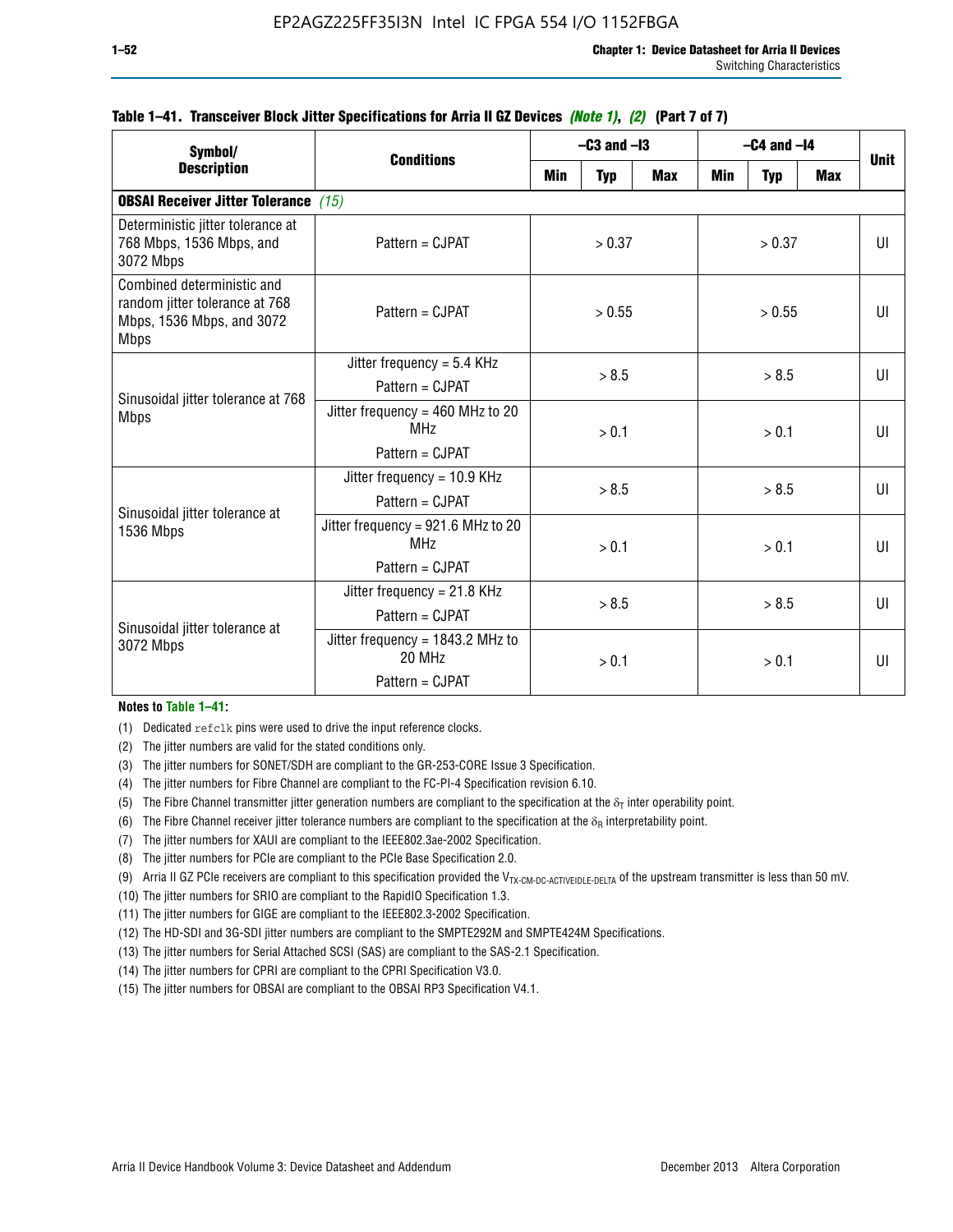# **Core Performance Specifications for the Arria II Device Family**

This section describes the clock tree, phase-locked loop (PLL), digital signal processing (DSP), embedded memory, configuration, and JTAG specifications for Arria II GX and GZ devices.

## **Clock Tree Specifications**

Table 1–42 lists the clock tree specifications for Arria II GX devices.

|  |  |  |  | Table 1–42. Clock Tree Performance for Arria II GX Devices |
|--|--|--|--|------------------------------------------------------------|
|--|--|--|--|------------------------------------------------------------|

|                      | <b>Performance</b> |        |     |             |  |  |  |  |
|----------------------|--------------------|--------|-----|-------------|--|--|--|--|
| <b>Clock Network</b> | <b>13, C4</b>      | C5, I5 | C6  | <b>Unit</b> |  |  |  |  |
| <b>GCLK and RCLK</b> | 500                | 500    | 400 | <b>MHz</b>  |  |  |  |  |
| <b>PCLK</b>          | 420                | 350    | 280 | <b>MHz</b>  |  |  |  |  |

Table 1–43 lists the clock tree specifications for Arria II GZ devices.

### **Table 1–43. Clock Tree Performance for Arria II GZ Devices**

| <b>Clock Network</b> | <b>Performance</b> |             |            |  |  |  |  |
|----------------------|--------------------|-------------|------------|--|--|--|--|
|                      | $-C3$ and $-I3$    | <b>Unit</b> |            |  |  |  |  |
| <b>GCLK and RCLK</b> | 700                | 500         | <b>MHz</b> |  |  |  |  |
| <b>PCLK</b>          | 500                | 450         | MHz        |  |  |  |  |

## **PLL Specifications**

Table 1–44 lists the PLL specifications for Arria II GX devices.

**Table 1–44. PLL Specifications for Arria II GX Devices (Part 1 of 3)**

| <b>Symbol</b>           | <b>Description</b>                                                                                   | Min | <b>Typ</b> | Max       | <b>Unit</b>   |
|-------------------------|------------------------------------------------------------------------------------------------------|-----|------------|-----------|---------------|
|                         | Input clock frequency (from clock input pins residing in<br>right/top/bottom banks) (-4 Speed Grade) | 5   |            | 670(1)    | <b>MHz</b>    |
| $f_{\text{IN}}$         | Input clock frequency (from clock input pins residing in<br>right/top/bottom banks) (-5 Speed Grade) | 5   |            | 622 $(1)$ | <b>MHz</b>    |
|                         | Input clock frequency (from clock input pins residing in<br>right/top/bottom banks) (-6 Speed Grade) | 5   |            | 500(1)    | <b>MHz</b>    |
| f <sub>INPFD</sub>      | Input frequency to the PFD                                                                           | 5   |            | 325       | <b>MHz</b>    |
| $f_{\rm VCO}$           | PLL VCO operating Range (2)                                                                          | 600 |            | 1,400     | <b>MHz</b>    |
| <sup>t</sup> INDUTY     | Input clock duty cycle                                                                               |     |            | 60        | $\frac{0}{0}$ |
| f <sub>EINDUTY</sub>    | External feedback clock input duty cycle                                                             |     |            | 60        | $\frac{0}{0}$ |
| $t_{\text{INCCJ}}$ (3), | Input clock cycle-to-cycle jitter (Frequency $\geq$ 100 MHz)                                         |     |            | 0.15      | $UI(p-p)$     |
| (4)                     | Input clock cycle-to-cycle jitter (Frequency $\leq 100$ MHz)                                         |     |            | ±750      | $ps(p-p)$     |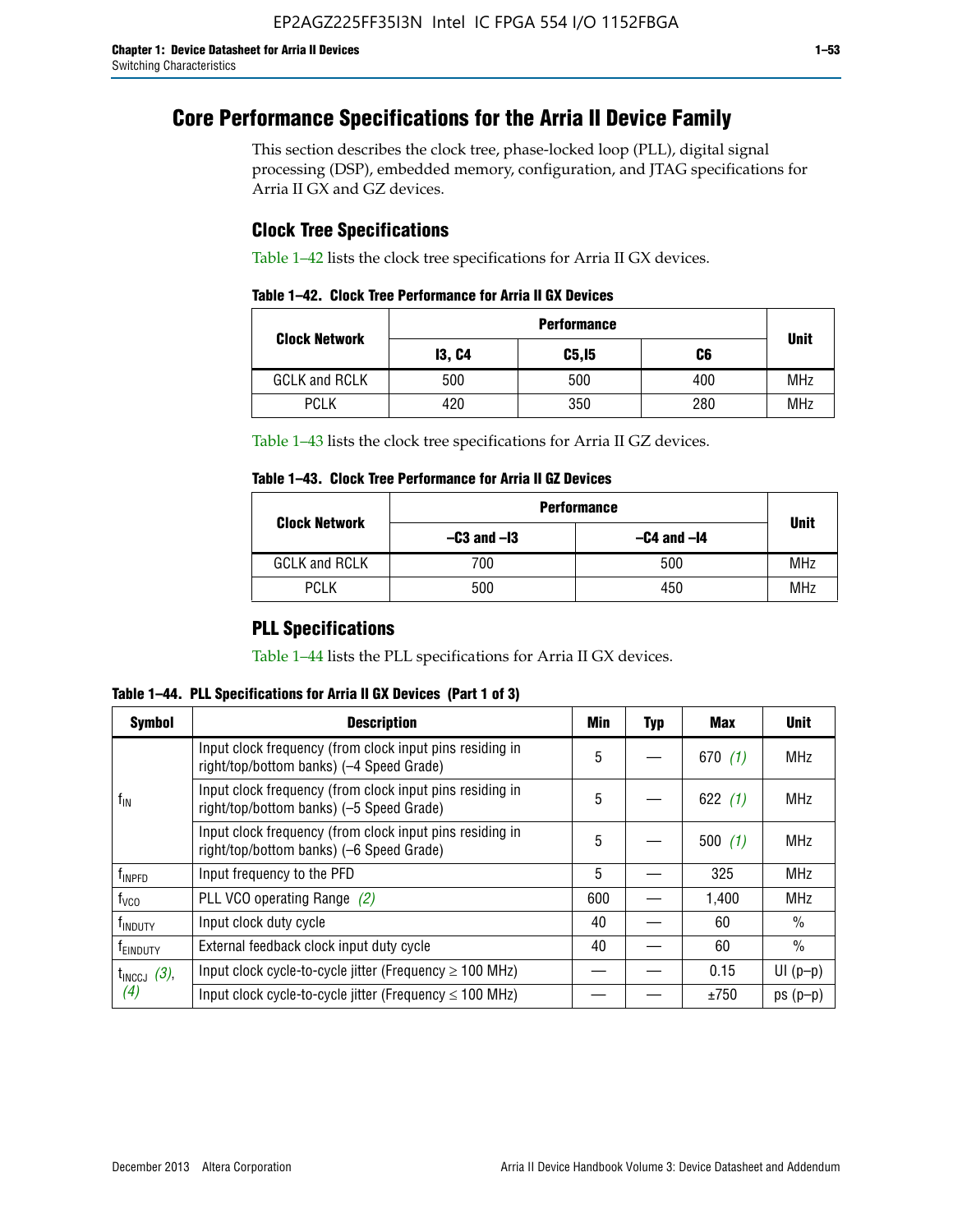| <b>Symbol</b>               | <b>Description</b>                                                                                          | <b>Min</b>               | <b>Typ</b>               | <b>Max</b> | <b>Unit</b>              |
|-----------------------------|-------------------------------------------------------------------------------------------------------------|--------------------------|--------------------------|------------|--------------------------|
|                             | Output frequency for internal global or regional clock<br>(-4 Speed Grade)                                  |                          |                          | 500        | <b>MHz</b>               |
| $f_{\text{OUT}}$            | Output frequency for internal global or regional clock<br>(-5 Speed Grade)                                  |                          |                          | 500        | <b>MHz</b>               |
|                             | Output frequency for internal global or regional clock<br>(-6 Speed Grade)                                  |                          |                          | 400        | <b>MHz</b>               |
|                             | Output frequency for external clock output (-4 Speed Grade)                                                 | $\overline{\phantom{0}}$ |                          | 670 $(5)$  | <b>MHz</b>               |
| f <sub>out_ext</sub>        | Output frequency for external clock output (-5 Speed Grade)                                                 |                          |                          | 622 $(5)$  | <b>MHz</b>               |
|                             | Output frequency for external clock output (-6 Speed Grade)                                                 | —                        |                          | 500 $(5)$  | <b>MHz</b>               |
| t <sub>outduty</sub>        | Duty cycle for external clock output (when set to 50%)                                                      | 45                       | 50                       | 55         | $\frac{0}{0}$            |
|                             | Dedicated clock output period jitter ( $f_{OUT} \ge 100$ MHz)                                               |                          |                          | 300        | $ps(p-p)$                |
| t <sub>outpj_dc</sub>       | Dedicated clock output period jitter ( $f_{OUT}$ < 100 MHz)                                                 |                          |                          | 30         | $mUI(p-p)$               |
|                             | Dedicated clock output cycle-to-cycle jitter ( $f_{OUT} \ge 100$ MHz)                                       |                          |                          | 300        | $ps(p-p)$                |
|                             | t <sub>outccj_dc</sub><br>Dedicated clock output cycle-to-cycle jitter ( $f_{OUT}$ < 100 MHz)               |                          |                          | 30         | $mUI(p-p)$               |
|                             | Regular I/O clock output period jitter ( $f_{OUT} \ge 100$ MHz)                                             |                          |                          | 650        | $ps(p-p)$                |
| $f_{\text{OUTPJ\_10}}$      | Regular I/O clock output period jitter ( $f_{OUT}$ < 100 MHz)                                               |                          |                          | 65         | $mUI(p-p)$               |
|                             | Regular I/O clock output cycle-to-cycle jitter ( $f_{OUT} \ge 100$ MHz)                                     |                          | —                        | 650        | $ps(p-p)$                |
| f <sub>outccj_io</sub>      | Regular I/O clock output cycle-to-cycle jitter ( $f_{OUT}$ < 100 MHz)                                       |                          |                          | 65         | $mUI(p-p)$               |
| t <sub>configpll</sub>      | Time required to reconfigure PLL scan chains                                                                |                          | 3.5                      |            | <b>SCANCLK</b><br>cycles |
| t <sub>configphase</sub>    | Time required to reconfigure phase shift                                                                    |                          | 1                        |            | <b>SCANCLK</b><br>cycles |
| <b>f</b> <sub>SCANCLK</sub> | <b>SCANCLK</b> frequency                                                                                    |                          |                          | 100        | <b>MHz</b>               |
| $t_{\text{LOCK}}$           | Time required to lock from end of device configuration                                                      |                          | $\overline{\phantom{0}}$ | 1          | ms                       |
| t <sub>DLOCK</sub>          | Time required to lock dynamically (after switchover or<br>reconfiguring any non-post-scale counters/delays) |                          |                          | 1          | ms                       |
|                             | PLL closed-loop low bandwidth                                                                               |                          | 0.3                      |            | <b>MHz</b>               |
| $f_{CL\,B\,W}$              | PLL closed-loop medium bandwidth                                                                            | $\overline{\phantom{0}}$ | 1.5                      |            | <b>MHz</b>               |
|                             | PLL closed-loop high bandwidth                                                                              |                          | 4                        |            | <b>MHz</b>               |
| t <sub>PLL_PSERR</sub>      | Accuracy of PLL phase shift                                                                                 |                          |                          | ±50        | ps                       |
| t <sub>ARESET</sub>         | Minimum pulse width on areset signal                                                                        | 10                       |                          |            | ns                       |

**Table 1–44. PLL Specifications for Arria II GX Devices (Part 2 of 3)**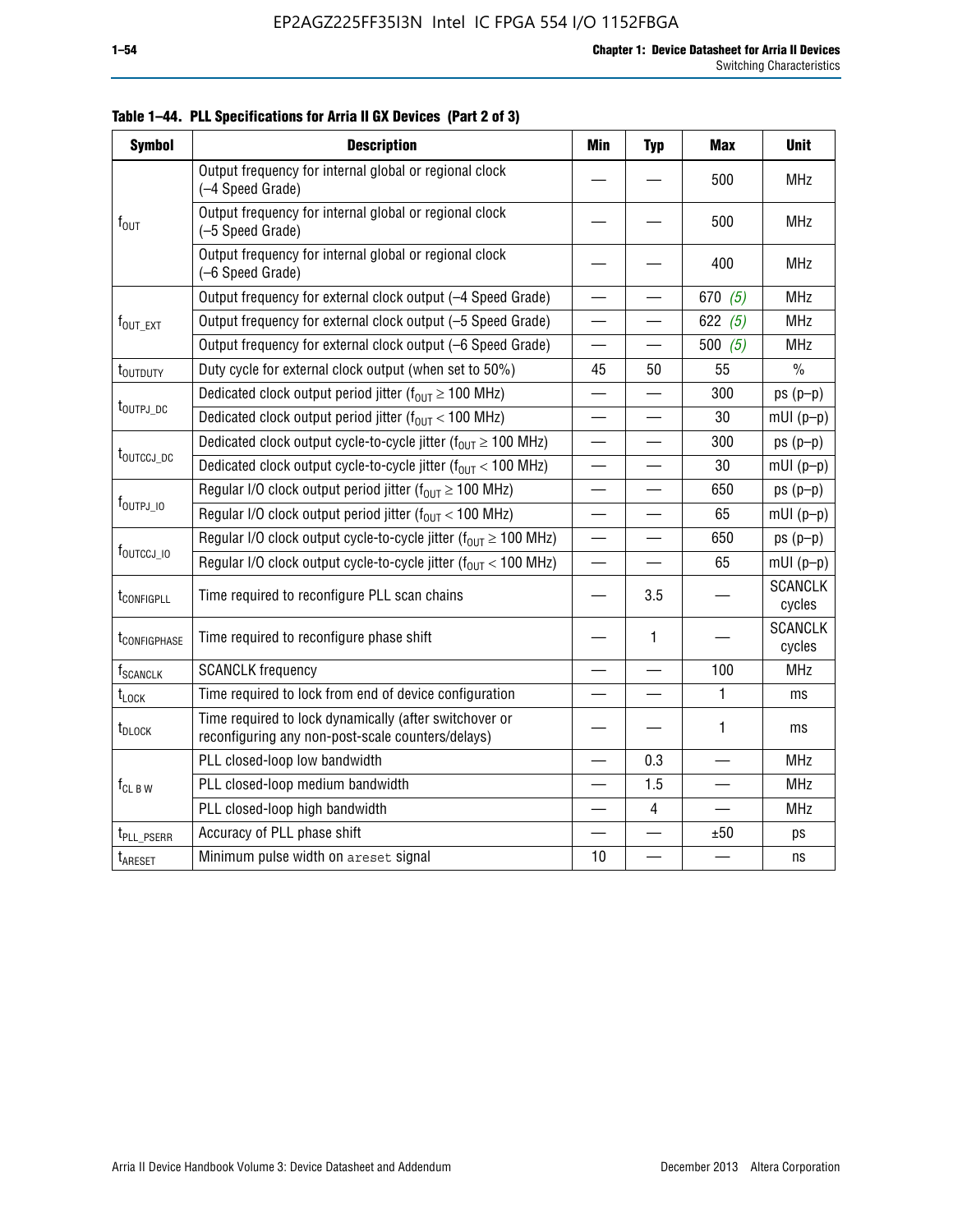### **Table 1–44. PLL Specifications for Arria II GX Devices (Part 3 of 3)**

| <b>Symbol</b>                            | <b>Description</b>                                                                 | Min | Typ | <b>Max</b> | <b>Unit</b> |
|------------------------------------------|------------------------------------------------------------------------------------|-----|-----|------------|-------------|
| t <sub>CASC</sub><br>OUTJITTER           | Period Jitter for dedicated clock output in cascaded PLLs<br>(FOUT $\geq$ 100 MHz) |     |     | 425        | $ps(p-p)$   |
| PERIOD<br><b>DEDCLK</b><br>$(6)$ , $(7)$ | Period Jitter for dedicated clock output in cascaded PLLs<br>(FOUT $\leq$ 100 MHz) |     |     | 42.5       | $mUI(p-p)$  |

### **Notes to Table 1–44:**

- (1)  $f_{IN}$  is limited by the I/O  $f_{MAX}$ .
- (2) The VCO frequency reported by the Quartus II software in the PLL summary section of the compilation report takes into consideration the VCO post-scale counter K value. Therefore, if the counter K has a value of 2, the frequency reported can be lower than the f<sub>VCO</sub> specification.
- (3) A high-input jitter directly affects the PLL output jitter. To have low PLL output clock jitter, you must provide a clean-clock source, which is less than 200 ps.
- (4) F<sub>REF</sub> is fIN/N when N = 1.
- (5) This specification is limited by the lower of the two: I/O  $f_{MAX}$  or  $f_{OUT}$  of the PLL.
- (6) Peak-to-peak jitter with a probability level of 10–12 (14 sigma, 99.99999999974404% confidence level). The output jitter specification applies to the intrinsic jitter of the PLL, when an input jitter of 30 ps is applied. The external memory interface clock output jitter specifications use a different measurement method and are available in Table 1–62 on page 1–70.
- (7) The cascaded PLL specification is only applicable with the following condition: a. Upstream PLL:  $0.59$  Mhz  $\leq$  Upstream PLL BW  $<$  1 MHz
	- b. Downstream PLL: Downstream PLL BW > 2 MHz

Table 1–45 lists the PLL specifications for Arria II GZ devices when operating in both the commercial junction temperature range (0° to 85°C) and the industrial junction temperature range (-40 $\degree$  to 100 $\degree$ C).

| <b>Symbol</b>              | <b>Parameter</b>                                                                    |     | <b>Typ</b> | <b>Max</b> | <b>Unit</b>       |
|----------------------------|-------------------------------------------------------------------------------------|-----|------------|------------|-------------------|
|                            | Input clock frequency (-3 speed grade)                                              | 5   |            | 717(1)     | <b>MHz</b>        |
| $f_{IN}$                   | Input clock frequency (-4 speed grade)                                              | 5   |            | 717 $(1)$  | <b>MHz</b>        |
| f <sub>INPFD</sub>         | Input frequency to the PFD                                                          | 5   |            | 325        | <b>MHz</b>        |
|                            | PLL VCO operating range (-3 speed grade)                                            | 600 |            | 1,300      | MHz               |
| $f_{\rm VCO}$              | PLL VCO operating range (-4 speed grade)                                            | 600 |            | 1,300      | <b>MHz</b>        |
| <b>TEINDUTY</b>            | Input clock or external feedback clock input duty cycle                             | 40  |            | 60         | $\frac{0}{0}$     |
|                            | Output frequency for internal global or regional clock<br>(-3 speed grade)          |     |            | 700(2)     | <b>MHz</b>        |
| $f_{\text{OUT}}$           | Output frequency for internal global or regional clock<br>(-4 speed grade)          |     |            | 500(2)     | <b>MHz</b>        |
|                            | Output frequency for external clock output (-3 speed grade)                         |     |            | 717(2)     | <b>MHz</b>        |
| $f_{\text{OUT\_EXT}}$      | Output frequency for external clock output (-4 speed grade)                         |     |            | 717(2)     | <b>MHz</b>        |
| t <sub>outduty</sub>       | Duty cycle for external clock output (when set to 50%)                              | 45  | 50         | 55         | $\frac{0}{0}$     |
| t <sub>FCOMP</sub>         | External feedback clock compensation time                                           |     |            | 10         | ns                |
| t <sub>configpll</sub>     | Time required to reconfigure scan chain                                             |     | 3.5        |            | scanclk<br>cycles |
| <b><i>LCONFIGPHASE</i></b> | Time required to reconfigure phase shift                                            |     | 1          |            | scanclk<br>cycles |
| f <sub>SCANCLK</sub>       | scanclk frequency                                                                   |     |            | 100        | <b>MHz</b>        |
| $t_{\text{LOCK}}$          | Time required to lock from end-of-device configuration or<br>de-assertion of areset |     |            |            | ms                |

### **Table 1–45. PLL Specifications for Arria II GZ Devices (Part 1 of 2)**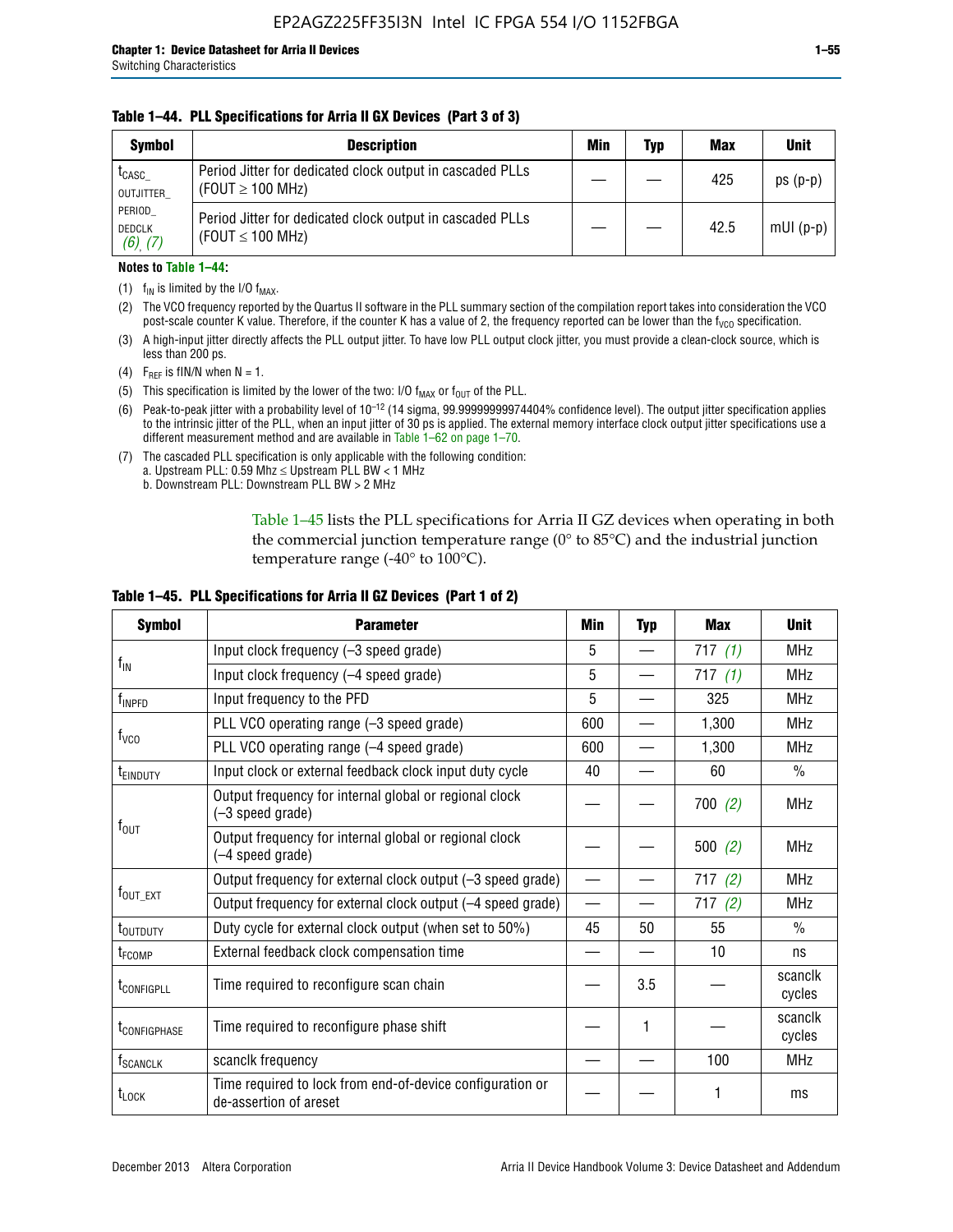| <b>Symbol</b>                | <b>Parameter</b>                                                                                            | Min                      | <b>Typ</b>     | <b>Max</b> | <b>Unit</b>   |
|------------------------------|-------------------------------------------------------------------------------------------------------------|--------------------------|----------------|------------|---------------|
| t <sub>DLOCK</sub>           | Time required to lock dynamically (after switchover or<br>reconfiguring any non-post-scale counters/delays) |                          |                | 1          | ms            |
|                              | PLL closed-loop low bandwidth                                                                               |                          | 0.3            |            | <b>MHz</b>    |
| $f_{CLBW}$                   | PLL closed-loop medium bandwidth                                                                            | —                        | 1.5            | —          | <b>MHz</b>    |
|                              | PLL closed-loop high bandwidth $(7)$                                                                        |                          | $\overline{4}$ |            | <b>MHz</b>    |
| t <sub>PLL_PSERR</sub>       | Accuracy of PLL phase shift                                                                                 |                          |                | ±50        | ps            |
| t <sub>ARESET</sub>          | Minimum pulse width on the areset signal                                                                    | 10                       |                |            | ns            |
|                              | Input clock cycle to cycle jitter ( $F_{REF} \ge 100$ MHz)                                                  | $\overline{\phantom{0}}$ |                | 0.15       | $UI(p-p)$     |
| $t_{INCCJ}$ (3), (4)         | Input clock cycle to cycle jitter (FREF < 100 MHz)                                                          |                          |                | ±750       | $ps(p-p)$     |
|                              | Period Jitter for dedicated clock output ( $F_{OIII} \ge 100$ MHz)                                          | $\overline{\phantom{0}}$ |                | 175        | $ps(p-p)$     |
| $t_{\text{OUTPJ\_DC}}$ (5)   | Period Jitter for dedicated clock output ( $F_{OIII}$ < 100 MHz)                                            | —                        |                | 17.5       | $mUI(p-p)$    |
| $t_{\text{OUTCCJ\_DC}}$ (5)  | Cycle to Cycle Jitter for dedicated clock output<br>$(F_{OUT} \ge 100$ MHz)                                 |                          |                | 175        | $ps(p-p)$     |
|                              | Cycle to Cycle Jitter for dedicated clock output<br>$(F_{OUT} < 100$ MHz)                                   |                          |                | 17.5       | $mUI(p-p)$    |
| $t_{\text{OUTPJ\_IO}}$ (5),  | Period Jitter for clock output on regular I/O<br>$(F_{OUT} \ge 100$ MHz)                                    |                          |                | 600        | $ps(p-p)$     |
| (8)                          | Period Jitter for clock output on regular I/O<br>$(F_{OUT} < 100$ MHz)                                      |                          |                | 60         | $mUI(p-p)$    |
| $t_{\text{OUTCCJ\_IO}}$ (5), | Cycle to Cycle Jitter for clock output on regular I/O<br>$(F_{OUT} \ge 100$ MHz)                            |                          |                | 600        | $ps(p-p)$     |
| (8)                          | Cycle to Cycle Jitter for clock output on regular I/O<br>$(F_{OUT} < 100 MHz)$                              |                          |                | 60         | $mUI(p-p)$    |
| t <sub>CASC_OUTPJ_DC</sub>   | Period Jitter for dedicated clock output in cascaded PLLs<br>$(F_{OUT} \ge 100MHz)$                         |                          |                | 250        | $ps(p-p)$     |
| (5), (6)                     | Period Jitter for dedicated clock output in cascaded PLLs<br>(F <sub>OUT</sub> < 100MHz)                    |                          |                | 25         | $mUI(p-p)$    |
| $f_{DRIFT}$                  | Frequency drift after PFDENA is disabled for duration of<br>100 us                                          |                          |                | ±10        | $\frac{0}{0}$ |

**Table 1–45. PLL Specifications for Arria II GZ Devices (Part 2 of 2)**

#### **Notes to Table 1–45:**

- (1) This specification is limited in the Quartus II software by the I/O maximum frequency. The maximum I/O frequency is different for each I/O standard.
- (2) This specification is limited by the lower of the two: I/O  $F_{MAX}$  or  $F_{OUT}$  of the PLL.
- (3) A high input jitter directly affects the PLL output jitter. To have low PLL output clock jitter, you must provide a clean clock source that is less than 120 ps.
- (4) F<sub>REF</sub> is fIN/N when  $N = 1$ .
- (5) Peak-to-peak jitter with a probability level of 10–12 (14 sigma, 99.99999999974404% confidence level). The output jitter specification applies to the intrinsic jitter of the PLL, when an input jitter of 30 ps is applied. The external memory interface clock output jitter specifications use a different measurement method and are available in Table 1–64 on page 1–71.
- (6) The cascaded PLL specification is only applicable with the following condition: a. Upstream PLL: 0.59 Mhz  $\leq$  Upstream PLL BW  $<$  1 MHz b. Downstream PLL: Downstream PLL BW > 2 MHz
- (7) High bandwidth PLL settings are not supported in external feedback mode.
- (8) External memory interface clock output jitter specifications use a different measurement method, which is available in Table 1–63 on page 1–71.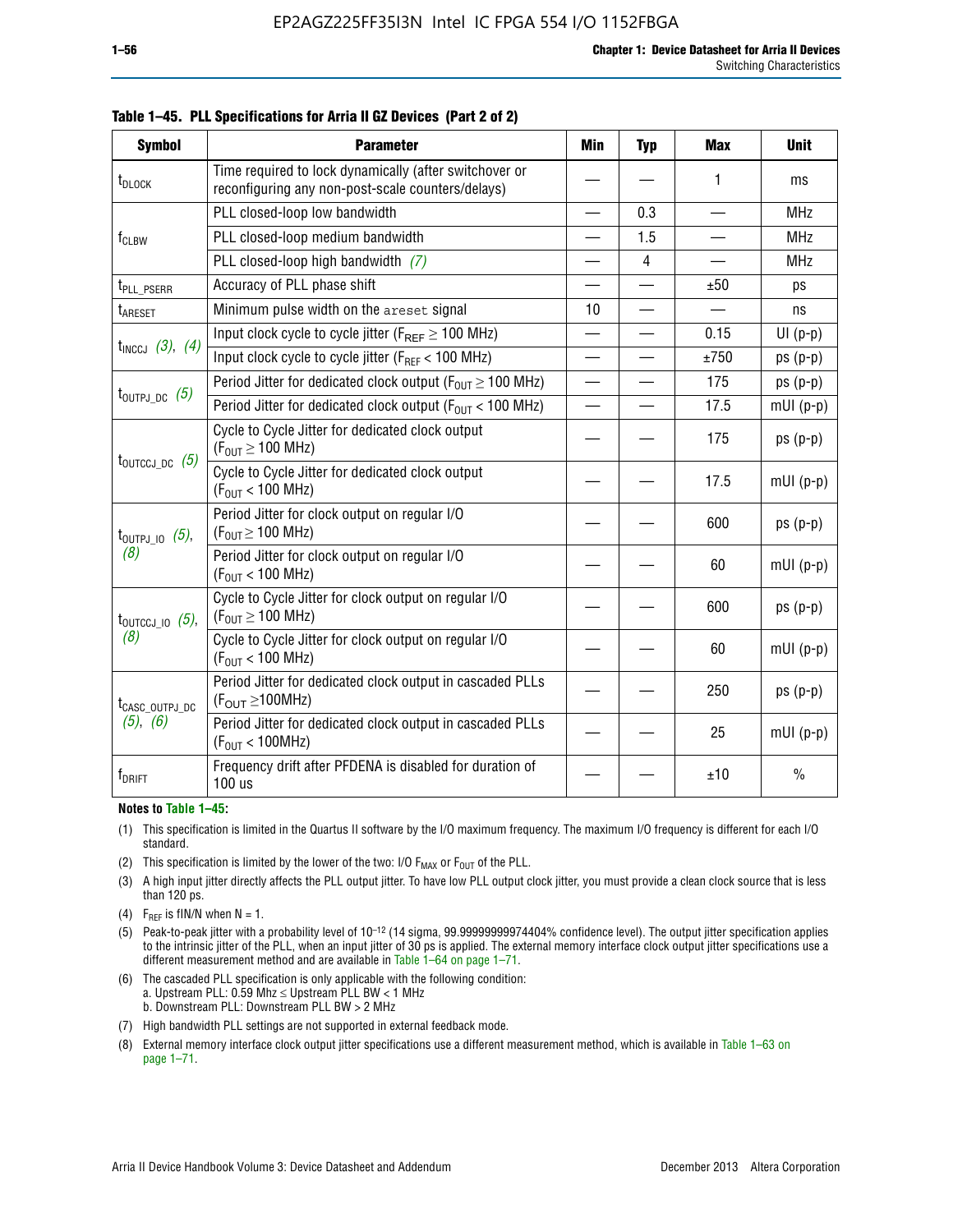# **DSP Block Specifications**

Table 1–46 lists the DSP block performance specifications for Arria II GX devices.

|  |  |  | Table 1-46. DSP Block Performance Specifications for Arria II GX Devices (Note 1) |  |
|--|--|--|-----------------------------------------------------------------------------------|--|
|--|--|--|-----------------------------------------------------------------------------------|--|

|                                                             | <b>Resources</b><br><b>Used</b>        |     |     |              |     |             |
|-------------------------------------------------------------|----------------------------------------|-----|-----|--------------|-----|-------------|
| <b>Mode</b>                                                 | <b>Number of</b><br><b>Multipliers</b> | C4  | 13  | <b>C5,15</b> | C6  | <b>Unit</b> |
| $9 \times 9$ -bit multiplier                                |                                        | 380 | 310 | 300          | 250 | <b>MHz</b>  |
| $12 \times 12$ -bit multiplier                              |                                        | 380 | 310 | 300          | 250 | <b>MHz</b>  |
| $18 \times 18$ -bit multiplier                              |                                        | 380 | 310 | 300          | 250 | <b>MHz</b>  |
| $36 \times 36$ -bit multiplier                              |                                        | 350 | 270 | 270          | 220 | <b>MHz</b>  |
| $18 \times 36$ -bit high-precision multiplier<br>adder mode |                                        | 350 | 270 | 270          | 220 | <b>MHz</b>  |
| $18 \times 18$ -bit multiply accumulator                    | 4                                      | 380 | 310 | 300          | 250 | <b>MHz</b>  |
| $18 \times 18$ -bit multiply adder                          | 4                                      | 380 | 310 | 300          | 250 | <b>MHz</b>  |
| $18 \times 18$ -bit multiply adder-signed full<br>precision | $\overline{2}$                         | 380 | 310 | 300          | 250 | <b>MHz</b>  |
| $18 \times 18$ -bit multiply adder with<br>loopback $(2)$   | $\overline{2}$                         | 275 | 220 | 220          | 180 | <b>MHz</b>  |
| 36-bit shift (32-bit data)                                  |                                        | 350 | 270 | 270          | 220 | <b>MHz</b>  |
| Double mode                                                 |                                        | 350 | 270 | 270          | 220 | <b>MHz</b>  |

**Notes to Table 1–46:**

(1) Maximum is for a fully-pipelined block with **Round** and **Saturation** disabled.

(2) Maximum is for loopback input registers disabled, **Round** and **Saturation** disabled, pipeline and output registers enabled.

Table 1–47 lists the DSP block performance specifications for Arria II GZ devices.

**Table 1–47. DSP Block Performance Specifications for Arria II GZ Devices** *(Note 1)* **(Part 1 of 2)**

| <b>Mode</b>                                                 | <b>Resources</b><br>Used        | <b>Performance</b> |     |             |  |
|-------------------------------------------------------------|---------------------------------|--------------------|-----|-------------|--|
|                                                             | Number of<br><b>Multipliers</b> | -3                 | -4  | <b>Unit</b> |  |
| $9 \times 9$ -bit multiplier                                |                                 | 460                | 400 | <b>MHz</b>  |  |
| $12 \times 12$ -bit multiplier                              |                                 | 500                | 440 | <b>MHz</b>  |  |
| $18 \times 18$ -bit multiplier                              |                                 | 550                | 480 | <b>MHz</b>  |  |
| $36 \times 36$ -bit multiplier                              |                                 | 440                | 380 | <b>MHz</b>  |  |
| $18 \times 18$ -bit multiply accumulator                    | 4                               | 440                | 380 | <b>MHz</b>  |  |
| $18 \times 18$ -bit multiply adder                          | 4                               | 470                | 410 | <b>MHz</b>  |  |
| $18 \times 18$ -bit multiply adder-signed full<br>precision | 2                               | 450                | 390 | <b>MHz</b>  |  |
| $18 \times 18$ -bit multiply adder with<br>loopback $(2)$   | $\overline{c}$                  | 350                | 310 | <b>MHz</b>  |  |
| 36-bit shift (32-bit data)                                  |                                 | 440                | 380 | MHz         |  |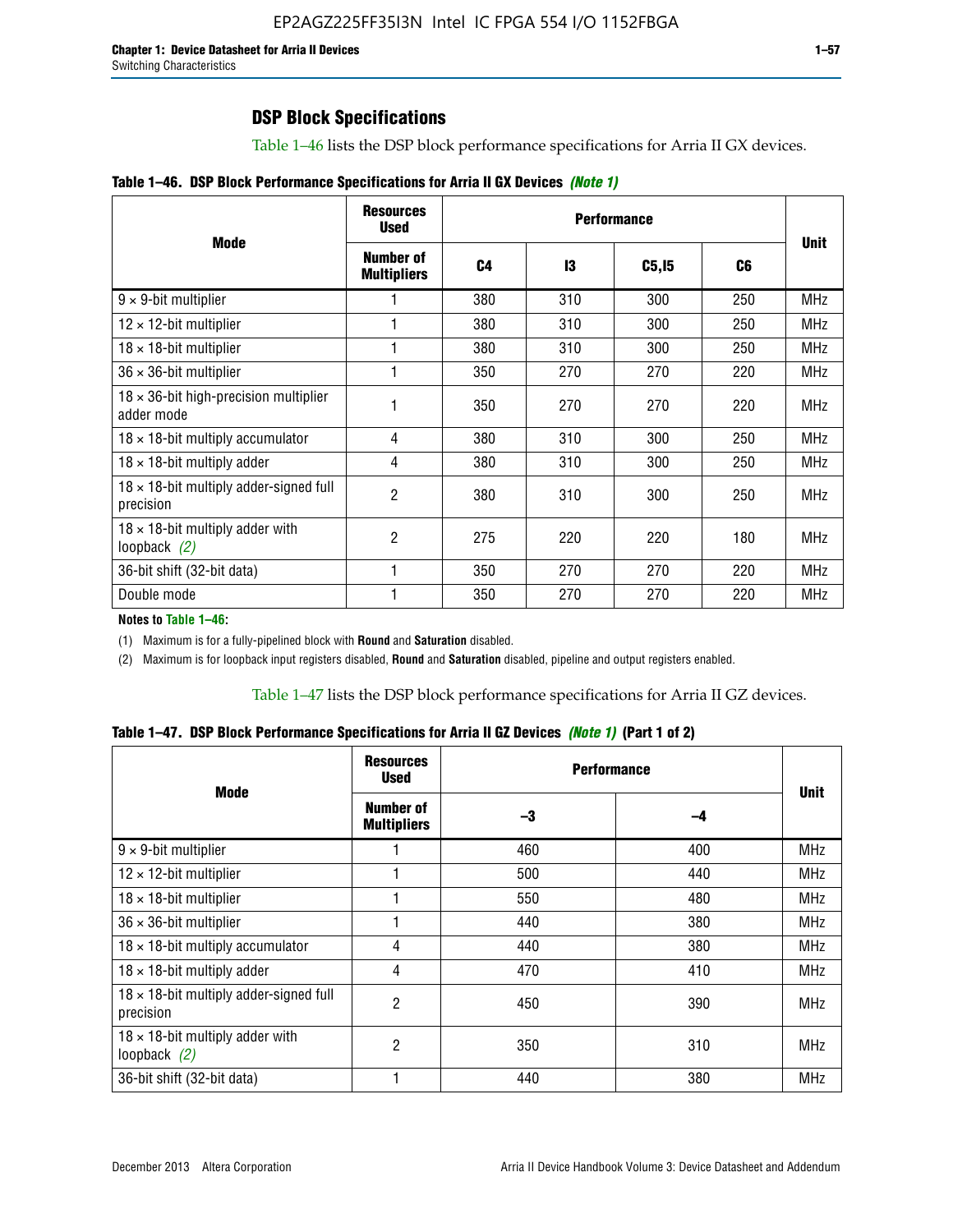### **Table 1–47. DSP Block Performance Specifications for Arria II GZ Devices** *(Note 1)* **(Part 2 of 2)**

| Mode        | <b>Resources</b><br><b>Used</b>        | <b>Performance</b> |     | <b>Unit</b> |
|-------------|----------------------------------------|--------------------|-----|-------------|
|             | <b>Number of</b><br><b>Multipliers</b> | -3                 | -4  |             |
| Double mode |                                        | 440                | 380 | <b>MHz</b>  |

**Notes to Table 1–47:**

(1) Maximum is for fully pipelined block with **Round** and **Saturation** disabled.

(2) Maximum for loopback input registers disabled, **Round** and **Saturation** disabled, and pipeline and output registers enabled.

## **Embedded Memory Block Specifications**

Table 1–48 lists the embedded memory block specifications for Arria II GX devices.

### **Table 1–48. Embedded Memory Block Performance Specifications for Arria II GX Devices**

|                        |                                                                                                           | <b>Resources Used</b> |                                  | <b>Performance</b> |                |        |      |             |
|------------------------|-----------------------------------------------------------------------------------------------------------|-----------------------|----------------------------------|--------------------|----------------|--------|------|-------------|
| <b>Memory</b>          | Mode                                                                                                      | <b>ALUTs</b>          | <b>Embedded</b><br><b>Memory</b> | 13                 | C <sub>4</sub> | C5, I5 | C6   | <b>Unit</b> |
| Memory                 | Single port $64 \times 10$                                                                                | $\Omega$              | 1                                | 450                | 500            | 450    | 378  | <b>MHz</b>  |
| Logic<br>Array         | Simple dual-port $32 \times 20$ single<br>clock                                                           | 0                     | 1                                | 270                | 500            | 450    | 378  | <b>MHz</b>  |
| <b>Block</b><br>(MLAB) | Simple dual-port $64 \times 10$ single<br>clock                                                           | $\Omega$              | 1                                | 428                | 500            | 450    | 378  | <b>MHz</b>  |
|                        | Single-port $256 \times 36$                                                                               | $\Omega$              | 1                                | 360                | 400            | 360    | 310  | <b>MHz</b>  |
|                        | Single-port $256 \times 36$ , with the<br>read-during-write option set to<br><b>Old Data</b>              | $\theta$              | 1                                | 250                | 280            | 250    | 210  | <b>MHz</b>  |
|                        | Simple dual-port $256 \times 36$ single<br><b>CLK</b>                                                     | $\Omega$              | 1                                | 360                | 400            | 360    | 310  | <b>MHz</b>  |
| M9K<br><b>Block</b>    | Single-port $256 \times 36$ single CLK,<br>with the read-during-write option<br>set to <b>Old Data</b>    | $\Omega$              | 1                                | 250                | 280            | 250    | 210  | <b>MHz</b>  |
|                        | True dual port $512 \times 18$ single CLK                                                                 | $\Omega$              | 1                                | 360                | 400            | 360    | 310  | <b>MHz</b>  |
|                        | True dual-port $512 \times 18$ single CLK,<br>with the read-during-write option<br>set to <b>Old Data</b> | 0                     | 1                                | 250                | 280            | 250    | 210  | <b>MHz</b>  |
|                        | Min Pulse Width (clock high time)                                                                         |                       |                                  | 900                | 850            | 950    | 1130 | ps          |
|                        | Min Pulse Width (clock low time)                                                                          |                       |                                  | 730                | 690            | 770    | 920  | ps          |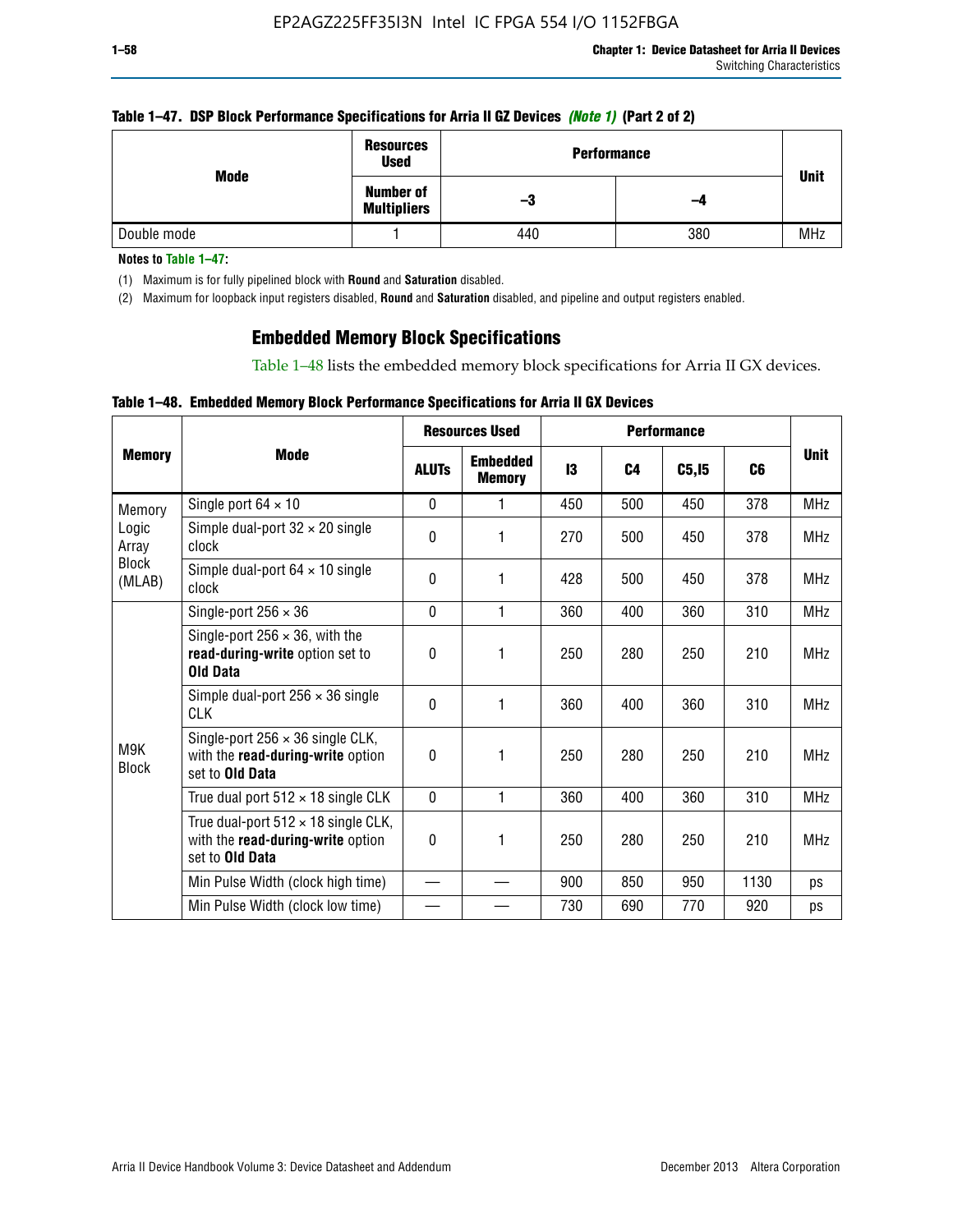Table 1–49 lists the embedded memory block specifications for Arria II GZ devices.

|  |  | Table 1–49. Embedded Memory Block Performance Specifications for Arria II GZ Devices (Note 1) |  |  |
|--|--|-----------------------------------------------------------------------------------------------|--|--|
|--|--|-----------------------------------------------------------------------------------------------|--|--|

|                    |                                                                                                   | <b>Resources Used</b> |                                   | <b>Performance</b> |     |     |     |             |
|--------------------|---------------------------------------------------------------------------------------------------|-----------------------|-----------------------------------|--------------------|-----|-----|-----|-------------|
| <b>Memory</b>      | Mode                                                                                              | <b>ALUTs</b>          | <b>TriMatrix</b><br><b>Memory</b> | C <sub>3</sub>     | 13  | C4  | 14  | <b>Unit</b> |
|                    | Single port $64 \times 10$                                                                        | 0                     | 1                                 | 500                | 500 | 450 | 450 | MHz         |
|                    | Simple dual-port $32 \times 20$                                                                   | $\mathbf 0$           | 1                                 | 500                | 500 | 450 | 450 | <b>MHz</b>  |
| <b>MLAB</b><br>(2) | Simple dual-port $64 \times 10$                                                                   | $\Omega$              | 1                                 | 500                | 500 | 450 | 450 | <b>MHz</b>  |
|                    | ROM 64 × 10                                                                                       | 0                     | 1                                 | 500                | 500 | 450 | 450 | MHz         |
|                    | ROM 32 × 20                                                                                       | $\mathbf{0}$          | 1                                 | 500                | 500 | 450 | 450 | <b>MHz</b>  |
|                    | Single-port $256 \times 36$                                                                       | $\mathbf 0$           | 1                                 | 540                | 540 | 475 | 475 | <b>MHz</b>  |
|                    | Simple dual-port $256 \times 36$                                                                  | $\mathbf 0$           | 1                                 | 490                | 490 | 420 | 420 | <b>MHz</b>  |
|                    | Simple dual-port $256 \times 36$ , with the<br>read-during-write option set to Old<br><b>Data</b> | $\pmb{0}$             | 1                                 | 340                | 340 | 300 | 300 | <b>MHz</b>  |
|                    | True dual port $512 \times 18$                                                                    | $\mathbf 0$           | $\mathbf{1}$                      | 430                | 430 | 370 | 370 | <b>MHz</b>  |
| M9K<br>Block $(2)$ | True dual-port $512 \times 18$ , with the<br>read-during-write option set to Old<br><b>Data</b>   | $\mathbf 0$           | 1                                 | 335                | 335 | 290 | 290 | <b>MHz</b>  |
|                    | ROM 1 Port                                                                                        | 0                     | 1                                 | 540                | 540 | 475 | 475 | <b>MHz</b>  |
|                    | ROM 2 Port                                                                                        | $\mathbf 0$           | 1                                 | 540                | 540 | 475 | 475 | <b>MHz</b>  |
|                    | Min Pulse Width (clock high time)                                                                 |                       |                                   | 800                | 800 | 850 | 850 | ps          |
|                    | Min Pulse Width (clock low time)                                                                  |                       |                                   | 625                | 625 | 690 | 690 | ps          |
|                    | Single-port $2K \times 72$                                                                        | 0                     | 1.                                | 440                | 400 | 380 | 350 | <b>MHz</b>  |
|                    | Simple dual-port $2K \times 72$                                                                   | $\mathbf 0$           | 1                                 | 435                | 375 | 385 | 325 | <b>MHz</b>  |
|                    | Simple dual-port $2K \times 72$ , with the<br>read-during-write option set to Old<br><b>Data</b>  | $\pmb{0}$             | 1.                                | 240                | 225 | 205 | 200 | MHz         |
|                    | Simple dual-port $2K \times 64$ (with ECC)                                                        | $\mathbf 0$           | 1                                 | 300                | 295 | 255 | 250 | <b>MHz</b>  |
| M144K              | True dual-port $4K \times 36$                                                                     | $\mathbf 0$           | 1                                 | 375                | 350 | 330 | 310 | <b>MHz</b>  |
| Block (2)          | True dual-port $4K \times 36$ , with the<br>read-during-write option set to Old<br><b>Data</b>    | 0                     | 1                                 | 230                | 225 | 205 | 200 | <b>MHz</b>  |
|                    | ROM 1 Port                                                                                        | $\mathbf 0$           | 1                                 | 500                | 450 | 435 | 420 | <b>MHz</b>  |
|                    | ROM 2 Port                                                                                        | 0                     | $\mathbf{1}$                      | 465                | 425 | 400 | 400 | MHz         |
|                    | Min Pulse Width (clock high time)                                                                 |                       |                                   | 755                | 860 | 860 | 950 | ps          |
|                    | Min Pulse Width (clock low time)                                                                  |                       |                                   | 625                | 690 | 690 | 690 | ps          |

**Notes to Table 1–48:**

(1) To achieve the maximum memory block performance, use a memory block clock that comes through global clock routing from an on-chip PLL set to 50% output duty cycle. Use the Quartus II software to report timing for this and other memory block clocking schemes.

(2) When you use the error detection CRC feature, there is no degradation in  $F_{MAX}$ .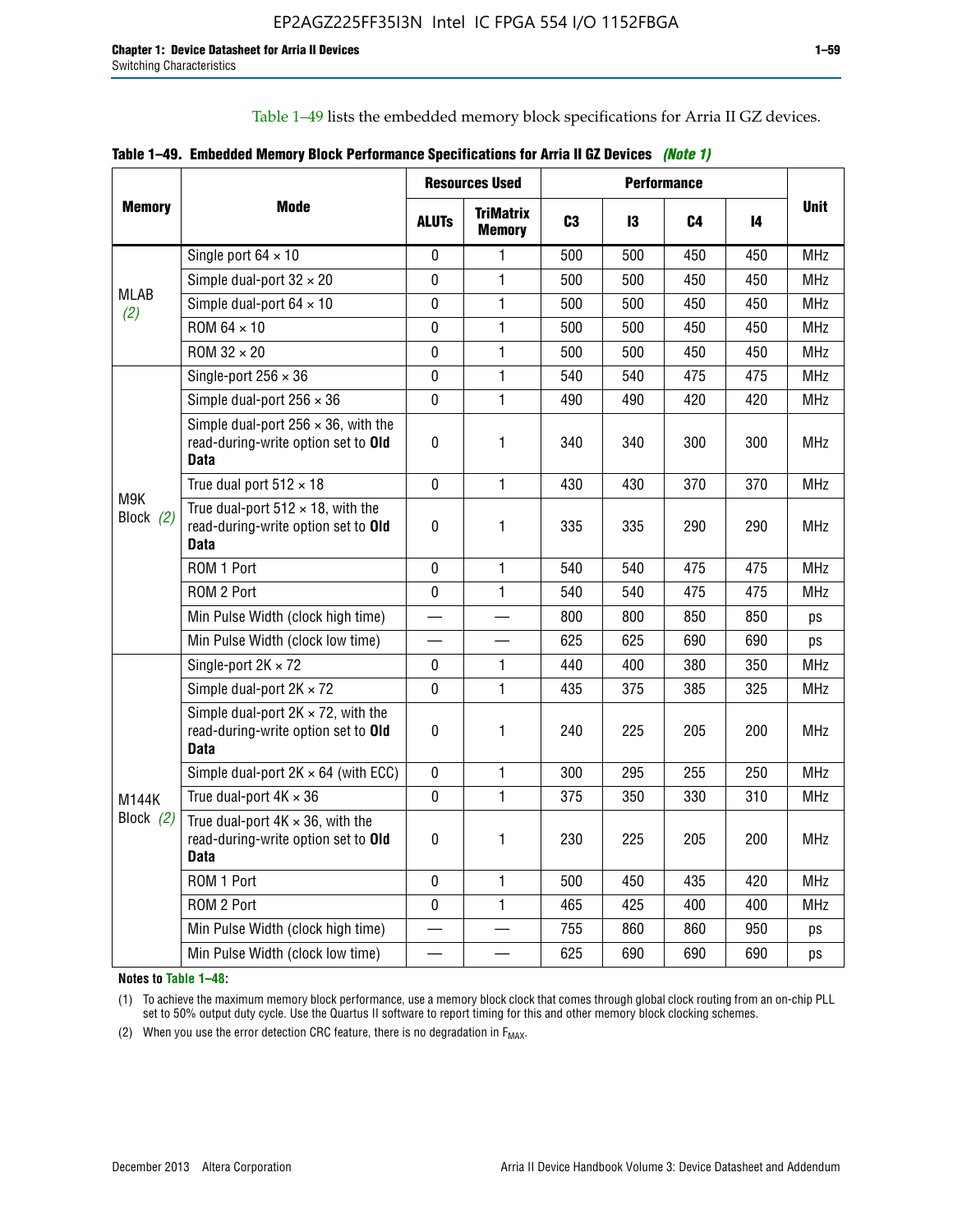## **Configuration**

Table 1–50 lists the configuration mode specifications for Arria II GX and GZ devices.

**Table 1–50. Configuration Mode Specifications for Arria II Devices**

|                                    | <b>DCLK Frequency</b> |     |     |             |
|------------------------------------|-----------------------|-----|-----|-------------|
| <b>Programming Mode</b>            | Min                   | Typ | Max | <b>Unit</b> |
| Passive serial                     |                       |     | 125 | <b>MHz</b>  |
| Fast passive parallel              |                       |     | 125 | <b>MHz</b>  |
| Fast active serial (fast clock)    | 17                    | 26  | 40  | <b>MHz</b>  |
| Fast active serial (slow clock)    | 8.5                   | 13  | 20  | <b>MHz</b>  |
| Remote update only in fast AS mode |                       |     | 10  | <b>MHz</b>  |

# **JTAG Specifications**

Table 1–51 lists the JTAG timing parameters and values for Arria II GX and GZ devices.

| <b>Symbol</b>     | <b>Description</b>                       | Min | Max | <b>Unit</b> |
|-------------------|------------------------------------------|-----|-----|-------------|
| $t_{JCP}$         | <b>TCK clock period</b>                  | 30  |     | ns          |
| $t_{JCH}$         | TCK clock high time                      | 14  |     | ns          |
| $t_{\text{JCL}}$  | <b>TCK clock low time</b>                | 14  |     | ns          |
| $t_{JPSU(TDI)}$   | TDI JTAG port setup time                 |     |     | ns          |
| $t_{JPSU\,(TMS)}$ | TMS JTAG port setup time                 | 3   |     | ns          |
| $t_{\sf JPH}$     | JTAG port hold time                      | 5   |     | ns          |
| $t_{\text{JPCO}}$ | JTAG port clock to output                |     | 11  | ns          |
| t <sub>JPZX</sub> | JTAG port high impedance to valid output |     | 14  | ns          |
| t <sub>JPXZ</sub> | JTAG port valid output to high impedance |     | 14  | ns          |

**Table 1–51. JTAG Timing Parameters and Values for Arria II Devices**

# **Chip-Wide Reset (Dev\_CLRn) Specifications**

Table 1–52 lists the specifications for the chip-wide reset (Dev\_CLRn) for Arria II GX and GZ devices.

### **Table 1–52. Chip-Wide Reset (Dev\_CLRn) Specifications for Arria II Devices**

| <b>Description</b> | <b>Min</b> | Typ | <b>Max</b> | <b>Unit</b> |
|--------------------|------------|-----|------------|-------------|
| CLRn<br>Dev        | 500        | __  |            | μS          |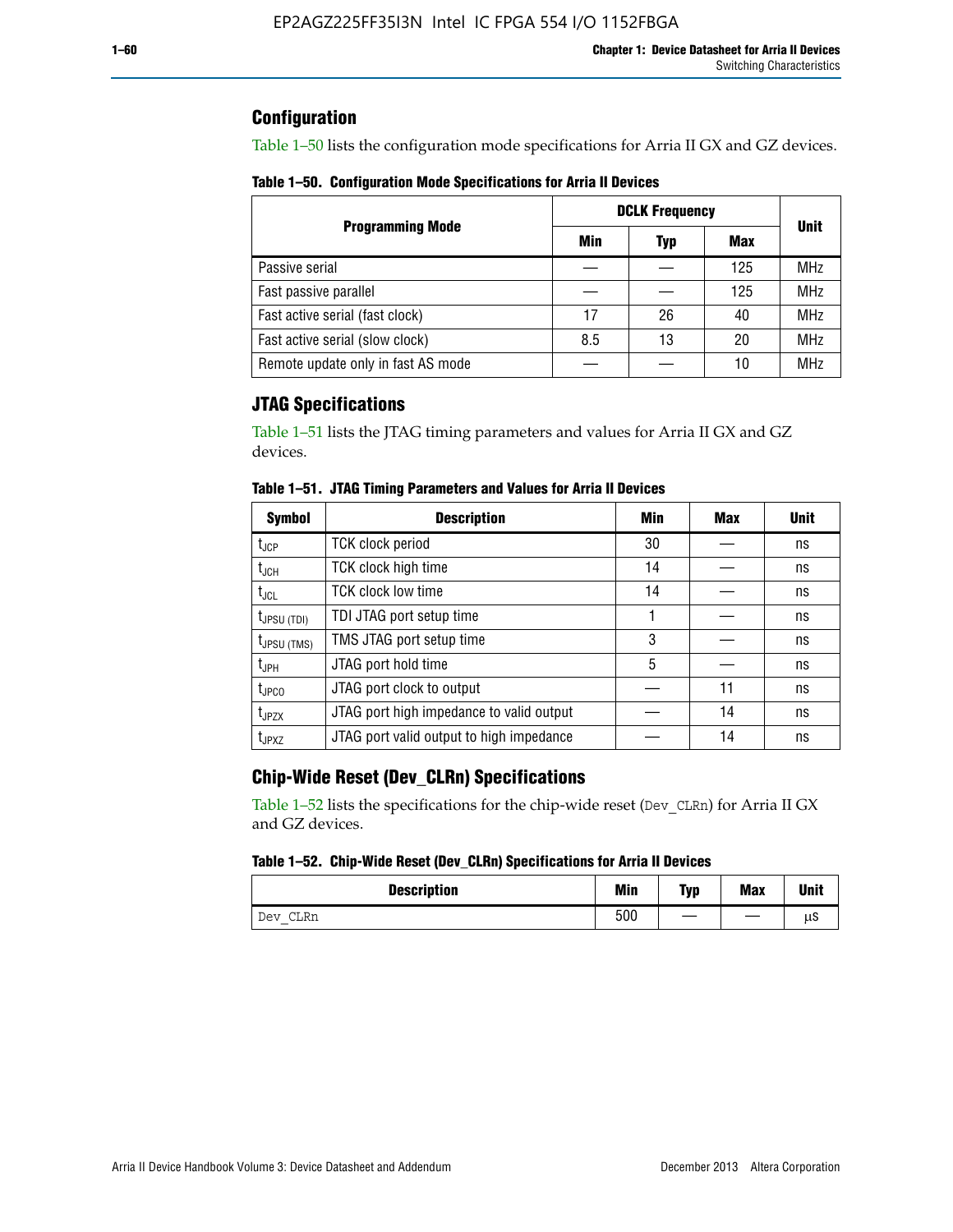# **Periphery Performance**

This section describes periphery performance, including high-speed I/O, external memory interface, and IOE programmable delay.

I/O performance supports several system interfaces, for example the high-speed I/O interface, external memory interface, and the PCI/PCI-X bus interface. I/O using SSTL-18 Class I termination standard can achieve up to the stated DDR2 SDRAM interfacing speed with typical DDR2 SDRAM memory interface setup. I/O using general purpose I/O (GPIO) standards such as 3.0, 2.5, 1.8, or 1.5 LVTTL/LVCMOS are capable of typical 200 MHz interfacing frequency with 10pF load.

 $\mathbb{I}$  Actual achievable frequency depends on design- and system-specific factors. You should perform HSPICE/IBIS simulations based on your specific design and system setup to determine the maximum achievable frequency in your system.

## **High-Speed I/O Specification**

Table 1–53 lists the high-speed I/O timing for Arria II GX devices.

**Table 1–53. High-Speed I/O Specifications for Arria II GX Devices (Part 1 of 4)**

| <b>Symbol</b>                                                        |                                               | 13  |            | C <sub>4</sub> |            | C5, I5     |            | C6         |            |             |
|----------------------------------------------------------------------|-----------------------------------------------|-----|------------|----------------|------------|------------|------------|------------|------------|-------------|
|                                                                      | <b>Conditions</b>                             | Min | <b>Max</b> | <b>Min</b>     | <b>Max</b> | <b>Min</b> | <b>Max</b> | <b>Min</b> | <b>Max</b> | <b>Unit</b> |
| <b>Clock</b>                                                         |                                               |     |            |                |            |            |            |            |            |             |
| $f_{HSCLK\_IN}$<br>(input clock<br>frequency)-Row<br>1/0             | Clock boost<br>factor, $W =$<br>1 to 40 $(1)$ | 5   | 670        | 5              | 670        | 5          | 622        | 5          | 500        | <b>MHz</b>  |
| $f_{HSCLK\_IN}$<br>(input clock<br>frequency)-<br>Column I/O         | Clock boost<br>factor, $W =$<br>1 to 40 $(1)$ | 5   | 500        | 5              | 500        | 5          | 472.5      | 5          | 472.5      | <b>MHz</b>  |
| T <sub>HSCLK_OUT</sub><br>(output clock<br>frequency)-Row<br>1/0     |                                               | 5   | 670        | 5              | 670        | 5          | 622        | 5          | 500        | <b>MHz</b>  |
| f <sub>HSCLK_OUT</sub><br>(output clock<br>frequency)-<br>Column I/O |                                               | 5   | 500        | 5              | 500        | 5          | 472.5      | 5          | 472.5      | <b>MHz</b>  |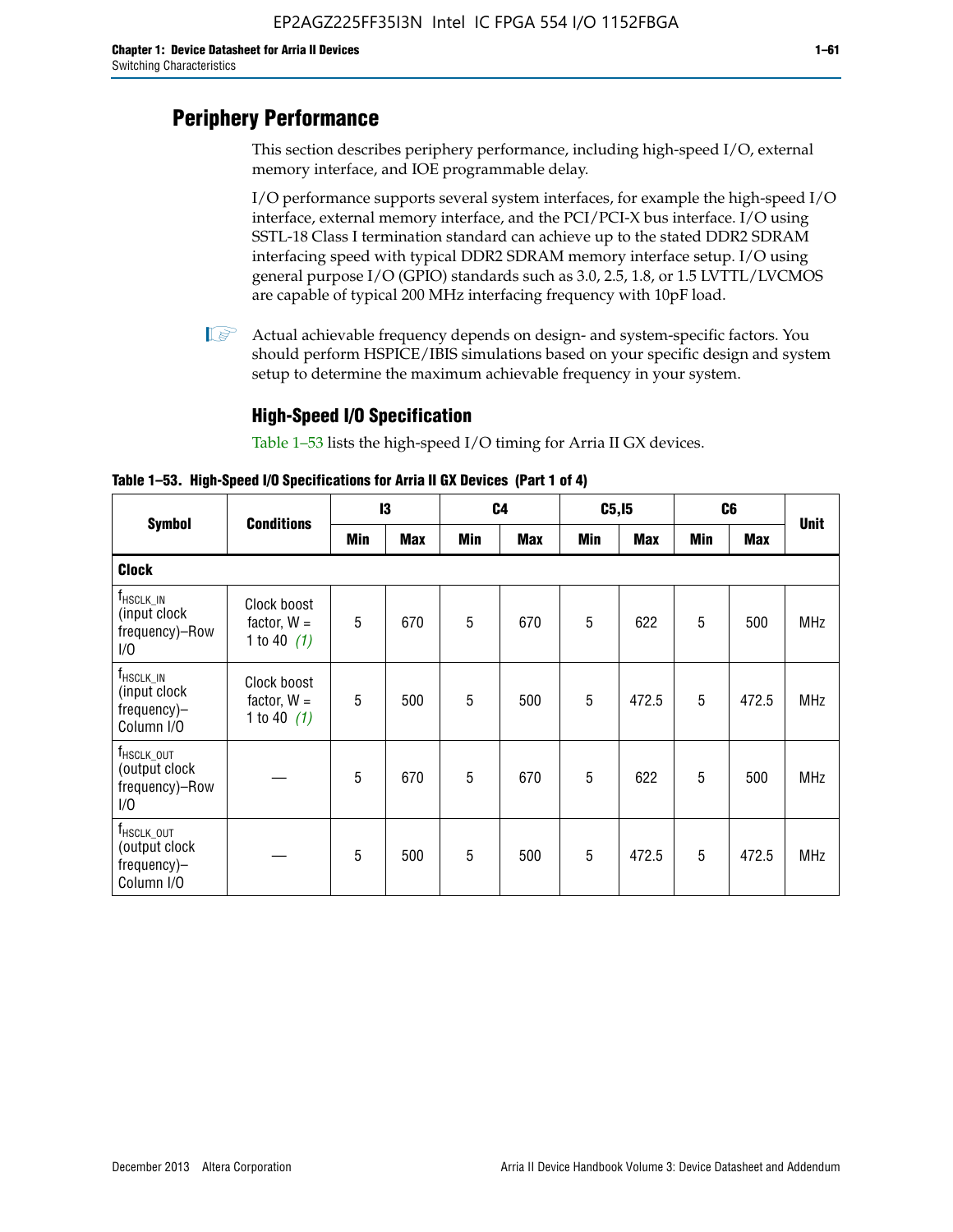|                                                                                  |                                                                                              |     | 13          |            | C <sub>4</sub> | C5, I5 |             |            | C <sub>6</sub> |             |
|----------------------------------------------------------------------------------|----------------------------------------------------------------------------------------------|-----|-------------|------------|----------------|--------|-------------|------------|----------------|-------------|
| <b>Symbol</b>                                                                    | <b>Conditions</b>                                                                            | Min | <b>Max</b>  | <b>Min</b> | <b>Max</b>     | Min    | <b>Max</b>  | <b>Min</b> | <b>Max</b>     | <b>Unit</b> |
| <b>Transmitter</b>                                                               |                                                                                              |     |             |            |                |        |             |            |                |             |
|                                                                                  | SERDES factor,<br>$J = 3$ to 10<br>(using<br>dedicated<br>SERDES)                            | 150 | 1250<br>(2) | 150        | 1250<br>(2)    | 150    | 1050<br>(2) | 150        | 840            | <b>Mbps</b> |
| $f_{\sf{HSDR\_TX}}$ (true<br>LVDS output data<br>rate)                           | SERDES factor,<br>$J = 4$ to 10<br>(using logic<br>elements as<br>SERDES)                    | (3) | 945         | (3)        | 945            | (3)    | 840         | (3)        | 740            | <b>Mbps</b> |
|                                                                                  | SERDES factor,<br>$J = 2$ (using<br>DDR registers)<br>and $J = 1$<br>(using SDR<br>register) | (3) | (3)         | (3)        | (3)            | (3)    | (3)         | (3)        | (3)            | <b>Mbps</b> |
| $f_{\text{HSDR\_TX\_E3R}}$<br>(emulated<br>LVDS_E_3R<br>output data rate)<br>(7) | SERDES factor,<br>$J = 4$ to 10                                                              | (3) | 945         | (3)        | 945            | (3)    | 840         | (3)        | 740            | <b>Mbps</b> |

|  |  | Table 1–53. High-Speed I/O Specifications for Arria II GX Devices (Part 2 of 4) |  |  |
|--|--|---------------------------------------------------------------------------------|--|--|
|--|--|---------------------------------------------------------------------------------|--|--|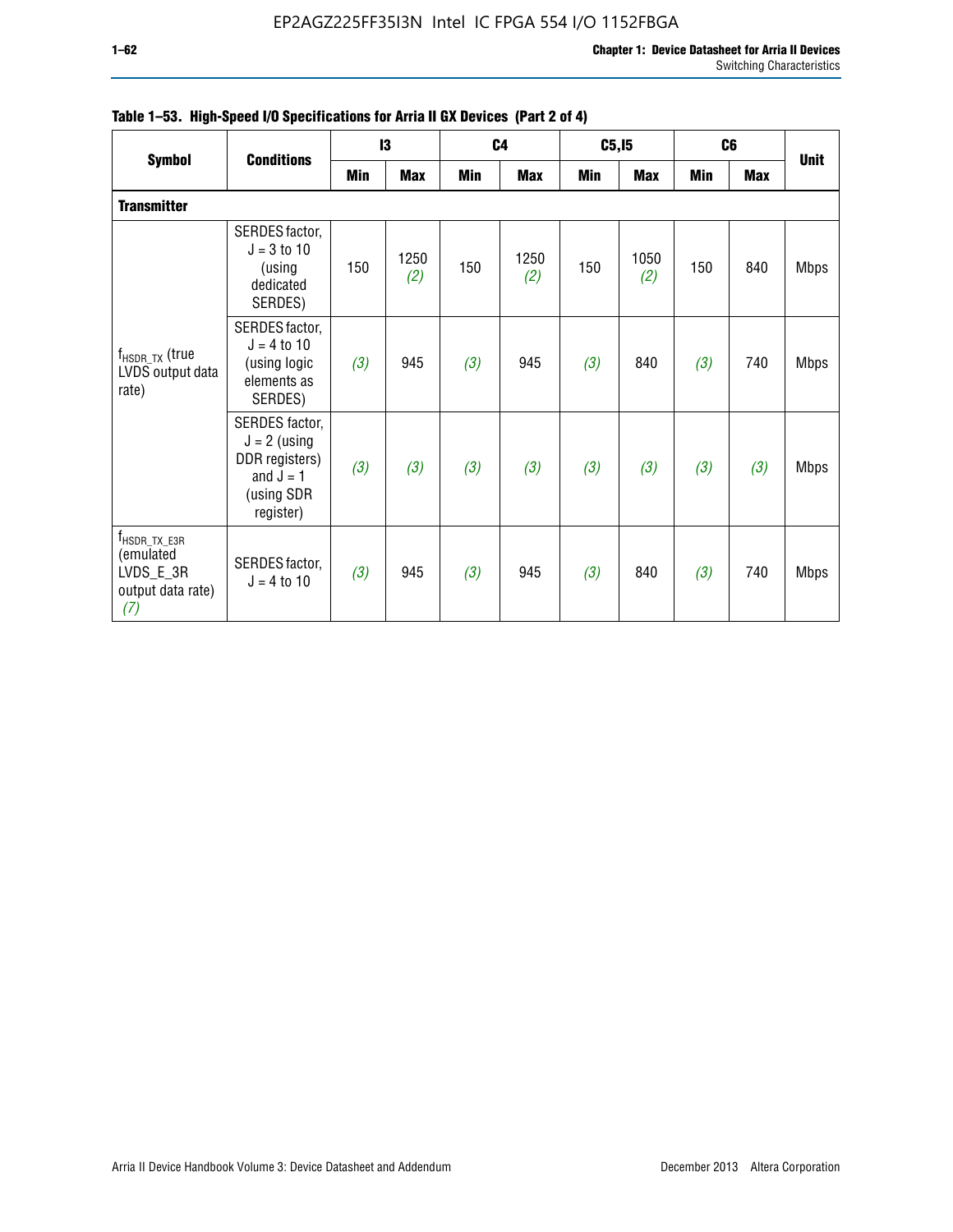$\Gamma$ 

|                                                                             | <b>Conditions</b>                                                                                                   |     | 13         | C4         |            | C <sub>5,15</sub> |            | C6         |            | <b>Unit</b>    |
|-----------------------------------------------------------------------------|---------------------------------------------------------------------------------------------------------------------|-----|------------|------------|------------|-------------------|------------|------------|------------|----------------|
| <b>Symbol</b>                                                               |                                                                                                                     | Min | <b>Max</b> | <b>Min</b> | <b>Max</b> | Min               | <b>Max</b> | <b>Min</b> | <b>Max</b> |                |
|                                                                             | True LVDS with<br>dedicated<br><b>SERDES</b><br>(data rate<br>600-1,250<br>Mbps)                                    |     | 175        |            | 175        |                   | 225        |            | 300        | ps             |
|                                                                             | True LVDS with<br>dedicated<br><b>SERDES</b><br>(data rate<br>$< 600$ Mbps)                                         |     | 0.105      |            | 0.105      |                   | 0.135      |            | 0.18       | $\sf{U}\sf{I}$ |
| $t_{TX\_JITTER}$ (4)                                                        | True LVDS and<br>emulated<br>LVDS_E_3R<br>with logic<br>elements as<br>SERDES (data<br>rate 600<br>$-945$ Mbps)     |     | 260        |            | 260        |                   | 300        |            | 350        | ps             |
|                                                                             | True LVDS and<br>emulated<br>LVDS_E_3R<br>with logic<br>elements as<br><b>SERDES</b><br>(data rate<br>$< 600$ Mbps) |     | 0.16       |            | 0.16       |                   | 0.18       |            | 0.21       | U              |
| $t_{TX\_DCD}$                                                               | True LVDS and<br>emulated<br>LVDS_E_3R                                                                              | 45  | 55         | 45         | 55         | 45                | 55         | 45         | 55         | $\%$           |
| $t_{RISE}$ and $t_{FALL}$                                                   | True LVDS and<br>emulated<br>LVDS_E_3R                                                                              |     | 200        |            | 200        |                   | 225        |            | 250        | ps             |
| <b>TCCS</b>                                                                 | True LVDS $(5)$                                                                                                     |     | 150        |            | 150        |                   | 175        |            | 200        | ps             |
|                                                                             | Emulated<br>LVDS_E_3R                                                                                               |     | 200        |            | 200        |                   | 250        |            | 300        | ps             |
| Receiver (6)                                                                |                                                                                                                     |     |            |            |            |                   |            |            |            |                |
| True differential<br>I/O standards -<br>f <sub>HSDRDPA</sub> (data<br>rate) | <b>SERDES</b> factor<br>$J = 3 to 10$                                                                               | 150 | 1250       | 150        | 1250       | 150               | 1050       | 150        | 840        | <b>Mbps</b>    |

## **Table 1–53. High-Speed I/O Specifications for Arria II GX Devices (Part 3 of 4)**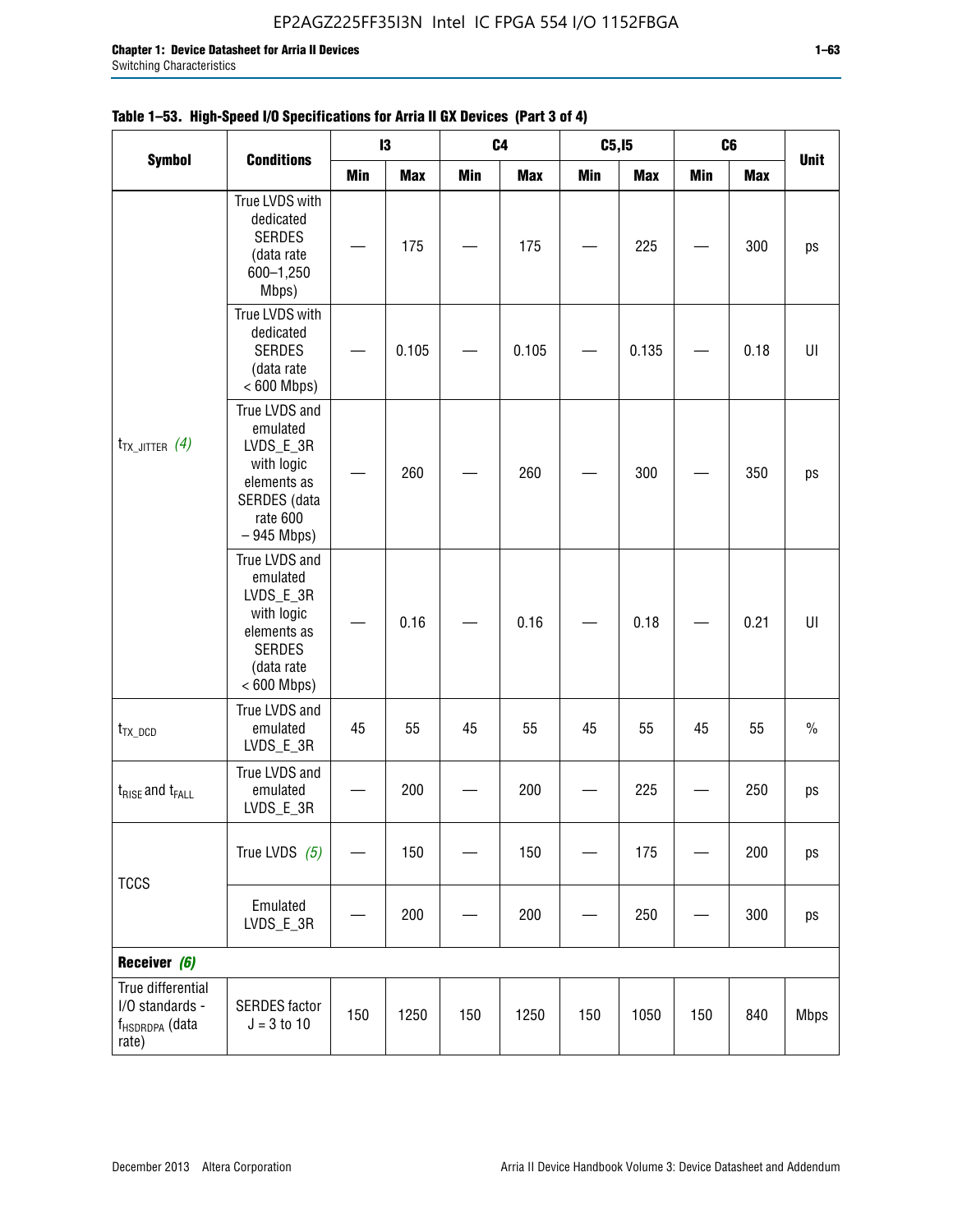|                           | <b>Conditions</b>                                        | 13  |            | C4  |            | C5, I5     |            | C <sub>6</sub> |            | <b>Unit</b> |
|---------------------------|----------------------------------------------------------|-----|------------|-----|------------|------------|------------|----------------|------------|-------------|
| <b>Symbol</b>             |                                                          | Min | <b>Max</b> | Min | <b>Max</b> | <b>Min</b> | <b>Max</b> | <b>Min</b>     | <b>Max</b> |             |
|                           | <b>SERDES</b> factor<br>$J = 3$ to 10                    | (3) | 945<br>(7) | (3) | 945<br>(7) | (3)        | 740<br>(7) | (3)            | 640<br>(7) | <b>Mbps</b> |
| $f_{HSDR}$ (data rate)    | <b>SERDES</b> factor<br>$J = 2$ (using<br>DDR registers) | (3) | (7)        | (3) | (7)        | (3)        | (7)        | (3)            | (7)        | <b>Mbps</b> |
|                           | <b>SERDES</b> factor<br>$J = 1$ (using<br>SDR registers) | (3) | (7)        | (3) | (7)        | (3)        | (7)        | (3)            | (7)        | <b>Mbps</b> |
| Soft-CDR PPM<br>tolerance | Soft-CDR<br>mode                                         |     | 300        |     | 300        |            | 300        |                | 300        | $\pm$ PPM   |
| DPA run length            | DPA mode                                                 |     | 10,000     |     | 10,000     |            | 10,000     |                | 10,000     | UI          |
| Sampling<br>window (SW)   | Non-DPA mode<br>(5)                                      |     | 300        |     | 300        |            | 350        |                | 400        | ps          |

### **Table 1–53. High-Speed I/O Specifications for Arria II GX Devices (Part 4 of 4)**

#### **Notes to Table 1–53:**

(1)  $f_{HSCLK\_IN} = f_{HSDR}$  / W. Use W to determine the supported selection of input reference clock frequencies for the desired data rate.

(2) Applicable for interfacing with DPA receivers only. For interfacing with non-DPA receivers, you must calculate the leftover timing margin in the receiver by performing link timing closure analysis. For Arria II GX transmitter to Arria II GX non-DPA receiver, the maximum supported data rate is 945 Mbps. For data rates above 840 Mbps, perform PCB trace compensation by adjusting the PCB trace length for LVDS channels to improve channel-to-channel skews.

- (3) The minimum and maximum specification depends on the clock source (for example, PLL and clock pin) and the clock routing resource you use (global, regional, or local). The I/O differential buffer and input register do not have a minimum toggle rate.
- (4) The specification is only applicable under the influence of core noise.
- (5) Applicable for true LVDS using dedicated SERDES only.
- (6) Dedicated SERDES and DPA features are only available on the right banks.
- (7) You must calculate the leftover timing margin in the receiver by performing link timing closure analysis. You must consider the board skew margin, transmitter channel-to-channel skew, and the receiver sampling margin to determine the leftover timing margin.

### Table 1–54 lists the high-speed I/O timing for Arria II GZ devices.

### **Table 1–54. High-Speed I/O Specifications for Arria II GZ Devices** *(Note 1), (2), (10)* **(Part 1 of 3)**

|                                                                                        | <b>Conditions</b>                       |     | C3, I3     |            |                 | C4, 14     |     |             |  |
|----------------------------------------------------------------------------------------|-----------------------------------------|-----|------------|------------|-----------------|------------|-----|-------------|--|
| <b>Symbol</b>                                                                          |                                         | Min | <b>Typ</b> | <b>Max</b> | Min             | <b>Typ</b> | Max | <b>Unit</b> |  |
| <b>Clock</b>                                                                           |                                         |     |            |            |                 |            |     |             |  |
| $f_{HSCLK_in}$ (input clock<br>frequency) true<br>differential I/O<br>standards        | Clock boost factor<br>$W = 1$ to 40 (3) | 5   |            | 717        | 5               |            | 717 | <b>MHz</b>  |  |
| f <sub>HSCLK_in</sub> (input clock<br>frequency) single<br>ended I/O standards<br>(9)  | Clock boost factor<br>$W = 1$ to 40 (3) | 5   |            | 717        | $5\phantom{.0}$ |            | 717 | <b>MHz</b>  |  |
| f <sub>HSCLK_in</sub> (input clock<br>frequency) single<br>ended I/O standards<br>(10) | Clock boost factor<br>$W = 1$ to 40 (3) | 5   |            | 420        | 5               |            | 420 | <b>MHz</b>  |  |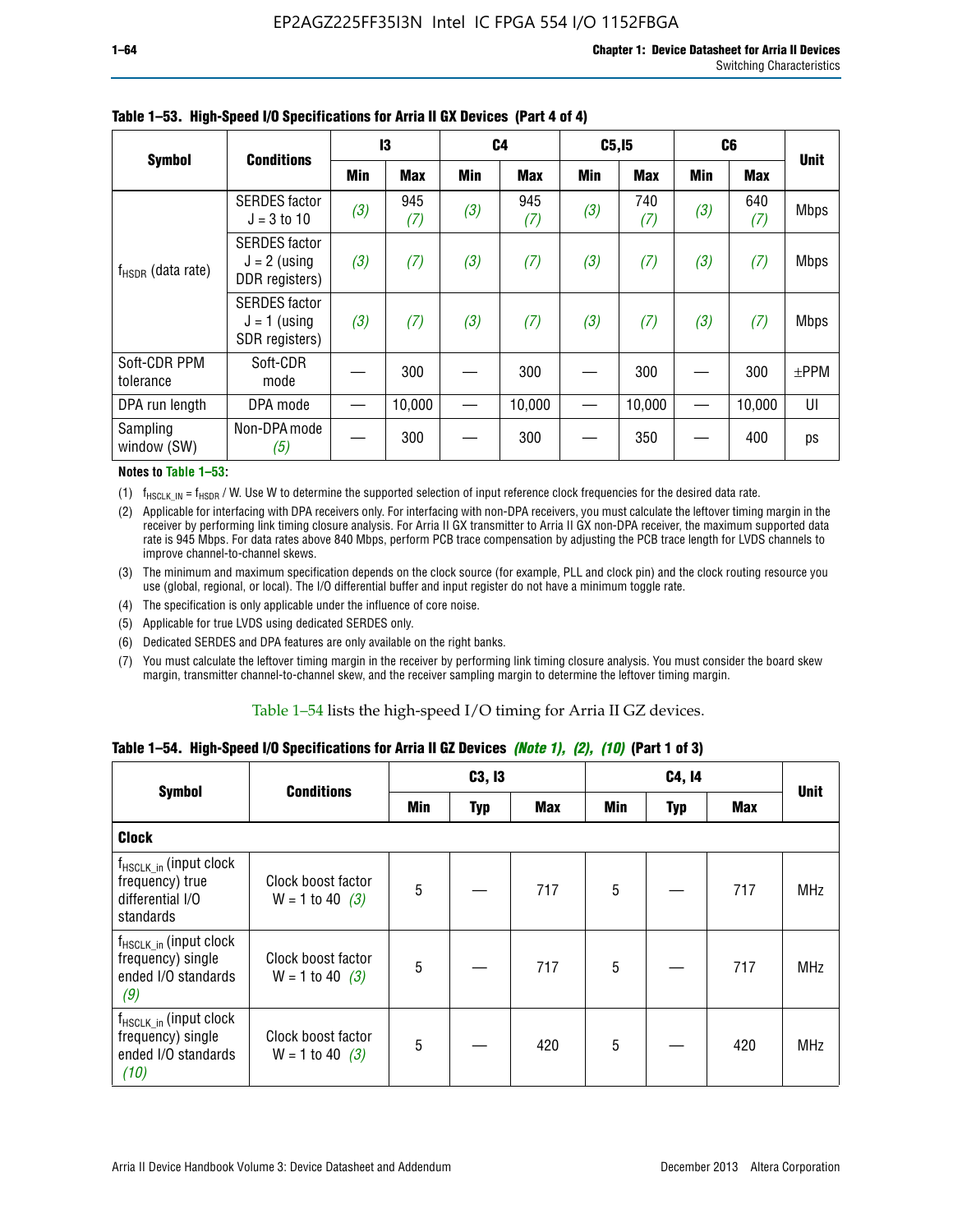|                                                                                                                    |                                                                                              |            | C3, I3     |            |     | C4, 14     |            |             |
|--------------------------------------------------------------------------------------------------------------------|----------------------------------------------------------------------------------------------|------------|------------|------------|-----|------------|------------|-------------|
| <b>Symbol</b>                                                                                                      | <b>Conditions</b>                                                                            | <b>Min</b> | <b>Typ</b> | <b>Max</b> | Min | <b>Typ</b> | <b>Max</b> | <b>Unit</b> |
| f <sub>HSCLK_OUT</sub> (output<br>clock frequency)                                                                 |                                                                                              | 5          |            | 717(7)     | 5   |            | 717(7)     | <b>MHz</b>  |
| <b>Transmitter</b>                                                                                                 |                                                                                              |            |            |            |     |            |            |             |
|                                                                                                                    | SERDES factor, $J = 3$<br>to 10<br>(using dedicated<br>SERDES) (8)                           | (4)        |            | 1250       | (4) |            | 1250       | <b>Mbps</b> |
| f <sub>HSDR</sub> (true LVDS<br>output data rate)                                                                  | SERDES factor $J = 2$ ,<br>(using DDR registers)                                             | (4)        |            | (5)        | (4) |            | (5)        | <b>Mbps</b> |
|                                                                                                                    | SERDES factor $J = 1$ ,<br>(uses an SDR<br>register)                                         | (4)        |            | (5)        | (4) |            | (5)        | <b>Mbps</b> |
| f <sub>HSDR</sub> (emulated<br>LVDS_E_3R output<br>data rate) $(5)$                                                | SERDES factor $J = 4$                                                                        | (4)        |            | 1152       | (4) |            | 800        | <b>Mbps</b> |
| $f_{\rm HSDR}$ (emulated<br>LVDS_E_1R output<br>data rate)                                                         | to 10                                                                                        | (4)        |            | 200        | (4) |            | 200        | <b>Mbps</b> |
| $t_{x}$ Jitter                                                                                                     | Total jitter for data<br>rate, 600 Mbps to<br>1.6 Gbps                                       |            |            | 160        |     |            | 160        | ps          |
|                                                                                                                    | Total jitter for data<br>rate, $< 600$ Mbps                                                  |            |            | 0.1        |     |            | 0.1        | UI          |
| $t_{x}$ Jitter - emulated<br>differential I/O<br>standards with three                                              | Total jitter for data<br>rate, 600 Mbps to<br>1.25 Gbps                                      |            |            | 300        |     |            | 325        | ps          |
| external output resistor<br>network                                                                                | Total jitter for data<br>rate $< 600$ Mbps                                                   |            |            | 0.2        |     |            | 0.25       | UI          |
| $t_{x \text{ Jitter}}$ - emulated<br>differential I/O<br>standards with one<br>external output resistor<br>network |                                                                                              |            |            | 0.15       |     |            | 0.15       | U           |
| t <sub>DUTY</sub>                                                                                                  | TX output clock duty<br>cycle for both True<br>and emulated<br>differential I/O<br>standards | 45         | 50         | 55         | 45  | 50         | 55         | $\%$        |

## **Table 1–54. High-Speed I/O Specifications for Arria II GZ Devices** *(Note 1), (2), (10)* **(Part 2 of 3)**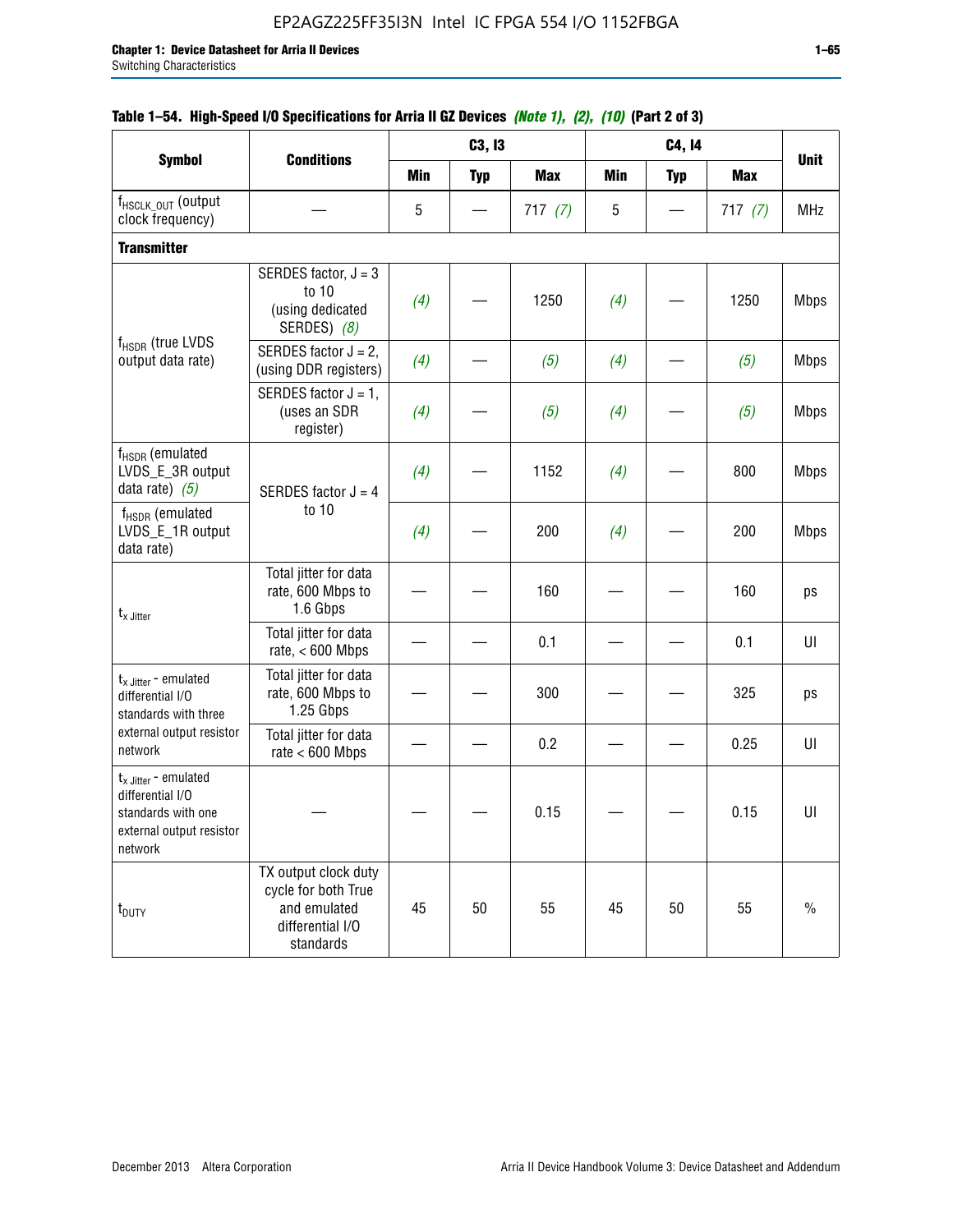|                                                                          |                                                                                                  |            | C3, I3     |            |     | C4, 14     |            | <b>Unit</b> |
|--------------------------------------------------------------------------|--------------------------------------------------------------------------------------------------|------------|------------|------------|-----|------------|------------|-------------|
| <b>Symbol</b>                                                            | <b>Conditions</b>                                                                                | <b>Min</b> | <b>Typ</b> | <b>Max</b> | Min | <b>Typ</b> | <b>Max</b> |             |
|                                                                          | True differential I/O<br>standards                                                               |            |            | 200        |     |            | 200        | ps          |
| $t_{RISE}$ & $t_{FALL}$                                                  | <b>Emulated differential</b><br>I/O standards with<br>three external output<br>resistor networks |            |            | 250        |     |            | 300        | ps          |
|                                                                          | <b>Emulated differential</b><br>I/O standards with<br>one external output<br>resistor            |            |            | 500        |     |            | 500        | ps          |
|                                                                          | <b>True LVDS</b>                                                                                 |            |            | 100        |     |            | 100        | ps          |
| <b>TCCS</b>                                                              | Emulated<br>LVDS E 3R                                                                            |            |            | 250        |     |            | 250        | ps          |
| <b>Receiver</b>                                                          |                                                                                                  |            |            |            |     |            |            |             |
| True differential I/O<br>standards - f <sub>HSDRDPA</sub><br>(data rate) | <b>SERDES</b> factor<br>$J = 3$ to 10                                                            | 150        |            | 1250       | 150 |            | 1250       | <b>Mbps</b> |
|                                                                          | <b>SERDES</b> factor<br>$J = 3$ to 10                                                            | (4)        |            | (6)        | (4) |            | (6)        | <b>Mbps</b> |
| $f_{HSDR}$ (data rate)                                                   | SERDES factor $J = 2$ ,<br>uses DDR registers                                                    | (4)        |            | (5)        | (4) |            | (5)        | <b>Mbps</b> |
|                                                                          | SERDES factor $J = 1$ ,<br>uses an SDR register                                                  | (4)        |            | (5)        | (4) |            | (5)        | <b>Mbps</b> |
| DPA run length                                                           | DPA mode                                                                                         |            |            | 10000      |     |            | 10000      | UI          |
| Soft-CDR PPM<br>tolerance                                                | Soft-CDR mode                                                                                    |            |            | 300        |     |            | 300        | $±$ PPM     |
| <b>Sampling Window</b><br>(SW)                                           | Non-DPA mode                                                                                     |            |            | 300        |     |            | 300        | ps          |

### **Table 1–54. High-Speed I/O Specifications for Arria II GZ Devices** *(Note 1), (2), (10)* **(Part 3 of 3)**

### **Notes to Table 1–54:**

(1) When  $J = 3$  to 10, use the SERDES block.

- (2) When  $J = 1$  or 2, bypass the SERDES block.
- (3) Clock Boost Factor (W) is the ratio between input data rate to the input clock rate.
- (4) The minimum specification depends on the clock source (for example, the PLL and clock pin) and the clock routing resource (global, regional, or local) that you use. The I/O differential buffer and input register do not have a minimum toggle rate.
- (5) You must calculate the leftover timing margin in the receiver by performing link timing closure analysis. You must consider the board skew margin, transmitter channel-to-channel skew, and receiver sampling margin to determine leftover timing margin.
- (6) You can estimate the achievable maximum data rate for non-DPA mode by performing link timing closure analysis. You must consider the board skew margin, transmitter delay margin, and the receiver sampling margin to determine the maximum data rate supported.
- (7) This is achieved by using the LVDS and DPA clock network.
- (8) If the receiver with DPA enabled and transmitter are using shared PLLs, the minimum data rate is 150 Mbps.
- (9) This only applies to DPA and soft-CDR modes.
- (10) This only applies to LVDS source synchronous mode.

Table 1–55 lists DPA lock time specifications for Arria II GX and GZ devices.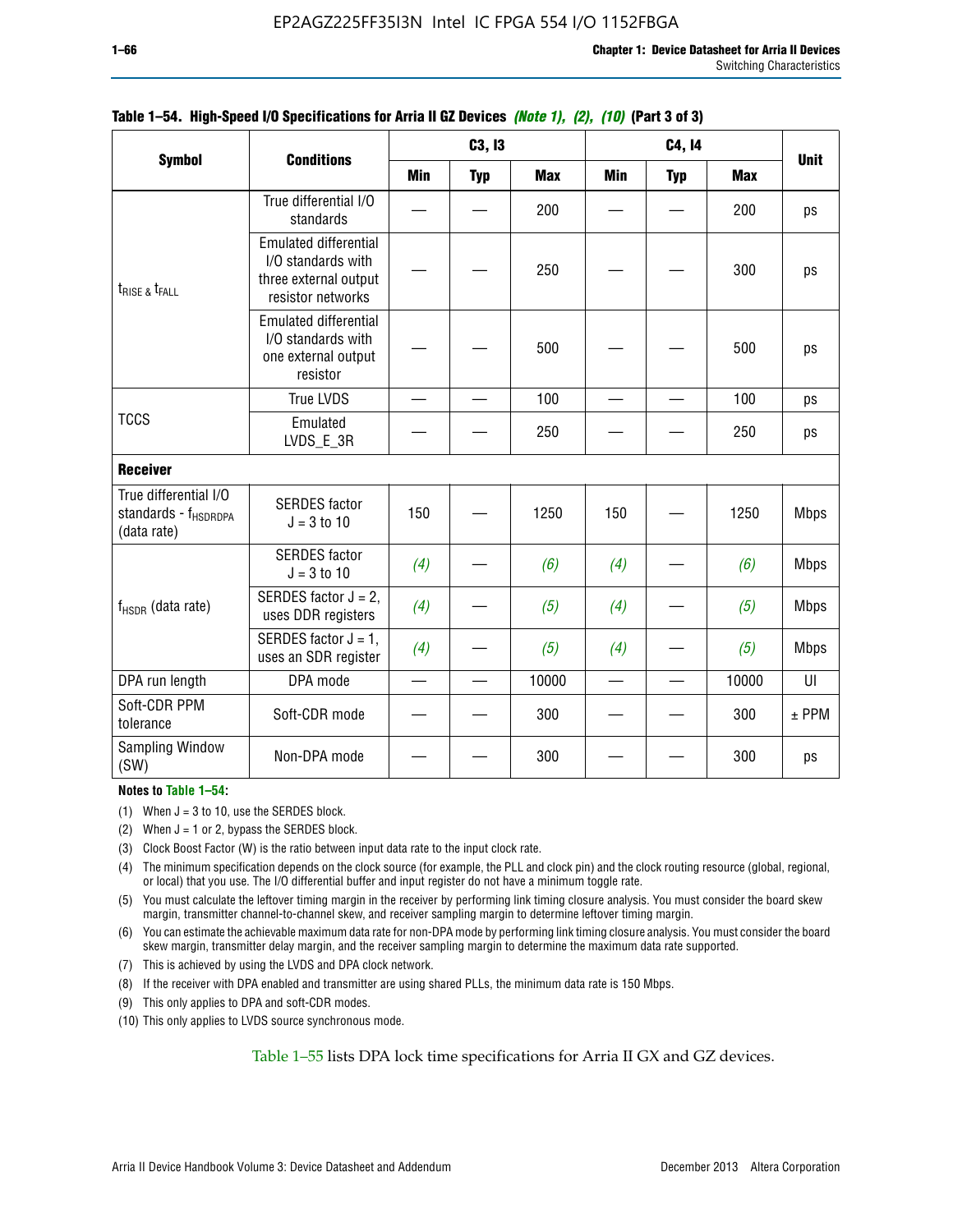| <b>Standard</b>      | <b>Training Pattern</b> | <b>Number of Data</b><br><b>Transitions in One</b><br><b>Repetition of the</b><br><b>Training Pattern</b> | Number of<br><b>Repetitions per</b><br>256 Data<br><b>Transitions (4)</b> | <b>Maximum</b>       |
|----------------------|-------------------------|-----------------------------------------------------------------------------------------------------------|---------------------------------------------------------------------------|----------------------|
| SPI-4                | 00000000001111111111    |                                                                                                           | 128                                                                       | 640 data transitions |
| Parallel Rapid I/O   | 00001111                |                                                                                                           | 128                                                                       | 640 data transitions |
|                      | 10010000                |                                                                                                           | 64                                                                        | 640 data transitions |
| <b>Miscellaneous</b> | 10101010                |                                                                                                           | 32                                                                        | 640 data transitions |
|                      | 01010101                |                                                                                                           | 32                                                                        | 640 data transitions |

|  |  | Table 1–55. DPA Lock Time Specifications for Arria II Devices (Note 1), (2), (3) |  |  |  |
|--|--|----------------------------------------------------------------------------------|--|--|--|
|--|--|----------------------------------------------------------------------------------|--|--|--|

**Notes to Table 1–55:**

(1) The DPA lock time is for one channel.

(2) One data transition is defined as a 0-to-1 or 1-to-0 transition.

(3) The DPA lock time stated in the table applies to both commercial and industrial grade.

(4) This is the number of repetitions for the stated training pattern to achieve the 256 data transitions.

Figure 1–5 shows the LVDS soft-CDR/DPA sinusoidal jitter tolerance specification for Arria II GZ devices at a data rate less than 1.25 Gbps and all the Arria II GX devices.

### **Figure 1–5. LVDS Soft-CDR/DPA Sinusoidal Jitter Tolerance Specification for All Arria II GX Devices and for Arria II GZ Devices at a Data Rate less than 1.25 Gbps**

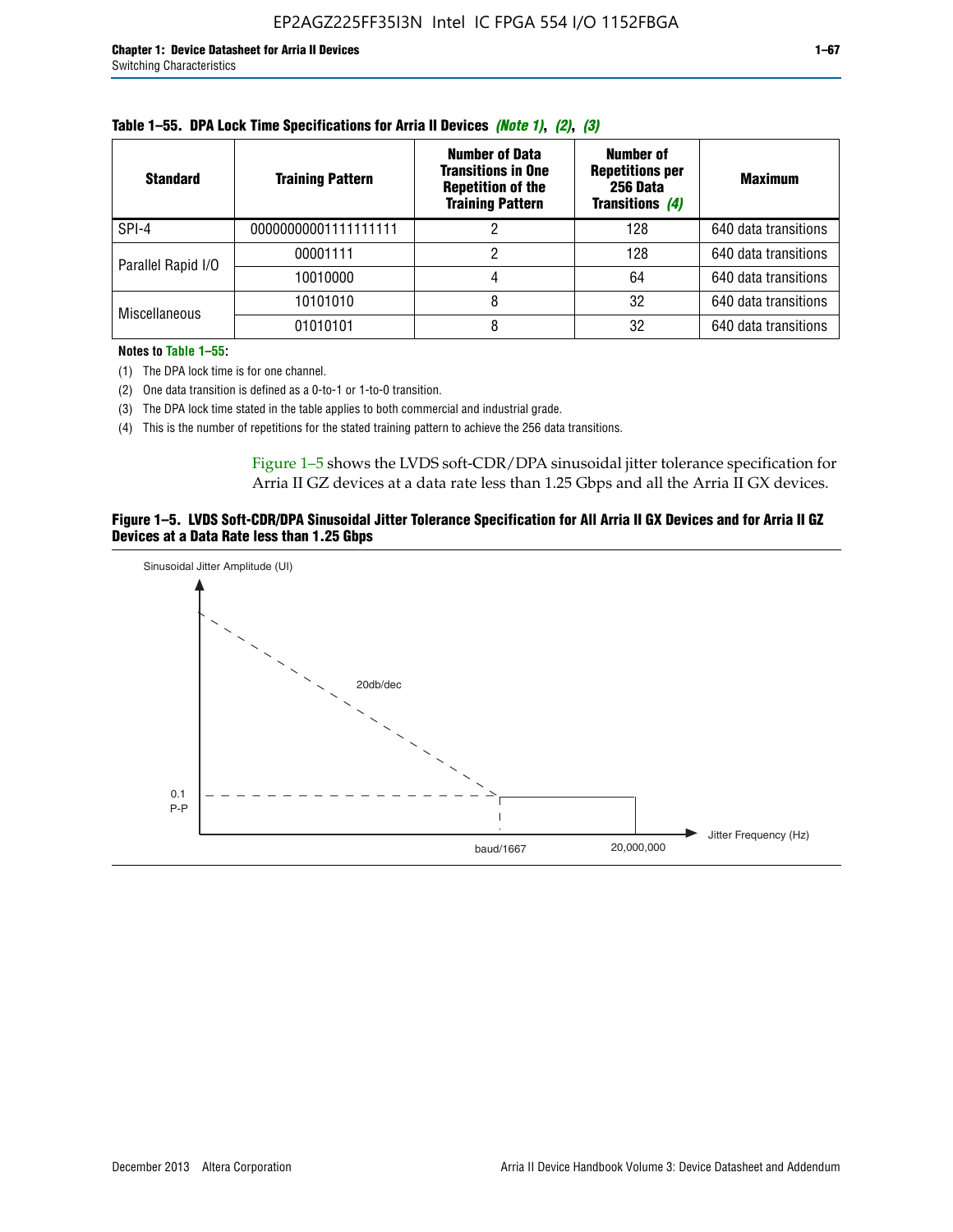Figure 1–6 shows the LVDS soft-CDR/DPA sinusoidal jitter tolerance specification for Arria II GZ devices at 1.25 Gbps data rate.





Table 1–56 lists the LVDS soft-CDR/DPA sinusoidal jitter tolerance specification for Arria II GZ devices at 1.25 Gbps data rate.

|                     | Table 1–56. LVDS Soft-CDR/DPA Sinusoidal Jitter Mask Values for Arria II GZ Devices at |  |  |
|---------------------|----------------------------------------------------------------------------------------|--|--|
| 1.25 Gbps Data Rate |                                                                                        |  |  |

| <b>Jitter Frequency (Hz)</b> | Sinusoidal Jitter (UI) |        |
|------------------------------|------------------------|--------|
| F1                           | 10,000                 | 25.000 |
| F2                           | 17,565                 | 25.000 |
| F3                           | 1,493,000              | 0.350  |
| F4                           | 50,000,000             | 0.350  |

## **External Memory Interface Specifications**

For the maximum clock rate supported for Arria II GX and GZ device family, refer to the [External Memory Interface Spec Estimator](http://www.altera.com/technology/memory/estimator/mem-emif-index.html) page on the Altera website.

Table 1–57 lists the external memory interface specifications for Arria II GX devices.

**Table 1–57. External Memory Interface Specifications for Arria II GX Devices (Part 1 of 2)**

| <b>Frequency</b> |            | <b>Frequency Range (MHz)</b> |            |      | <b>DQS Delay</b>   | <b>Number of</b>    |  |
|------------------|------------|------------------------------|------------|------|--------------------|---------------------|--|
| Mode             | C4         | <b>13, C5, 15</b><br>C6      |            | (°)  | <b>Buffer Mode</b> | <b>Delay Chains</b> |  |
| 0                | $90 - 140$ | 90-130                       | $90 - 110$ | 22.5 | Low                | 16                  |  |
|                  | 110-180    | 110-170                      | 110-150    | 30   | Low                | 12                  |  |
| 2                | 140-220    | 140-210                      | 140-180    | 36   | Low                | 10                  |  |
| 3                | 170-270    | 170-260                      | 170-220    | 45   | Low                | 8                   |  |
| 4                | 220-340    | 220-310                      | 220-270    | 30   | High               | 12                  |  |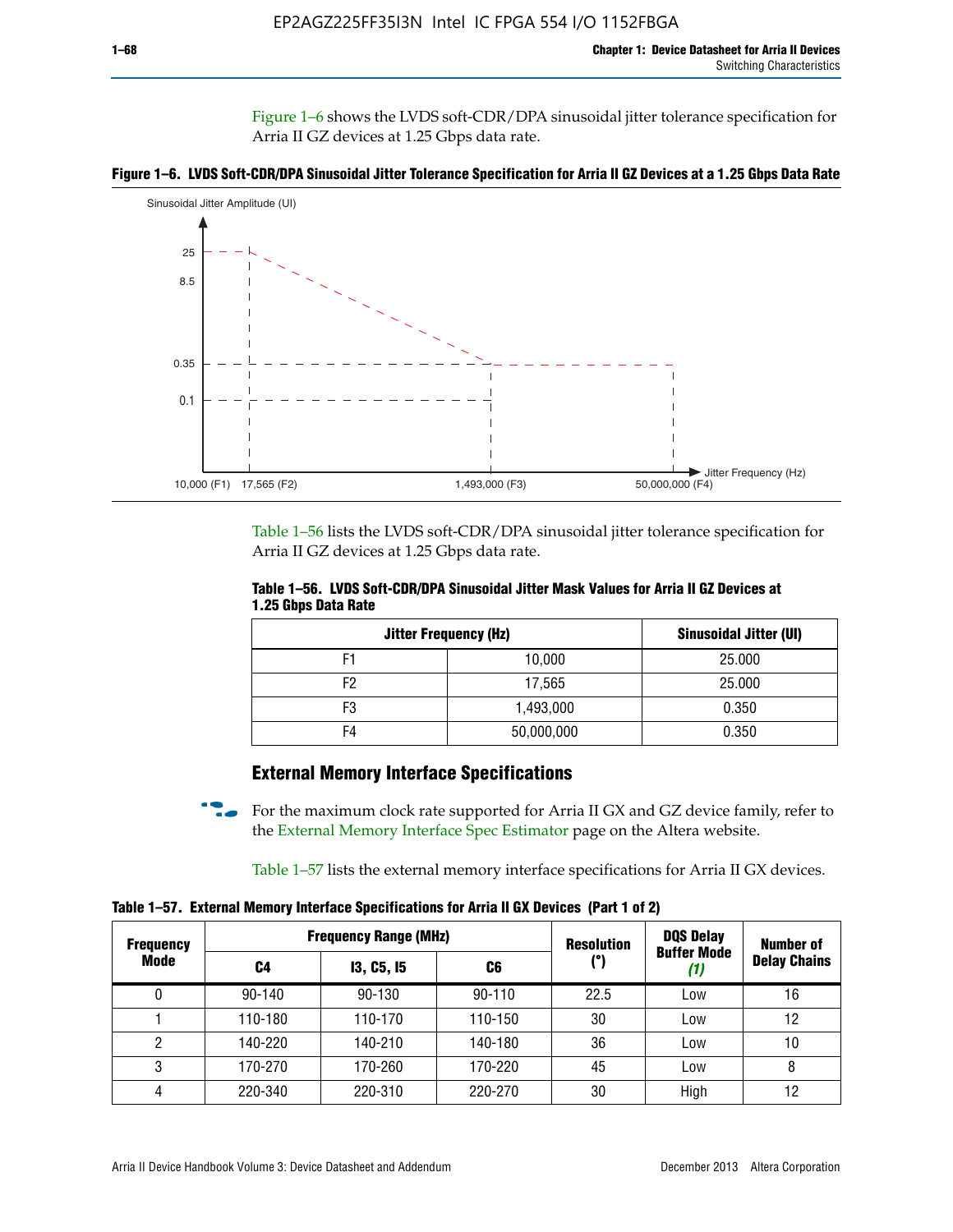| <b>Frequency</b> |         | <b>Frequency Range (MHz)</b> | <b>Resolution</b> |     |                           | <b>Number of</b>    |  |
|------------------|---------|------------------------------|-------------------|-----|---------------------------|---------------------|--|
| Mode             | C4      | <b>13, C5, 15</b>            | C6                | (°) | <b>Buffer Mode</b><br>(1) | <b>Delay Chains</b> |  |
|                  | 270-410 | 270-380                      | 270-320           | 36  | High                      | 10                  |  |
|                  | 320-450 | 320-410                      | 320-370           | 45  | High                      |                     |  |

**Note to Table 1–57:**

(1) Low indicates a 6-bit DQS delay setting; high indicates a 5-bit DQS delay setting.

Table 1–58 lists the DLL frequency range specifications for Arria II GZ devices.

### **Table 1–58. DLL Frequency Range Specifications for Arria II GZ Devices**

|                       | <b>Frequency Range (MHz)</b> |            |                              | <b>DOS Delay</b>          | <b>Number of</b>              |
|-----------------------|------------------------------|------------|------------------------------|---------------------------|-------------------------------|
| <b>Frequency Mode</b> | -3                           | -4         | <b>Available Phase Shift</b> | <b>Buffer Mode</b><br>(1) | <b>Delay</b><br><b>Chains</b> |
| 0                     | $90 - 130$                   | $90 - 120$ | 22.5°, 45°, 67.5°, 90°       | Low                       | 16                            |
|                       | 120-170                      | 120-160    | 30°, 60°, 90°, 120°          | Low                       | 12                            |
| 2                     | 150-210                      | 150-200    | 36°, 72°, 108°, 144°         | Low                       | 10                            |
| 3                     | 180-260                      | 180-240    | 45°, 90°, 135°, 180°         | Low                       | 8                             |
| 4                     | 240-320                      | 240-290    | 30°, 60°, 90°, 120°          | High                      | 12                            |
| 5                     | 290-380                      | 290-360    | 36°, 72°, 108°, 144°         | High                      | 10                            |
| 6                     | 360-450                      | 360-450    | 45°, 90°, 135°, 180°         | High                      | 8                             |
|                       | 470-630                      | 470-590    | 60°, 120°, 180°, 240°        | High                      | 6                             |

#### **Note to Table 1–58:**

(1) Low indicates a 6-bit DQS delay setting; high indicates a 5-bit DQS delay setting.

Table 1–59 lists the DQS phase offset delay per stage for Arria II GX devices.

|  | Table 1–59.  DQS Phase Offset Delay Per Setting for Arria II GX Devices <i>(Note 1), (2), (3)</i> |  |  |
|--|---------------------------------------------------------------------------------------------------|--|--|
|  |                                                                                                   |  |  |

| <b>Speed Grade</b> | Min  | <b>Max</b> | <b>Unit</b> |
|--------------------|------|------------|-------------|
| C4                 | ن. ا | 13.0       | ps          |
| 13, C5, I5         | 7.U  | 15.0       | ps          |
| C6                 | 8.5  | 18.0       | ps          |

**Notes to Table 1–59:**

(1) The valid settings for phase offset are -64 to +63 for frequency modes 0 to 3 and -32 to +31 for frequency modes 4 to 5.

(2) The typical value equals the average of the minimum and maximum values.

(3) The delay settings are linear.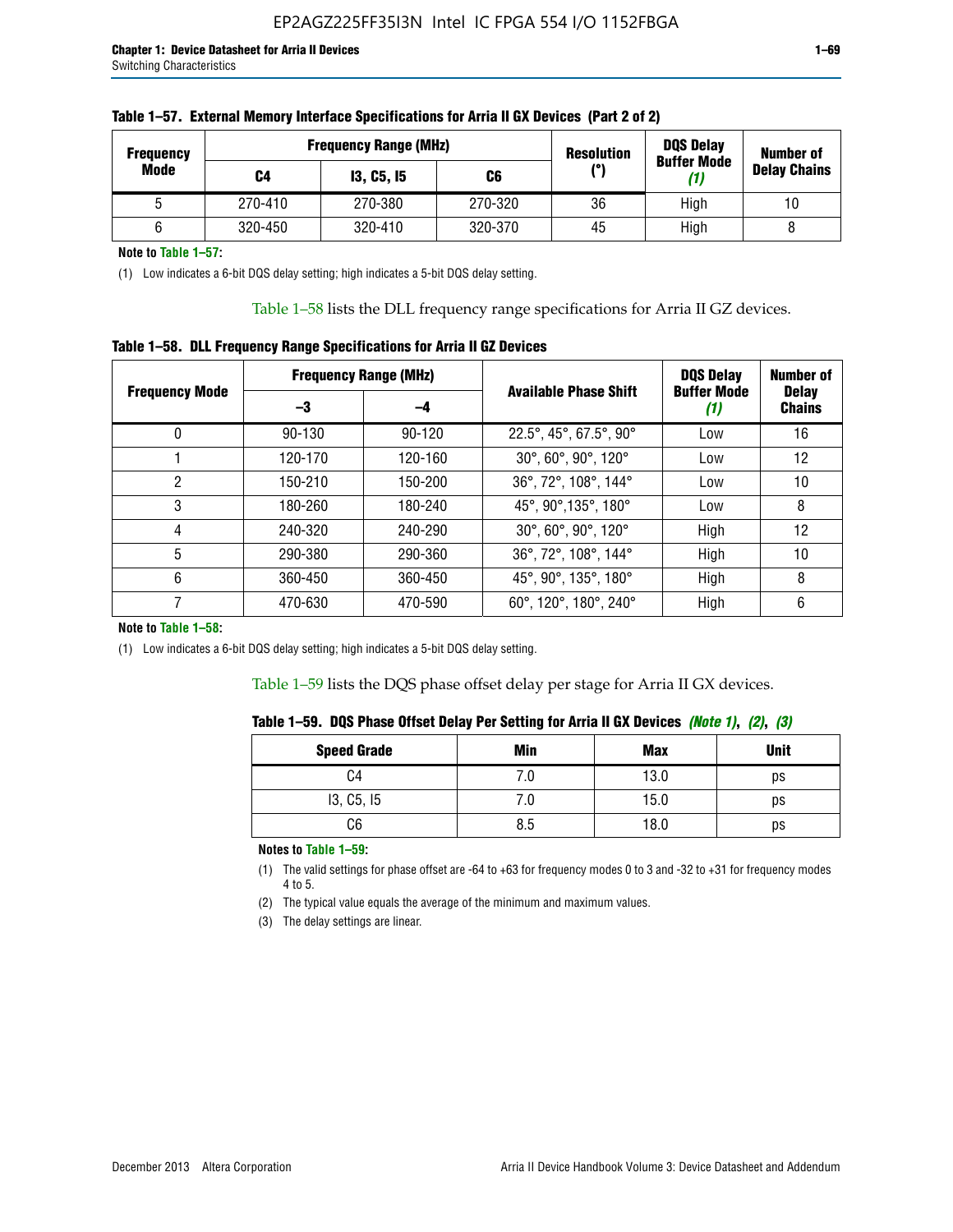Table 1–60 lists the DQS phase shift error for Arria II GX devices.

|                  | Table 1–60. DQS Phase Shift Error Specification for DLL-Delayed Clock ( $t_{\text{DOS PSERR}}$ ) for Arria II GX |  |
|------------------|------------------------------------------------------------------------------------------------------------------|--|
| Devices (Note 1) |                                                                                                                  |  |

| <b>Number of DQS Delay Buffer</b> | C4  | <b>13, C5, 15</b> | C6  | <b>Unit</b> |
|-----------------------------------|-----|-------------------|-----|-------------|
|                                   | 26  | 30                | 36  | ps          |
| ი                                 | 52  | 60                | 72  | ps          |
| 3                                 | 78  | 90                | 108 | ps          |
| 4                                 | 104 | 120               | 144 | ps          |

**Note to Table 1–60:**

(1) This error specification is the absolute maximum and minimum error. For example, skew on three DQS delay buffers in a C4 speed grade is  $\pm$  78 ps or  $\pm$  39 ps.

Table 1–61 lists the DQS phase shift error for Arria II GZ devices.

|                         |  | Table 1–61.DQS Phase Shift Error Specification for DLL-Delayed Clock (t <sub>oos PsERR</sub> ) for Arria II GZ |
|-------------------------|--|----------------------------------------------------------------------------------------------------------------|
| Devices <i>(Note 1)</i> |  |                                                                                                                |

| <b>Number of DQS Delay Buffer</b> | -3  |     | <b>Unit</b> |
|-----------------------------------|-----|-----|-------------|
|                                   | 28  | 30  | ps          |
|                                   | 56  | 60  | ps          |
| O                                 | 84  | 90  | ps          |
|                                   | 112 | 120 | ps          |

**Note to Table 1–61:**

(1) This error specification is the absolute maximum and minimum error. For example, skew on three DQS delay buffers in a 3 speed grade is  $\pm$  84 ps or  $\pm$  42 ps.

Table 1–62 lists the memory output clock jitter specifications for Arria II GX devices.

**Table 1–62. Memory Output Clock Jitter Specification for Arria II GX Devices** *(Note 1)***,** *(2)***,** *(3)*

| <b>Parameter</b>                | Clock          | Symbol               | -4     |            | -5     |            | -6         |            | <b>Unit</b> |
|---------------------------------|----------------|----------------------|--------|------------|--------|------------|------------|------------|-------------|
|                                 | <b>Network</b> |                      | Min    | <b>Max</b> | Min    | <b>Max</b> | <b>Min</b> | <b>Max</b> |             |
| Clock period jitter             | Global         | $L$ JIT(per)         | $-100$ | 100        | $-125$ | 125        | $-125$     | 125        | ps          |
| Cycle-to-cycle period<br>jitter | Global         | $L_{\text{JIT(cc)}}$ | $-200$ | 200        | $-250$ | 250        | $-250$     | 250        | ps          |
| Duty cycle jitter               | Global         | $L$ JIT $(du$ ty $)$ | $-100$ | 100        | $-125$ | 125        | $-125$     | 125        | ps          |

**Notes to Table 1–62:**

(1) The memory output clock jitter measurements are for 200 consecutive clock cycles, as specified in the JEDEC DDR2/DDR3 SDRAM standard.

(2) The clock jitter specification applies to memory output clock pins generated using DDIO circuits clocked by a PLL output routed on a global clock network.

(3) The memory output clock jitter stated in Table  $1-62$  is applicable when an input jitter of 30 ps is applied.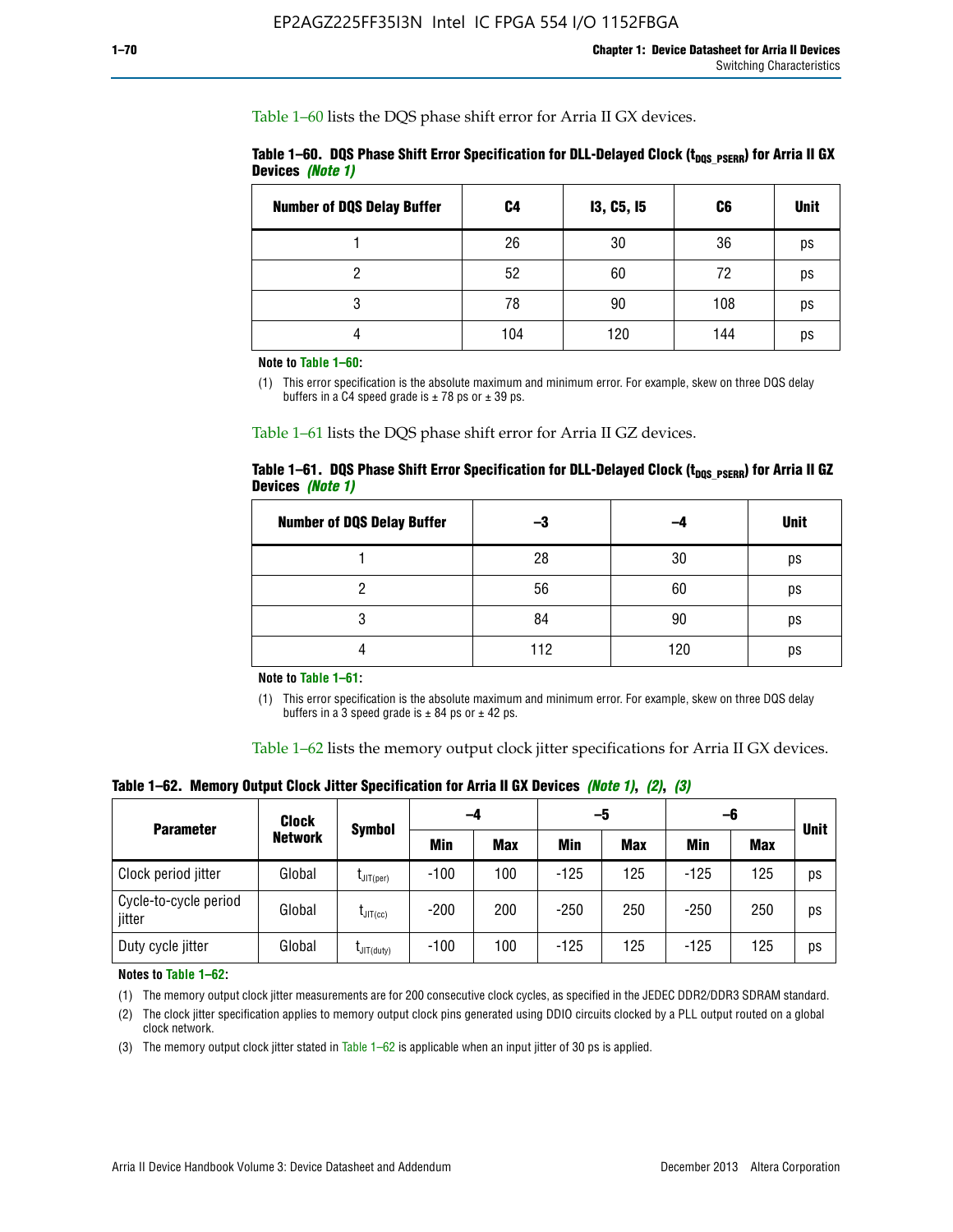Table 1–63 lists the memory output clock jitter specifications for Arria II GZ devices.

| <b>Parameter</b>             | Clock<br><b>Network</b> | <b>Symbol</b>          |         | -3         | -4      |            |             |
|------------------------------|-------------------------|------------------------|---------|------------|---------|------------|-------------|
|                              |                         |                        | Min     | <b>Max</b> | Min     | <b>Max</b> | <b>Unit</b> |
| Clock period jitter          | Regional                | $t_{\text{JIT(per)}}$  | -55     | 55         | $-55$   | 55         | ps          |
| Cycle-to-cycle period jitter | Regional                | $t_{\text{JIT(cc)}}$   | $-110$  | 110        | $-110$  | 110        | ps          |
| Duty cycle jitter            | Regional                | $t_{\text{JIT(duty)}}$ | $-82.5$ | 82.5       | $-82.5$ | 82.5       | ps          |
| Clock period jitter          | Global                  | $t_{\text{JIT(per)}}$  | $-82.5$ | 82.5       | $-82.5$ | 82.5       | ps          |
| Cycle-to-cycle period jitter | Global                  | $t_{\text{JIT(cc)}}$   | $-165$  | 165        | $-165$  | 165        | ps          |
| Duty cycle jitter            | Global                  | $t_{\text{JIT(duty)}}$ | -90     | 90         | -90     | 90         | ps          |

**Table 1–63. Memory Output Clock Jitter Specification for Arria II GZ Devices** *(Note 1)***,** *(2)***,** *(3)*

**Notes to Table 1–63:**

(1) The memory output clock jitter measurements are for 200 consecutive clock cycles, as specified in the JEDEC DDR2/DDR3 SDRAM standard.

(2) The clock jitter specification applies to memory output clock pins generated using differential signal-splitter and DDIO circuits clocked by a PLL output routed on a regional or global clock network as specified. Altera recommends using regional clock networks whenever possible.

(3) The memory output clock jitter stated in Table 1–63 is applicable when an input jitter of 30 ps is applied.

## **Duty Cycle Distortion (DCD) Specifications**

Table 1–64 lists the worst-case DCD specifications for Arria II GX devices.

| Table 1–64.  Duty Cycle Distortion on I/O Pins for Arria II GX Devices <i>(Note 1)</i> |  |  |
|----------------------------------------------------------------------------------------|--|--|
|----------------------------------------------------------------------------------------|--|--|

| <b>Symbol</b>     | C4  |            | <b>13, C5, 15</b> |            | C6  |            |               |
|-------------------|-----|------------|-------------------|------------|-----|------------|---------------|
|                   | Min | <b>Max</b> | Min               | <b>Max</b> | Min | <b>Max</b> | <b>Unit</b>   |
| Output Duty Cycle | 45  | 55         | 45                | 55         | 45  | 55         | $\frac{0}{0}$ |

**Note to Table 1–64:**

(1) The DCD specification applies to clock outputs from the PLL, global clock tree, IOE driving dedicated, and general purpose I/O pins.

Table 1–65 lists the worst-case DCD specifications for Arria II GZ devices.

**Table 1–65. Duty Cycle Distortion on I/O Pins for Arria II GZ Devices** *(Note 1)*

| <b>Symbol</b>     |     | C3, I3     | C4, 14 | <b>Unit</b> |      |  |
|-------------------|-----|------------|--------|-------------|------|--|
|                   | Min | <b>Max</b> | Min    | <b>Max</b>  |      |  |
| Output Duty Cycle | 45  | 55         | 45     | 55          | $\%$ |  |

**Note to Table 1–65:**

(1) The DCD specification applies to clock outputs from the PLL, global clock tree, IOE driving dedicated, and general purpose I/O pins.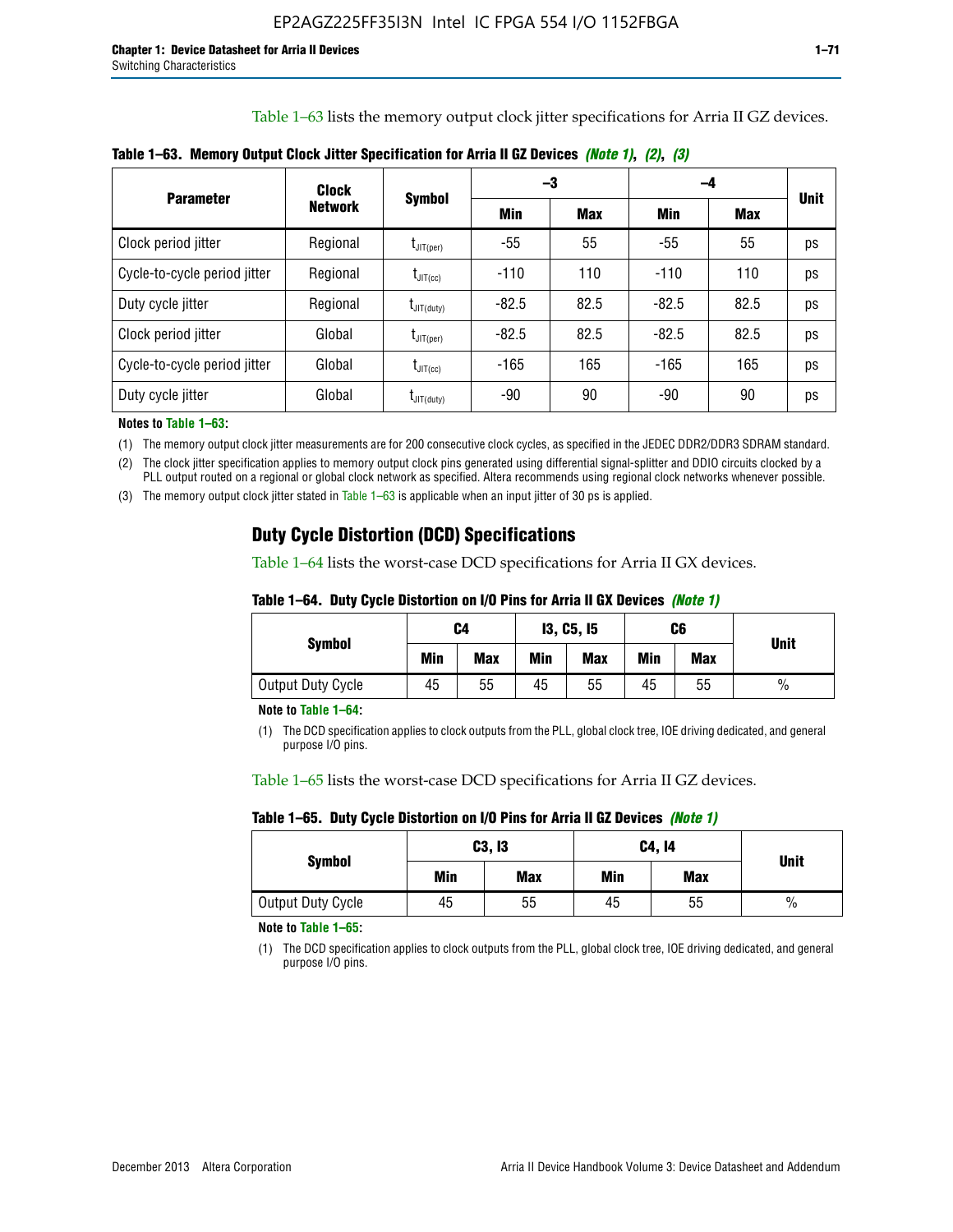### **IOE Programmable Delay**

Table 1–66 lists the delay associated with each supported IOE programmable delay chain for Arria II GX devices.

|  |  |  | Table 1–66. IOE Programmable Delay for Arria II GX Devices |
|--|--|--|------------------------------------------------------------|
|--|--|--|------------------------------------------------------------|

|                                                   | <b>Available</b> | <b>Minimum</b><br><b>Offset</b> | <b>Maximum Offset</b> |                |                   |       |                |       |             |                |    |
|---------------------------------------------------|------------------|---------------------------------|-----------------------|----------------|-------------------|-------|----------------|-------|-------------|----------------|----|
| <b>Parameter</b>                                  | <b>Settings</b>  |                                 | <b>Fast Model</b>     |                | <b>Slow Model</b> |       |                |       | <b>Unit</b> |                |    |
|                                                   | (1)              | (2)                             | 13                    | C <sub>4</sub> | 15                | 13    | C <sub>4</sub> | C5    | 15          | C <sub>6</sub> |    |
| Output<br>enable pin<br>delay                     | 7                | $\mathbf 0$                     | 0.413                 | 0.442          | 0.413             | 0.814 | 0.713          | 0.796 | 0.801       | 0.873          | ns |
| Delay from<br>output<br>register to<br>output pin | 7                | $\mathbf 0$                     | 0.339                 | 0.362          | 0.339             | 0.671 | 0.585          | 0.654 | 0.661       | 0.722          | ns |
| Input delay<br>from pin to<br>internal cell       | 52               | $\mathbf{0}$                    | 1.494                 | 1.607          | 1.494             | 2.895 | 2.520          | 2.733 | 2.775       | 2.944          | ns |
| Input delay<br>from pin to<br>input register      | 52               | $\mathbf{0}$                    | 1.493                 | 1.607          | 1.493             | 2.896 | 2.503          | 2.732 | 2.774       | 2.944          | ns |
| DQS bus to<br>input register<br>delay             | 4                | $\mathbf 0$                     | 0.074                 | 0.076          | 0.074             | 0.140 | 0.124          | 0.147 | 0.147       | 0.167          | ns |

**Notes to Table 1–66:**

(1) The available setting for every delay chain starts with zero and ends with the specified maximum number of settings.

(2) The minimum offset represented in the table does not include intrinsic delay.

**Table 1–67. IOE Programmable Delay for Arria II GZ Devices**

|                  | <b>Available</b><br><b>Settings</b><br>(1) | <b>Minimum</b><br>Offset (2) | <b>Maximum Offset</b> |                   |                   |       |       |       |             |
|------------------|--------------------------------------------|------------------------------|-----------------------|-------------------|-------------------|-------|-------|-------|-------------|
| <b>Parameter</b> |                                            |                              | <b>Fast Model</b>     |                   | <b>Slow Model</b> |       |       |       | <b>Unit</b> |
|                  |                                            |                              | <b>Industrial</b>     | <b>Commercial</b> | C3                | 13    | C4    | 14    |             |
| D1               | 15                                         | 0                            | 0.462                 | 0.505             | 0.795             | 0.801 | 0.857 | 0.864 | ns          |
| D <sub>2</sub>   | 7                                          | 0                            | 0.234                 | 0.232             | 0.372             | 0.371 | 0.407 | 0.405 | ns          |
| D <sub>3</sub>   | 7                                          | 0                            | 1.700                 | 1.769             | 2.927             | 2.948 | 3.157 | 3.178 | ns          |
| D4               | 15                                         | 0                            | 0.508                 | 0.554             | 0.882             | 0.889 | 0.952 | 0.959 | ns          |
| D <sub>5</sub>   | 15                                         | 0                            | 0.472                 | 0.500             | 0.799             | 0.817 | 0.875 | 0.882 | ns          |
| D <sub>6</sub>   | 6                                          | 0                            | 0.186                 | 0.195             | 0.319             | 0.321 | 0.345 | 0.347 | ns          |

#### **Notes to Table 1–67:**

(1) You can set this value in the Quartus II software by selecting **D1**, **D2**, **D3**, **D4**, **D5**, and **D6** in the **Assignment Name** column.

(2) Minimum offset does not include the intrinsic delay.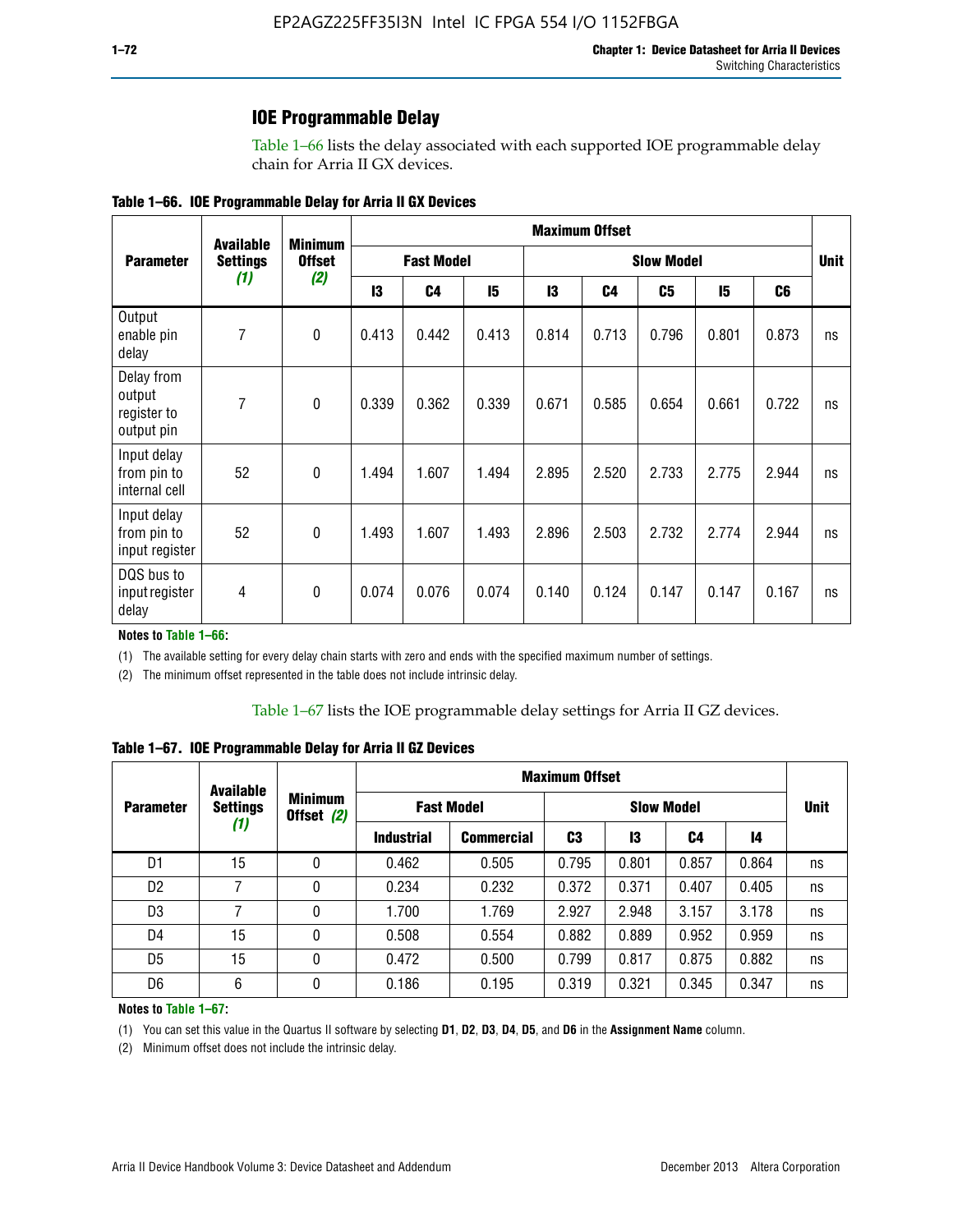## **I/O Timing**

Altera offers two ways to determine I/O timing:

- Using the Microsoft Excel-based I/O Timing.
- Using the Quartus II Timing Analyzer.

The Microsoft Excel-based I/O Timing provides pin timing performance for each device density and speed grade. The data is typically used prior to designing the FPGA to get an estimate of the timing budget as part of the link timing analysis. The Quartus II timing analyzer provides a more accurate and precise I/O timing data based on the specifics of the design after place-and-route is complete.

**f The Microsoft Excel-based I/O Timing spreadsheet is downloadable from the** [Literature: Arria II Devices](http://www.altera.com/literature/lit-arria-ii-gx.jsp) web page.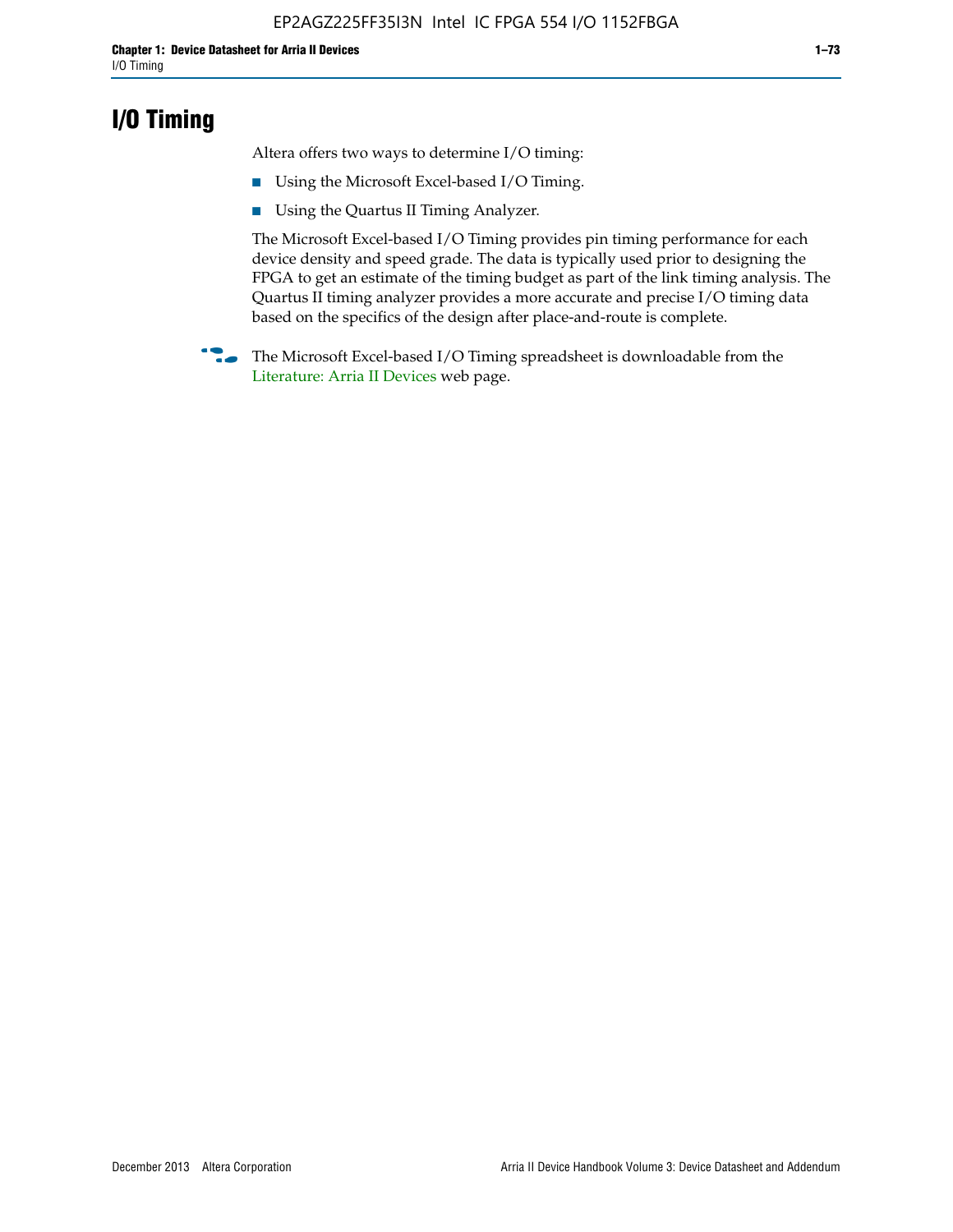# **Glossary**

Table 1–68 lists the glossary for this chapter.

**Table 1–68. Glossary (Part 1 of 4)**

| <b>Letter</b>  | <b>Subject</b>                       | <b>Definitions</b>                                                                                                                                                      |  |  |  |
|----------------|--------------------------------------|-------------------------------------------------------------------------------------------------------------------------------------------------------------------------|--|--|--|
|                |                                      | Receiver Input Waveforms<br>Single-Ended Waveform<br>Positive Channel (p) = $V_{\text{IH}}$<br>$V_{ID}$<br>Negative Channel (n) = $V_{IL}$                              |  |  |  |
|                |                                      | $V_{CM}$<br>Ground<br><b>Differential Waveform</b>                                                                                                                      |  |  |  |
| А,<br>В,<br>C, | Differential I/O<br><b>Standards</b> | $V_{ID}$<br>$-p - n = 0 V$<br>$V_{ID}$                                                                                                                                  |  |  |  |
| D              |                                      | Transmitter Output Waveforms<br><b>Single-Ended Waveform</b><br>Positive Channel (p) = $V_{OH}$<br><b>V<sub>OD</sub></b><br>Negative Channel (n) = $V_{OL}$<br>$V_{CM}$ |  |  |  |
|                |                                      | Ground<br><b>Differential Waveform</b><br>$V_{OD}$<br>$p - n = 0 V$<br>$V_{OD}$                                                                                         |  |  |  |
|                | $f_{\rm HSCLK}$                      | Left/Right PLL input clock frequency.                                                                                                                                   |  |  |  |
| Ε,<br>F        | $f_{\rm HSDR}$                       | High-speed I/O block: Maximum/minimum LVDS data transfer rate<br>$(f_{HSDR} = 1/TUI)$ , non-DPA.                                                                        |  |  |  |
|                | f <sub>HSDRDPA</sub>                 | High-speed I/O block: Maximum/minimum LVDS data transfer rate<br>$(f_{HSDRDPA} = 1/TUI)$ , DPA.                                                                         |  |  |  |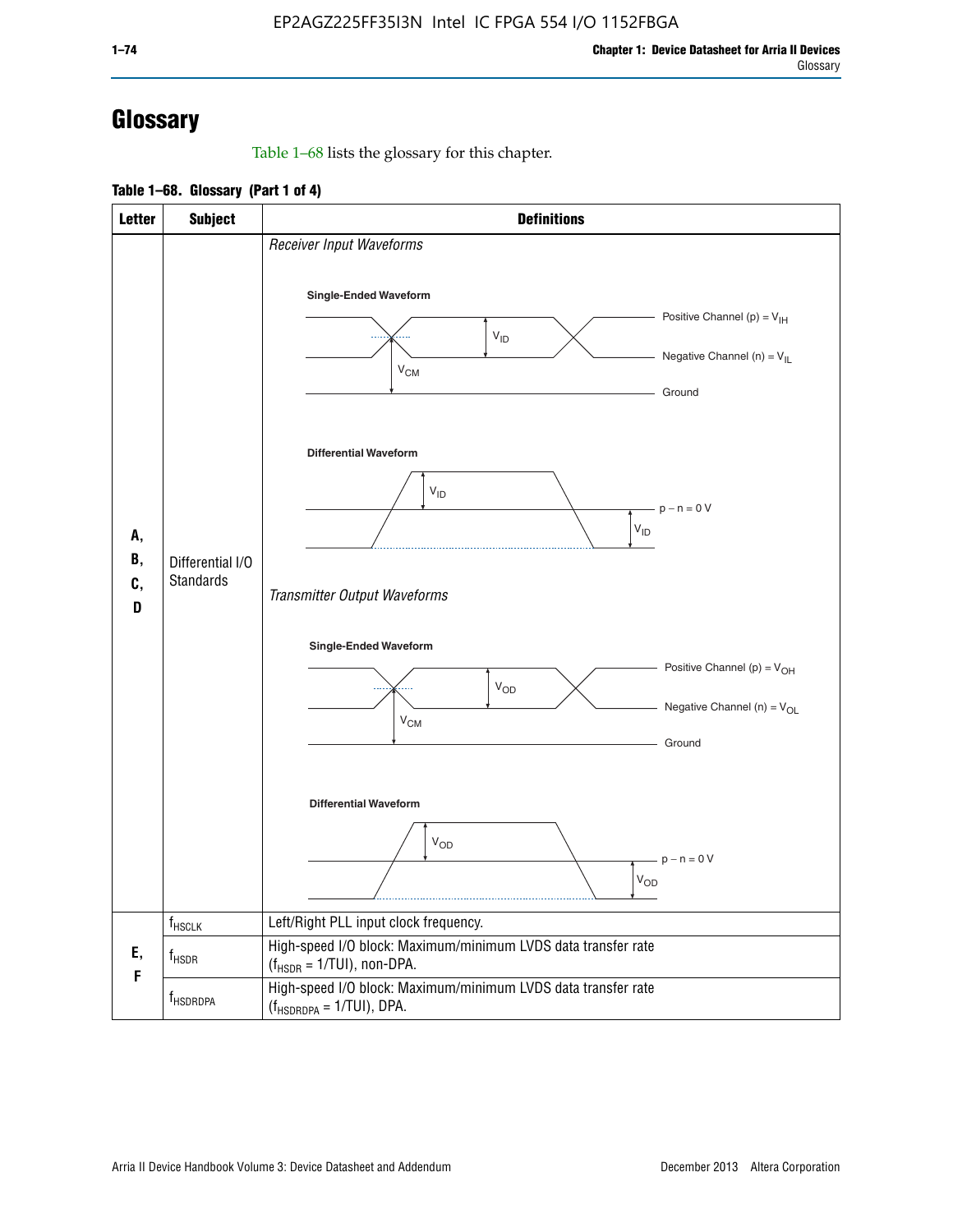### EP2AGZ225FF35I3N Intel IC FPGA 554 I/O 1152FBGA

### **Table 1–68. Glossary (Part 2 of 4)**

| <b>Letter</b>                   | <b>Subject</b>                | <b>Definitions</b>                                                                                                                                                                                                                                                                                                                                                                                                                                                                                               |  |  |
|---------------------------------|-------------------------------|------------------------------------------------------------------------------------------------------------------------------------------------------------------------------------------------------------------------------------------------------------------------------------------------------------------------------------------------------------------------------------------------------------------------------------------------------------------------------------------------------------------|--|--|
|                                 | J                             | High-speed I/O block: Deserialization factor (width of parallel data bus).                                                                                                                                                                                                                                                                                                                                                                                                                                       |  |  |
| G,<br>Н,<br>Ι,<br>J             | JTAG Timing<br>Specifications | JTAG Timing Specifications:<br><b>TMS</b><br>TDI<br>$t_{\rm JCP}$<br>t <sub>JCH</sub> → ← t <sub>JCL</sub><br>- t <sub>JPH</sub><br>tJPSU<br><b>TCK</b><br>$t_{JPZX}$<br>≠ t <sub>JPXZ</sub><br>$t_{\text{JPCO}}$<br><b>TDO</b>                                                                                                                                                                                                                                                                                  |  |  |
| Κ,<br>L,<br>M,<br>N,<br>0,<br>P | PLL<br>Specifications         | PLL Specification parameters:<br>Diagram of PLL Specifications (1)<br><b>CLKOUT Pins</b><br>Switchover<br>fout_ext<br>CLK<br>f <sub>INPFD</sub><br>$\overline{N}$<br>f <sub>vco</sub> /K<br><b>GCLK</b><br>CP<br>LE<br>K<br><b>PFD</b><br>ncc<br>nunter<br>Core Clock<br>CO.C9<br>(2)<br><b>RCLK</b><br>M<br>Key<br>External Feedback<br>Reconfigurable in User Mode<br>Notes:<br>CoreClock can only be fed by dedicated clock input pins or PLL outputs.<br>(1)<br>This is the VCO post-scale counter K.<br>(2) |  |  |
| Q,<br>$\mathsf R$               | $R_L$                         | Receiver differential input discrete resistor (external to the Arria II device).                                                                                                                                                                                                                                                                                                                                                                                                                                 |  |  |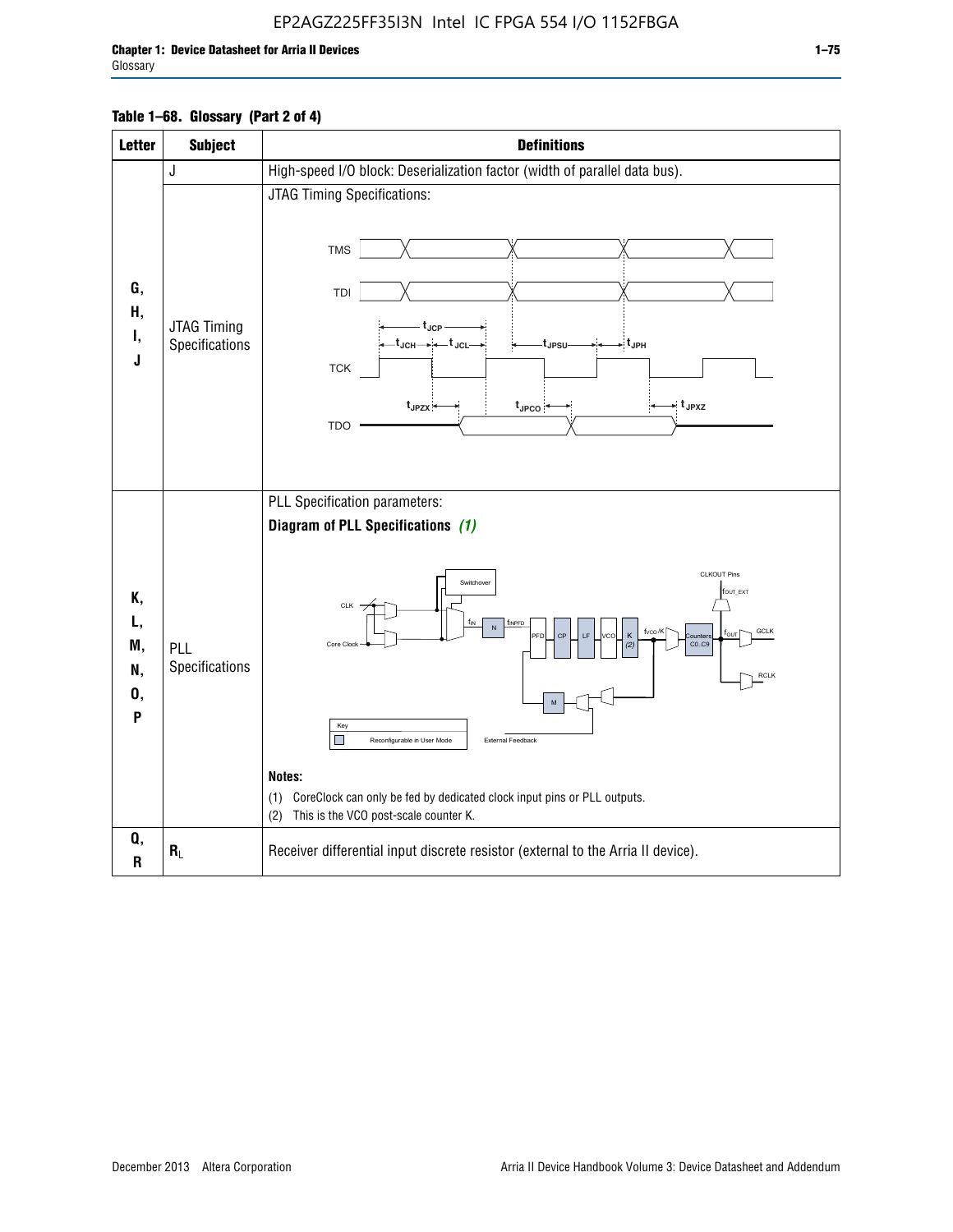### EP2AGZ225FF35I3N Intel IC FPGA 554 I/O 1152FBGA

Glossary

|  | Table 1–68. Glossary (Part 3 of 4) |
|--|------------------------------------|
|--|------------------------------------|

| <b>Letter</b> | <b>Subject</b>                                   | <b>Definitions</b>                                                                                                                                                                                                                                                                                                                                                                                                                                                                                                                       |  |  |  |  |
|---------------|--------------------------------------------------|------------------------------------------------------------------------------------------------------------------------------------------------------------------------------------------------------------------------------------------------------------------------------------------------------------------------------------------------------------------------------------------------------------------------------------------------------------------------------------------------------------------------------------------|--|--|--|--|
|               | <b>SW</b> (sampling                              | The period of time during which the data must be valid in order to capture it correctly. The setup<br>and hold times determine the ideal strobe position within the sampling window:<br><b>Timing Diagram</b>                                                                                                                                                                                                                                                                                                                            |  |  |  |  |
|               | window)                                          | <b>Bit Time</b>                                                                                                                                                                                                                                                                                                                                                                                                                                                                                                                          |  |  |  |  |
|               |                                                  | Sampling Window<br>0.5 x TCCS<br><b>RSKM</b><br><b>RSKM</b><br>0.5 x TCCS<br>(SW)                                                                                                                                                                                                                                                                                                                                                                                                                                                        |  |  |  |  |
| S             |                                                  | The JEDEC standard for SSTL and HSTL I/O standards define both the AC and DC input signal<br>values. The AC values indicate the voltage levels at which the receiver must meet its timing<br>specifications. The DC values indicate the voltage levels at which the final logic state of the<br>receiver is unambiguously defined. After the receiver input has crossed the AC value, the receiver<br>changes to the new logic state.<br>The new logic state is then maintained as long as the input stays beyond the AC threshold. This |  |  |  |  |
|               |                                                  | approach is intended to provide predictable receiver timing in the presence of input waveform<br>ringing:                                                                                                                                                                                                                                                                                                                                                                                                                                |  |  |  |  |
|               | Single-ended                                     | Single-Ended Voltage Referenced I/O Standard                                                                                                                                                                                                                                                                                                                                                                                                                                                                                             |  |  |  |  |
|               | Voltage<br>Referenced I/O<br>Standard            | V <sub>CCIO</sub><br>---------------------                                                                                                                                                                                                                                                                                                                                                                                                                                                                                               |  |  |  |  |
|               |                                                  | $V_{OH}$<br>$V_{H(AC)}$                                                                                                                                                                                                                                                                                                                                                                                                                                                                                                                  |  |  |  |  |
|               |                                                  | $V_{IH(DC)}$                                                                                                                                                                                                                                                                                                                                                                                                                                                                                                                             |  |  |  |  |
|               |                                                  | V <sub>REF</sub><br>$V_{I L (DC)}$<br>$V^{\bullet\bullet\bullet\bullet}_{\mathsf{IL}(\mathsf{AC})}$                                                                                                                                                                                                                                                                                                                                                                                                                                      |  |  |  |  |
|               |                                                  |                                                                                                                                                                                                                                                                                                                                                                                                                                                                                                                                          |  |  |  |  |
|               |                                                  | $\sqrt{\ }_{OL}$<br>$\rm\overline{V_{SS}}$                                                                                                                                                                                                                                                                                                                                                                                                                                                                                               |  |  |  |  |
|               | $t_{\rm C}$                                      | High-speed receiver and transmitter input and output clock period.                                                                                                                                                                                                                                                                                                                                                                                                                                                                       |  |  |  |  |
|               | <b>TCCS</b><br>(channel-to-<br>channel-<br>skew) | The timing difference between the fastest and slowest output edges, including $t_{c0}$ variation and<br>clock skew, across channels driven by the same PLL. The clock is included in the TCCS<br>measurement (refer to the Timing Diagram figure under S in this table).                                                                                                                                                                                                                                                                 |  |  |  |  |
|               |                                                  | High-speed I/O block: Duty cycle on the high-speed transmitter output clock.                                                                                                                                                                                                                                                                                                                                                                                                                                                             |  |  |  |  |
| T             | $t_{\text{DUTY}}$                                | <b>Timing Unit Interval (TUI)</b><br>The timing budget allowed for skew, propagation delays, and data sampling window.<br>(TUI = $1/($ Receiver Input Clock Frequency Multiplication Factor) = $t_c/w$ )                                                                                                                                                                                                                                                                                                                                 |  |  |  |  |
|               | $t_{\sf FALL}$                                   | Signal high-to-low transition time (80-20%)                                                                                                                                                                                                                                                                                                                                                                                                                                                                                              |  |  |  |  |
|               | $t_{\text{INCCJ}}$                               | Cycle-to-cycle jitter tolerance on the PLL clock input.                                                                                                                                                                                                                                                                                                                                                                                                                                                                                  |  |  |  |  |
|               | $t_{\text{OUTPJ\_10}}$                           | Period jitter on the general purpose I/O driven by a PLL.                                                                                                                                                                                                                                                                                                                                                                                                                                                                                |  |  |  |  |
|               | t <sub>outpj_dc</sub>                            | Period jitter on the dedicated clock output driven by a PLL.                                                                                                                                                                                                                                                                                                                                                                                                                                                                             |  |  |  |  |
|               | $t_{\text{RISE}}$                                | Signal low-to-high transition time (20-80%).                                                                                                                                                                                                                                                                                                                                                                                                                                                                                             |  |  |  |  |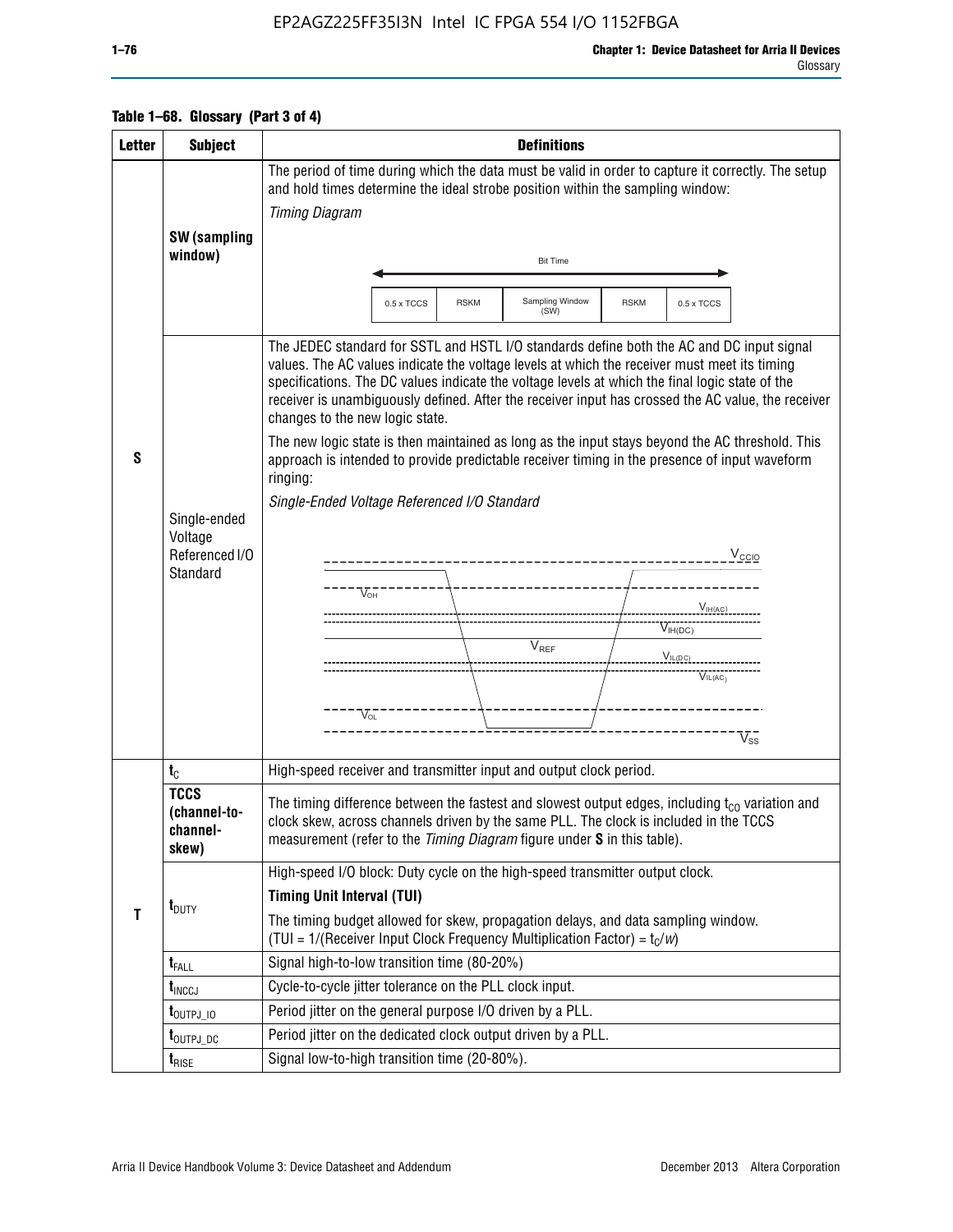### **Table 1–68. Glossary (Part 4 of 4)**

| <b>Letter</b> | <b>Subject</b>       | <b>Definitions</b>                                                                                                                                                   |
|---------------|----------------------|----------------------------------------------------------------------------------------------------------------------------------------------------------------------|
|               | $V_{CM(DC)}$         | DC common mode input voltage.                                                                                                                                        |
|               | $V_{ICM}$            | Input common mode voltage: The common mode of the differential signal at the receiver.                                                                               |
|               | $V_{ID}$             | Input differential voltage swing: The difference in voltage between the positive and<br>complementary conductors of a differential transmission at the receiver.     |
|               | $V_{\text{DIF(AC)}}$ | AC differential input voltage: Minimum AC input differential voltage required for switching.                                                                         |
|               | $V_{\text{DIF(DC)}}$ | DC differential input voltage: Minimum DC input differential voltage required for switching.                                                                         |
| U,            | $V_{\text{IH}}$      | Voltage input high: The minimum positive voltage applied to the input which is accepted by the<br>device as a logic high.                                            |
| V             | $V_{H(AC)}$          | High-level AC input voltage.                                                                                                                                         |
|               | $V_{H(DC)}$          | High-level DC input voltage.                                                                                                                                         |
|               | $V_{\text{IL}}$      | Voltage input low: The maximum positive voltage applied to the input which is accepted by the<br>device as a logic low.                                              |
|               | $V_{IL(AC)}$         | Low-level AC input voltage.                                                                                                                                          |
|               | $V_{IL(DC)}$         | Low-level DC input voltage.                                                                                                                                          |
|               | $V_{\text{OCM}}$     | Output common mode voltage: The common mode of the differential signal at the transmitter.                                                                           |
|               | $V_{OD}$             | Output differential voltage swing: The difference in voltage between the positive and<br>complementary conductors of a differential transmission at the transmitter. |
| W,            |                      |                                                                                                                                                                      |
| Х,            | W                    | High-speed I/O block: The clock boost factor.                                                                                                                        |
| Y.            |                      |                                                                                                                                                                      |
| Z             |                      |                                                                                                                                                                      |

## **Document Revision History**

Table 1–69 lists the revision history for this chapter.

**Table 1–69. Document Revision History (Part 1 of 2)**

| <b>Date</b>      | <b>Version</b> | <b>Changes</b>                                                                                                                |
|------------------|----------------|-------------------------------------------------------------------------------------------------------------------------------|
| December 2013    | 4.4            | Updated Table $1-34$ and Table $1-35$ .                                                                                       |
|                  |                | ■ Updated the $V_{CCH GXBL/R}$ operating conditions in Table 1–6.                                                             |
|                  | 4.3            | ■ Finalized Arria II GZ information in Table $1-20$ .                                                                         |
| <b>July 2012</b> |                | $\blacksquare$ Added BLVDS specification in Table 1-32 and Table 1-33.                                                        |
|                  |                | <b>Updated input and output waveforms in Table 1–68.</b>                                                                      |
| December 2011    | 4.2            | $\blacksquare$ Updated Table 1-32, Table 1-33, Table 1-34, Table 1-35, Table 1-40, Table 1-41,<br>Table 1-54, and Table 1-67. |
|                  |                | $\blacksquare$ Minor text edits.                                                                                              |
|                  | 4.1            | $\blacksquare$ Added Table 1–60.                                                                                              |
| June 2011        |                | Updated Table 1-32, Table 1-33, Table 1-38, Table 1-41, and Table 1-61.                                                       |
|                  |                | ■ Updated the "Switching Characteristics" section introduction.                                                               |
|                  |                | Minor text edits.                                                                                                             |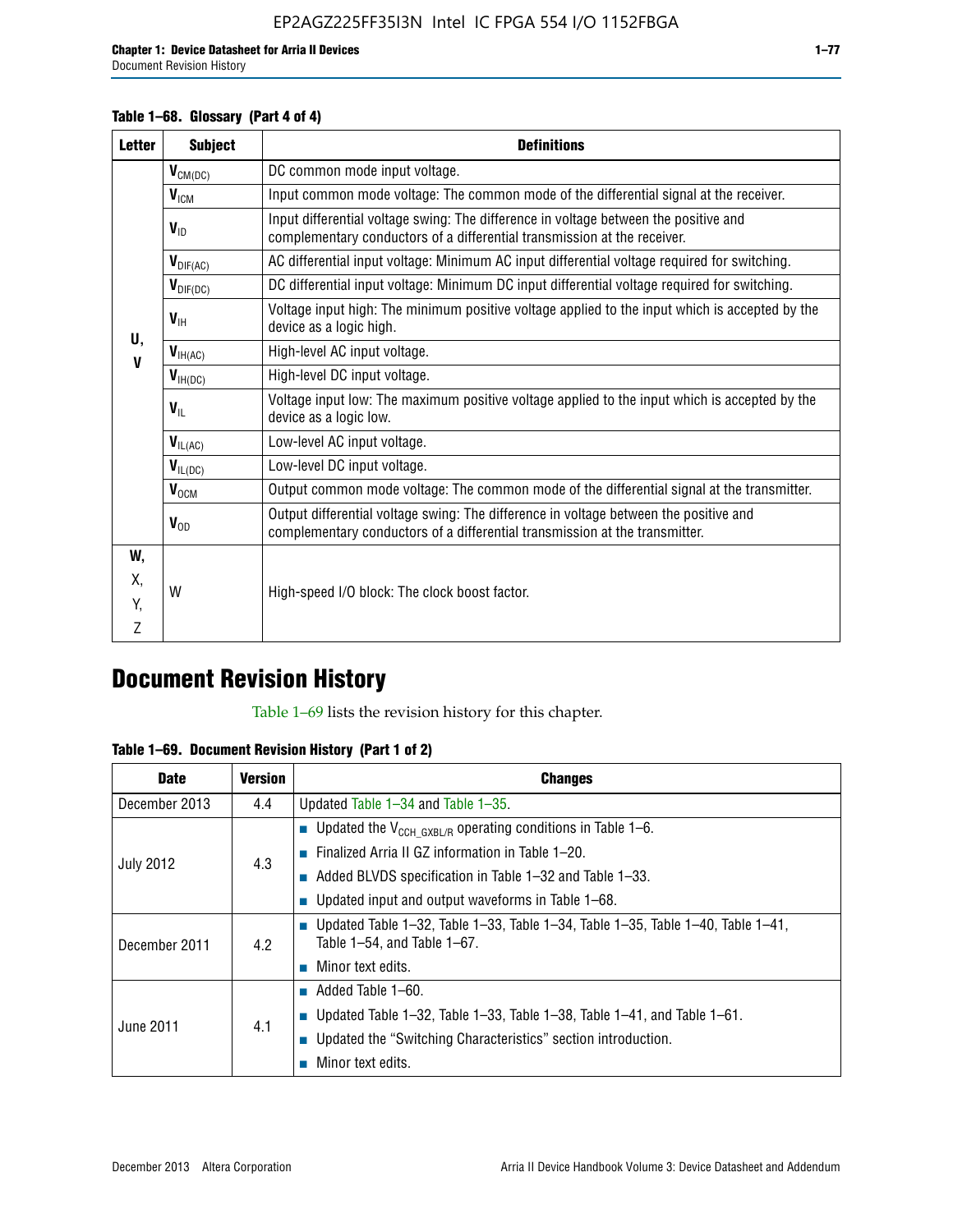### **Table 1–69. Document Revision History (Part 2 of 2)**

| <b>Date</b>      | <b>Version</b> | <b>Changes</b>                                                                                                                                                                                                  |
|------------------|----------------|-----------------------------------------------------------------------------------------------------------------------------------------------------------------------------------------------------------------|
|                  |                | Added Arria II GZ information.                                                                                                                                                                                  |
| December 2010    |                | $\blacksquare$ Added Table 1–61 with Arria II GX information.                                                                                                                                                   |
|                  | 4.0            | $\blacksquare$ Updated Table 1-1, Table 1-2, Table 1-5, Table 1-6, Table 1-7, Table 1-11, Table 1-35,<br>Table 1-37, Table 1-40, Table 1-42, Table 1-44, Table 1-45, Table 1-57, Table 1-61, and<br>Table 1-63. |
|                  |                | $\blacksquare$ Updated Figure 1-5.                                                                                                                                                                              |
|                  |                | • Updated for the Quartus II version 10.0 release.                                                                                                                                                              |
|                  |                | $\blacksquare$ Updated the first paragraph for searchability.                                                                                                                                                   |
|                  |                | $\blacksquare$ Minor text edits.                                                                                                                                                                                |
|                  |                | Updated Table 1-1, Table 1-4, Table 1-16, Table 1-19, Table 1-21, Table 1-23,<br>Table $1-25$ , Table $1-26$ , Table $1-30$ , and Table $1-35$                                                                  |
|                  |                | $\blacksquare$ Added Table 1-27 and Table 1-29.                                                                                                                                                                 |
|                  | 3.0            | $\blacksquare$ Added I3 speed grade information to Table 1-19, Table 1-21, Table 1-22, Table 1-24,<br>Table 1-25, Table 1-30, Table 1-32, Table 1-33, Table 1-34, and Table 1-35.                               |
| <b>July 2010</b> |                | • Updated the "Operating Conditions" section.                                                                                                                                                                   |
|                  |                | Removed "Preliminary" from Table $1-19$ , Table $1-21$ , Table $1-22$ , Table $1-23$ ,<br>Table 1-24, Table 1-25, Table 1-26, Table 1-28, Table 1-30, Table 1-32, Table 1-33,<br>Table 1-34, and Figure 1-4.    |
|                  |                | Minor text edits.                                                                                                                                                                                               |
|                  | 2.3            | Updated for the Quartus II version 9.1 SP2 release:                                                                                                                                                             |
| March 2010       |                | Updated Table 1–3, Table 1–7, Table 1–19, Table 1–21, Table 1–22, Table 1–24,<br>Table 1-25 and Table 1-33.                                                                                                     |
|                  |                | ■ Updated "Recommended Operating Conditions" section.                                                                                                                                                           |
|                  |                | $\blacksquare$ Minor text edits.                                                                                                                                                                                |
| February 2010    | 2.2            | Updated Table 1-19.                                                                                                                                                                                             |
|                  |                | Updated for Arria II GX v9.1 SP1 release:                                                                                                                                                                       |
| February 2010    | 2.1            | Updated Table 1–19, Table 1–23, Table 1–28, Table 1–30, and Table 1–33.                                                                                                                                         |
|                  |                | Added Figure 1-5.                                                                                                                                                                                               |
|                  |                | $\blacksquare$ Minor text edits.                                                                                                                                                                                |
|                  |                | Updated for Arria II GX v9.1 release:                                                                                                                                                                           |
|                  |                | Updated Table 1–1, Table 1–4, Table 1–13, Table 1–14, Table 1–19, Table 1–15,<br>Table 1-22, Table 1-24, and Table 1-28.                                                                                        |
| November 2009    | 2.0            | $\blacksquare$ Added Table 1-6 and Table 1-33.                                                                                                                                                                  |
|                  |                | Added "Bus Hold" on page 1-5.                                                                                                                                                                                   |
|                  |                | Added "IOE Programmable Delay" section.<br>П                                                                                                                                                                    |
|                  |                | Minor text edit.                                                                                                                                                                                                |
| <b>June 2009</b> |                | <b>Updated Table 1–1, Table 1–3, Table 1–7, Table 1–8, Table 1–18, Table 1–23, Table 1–25,</b><br>Table 1-26, Table 1-29, Table 1-30, Table 1-31, Table 1-32, and Table 1-33.                                   |
|                  | 1.2            | Added Table 1-32.                                                                                                                                                                                               |
|                  |                | Updated Equation 1-1.<br>$\Box$                                                                                                                                                                                 |
| March 2009       | 1.1            | Added "I/O Timing" section.                                                                                                                                                                                     |
| February 2009    | 1.0            | Initial release.                                                                                                                                                                                                |